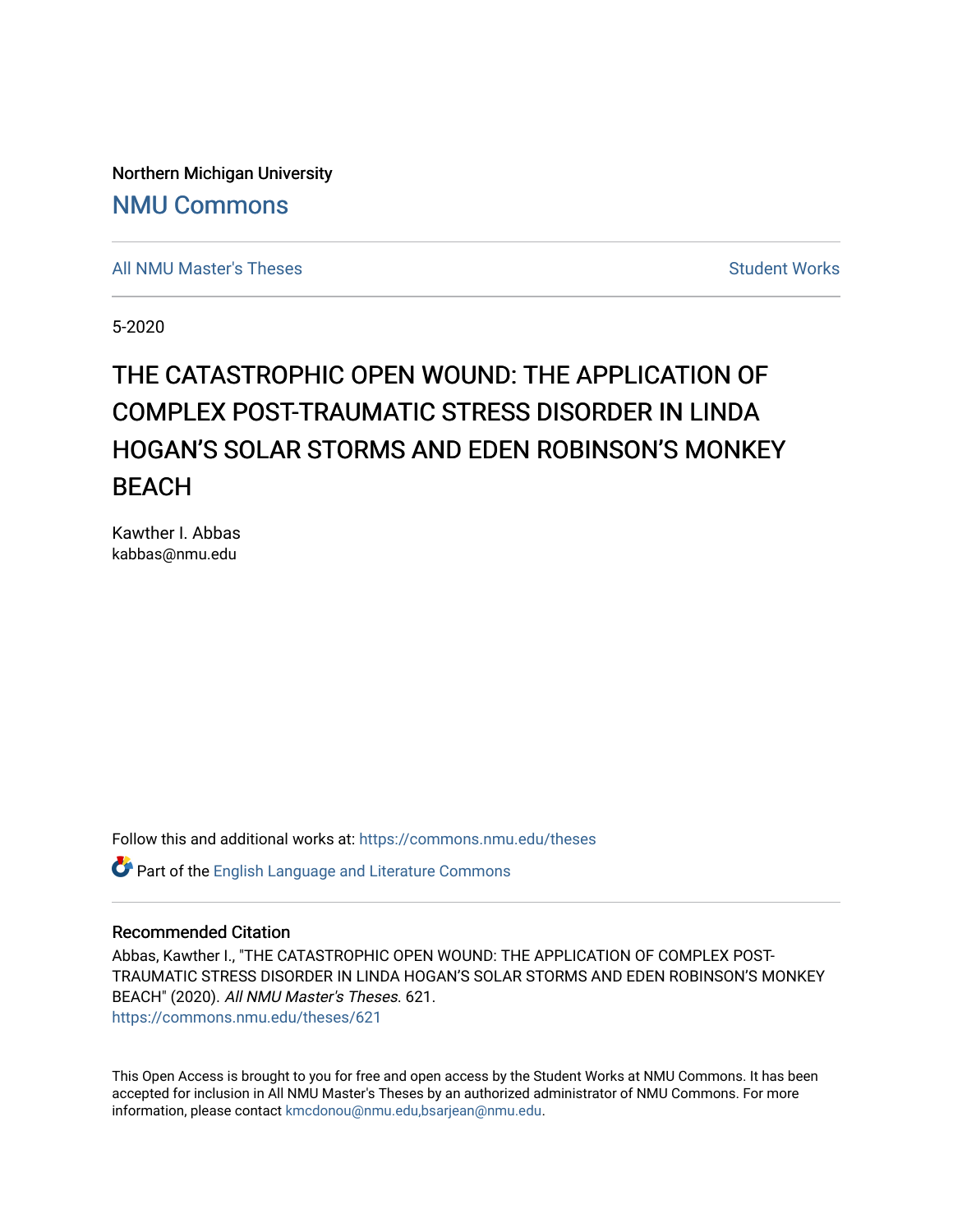## THE CATASTROPHIC OPEN WOUND: THE APPLICATION OF COMPLEX POST-TRAUMATIC STRESS DISORDER IN LINDA HOGAN'S *SOLAR STORMS* AND EDEN ROBINSON'S *MONKEY BEACH*

By

Kawther I. Abbas

## THESIS

Submitted to Northern Michigan University In partial fulfillment of the requirements For the degree of

## MASTER OF ARTS

Office of Graduate Education and Research

April 2020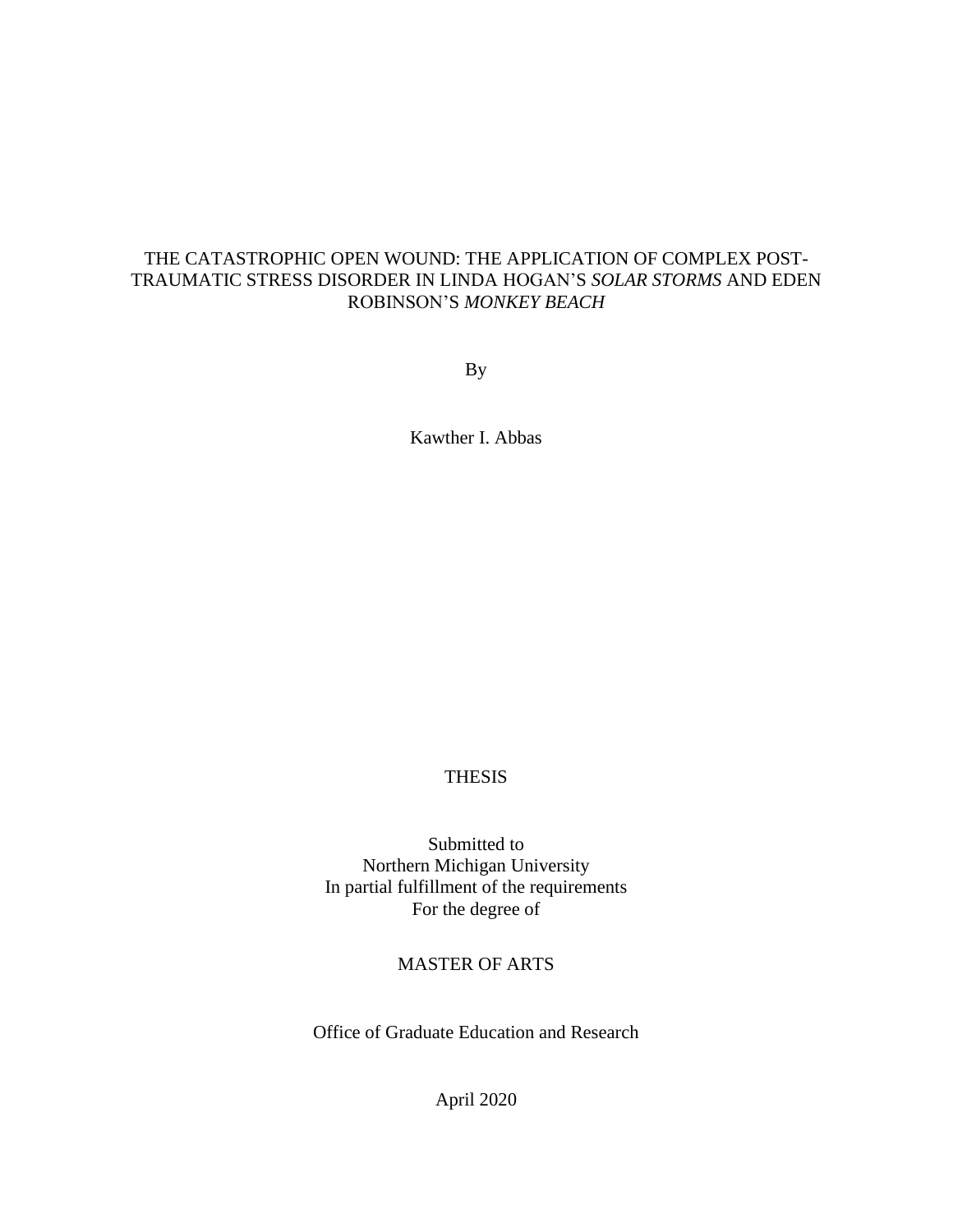## SIGNATURE APPROVAL FORM

## THE CATASTROPHIC OPEN WOUND: THE APPLICATION OF COMPLEX POST-TRAUMATIC STRESS DISORDER IN LINDA HOGAN'S *SOLAR STORMS* AND EDEN ROBINSON'S *MONKEY BEACH*

This thesis by Kawther I. Abbas is recommended for approval by the student's Thesis Committee and Department Head in the Department of English and by the Dean of Graduate Education and Research.

\_\_\_\_\_\_\_\_\_\_\_\_\_\_\_\_\_\_\_\_\_\_\_\_\_\_\_\_\_\_\_\_\_\_\_\_\_\_\_\_\_\_\_\_\_\_\_\_\_\_\_\_\_\_\_\_\_\_\_\_\_\_\_\_\_\_\_\_\_\_\_\_\_\_\_\_\_\_

\_\_\_\_\_\_\_\_\_\_\_\_\_\_\_\_\_\_\_\_\_\_\_\_\_\_\_\_\_\_\_\_\_\_\_\_\_\_\_\_\_\_\_\_\_\_\_\_\_\_\_\_\_\_\_\_\_\_\_\_\_\_\_\_\_\_\_\_\_\_\_\_\_\_\_\_\_\_

\_\_\_\_\_\_\_\_\_\_\_\_\_\_\_\_\_\_\_\_\_\_\_\_\_\_\_\_\_\_\_\_\_\_\_\_\_\_\_\_\_\_\_\_\_\_\_\_\_\_\_\_\_\_\_\_\_\_\_\_\_\_\_\_\_\_\_\_\_\_\_\_\_\_\_\_\_

\_\_\_\_\_\_\_\_\_\_\_\_\_\_\_\_\_\_\_\_\_\_\_\_\_\_\_\_\_\_\_\_\_\_\_\_\_\_\_\_\_\_\_\_\_\_\_\_\_\_\_\_\_\_\_\_\_\_\_\_\_\_\_\_\_\_\_\_\_\_\_\_\_\_\_\_\_\_

\_\_\_\_\_\_\_\_\_\_\_\_\_\_\_\_\_\_\_\_\_\_\_\_\_\_\_\_\_\_\_\_\_\_\_\_\_\_\_\_\_\_\_\_\_\_\_\_\_\_\_\_\_\_\_\_\_\_\_\_\_\_\_\_\_\_\_\_\_\_\_\_\_\_\_\_\_

Committee Chair: Dr. Amy Hamilton Date

First Reader: Dr. Jaspal Singh Date

Second Reader (if required): Date

Department Head: Dr. Lynn Domina Date

Dr. Lisa Schade Eckert Date

Dean of Graduate Education and Research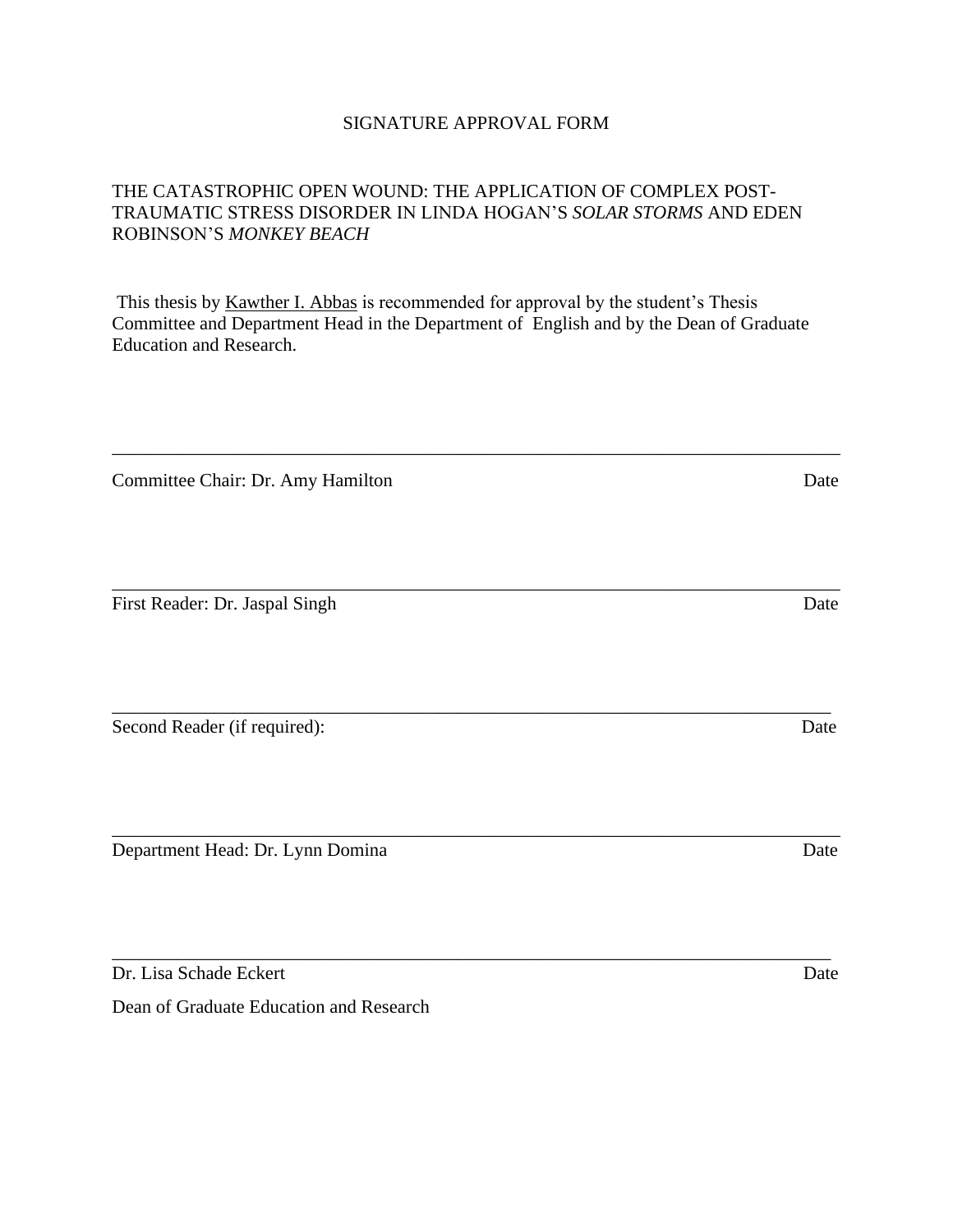#### ABSTRACT

## THE CATASTROPHIC OPEN WOUND: THE APPLICATION OF COMPLEX POST-TRAUMATIC STRESS DISORDER IN LINDA HOGAN'S *SOLAR STORMS* AND EDEN ROBINSON'S *MONKEY BEACH*

#### By

#### Kawther I. Abbas

This thesis argues that Judith Herman's theory of Complex Post-Traumatic Stress Disorder can provide a lot of insight in analyzing the trauma of several characters in Linda Hogan's *Solar Storms* and Eden Robinson's *Monkey Beach*. The analysis first employs the two authors' Native American ideas of trauma and then adds Herman's theory of CPTSD to help bridge the gap between the Native American and Western cultures and to create more understanding without undermining cultural differences.

I chose Herman's theory for my analysis because it has many commonalities with the Native American trauma theories such as belief in the fact that trauma can be ongoing and chronic and that it can have catastrophic consequences extending to multiple families, communities, and generations. The other reason that I believe Herman's theory is a good fit for my exploration of the Native American characters in these two novels is because her ideas regarding healing and recovery come very close to Hogan and Robinson's with these two authors' emphasis on the importance of re-establishing lost familial and communal ties, resisting all forms of oppression, be it private or public, civil or political, and narrating one's story of trauma and survival in order to situate it in the larger frame of the Native American peoples' fight for justice and recognition.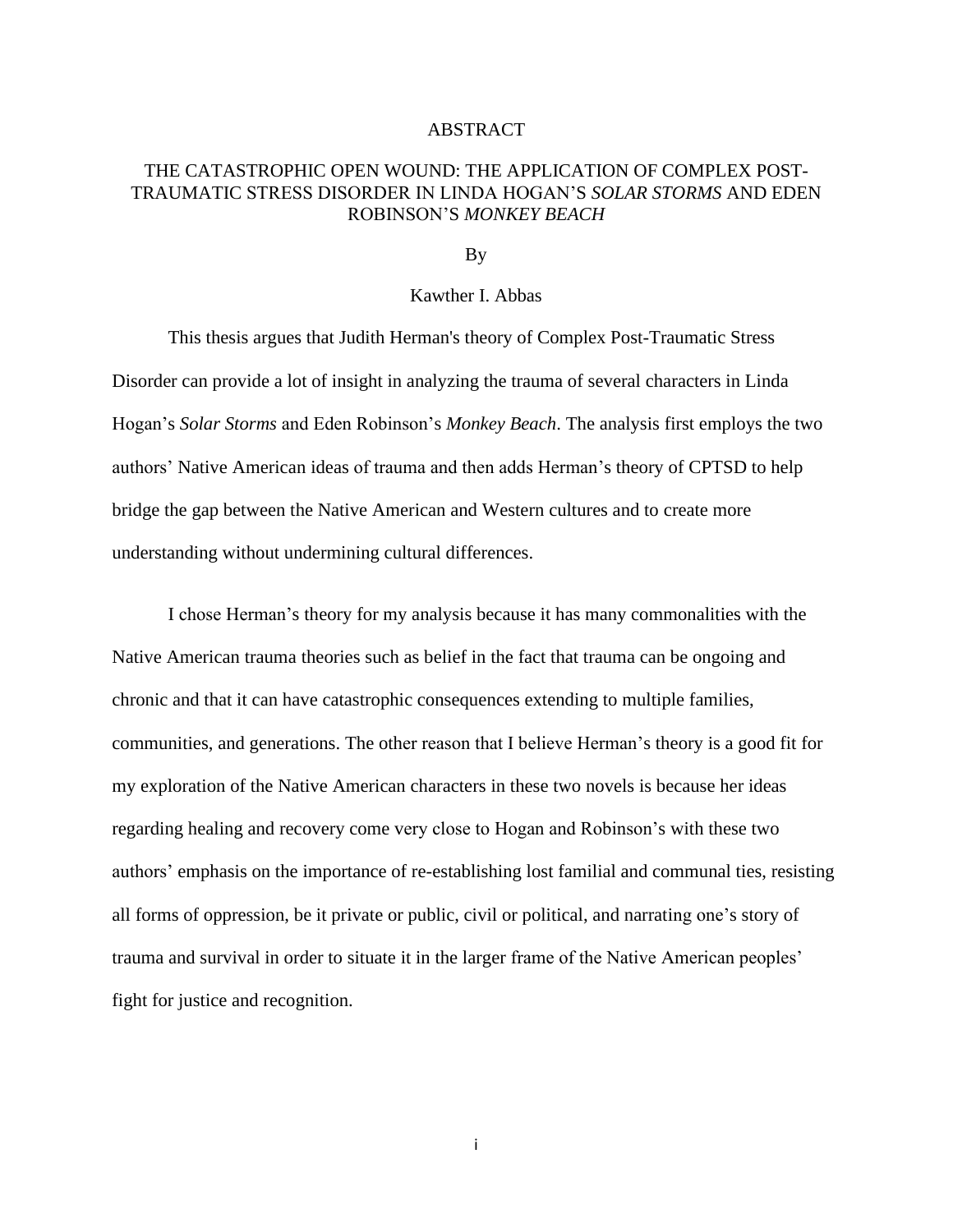Copyright by

Kawther I. Abbas

April 2020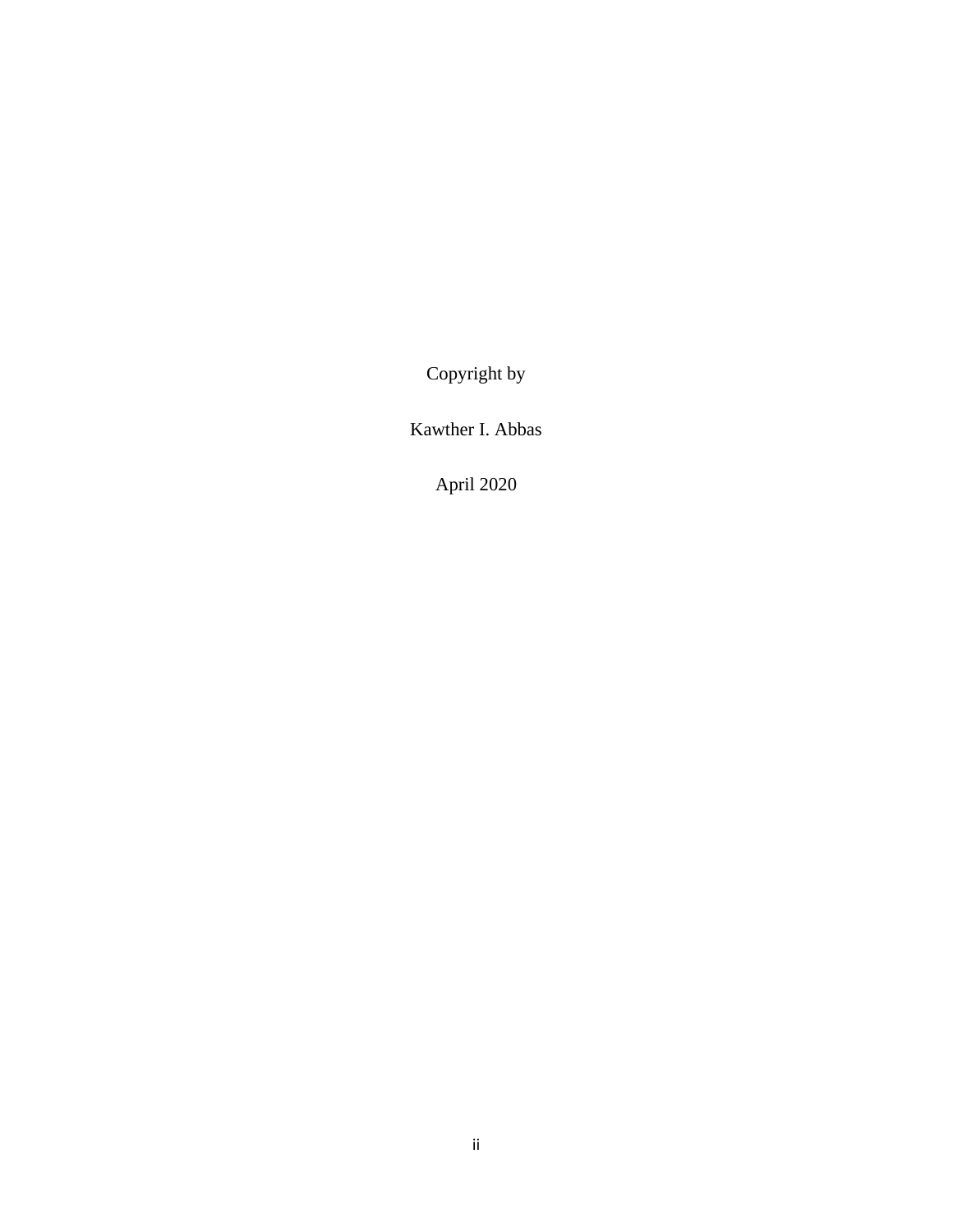## DEDICATION

To all ''Angelas'' and ''Lisas'' who are searching for a way back Home.

To Kurds and all the other Indigenous peoples worldwide whose beautiful culture and heritage

live on.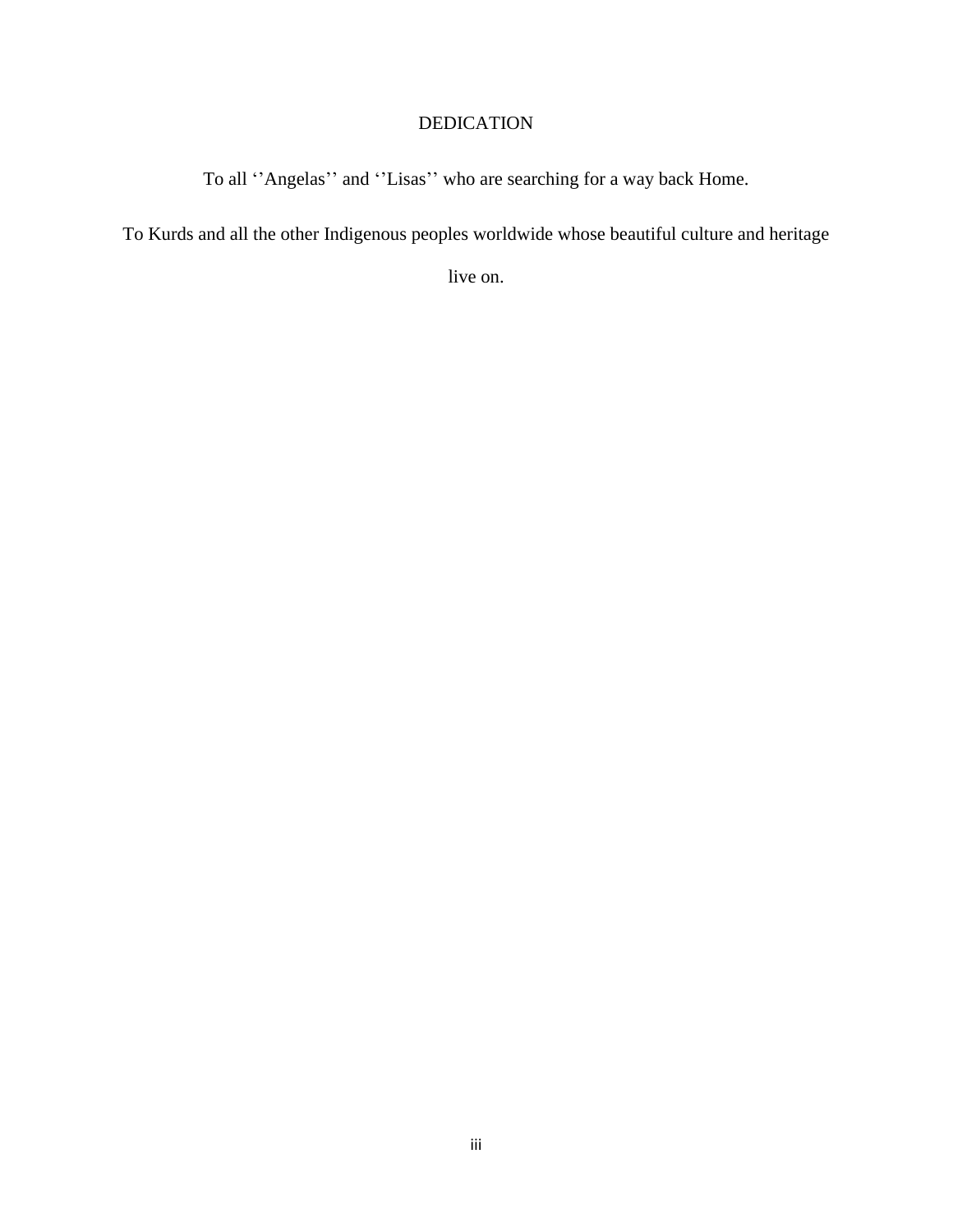## ACKNOWLEDGMENTS

The author wishes to thank her thesis director, Dr. Amy Hamilton, for her patient guidance, passionate encouragement, and useful critiques of this work and Dr. Jaspal Singh, for her kind and valuable guidance and advice and for her reading the drafts, without whom none of this would have been possible.

The author also wishes to thank her family and friends whose love and support have been important throughout the writing process.

This thesis follows the format prescribed by *the MLA Style Manuel* and the English Department.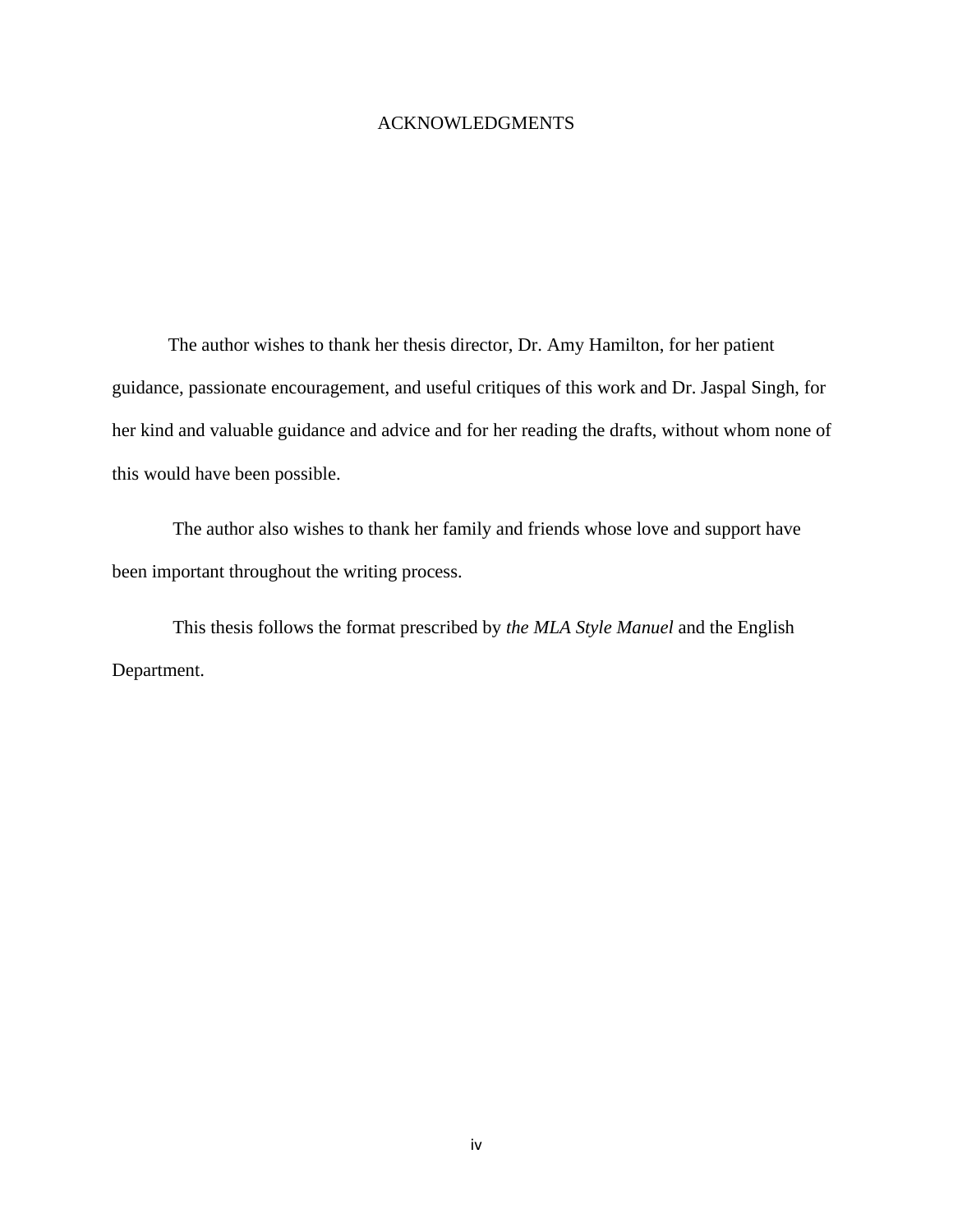# TABLE OF CONTENTS

| Chapter One: Catastrophic Scars and Possibility of Healing in Solar                                                                                                                                  |  |
|------------------------------------------------------------------------------------------------------------------------------------------------------------------------------------------------------|--|
| $\label{eq:storm} \textit{Storms}.\textit{}.\textit{}.\textit{}.\textit{}.\textit{}.\textit{}.\textit{}.\textit{}.\textit{}.\textit{}.\textit{}.\textit{}.\textit{}.\textit{}.\textit{}.\textit{1}4$ |  |
|                                                                                                                                                                                                      |  |
| Chapter Two: Catastrophic Lies, and Resistance, and Healing in <i>Monkey</i>                                                                                                                         |  |
|                                                                                                                                                                                                      |  |
|                                                                                                                                                                                                      |  |
|                                                                                                                                                                                                      |  |
|                                                                                                                                                                                                      |  |
|                                                                                                                                                                                                      |  |
|                                                                                                                                                                                                      |  |
|                                                                                                                                                                                                      |  |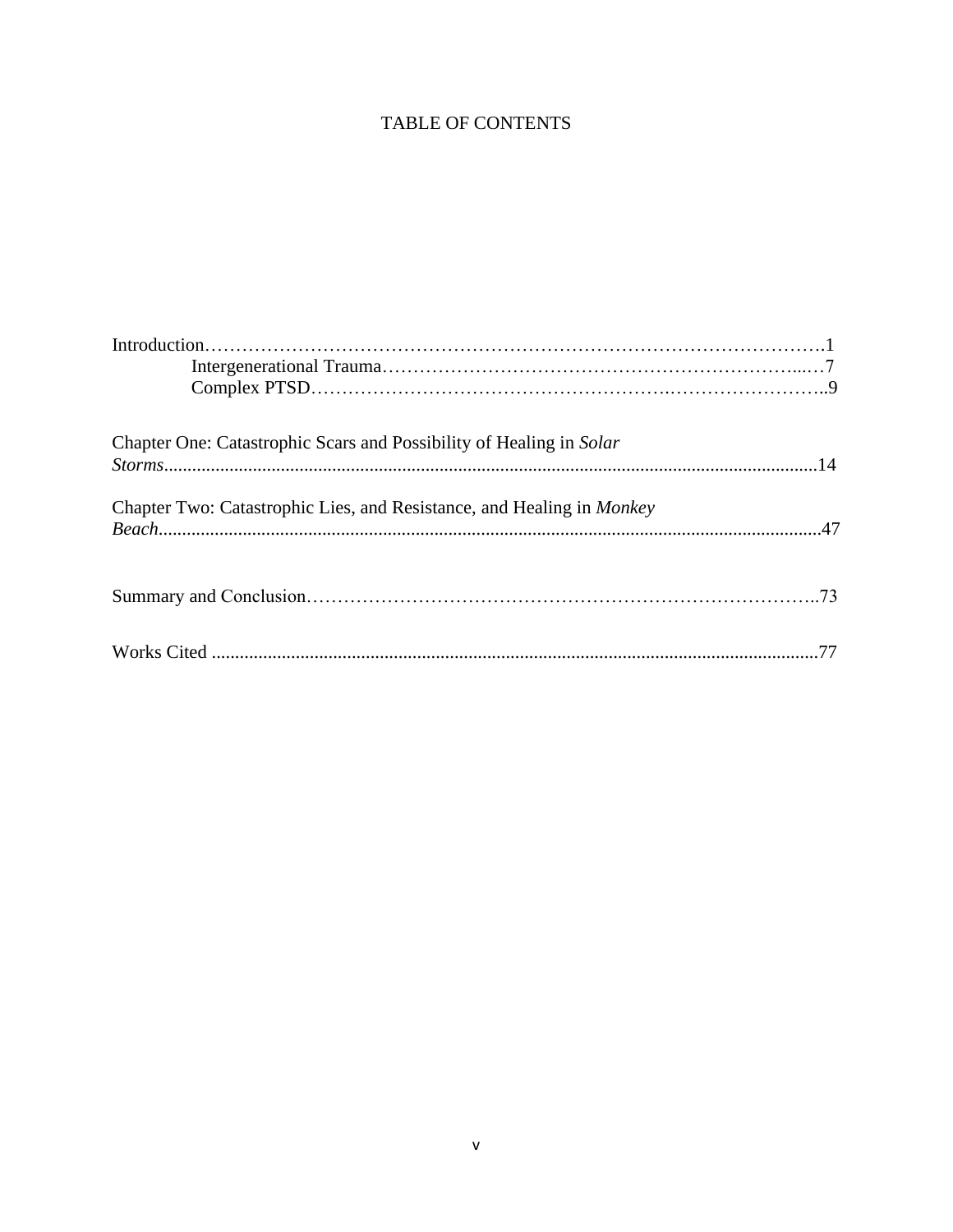#### **Introduction**

In this thesis, I read Chickasaw poet and author, Linda Hogan's *Solar Storms* (1995) and Haisla author, Eden Robinson's *Monkey Beach* (2000) from a psychological perspective that uses a combination of the two authors' Native American views and theories regarding trauma and Judith Herman's theory of Complex Post-Traumatic Stress Disorder demonstrated in her book, *Trauma and Recovery*: *The Aftermath of Violence--from Domestic Abuse to Political Terror* (1992/2015). I will also shed light on Hogan and Robinson's views concerning healing and recovery from trauma followed by Herman's theories and ideas concerning the traumatized individuals and communities' healing process. While CPTSD is developed by a Euro-American person working within the framework of western medicine, it still takes into consideration ideas about trauma and healing that are similar to what Robinson and Hogan relay in their novels. For this reason, this theory is a good fit for analyzing these two novels after applying the authors' own Native American views and ideas. Herman's trauma theory which acknowledges the fact that sometimes trauma can extend over a long period of time with consequences that are far more serious than a single or limited exposure to trauma comes very close in resonating Hogan and Robinson's ideas concerning trauma. I believe this theory is very useful in analyzing the characters of these two novels because alongside acknowledging the catastrophic nature of the trauma suffered by oppressed people worldwide, it is very inclusive and open to embracing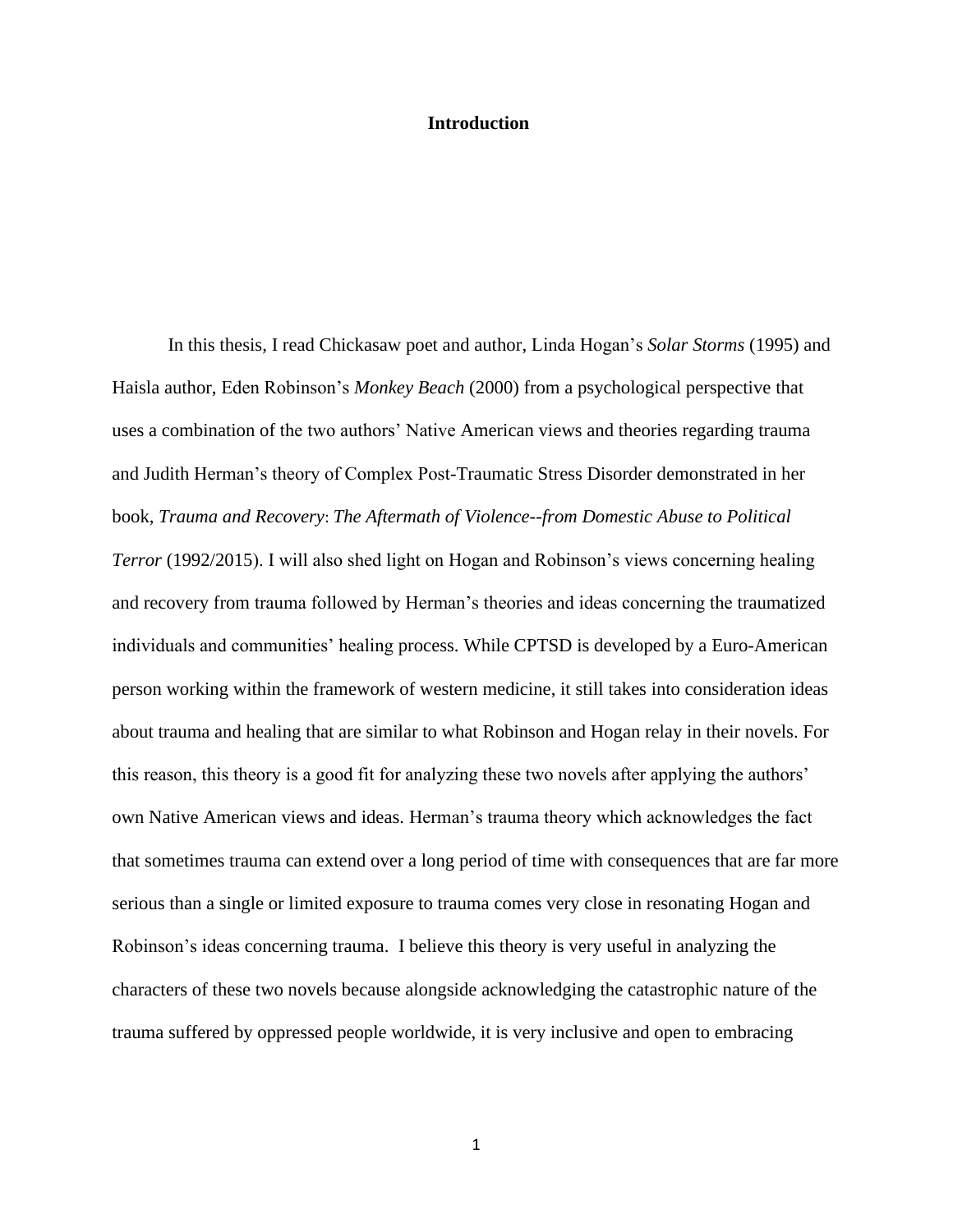cultural differences. It also acknowledges that trauma does not affect individuals only but also communities on cultural, social, and political levels.

In addition, Herman acknowledges that trauma is transmittable. Despite the fact that she refers to it in the context of a therapist and patient, her acknowledgment still shows how being in contact with traumatized people can affect a person's well-being: ''trauma is contagious. In the role of witness to disaster or atrocity, the therapist at times is emotionally overwhelmed. She experiences, to a lesser degree, the same terror, rage, and despair as the patient. This phenomena is known as traumatic countertransference or vicarious traumatization'' (153). This statement implies that Herman believes being in close contact with a traumatized person makes one liable to be ''infected'' with that trauma. In different parts of *Trauma and Recovery*, she also acknowledges that trauma does not only affect one person, but it can also affect all of the traumatized person's family and community where a more intense level of ''transmission'' happens. Moreover, even though not demonstrated by Herman herself, CPTSD symptoms are proven to be transmitted to the traumatized people's children as well. This finding comes from a study published in the journal *Psychiatry Research* in the context of Tutsi genocide survivors which demonstrates that CPTSD has devastating consequences not only for survivors themselves but also for their children who were born after the genocide and other highly traumatic events (Shriraa et al 121-123). Hence, this finding confirms another connection and common ground between CPTSD and the Native American theory of intergenerational trauma.

CPTSD's ideas for healing and recovery are also in a way similar to the Native American ideas of healing expressed in *Solar Storms* and *Monkey Beach*. Herman suggests seeking help from the community and re-establishing the lost bonds with one another and consequently with whatever the traumatized person holds valuable are powerful healing methods. She also believes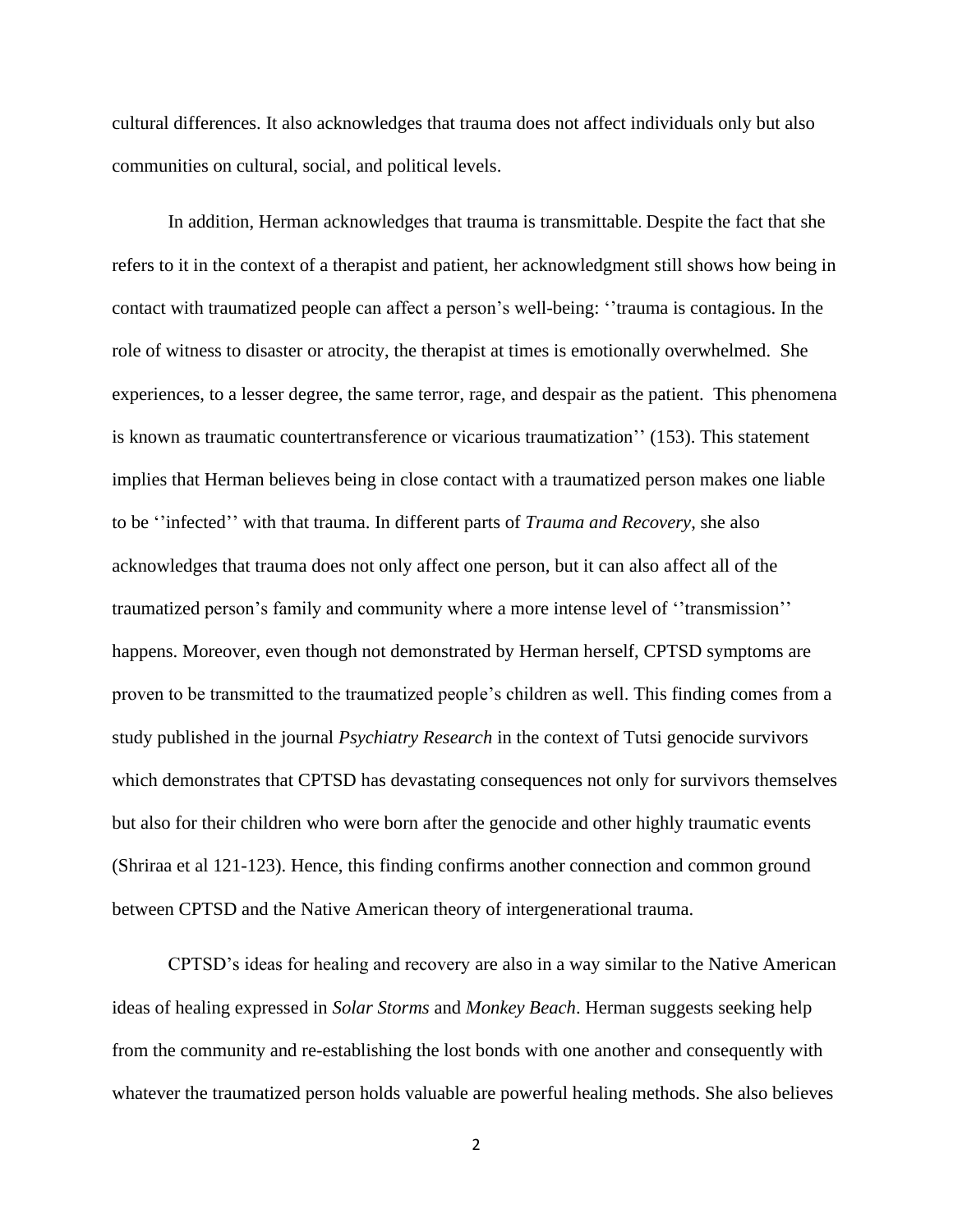that recovery cannot take place without a public recognition of the wrongs that have been committed. In *Trauma and Recovery*, Herman discusses the history of trauma and how trauma relates to many other concepts such as politics and warfare (35). She believes that mental health and politics remain connected because mental health intrinsically relates to oppressed people and the blows they suffer (250). She also emphasizes the role of political truth-telling and testimony in recovery and healing: ''When the truth is finally recognized, survivors can begin their recovery'' (1). Herman believes that even without being in an official court, the very act of narrating the trauma turns it into a form of testimony. She concurs with Inger Agger and Soren Jensen who have worked with refugee survivors of political persecution and who believe in the ''the universality of testimony as a ritual of healing'' (194). She goes on to say that: ''Testimony has both a private dimension, which is confessional and spiritual, and a public aspect, which is political and judicial. The use of the word testimony links both meanings, giving a new and larger dimension to the patient's individual experience'' (194). Thus, Herman, like Hogan and Robinson, acknowledges the interconnectedness of the private and public, civil and political, and the fact that trauma, far from being an individual occurrence is connected to a larger context; therefore in order for recovery to take place, justice and public recognition should occur first.

Applying Herman's theory, which shares a lot of commonalities with the Native American worldviews regarding trauma and healing, to analyze these two novels by Native American authors can be an attempt in bridging the gap between the Western and Native American cultures; an act of mediation that according to James Ruppert in his *Mediation in Contemporary Native American Fiction*, many Native American authors pursue in their literature (10). While Hogan consistently writes about the dangers of adopting purely Western ideologies, she still acknowledges the importance of having a global perspective. In an interview, she notes: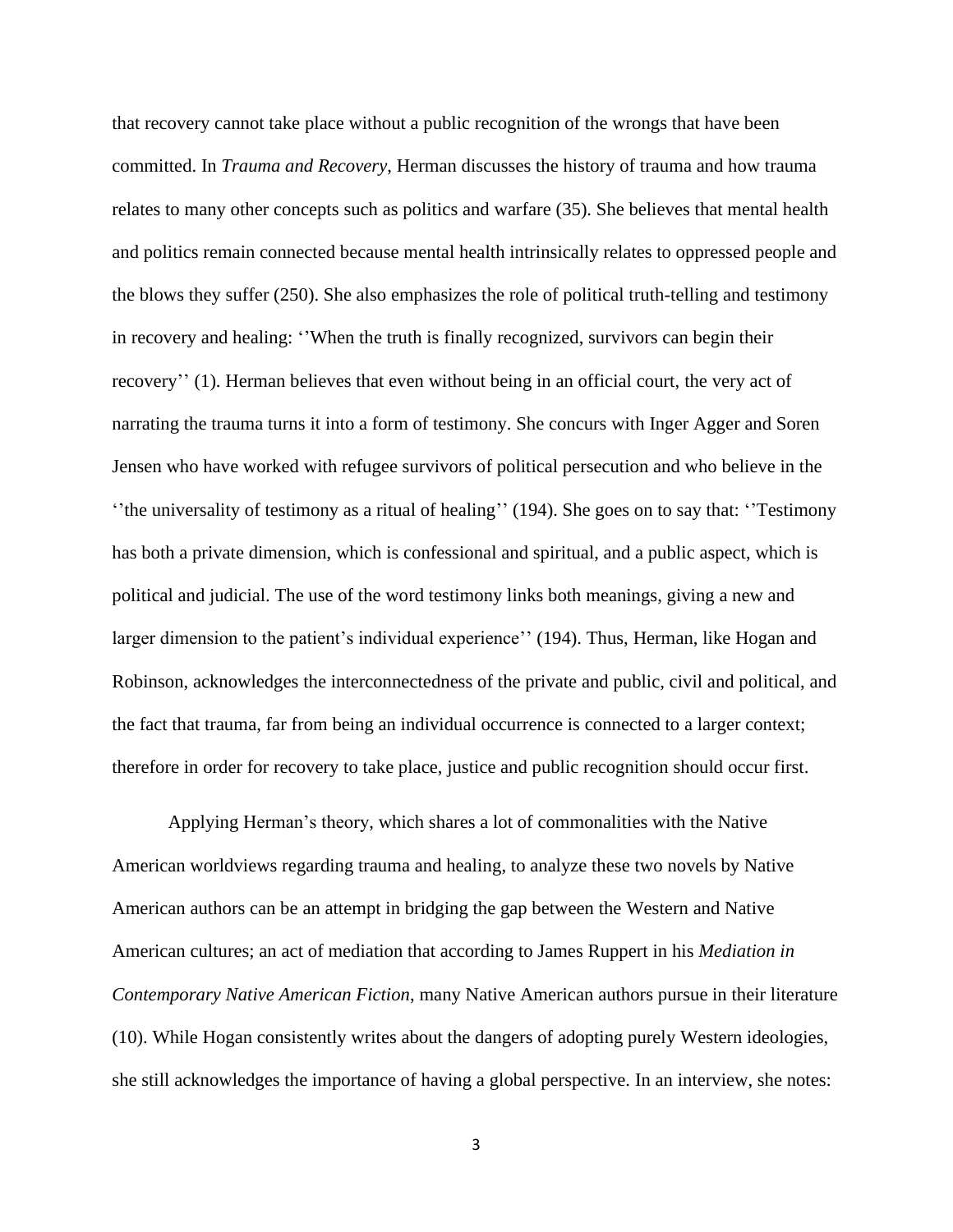I ask myself how best to let my words serve. I know that part of that is to take a global perspective, because I see what's happening in the world, and others see, and our combined voices are a chorus, a movement toward life. They are a protest against human-imposed suffering. They are a vital energy going out into the world. We feed each other with that energy when we read each other's work. (Patricia Clark Smith 154)

Native American writers like Hogan and Robinson do criticize the Western society and reveal its past and present injustices; however, at the same time, their emphasis is on healing, survival, and continuance of their culture. Their fiction aims to produce cross-cultural understanding rather than divisiveness. Therefore, after investigating the authors' cultural views concerning trauma, it is important to include cross-cultural interpretations of trauma as well. Trauma is a universal concept and happens in more than one place and geographical location; this mediated structure allows us to understand the Native American peoples' trauma better, and at the same time, to be able to make connections across different cultures, times, and geographical locations without flattening cultural differences.

I believe CPTSD theory can work as a cultural bridge especially because it resembles, to some degree, Hogan's Native American ideas of trauma even though it uses culturally different terms. For example, Hogan's idea of ''soul loss'' is somehow similar to CPTSD's concepts of ''dissociation'' or ''constriction'', and ''doublethink'' where the traumatized person not only loses touch with a part of themselves but also go through a complete loss of the core of their identities. In this way, complex trauma has the power to completely change the personality of the person, and in some cases, even their entire belief system (Herman 63). In some cases, the traumatized individual also struggles with two very polarized aspects of their personality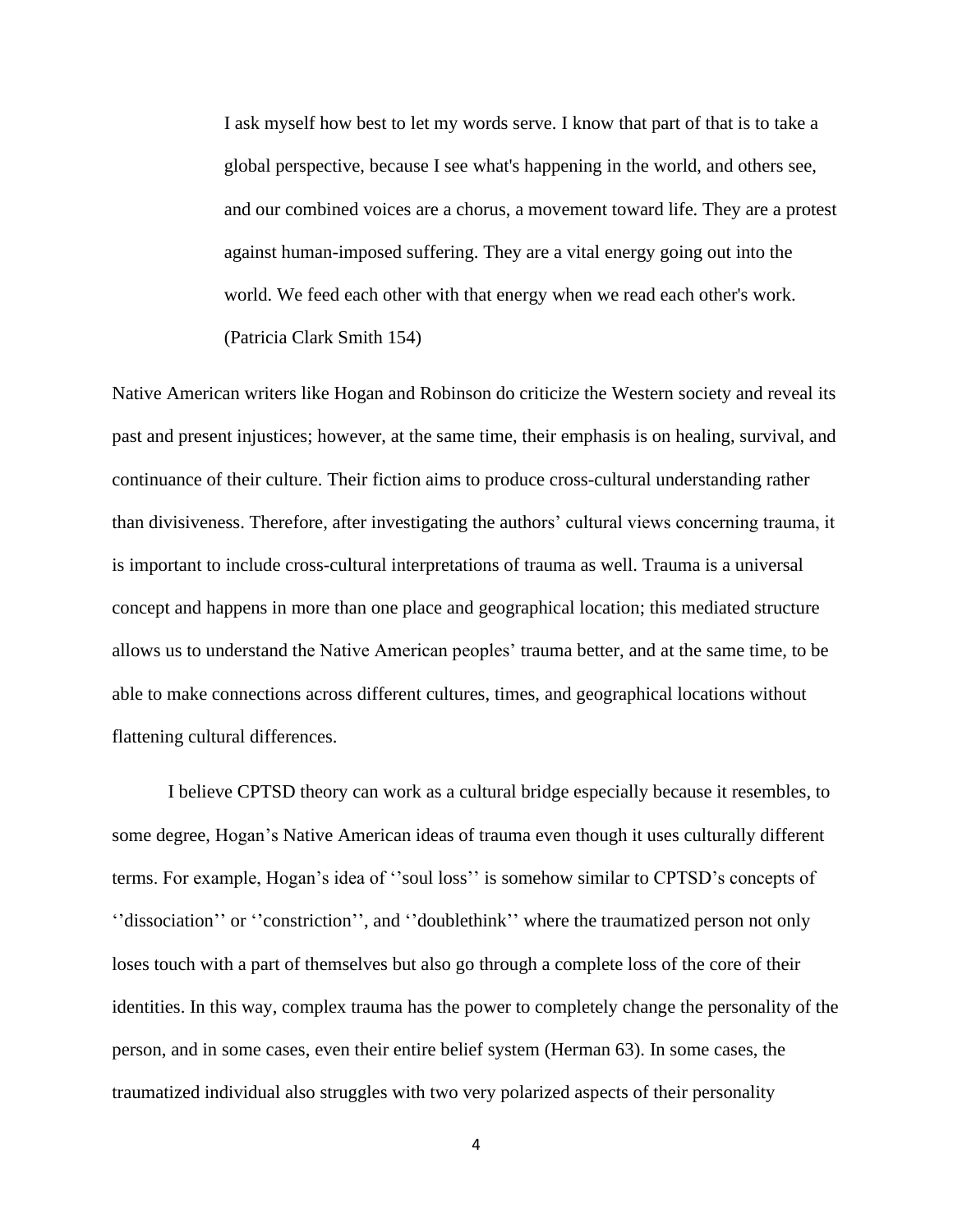resulting in an acute mental turmoil which can be seen in some of the characters of *Solar Storms* and *Monkey Beach*. While this theory does not completely explain all the ''symptoms'' the characters experience as a result of trauma, it can work as a foothold into understanding conditions like the Cree conception of Windigo. After examining Hogan and Robinson's cultural views on trauma, I use CPTSD to analyze the trauma of the characters who suffer from intergenerational trauma as a result of being sent to residential schools, or being forcibly removed from their parents for various reasons. Moreover, the focus of this thesis is not only on trauma but also on recovery and healing; the thesis also attempts to answer the question posed by one of the characters in *Solar Storms*, ''How do conquered people get back their lives?''(195) Hogan and Robinson do adequately answer this question, and Herman's theory, due to sharing many commonalities with the two Native American authors' views comes very close to answering the question, too.

The two novels, *Solar Storms* and *Monkey Beach*, are discussed in two different chapters of this thesis. Chapter One explores concepts such as trauma and healing in *Solar Storms*, and chapter Two discusses the same concepts in *Monkey Beach.* In their novels, Hogan and Robinson not only shed light on the nature of trauma but also on its being chronic, far-reaching, and ongoing. They emphasize the idea that the past trauma of their Native tribes has morphed into new problems that still threaten their characters' lives and values because the source of trauma, colonialism, is still there and affects the characters every day. Hence, they acknowledge that trauma, far from being merely an isolated occurrence, has grounds in a larger political and social landscape. The novels show that since systematic oppression has a role in causing trauma, healing can become possible through resisting this oppression and through social and political activism.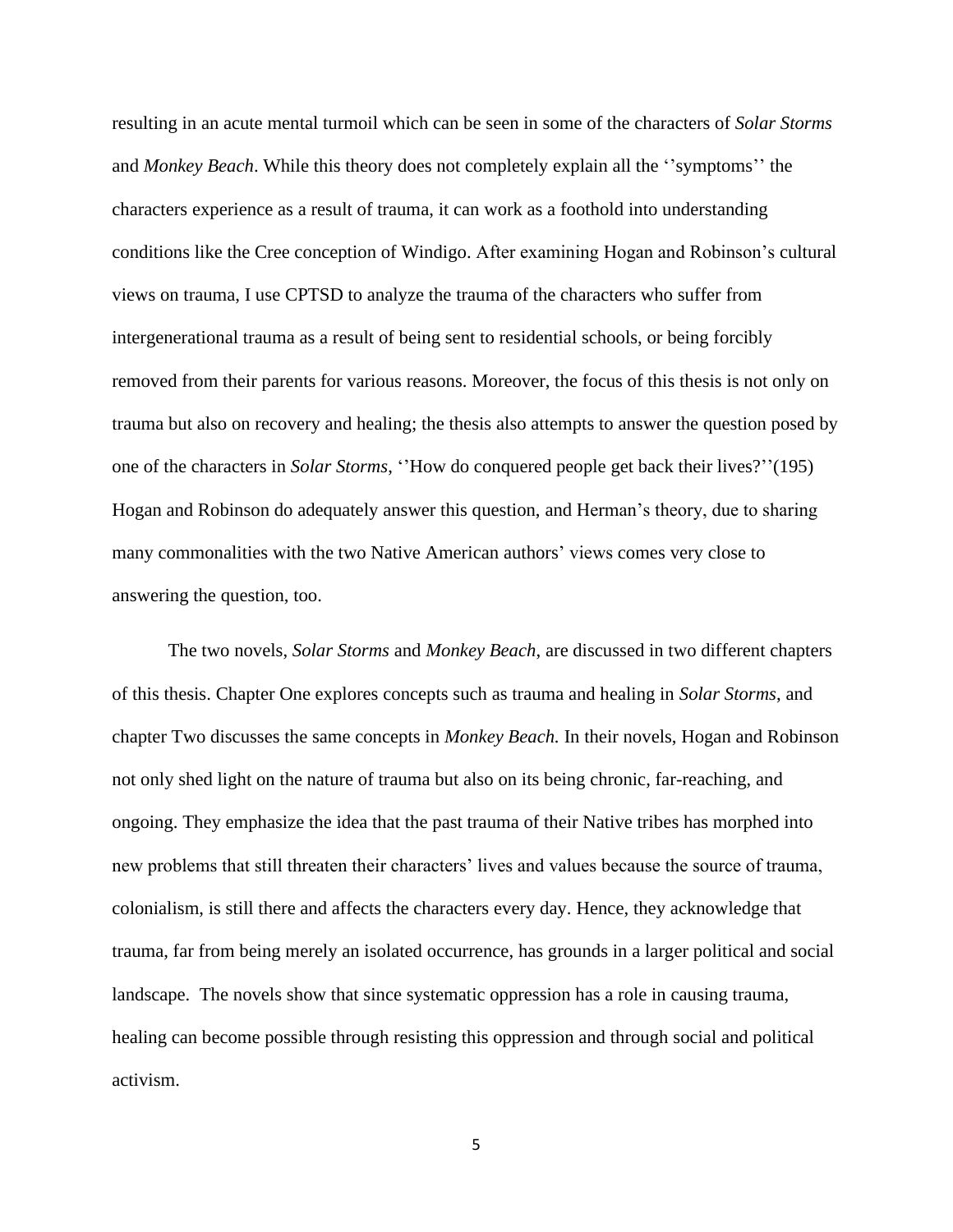Both novels demonstrate examples of political activism in its different forms. The acts of telling the truth about all the hardships Native American peoples have had to deal with and fighting misrepresentation of Native Americans' stories become resistance by themselves. For this reason, the authors are very adamant in showing their Indigenous ways of seeing in opposition to the dominant Western cultures' views and values alongside creating representations of Native American characters whose lives, cultures, land, and identities are threatened by colonialism. The novels consider finding one's cultural identity and establishing connections with one's community as well as getting involved in political and social activism crucial to the characters' physical, psychological, and spiritual well-being. They also show how the identities of the characters have been shaped not only by their Native American cultural backgrounds but also by their interactions with colonial forces such as residential schools, forced removal of native families from their lands, and their separation from their children.

Through their depiction of the larger social contexts of trauma, Hogan and Robinson use the novels to testify against the wrongs of the past and present. They recognize what Shoshana Felman calls the importance of testifying about what has been forgotten or repressed: ''To testify is thus not merely to narrate but to commit oneself, and to commit the narrative, to others: to take responsibility - in speech - for history or for the truth of an occurrence, for something which, by definition, goes beyond the personal, in having general (nonpersonal) validity and consequences'' (204). Thus, both authors acknowledge that the silenced victims of trauma need to be heard and understood by others, and they cannot heal on their own without the help of their community. In giving each of their characters the opportunity to speak and voice their suffering, Hogan and Robinson show us how traumatized people can be freed from their victim status and surpass their grief and suffering. Herman, too, comes close to this realization through her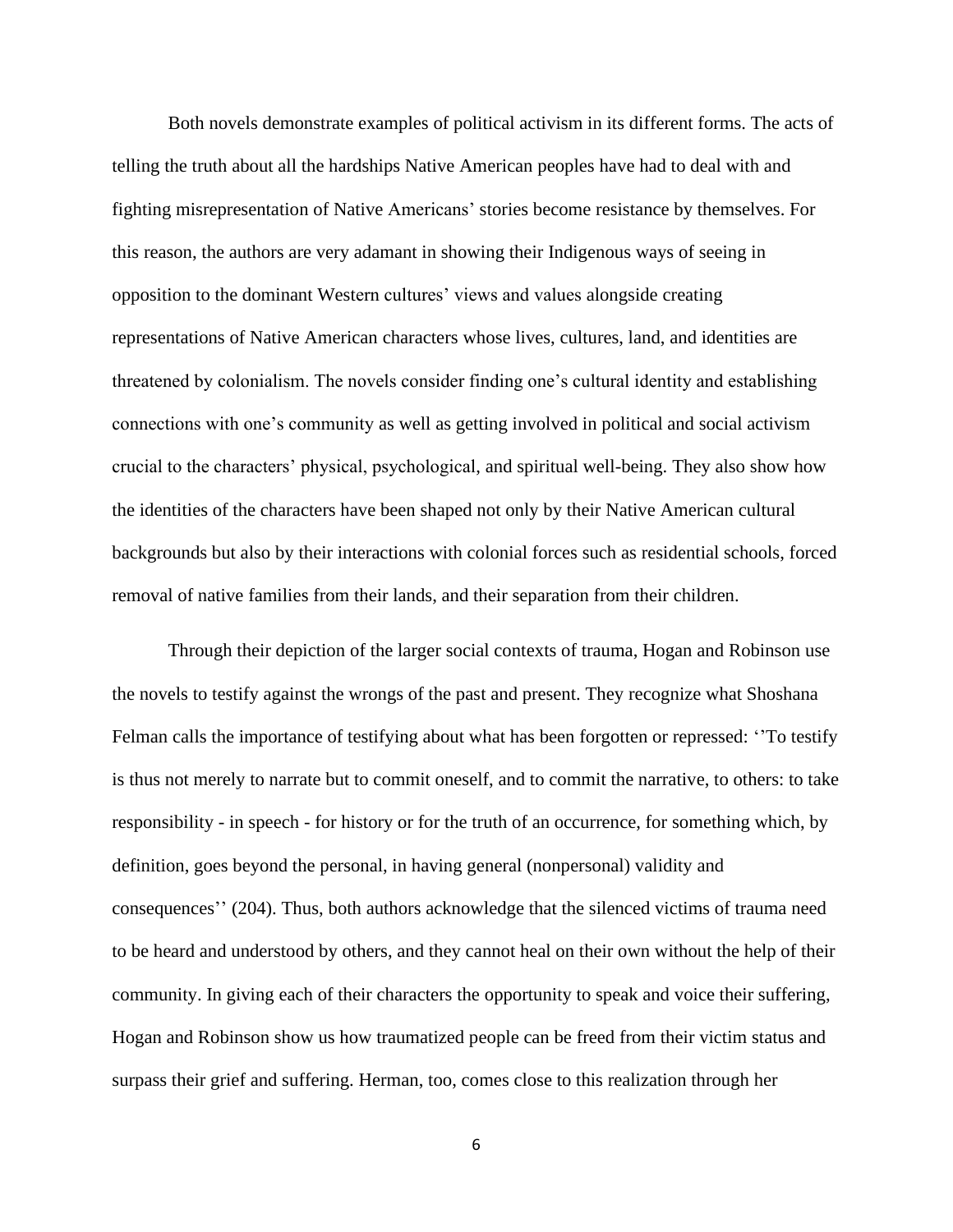alignment of trauma with righteous political struggle. When voicing their trauma story, the traumatized person can become part of a larger battle with violence and oppression that extends through time and space (83). According to Herman, even pursuing one's own case and seeking justice is a social and political act of resistance that means more than its immediate outcome. She recognizes that holding the perpetrator accountable for his crimes is important not only for personal well-being but also for the health of the society (224).

#### **Intergenerational Trauma**

For Indigenous peoples in Canada, one of the factors causing intergenerational trauma is embodied in imposed social and legal injustices in the form of colonial practices and policies such as the Residential School System. The residential schools attempted to eliminate Native Americans' world views and value systems that have existed for thousands of years and replace them with Western ideologies that continue to have destructive effects for Aboriginal peoples. The Indian Act of 1876 established the federal government in Ottawa as the ''guardian'' of Aboriginal peoples. This guardianship was based on hierarchical decision-making processes that did not reflect traditional Aboriginal values and practices. The real purpose of the Act was to enable the Canadian government to control the everyday life and decisions of Aboriginal peoples across Canada (Royal Commission on Aboriginal Peoples).

Over the course of the system's more than hundred-year existence, about 150,000 Indigenous children were sent to residential schools for the purpose of assimilation and integration into mainstream Canadian society (Truth and Reconciliation Commission of Canada 2). The schools' policies included the banning of traditional religious ceremonies, forced cutting of Native American boys' hair, and forced conversion to Christianity. The motto of this policy was expressed by "the Father of the US Boarding School Movement," Richard Henry Pratt, in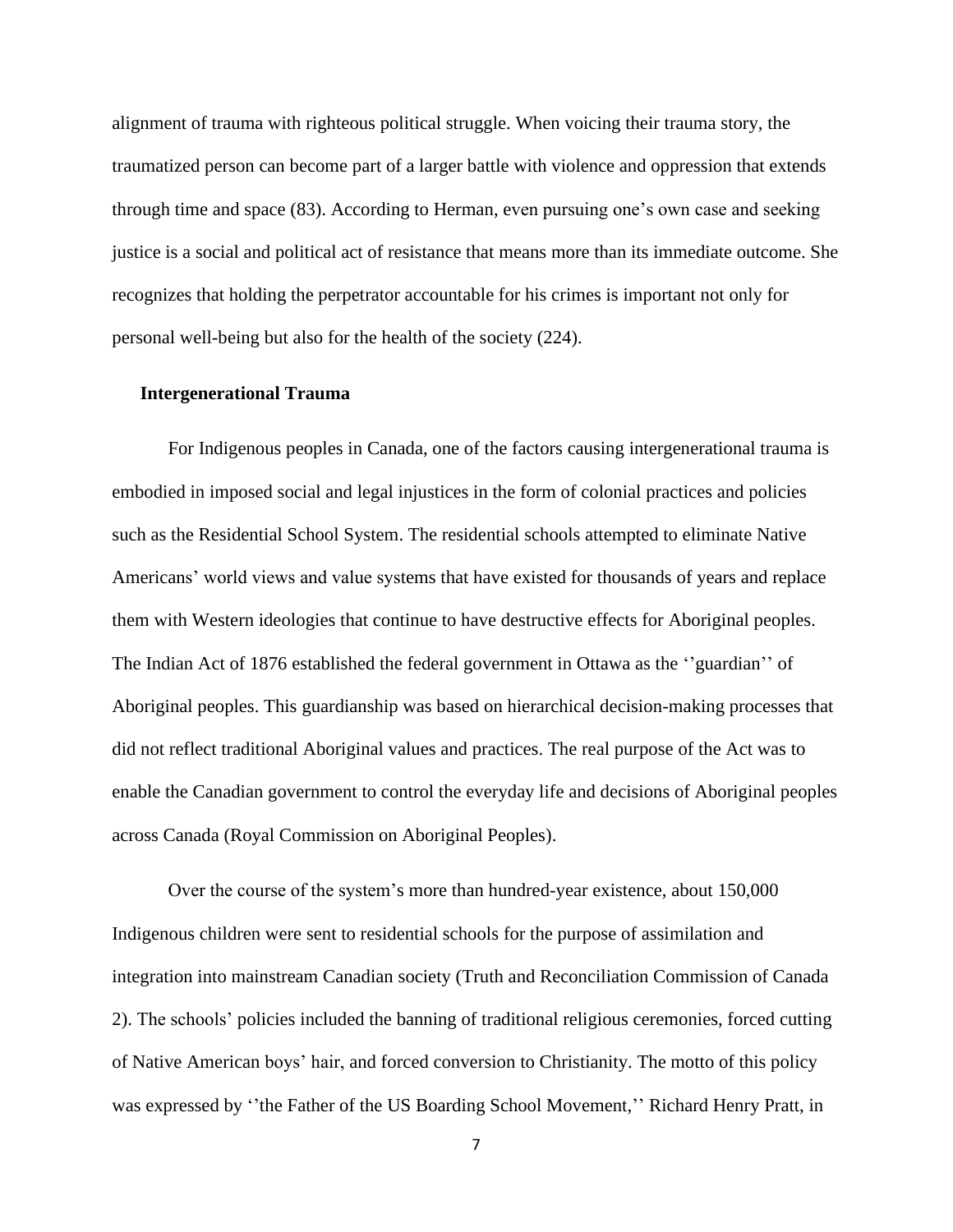1980 as thus: ''Kill the Indian and save the man'' (Hirschfelder 129). That is, destroy the identity of the Native Americans and then assimilate them into the dominant white society. In the schools, the children were deprived of any identification with tribal life including speaking their Native language or performing religious rituals. Consequently, the Native American children could not develop a strong sense of identity as a result of not using their own mother tongue and their cultural and spiritual traditions. Children attending these schools also experienced physical, sexual, emotional, spiritual, and psychological abuse (Ottawa's Assembly of First Nations).

When the residential schools started to close, child welfare became the new tool for colonialists' assimilation policies. Child-welfare authorities removed thousands of Native American children from their families and placed them in non-Aboriginal homes without thinking about preserving their cultural identity. Children were sent to foster homes across Canada, in the United States, and even overseas. This practice continued beyond the 1960s, until the late 1980s (Honoring the Truth 186). Because of these governmental policies, a lot of residential schools and child welfare survivals cannot blend in society and achieve balance and spiritual well-being even as adults. These factors alongside their unresolved grief have contributed to the high rates of suicide, violence, excessive drinking, and other communal problems among Native Americans (Brave Heart and DeBruyn). Marie-Anik Gagne, senior manager at Health Canada, identifies the residential school experience as a key factor causing the cycle of trauma experienced by Aboriginal peoples. She emphasizes the fact that the effect of the residential schools was also felt by the offspring of the residential school students: ''at least two subsequent generations were also 'lost.' The children of these students became victims of abuse just as their parents became abusers because of the residential school experience'' (363). Gagne's statement shows how the traumatized individuals transmit their trauma intergenerationally to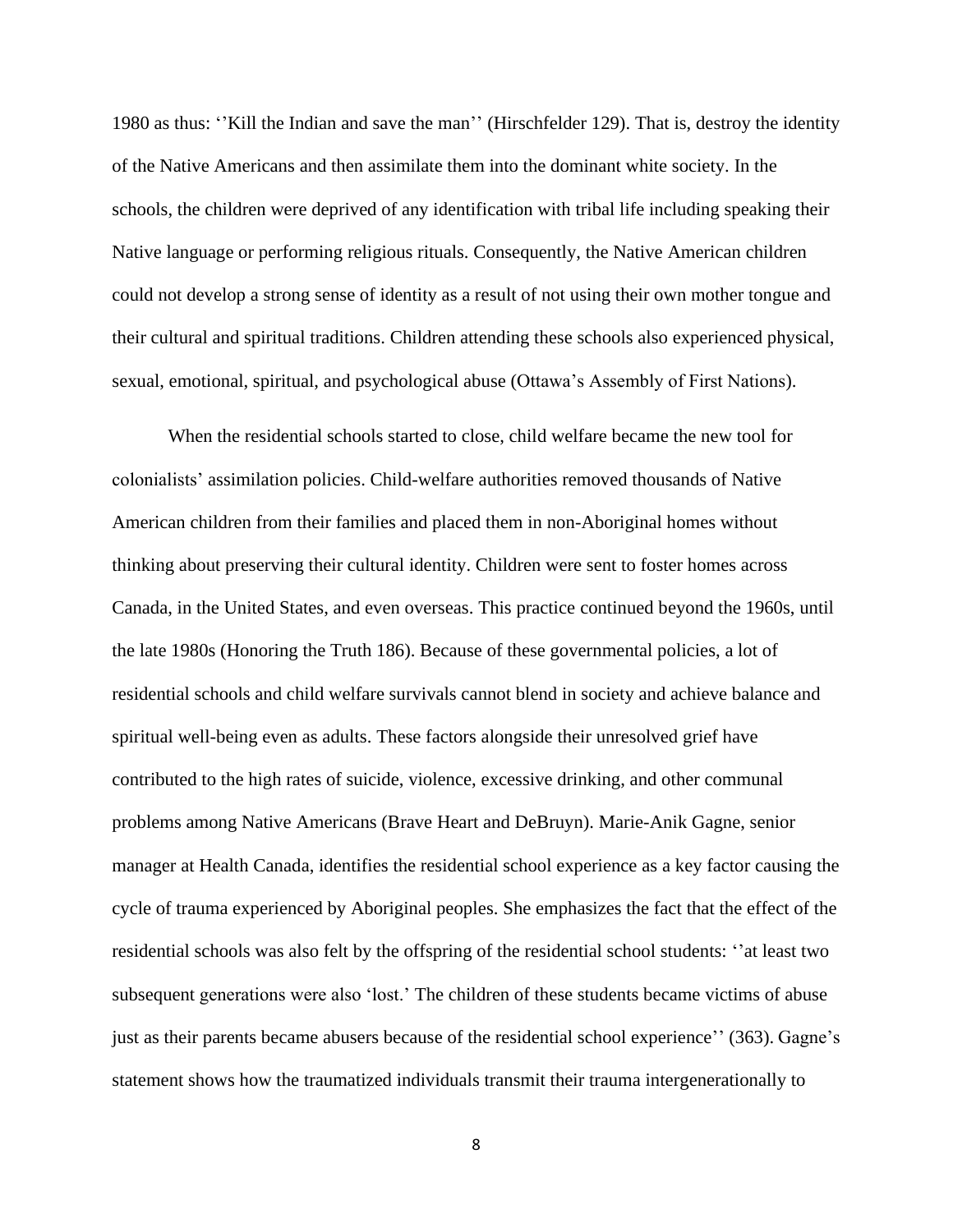their children and other close family members creating a cycle of trauma that is very difficult to break free from.

In *Solar Storms* and *Monkey Beach*, one of the sources of the trauma of characters is being sent to residential schools or being forced to live with white foster families. In *Solar Storms*, the author explores this trauma mostly through the characters of Angel and her mother, Hannah. There is also another kind of traumatic separation which is the spiritual separation of the characters from their own cultural heritage even when they are physically living with their own families and communities. Besides shedding light on the horrors of residential schools in *Monkey Beach*, Robinson first discusses this spiritual separation by showing the alienation of some the characters as a result of embracing the Western values, and, then, toward the end of the novel, she demonstrates this separation through the self-alienation and self-exile of her main character, Lisa, whose sense of identity and selfhood are highly damaged in the process.

#### **Complex PTSD**

Many previous researchers aiming to use a Western trauma theory to analyze Native American fiction have mostly relied on Post-Traumatic Stress Disorder theory. While PTSD focuses on the individual's response to trauma, it does not acknowledge the systemic conditions that cause trauma to persist within families and across generations (Brave Heart and Yellow Horse). Furthermore, research on PTSD does not connect the traumatized individual's experience to a broader societal level of trauma. Kirmayer, Brass, and Tait in their journal article, ''The Mental Health of Aboriginal Peoples: Transformations of Identity and Community,'' agree that the focus on individual trauma does not adequately reflect the collective Aboriginal reality as it is experienced by the individual (613). Furthermore, it does not account for culturally specific trauma triggers such as the residential school system which is one of the main factors behind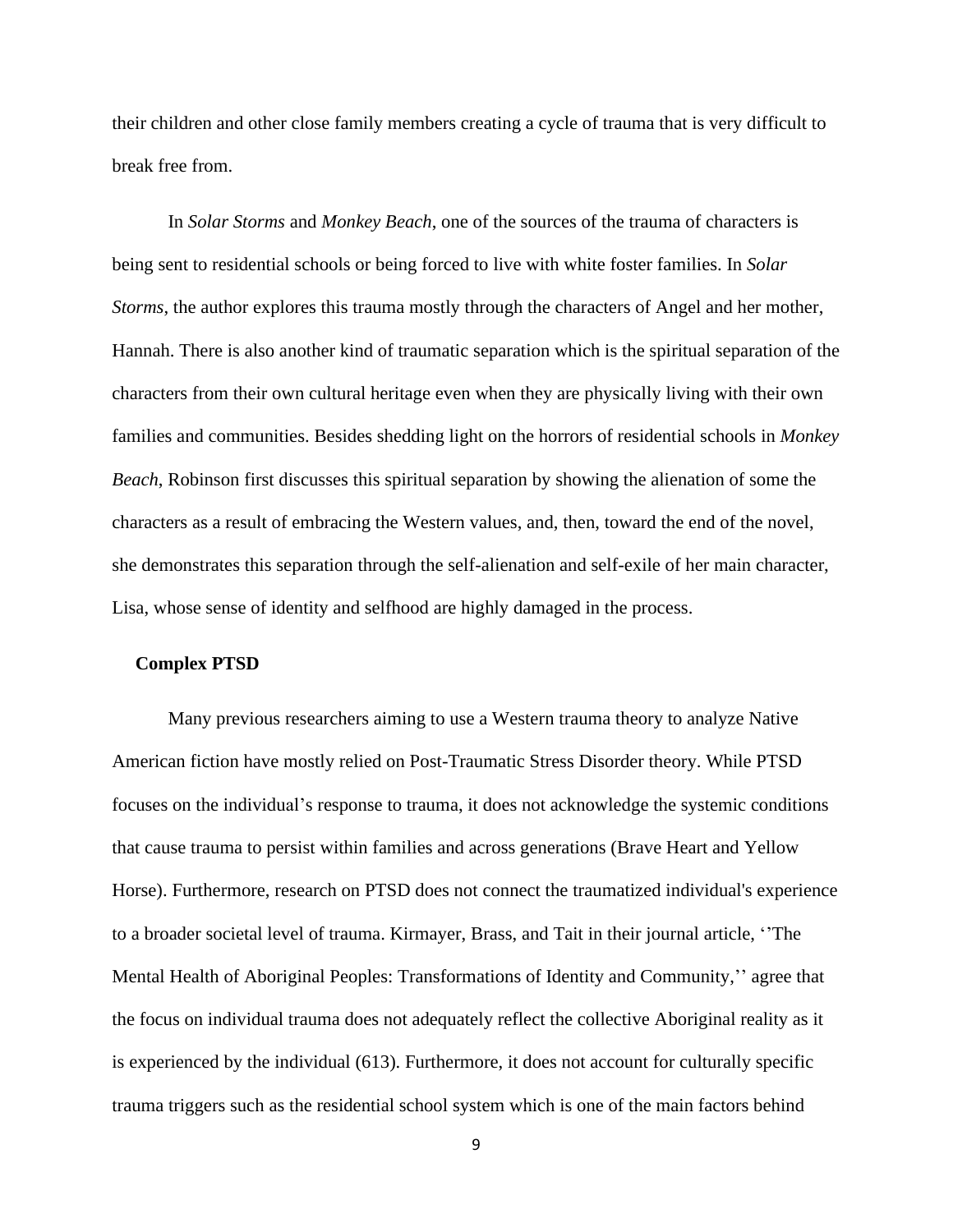Native Americans' intergenerational trauma. For these reasons, PTSD is not adequate in fully addressing the Native Americans' trauma. In addition to incorporating Native American concepts such as intergenerational trauma, I believe it is useful to apply CPTSD to the analysis of trauma in Native American literature because unlike PTSD, CPTSD addresses severe traumas that are ongoing and connected to a broader social and political landscape. In addition, the fact that CPTSD is not included in the Diagnostic and Statistical Manual of Mental Disorders (DSM) makes this category even more suitable for analyzing the characters of the novels because it shows that it does not fully fit the Western category of trauma that fails to acknowledge chronic and severe trauma on a large scale.

Judith Herman, a clinical professor of psychiatry at Harvard Medical School and director of training in the Victims of Violence Program at the Cambridge Hospital, first coined CPTSD in *Trauma and Recovery* (1992)*.* The book was written as a result of extensive research and studies on the effect of trauma on women, children, and Holocaust victims' conditions. Ever since, it has also been proposed by other clinicians and researchers such as Marylene Cloitre, Bradley C. Stolbach, Bessel van der Kolk, and Robert Pynoos as a diagnostic category. Although CPTSD stems from classical PTSD, the syndrome varies from classical PTSD in many aspects. While originally conceived to address the effects of extended child abuse, CPTSD has also been used for understanding the aftereffects of traumatic events consisting of prolonged domination by any malevolent abuser over another person.

The trauma symptoms of CPTSD are divided into three parts; hyperarousal, intrusion, and constriction (or dissociation). Herman describes the symptom of hyperarousal in survivors of trauma as ''the human system of self- preservation going into permanent alert, as if danger might return at any moment'' (46). She explains that in this state of hyperarousal, ''the traumatized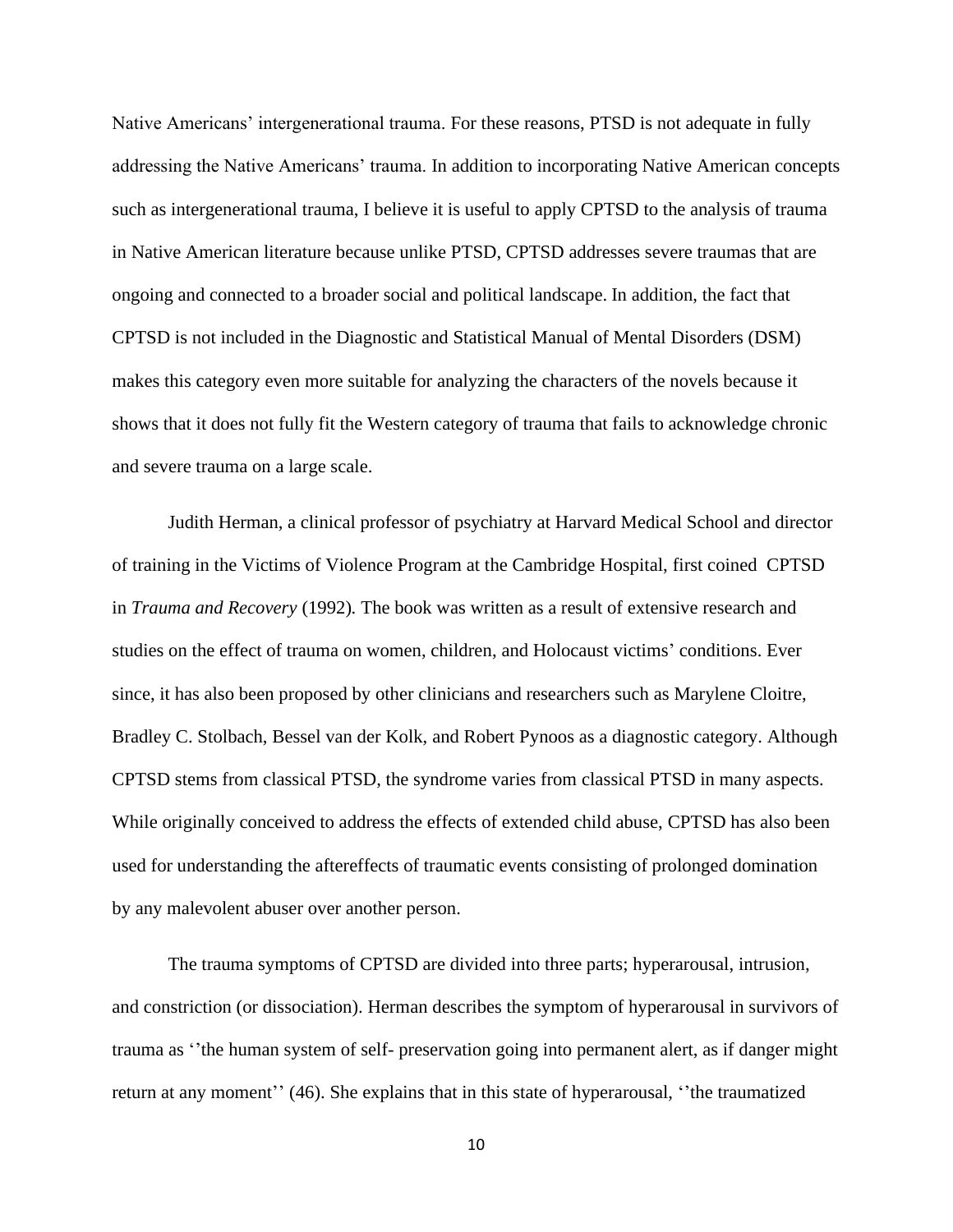person startles easily, reacts irritably to small provocations, and sleeps poorly'' (46). Concerning intrusion, Herman explains that trauma can be experienced long after the actual and initial danger has passed; in other words, trauma survivors relive the trauma as if it was repeatedly happening in the present which prevents them from being able to resume the ''normal course of their lives'' (48).

Herman believes the constriction symptom involves a person becoming completely powerless and going into a ''state of surrender'' (54) and explains that the individual's selfdefense system shuts down. At times, a person who cannot remove themselves from the danger physically relies, instead, on escaping by shifting their state of consciousness. She adds that this change in consciousness is at the core of constriction. The traumatized person still remembers the dangerous event but elements are detached from their usual meaning-making, and the perceptions of the event are numbed or distorted. She also explains that with regards to constriction, a person can very realistically imagine that they are outside that traumatic event and that it is not happening to them – very much like an observer looking at things from outside their body (54). In extreme cases, this dissociation can lead to what Herman calls ''doublethink'' in which a person can hold two contrary beliefs or even identities at the same time. They can also suppress their thoughts voluntarily and sometimes deny certain thoughts altogether (101).

In both *Solar Storms* and *Monkey Beach,* several characters experience some, if not all, of these symptoms, and the intensity of the symptoms depends on the severity of the trauma they have experienced. For example, because of her traumatic abuse as a child and her separation from her family, Angel in *Solar Storms* exhibits some of the CPTSD symptoms. However, her mother, Hannah's symptoms are worse as she has experienced a greater degree of trauma. In *Monkey Beach*, both Lisa and her mother suffer from a form of ''doublethink,'' but in the case of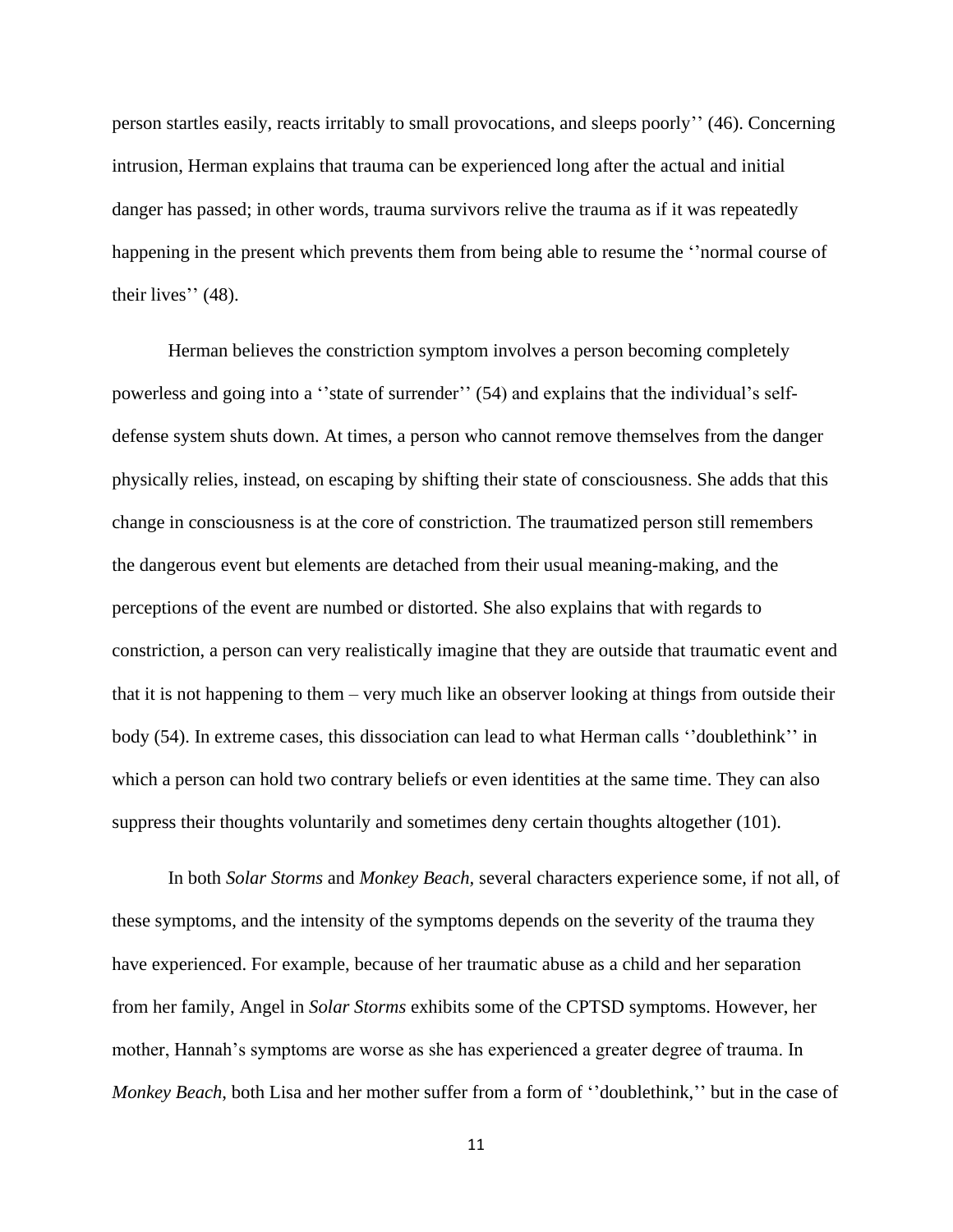Josh, one of the characters who has been sent to the residential schools as a child, the duality of his character is more severe and disturbing. Looking at the characters from the lenses of these symptoms can help shed light on the severity of the characters' trauma as a result of the ongoing and catastrophic nature of their horrid experiences.

The words "catastrophic" and "ongoing" are very important when looking at Native Americans' trauma which is the reason for their inclusion in the title of this thesis. Vikki Visvis in her article ''Culturally Conceptualizing Trauma: The Windigo in Joseph Boyden's Three Day Road'' mentions that the Native American understanding of trauma is generally based on two terms: *catastrophe* and *wound*. The first, *catastrophe*, refers to the site of trauma; something that is beyond the range of everyday experiences (228). In this context, trauma is not simply another word for disaster, it is a reaction to events of catastrophic proportions which in Native Americans' case is the destruction and damage brought about by colonialism. Visvis goes on to say that trauma is derived from the Greek word for ''wound'' which can be a suitable term to use for Native American trauma (228). I believe a better expression for this trauma is ''catastrophic open wound''. The word open suggests ''ongoingness'' and the fact that Native peoples' trauma has never had the time to heal. This is because Native Americans remain living in places where historically traumatic events occurred and, therefore, experience constant reminders of these events. The other issue is that colonial abuse still goes on in one way or another with catastrophic consequences. Hence, it is important to focus not only on gaining recovery but also on maintaining health in the face of the historical and current trauma. Hogan, Robinson, and Herman regard social and political activism as necessary in ensuring that the trauma cycle is broken and that full and lasting recovery can take place. Both heroines in the novels have role models that inspire them to pursue activism and involvement in getting the voices of their people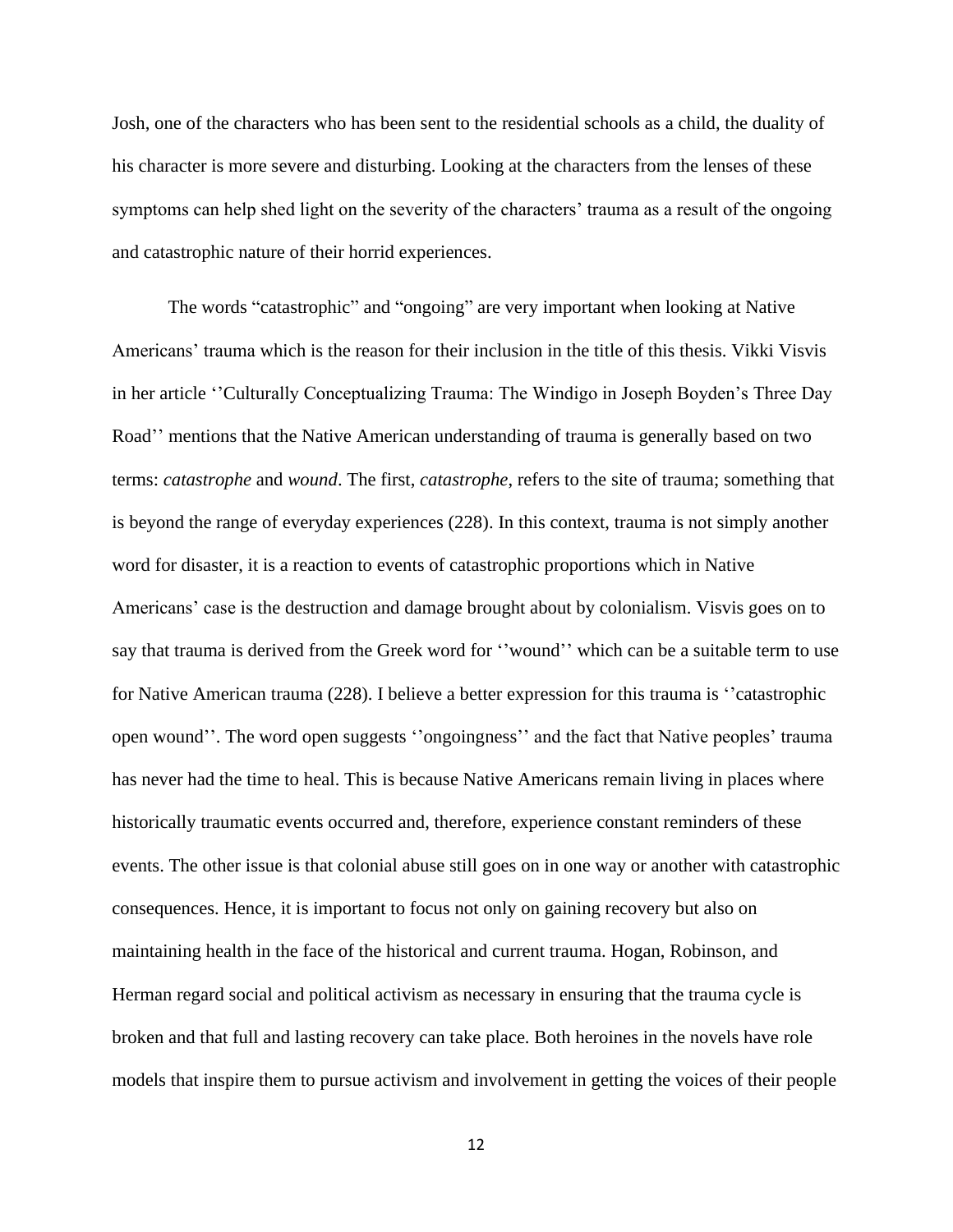heard. In this way, Angel and Lisa function as case studies who represent the necessary practices for not only survival but also thriving through regaining their cultural identity and resisting colonialism in different ways.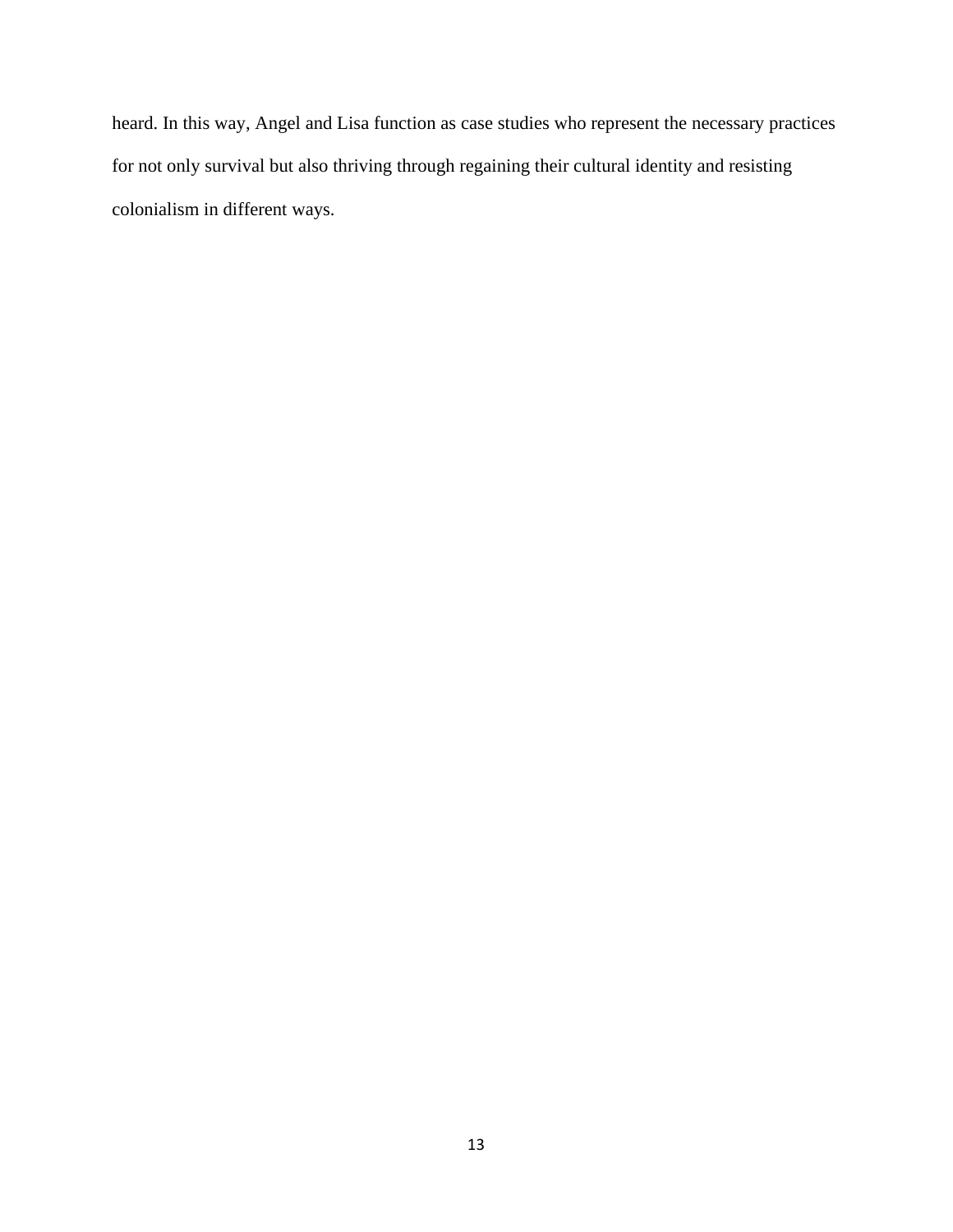#### **Chapter One: Catastrophic Scars and Possibility of Healing in** *Solar Storms*

In her novel, *Solar Storms*, the Chickasaw writer, Linda Hogan explores both the contemporary and historical problems of Canada's aboriginal peoples as her main themes. The characters of the novel deal with not only traumatic personal pasts but also collective and historical traumas of their tribes. Hence, she places contemporary and urgent cultural, historical, and social problems within the larger context of history. She is very adamant in tracing the root of Native American peoples' traumas- personal and collective- which she identifies as colonialism. To her, it is the catalyst for a lot of her Native American characters' problems including damage to land, culture, system of meanings, and familial and tribal values and connections. She shows how the traumas of Native Americans have been parallel to those traumas suffered by the land, water, and animals, and that the history of Native Americans is united with the history of the destruction of land, water, and their inhabitants. She sheds light on this aspect mainly by discussing the construction of dams at James Bay region that is on the borderlands of Canada and the United States as well as discussing colonialists' mistreatment of people, land, and animals in Adam's Rib and Elk Island.

Hogan also explores another important aspect and one of the means by which colonialists targeted and damaged the Native Americans which is forcibly removing indigenous children from their families and sending them away to live in white foster homes. By discussing this tragic practice through her protagonist, Angela Wing, Hogan shows the tremendous effect this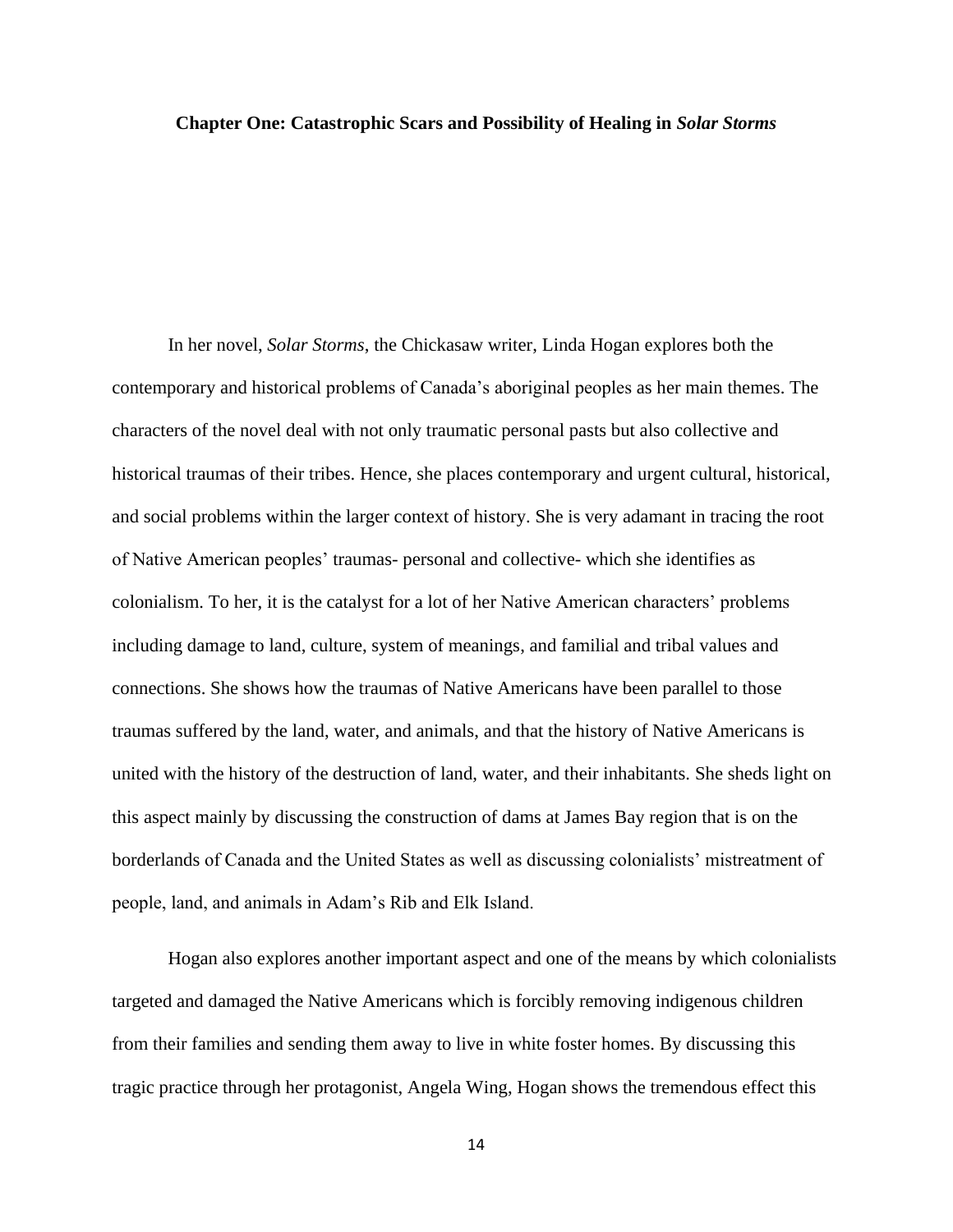removal has on the Native American child's sense of culture, well-being, and identity. The Association on Indian Affairs conducted a study in the 1970's that found between 25 percent and 35 percent of all Native American children had been forcibly removed from their families and placed mostly with non-Native families (George 3). These governmental forced separations show lack of appreciation and understanding of the Indigenous ways of living which cherishes extended families who keep the child's cultural identity alive. Thus, the removals resulted in a lot of these children being traumatized as a result of losing touch with their culture and communities (Josephy 124).

Hogan operates as a detective who is eager in tracing the source of trauma and regard this process as important in getting back in touch with one's identity and culture. In the novel, it is through going back in time and memories in order to know the source of the damage that the characters also discover their lost ''beginning''. This going back in time is done mainly through some of the characters' storytelling who share one piece of story at a time till all the information is put back together. Another objective of tracing the source of trauma is to assign blame to the real culprits behind the suffering of the Canadian aboriginal peoples. One of the ways Hogan traces this culprit is by exploring a concept named ''soul loss'' which is connected to the Windigo myth. This myth is a Cree story of humans losing their soul and heart to winter, and consequently, developing an overwhelming hunger and lust for human flesh among other things (Hogan 6). ''Soul loss'' here in the novel refers to being processed by the evil spirit of colonialists which can turn victims into victimizers and abusers, in the manner of Windigo. Moreover, it is a result of an "open wound" in the traumatized individuals that has not been tended to leading to catastrophic results.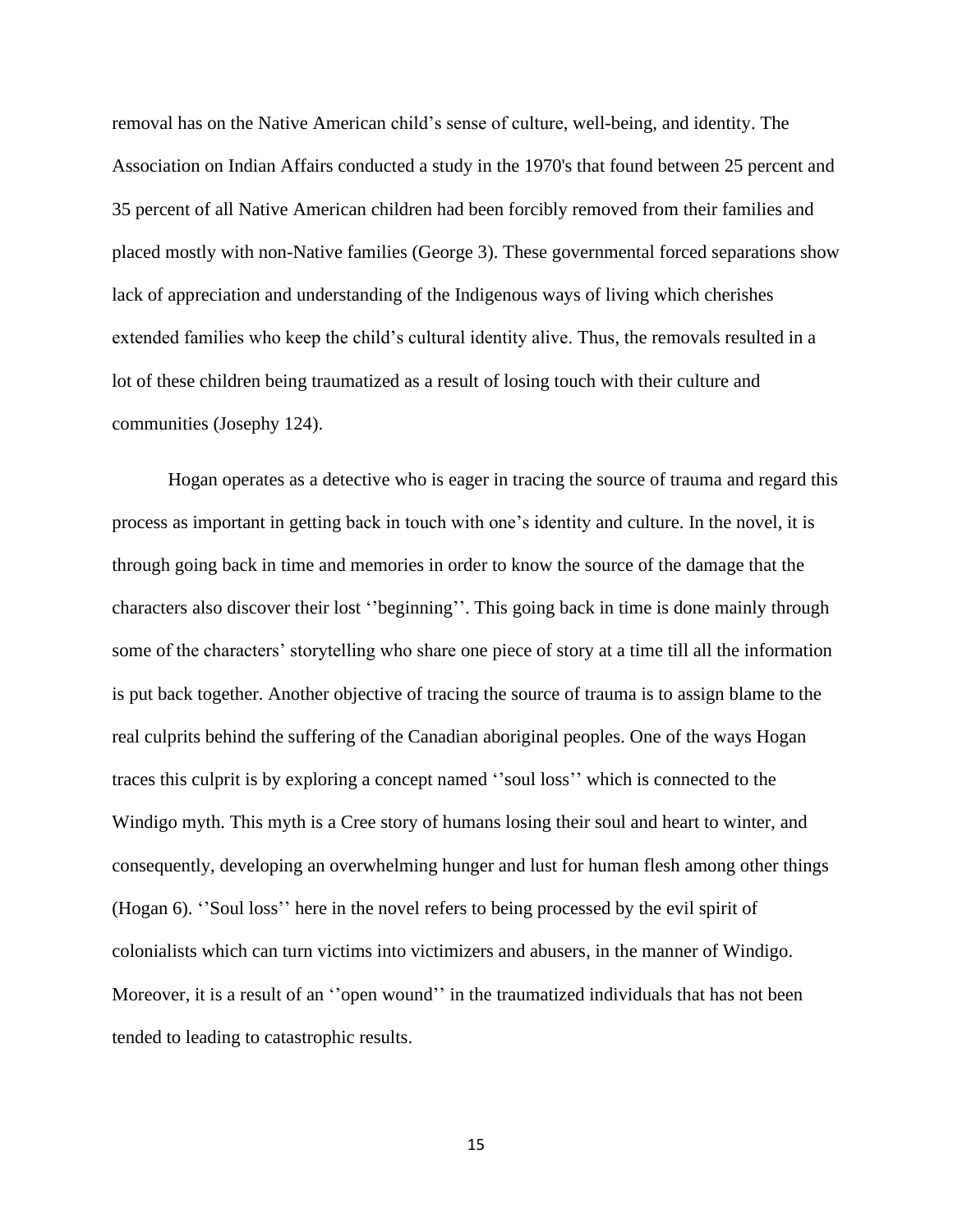Hogan not only sheds light on the nature of trauma but also on its being chronic, farreaching, and ongoing. She emphasizes the idea that the past trauma of the Canadian aboriginal tribes in the novel has morphed into new problems that still threaten the characters' lives and values because the source of trauma, colonialism, is still there and affects the characters every day. The novel shows that systematic oppression has a role in causing trauma, and by doing so, it turns trauma from an isolated occurrence to a larger political and social issue. Besides using Hogan's cultural ideas about trauma, I believe it is also helpful to use the category named Complex PTSD which is coined by Judith Herman, professor of psychiatry at Harvard and director of the Victims of Violence Program at the Cambridge Hospital. Herman's theory is useful for this analysis especially because it states that trauma can be chronic and complex extending beyond individuals to families and communities. I also believe this theory is, to some degree, similar to Hogan' idea of trauma even though it uses different terms. For example, Hogan's idea of "soul loss" is similar to this theory's "dissociation" where the person not only loses touch with a part of themselves but also goes through a complete change and even loss of their identity.

It is true that Hogan dedicates a large portion of her novel to discussing trauma and its effect on some of the Canadian First Nation families, but she also focuses on healing and recovery from trauma. She emphasizes the fact that since this trauma has been a result of many years of colonial abuse, healing takes a lot of time and involves many steps too. She acknowledges the importance of establishing an uninterrupted connection between a person's present and the past and identifies the first step of healing as locating the source of pain and trauma by looking closely at both the past and present. In this sense, healing comes from getting in touch with one's heritage and history and placing personal trauma in the context of an ongoing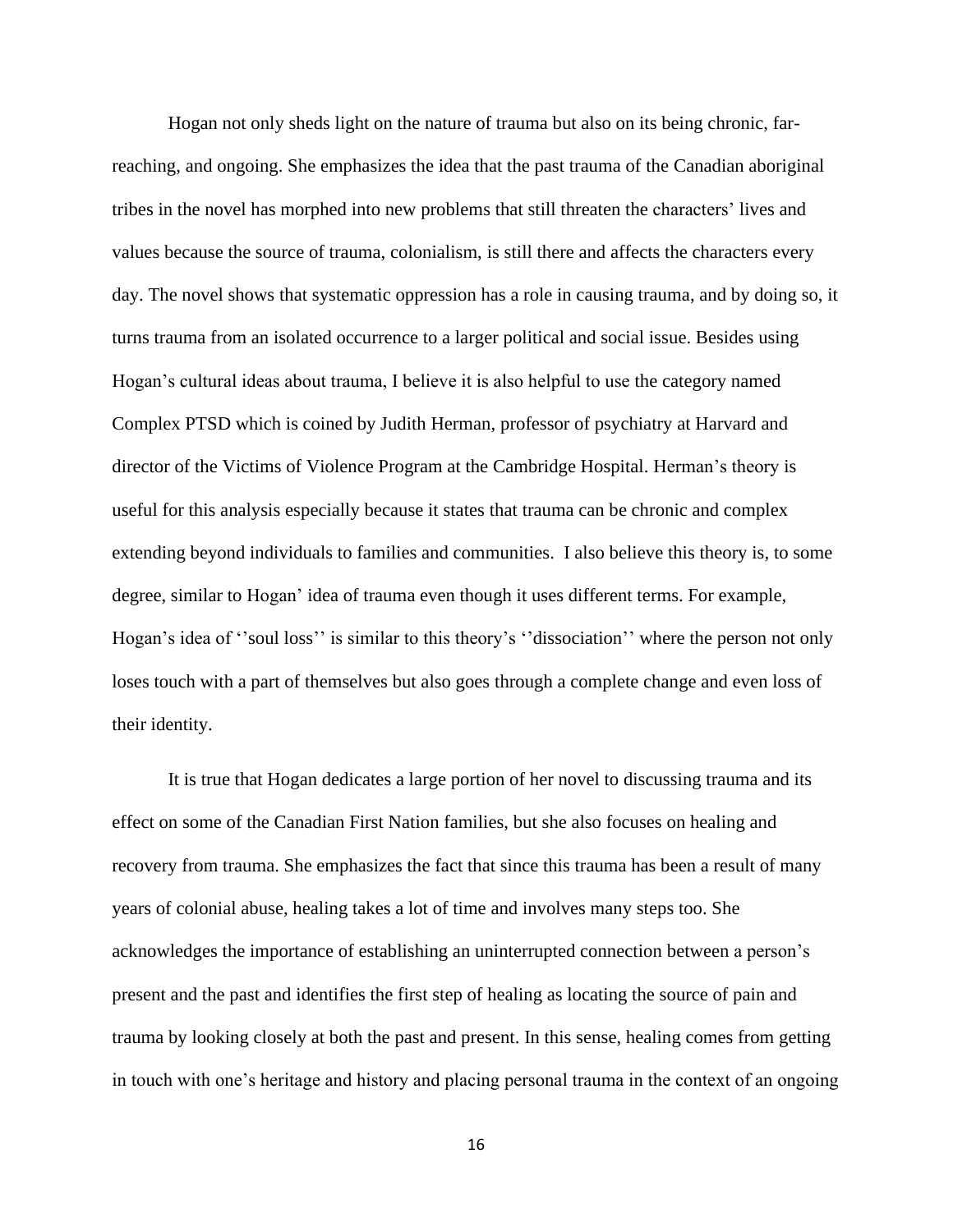collective suffering of Native Americans. In *Solar Storms*, the characters realize it is Colonialism that has caused an abruption in all aspects of their existence and has endangered not only their lives but also their culture and way of life. By locating the source of trauma and re-stablishing their connection to their heritage, the characters are able to turn the story of trauma and suffering into a narrative of not merely survival but thriving and resilience. The characters are able to achieve this thriving toward the end of the novel and what seems to be the second and final stage of healing which is establishing justice through social and political activism. Moreover, *Solar Storms*, besides showing how to testify, does the testifying by itself too. In this way, the very act of narrating the trauma becomes political. Hogan turns the tables on the dominant Western history in order to expose the colonialists' wrongdoings and also to make sure that the Indigenous voices are heard. Herman's suggestions for recovery also come very close to Hogan's Native American ideas of healing which are seeking help from the community and reestablishing the lost bonds with one another and consequently with whatever the traumatized person hold valuable which in the Native Americans' case is the land, culture, and community. Herman also suggests that healing can have a political dimension, and testifying in court or achieving any kind of public recognition through getting one's story told is not only therapeutic for individuals but it's also necessary for the well-being of all the members of the community.

Thus, Herman's theory is useful in analyzing this novel as it, too, believes in the role of systematic oppression in generating trauma, and it showcases the interconnectedness of the public and the private realms. Belief in this interconnectedness can elevate the survivor's struggle and remove their sense of isolation and loneliness through making individual experiences part of important social causes. In the afterword to *Trauma and Recovery* written five years after the book's first publication, Herman summarizes her initial account and states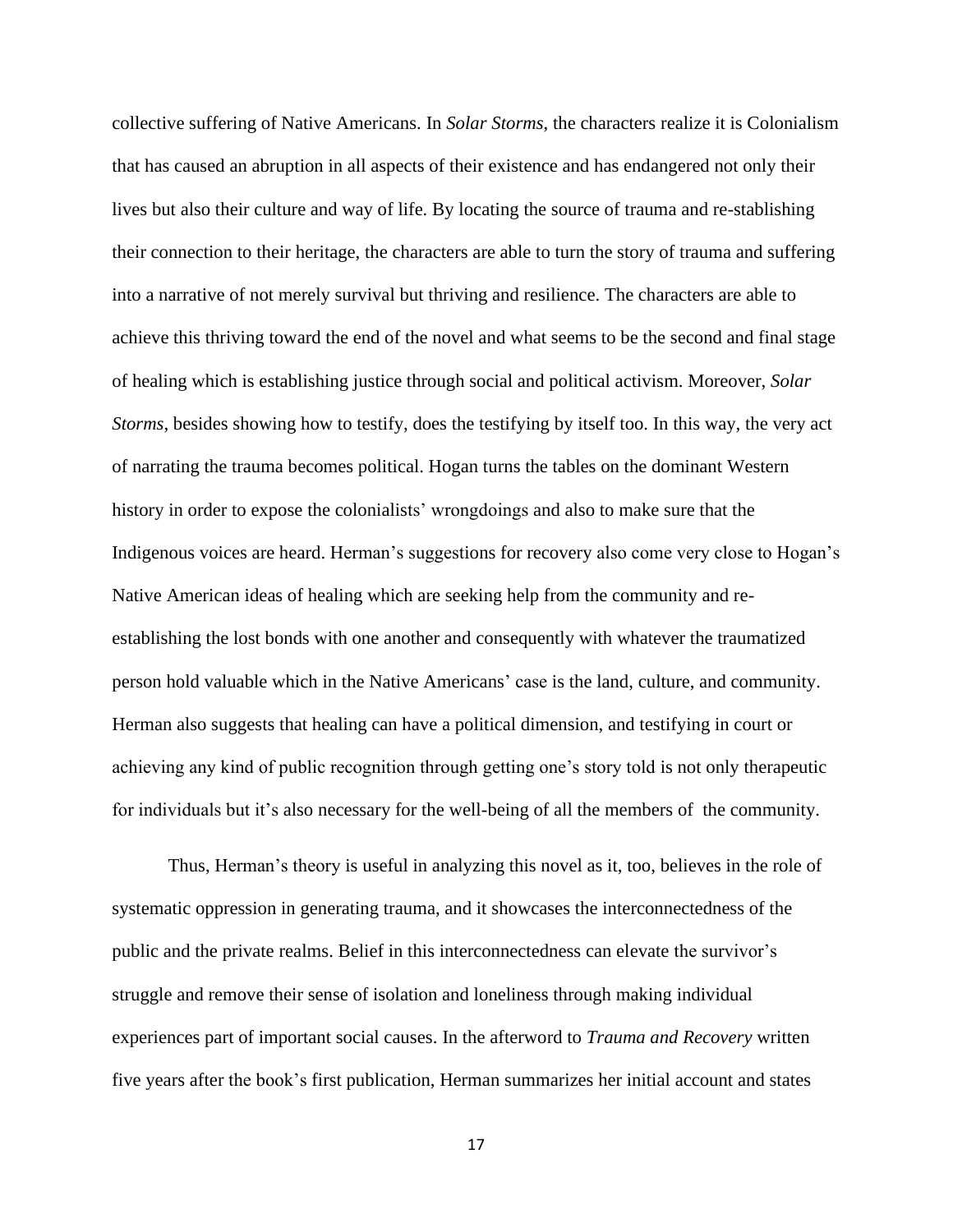that, ''The study of psychological trauma is an inherently political enterprise because it calls attention to the experience of oppressed people''(250). This comes close to Hogan's statement that her writing is political: ''the writing I do is politically centered because it is about a world view that can't be separated from the political'' (Hogan ''Of Panthers and People''). This statement explains Hogan's characters' personal traumas being deeply grounded in history and politics and shared by their tribes. Both Hogan and Herman agree not only on the fact that trauma can be catastrophic and ongoing but also that recovery is not merely personal victory, it is, in fact, also a triumph over evil which leads to promoting both the individuals and communities' social and political cause. I intend to place these two views side by side because of the commonalities between the two views which, I believe, can provide a good opportunity to bridge the Native American and Western ideas of trauma and healing.

*Solar Storms,* Hogan's second novel which was published in 1994, uses two parallel narratives which become even more connected as the novel progresses. The first narrative is the story of Angela Wing, a seventeen-year-old girl who after being separated from her family by the Canadian government has decided to go back to her tribe and family in search of her past, identity, and mother who has abused her as a child. The second story is about the construction of dams at James Bay region on the borderlands of Canada and the United States which is causing numerous problems for the land and its Native American inhabitants. In the town of Adam's Rib, Angel meets with her great grandmother, Agnes, her great-great grandmother, Dora-Rouge, and her step-grandmother, Bush; all these women have a tremendous effect on Angel's healing journey and recovering her past and cultural identity. Inspired by Bush, Angel joins her great grandmothers in a journey to north, to the land of Fat-Eaters, in order to take action against the dam project and save both her people and the land. There, she is able to meet with her mother,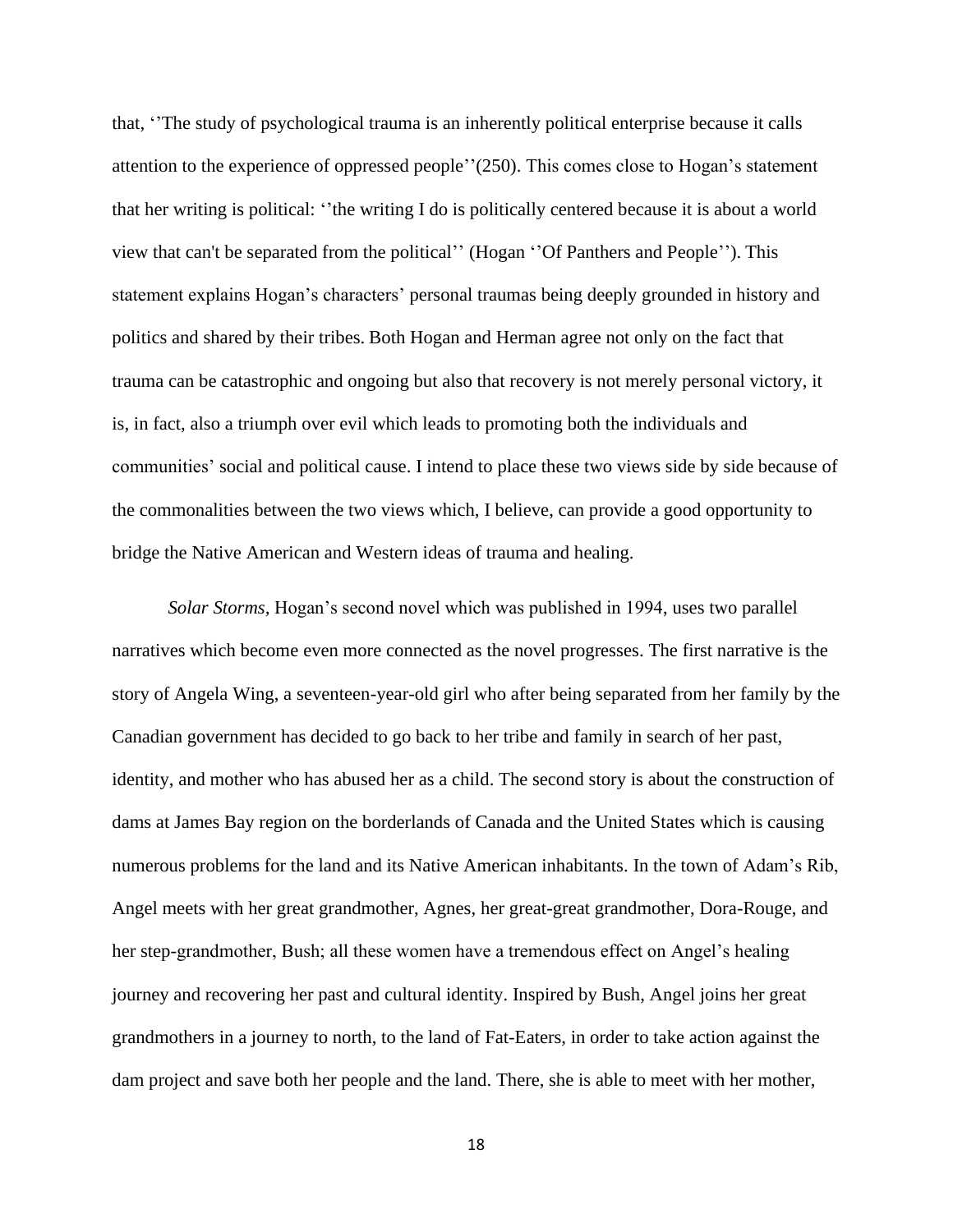who is still being traumatized and damaged and dies shortly leaving Angel with a baby stepsister named Aurora. As the government's plans for building reservoirs and dams in the land of the Fat-Eaters is put into action, Angel meets one of her relatives named Tulik who inspires her sense of activism even more. She joins the activism which protests the redirecting of the river, the disturbance of animal life, and the government's arrogant demand that the Native American people change how they have been living for centuries so that the government can profit from the land. As a result of the government's policies, a lot of Native land is largely underwater. Although Angel is deeply hurt at the damage perpetrated on nature and the Native American way of life, she still has hope that because of resistance not all is lost, and that there is still a possibility that there will be more understanding and interconnectedness with nature in future.

Hogan places destruction of nature and land next to the trauma her characters suffer. When Angel first comes to Adam's Rib, Hogan describes the land as being emptied by the French hunters of its beaver and fox (22). Angel feels she is emptied of her culture and identity too as a result of being forced to live away from her family. The novel offers other examples for the atrocities committed against land. For example, the poison road has gotten its name because it was ''one of the places where the remaining stray wolves and fox were poisoned to make more room for the European settlers and the pigs and cattle they'd brought with them, tragic animals that never had a chance of surviving the harsh winters of the north'' (23). This passage is important in bringing to the front the history of the colonialist damage; it functions as a reminder that the colonialists have a long history of causing abuse to both Native American land and people. It also shows colonialists' lack of knowledge of the Native lands to the point of interacting with the ecosystem in destructive ways. Angel, too, can be seen as an abused and misunderstood ''land'' full of scars and signs of exploitation. Just like with their misunderstanding of the Native land, the white government could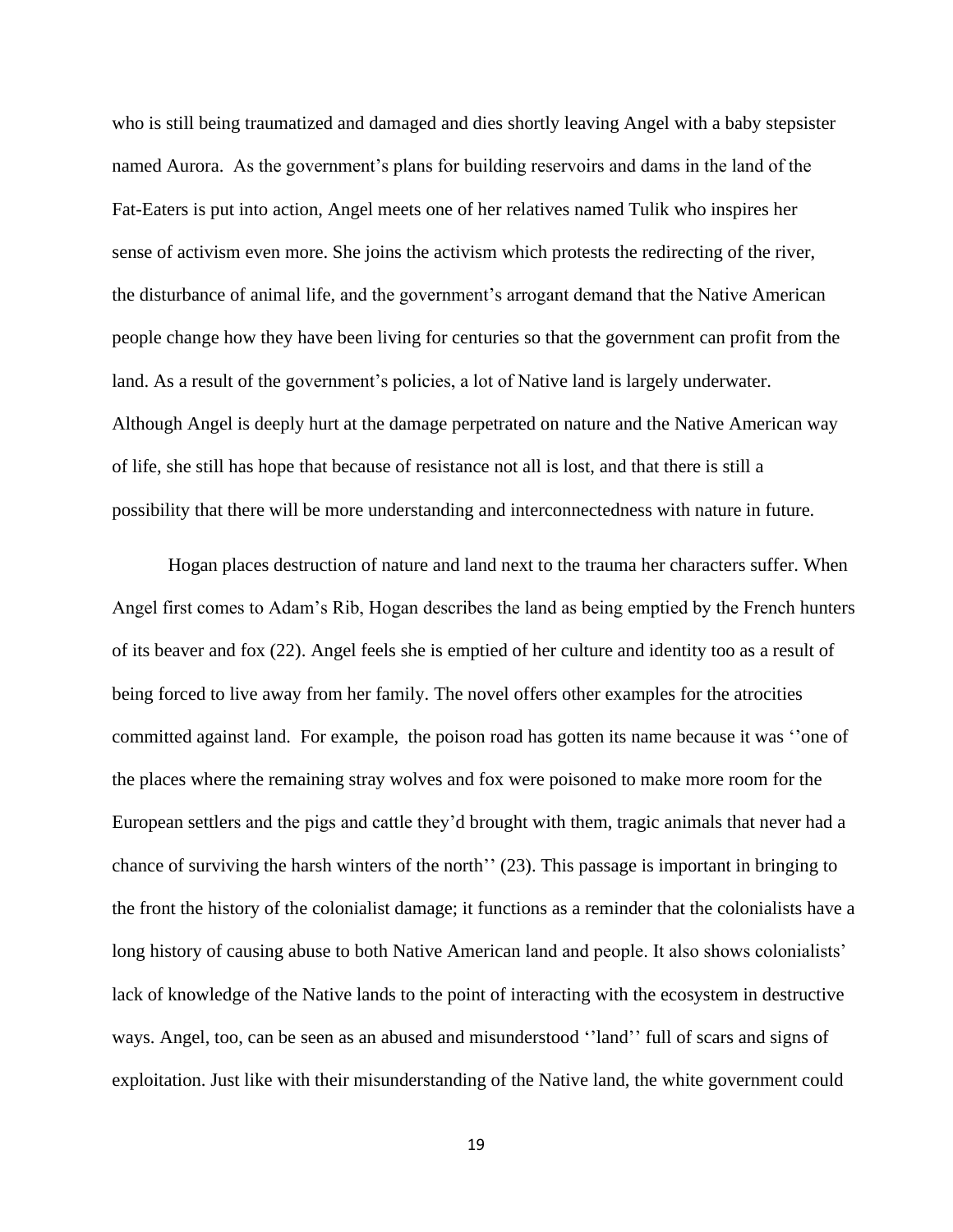not understand Angel's needs as a Native American child to be raised in her own family and within her community. Being misplaced, she starts to wither away as a flower cut off from its root. Because of her unhappy life after the forced removal from her family, she also relentlessly searches for love but is instead taken advantage of and used by men.

Hogan moves back and forth between Angel's story and the land's and uses the building of dams by the BEEVCO company at James Bay to place her novel into a larger context of politics and history. This governmental project is destructive to animals, land, and people. The effects are described very well in the words of two young men who bring the news of the construction to Adam's Rib:

> In the first flooding … they'd killed many thousands of caribou and flooded land the people lived on and revered. Agents of the government insisted the people had no legal right to the land. No agreement had ever been signed…no compensation offered. Even if it had been offered, the people would not have sold their lives. Not one of them. Overnight many of the old ones were forced to move. Dams were already going in. The caribou and geese were affected, as well as the healing plants the people needed (56-7).

This passage shows the conflict between the Aboriginal peoples and Western ideas very well. The Aboriginal peoples are concerned with the damage done to the land, animals, and people. For them, selling the land equates selling their lives, therefore it does not make sense to them that the lands are being destroyed for the excuse of advancement and profit. Even if they had been offered compensation for the stolen lands, they would not have accepted it as unlike the white government, they are not maddened by greed and can clearly see that the land is more important than economic gain. Later in the novel, it is mentioned that these changes are so traumatizing that there are no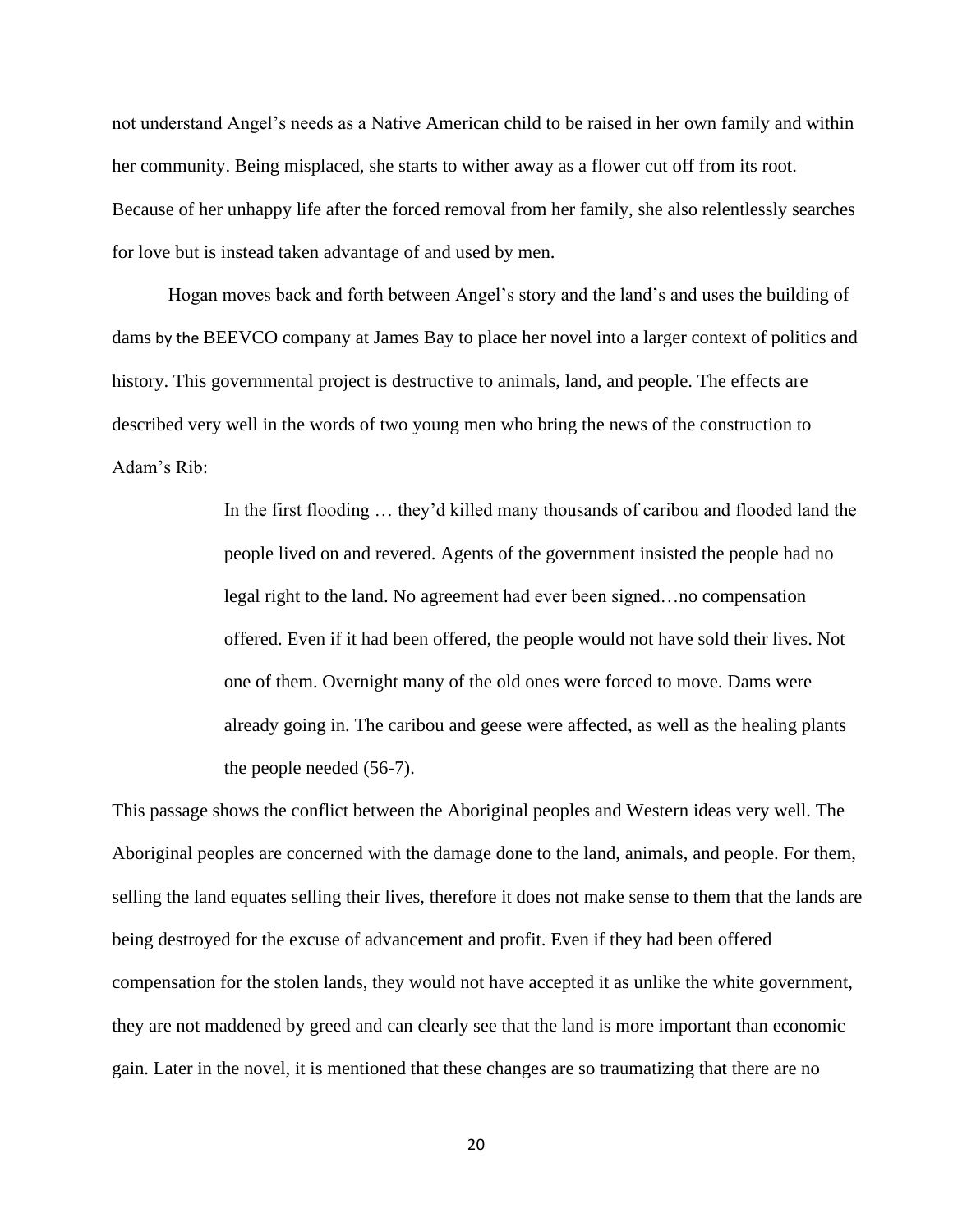longer happy young people in those affected areas and everyone feels so devastated they have to be ''held back from killing themselves'' (194). Any group of people losing their land can suffer tremendously, but this is even more traumatizing to many First Nations communities as their sense of health and well-being is directly connected to the land. Willmon-Haque (The University of Oklahoma American Indian Research and The Oklahoma City Indian Clinic) and Subia BigFoot (Northern Cheyenne Tribe) explain that for Native peoples to be healthy, they need ''a strong sense of connection through harmony and balance of mind, body, and spirit with the natural environment'' (53). This quote shows the effect of the well-being of the natural environment on mental, spiritual, and physical health of Indiginous peoples. Hence, the land's trauma is also Native peoples'. Anything afflicting the land, afflicts the indigenous individuals and communities as land and humans are an interconnected and single entity.

The novel explores this land/human connection through sharing the stories of some of the characters such as Angel and Hannah. For example, Angel's beginning of her story of trauma starts not in her birth and the abuse she suffers at her mother's hand, but it goes back to ''around the time of the killing of the wolves. When people were starving'' (Hogan 35). Here, the wolves and humans are treated as equals and anything affecting wolves affects humans too. Coming to Adam's Rib, Angel realizes the interconnectedness of her trauma not only with her family's but with trauma of her community and land:

> My beginning was Hannah's beginning, one of broken lives, gone animals, trees felled and kindled. Our beginnings were intricately bound up in the history of the land. I already knew that in the nooks of America, the crannies of marble buildings, my story unfolded. This, I suppose, was the true house of my mother. The real place office full of abused and neglected children she'd picked up late at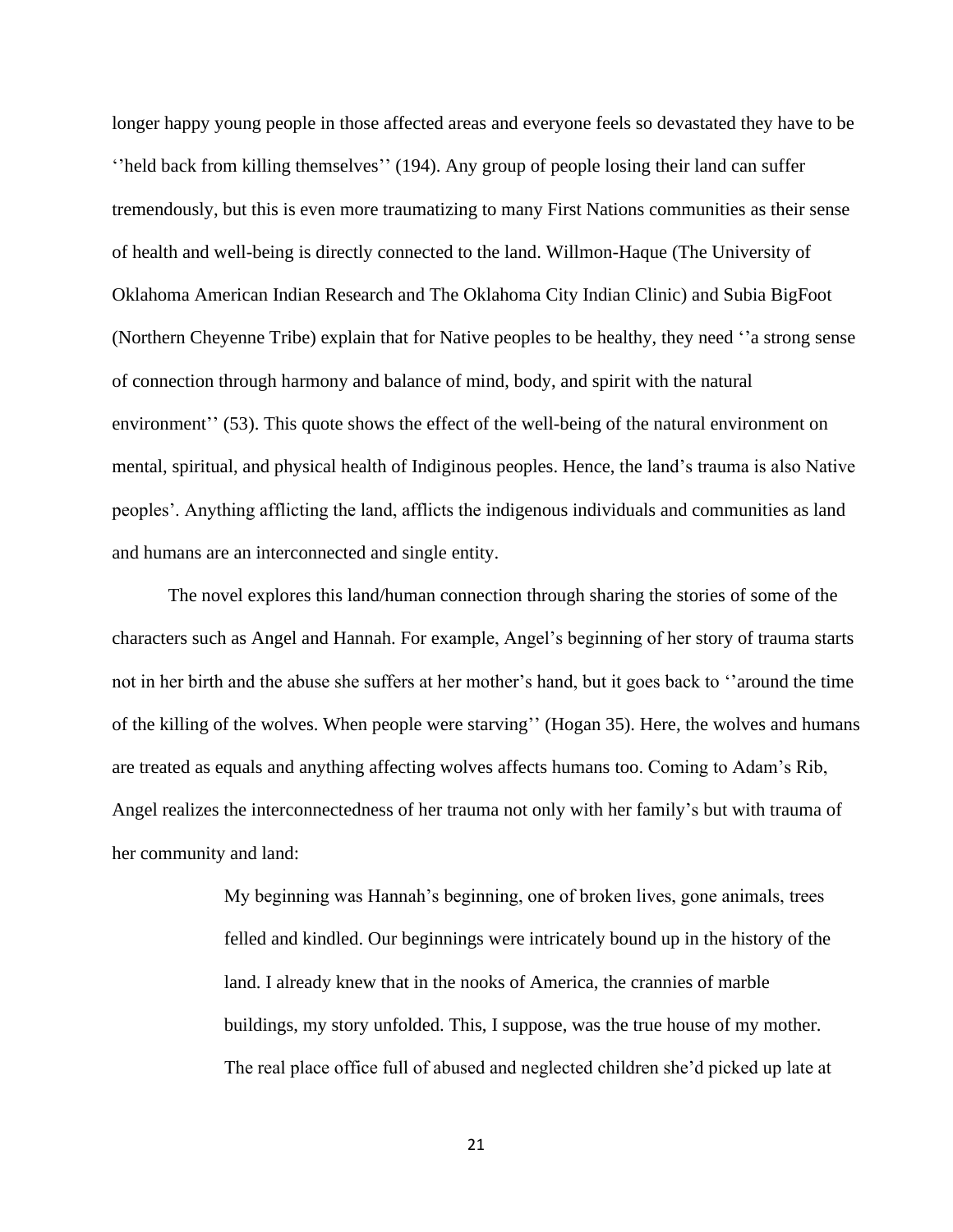night, a locked file cabinet, lost papers, a hierarchy of administrators and secretaries. It was systems we ended up fighting. But it went even farther back than that, to houses of law with their unkept treaties, to the broken connections of people to the world and its many gods (80).

The very first sentences places humans, animals, and trees in one place thus showing how connected they are to each other and how equally important they are considered to be to Native Americans. Land is not merely something to be used and exploited; it has its own history which is also the history of the Native peoples. By referring to governmental offices and institutes as the true house of her mother, Lisa is tracing her mother's abuse back to the white government hinting at the fact that her mother's monstrosity is actually a result of what the government has been doing to First Nation peoples, their children, and their land. Her mentioning of the abused and neglected children can also refer to the government's forced removal of Indigenous children of which Angel has been a victim too. Angel says the abuse did not start there, however, and she goes even further back in time to trace the early roots of trauma which she identifies as the settlers' broken treaties and their abuse of the Native peoples which caused a disruption in the Native Americans' connection to the land and their spiritual realms.

The novel also uses the stories of Loretta and Hannah (Angel's grandmother and mother) as a way to discuss intergenerational trauma and its far-reaching and devastating effects. When Angel asks Bush, her surrogate mother, to tell her about her biological mother, Hannah, Bush tells her about Loretta first because she believes Angel's mother has gotten her trauma from her own mother. Thus, Hannah's story would not make so much sense without being placed next to the story of her mother. Loretta is one of the only Elk islanders who survives contact with the settlers. Almost all of her community die when they become so hungry that they have to eat the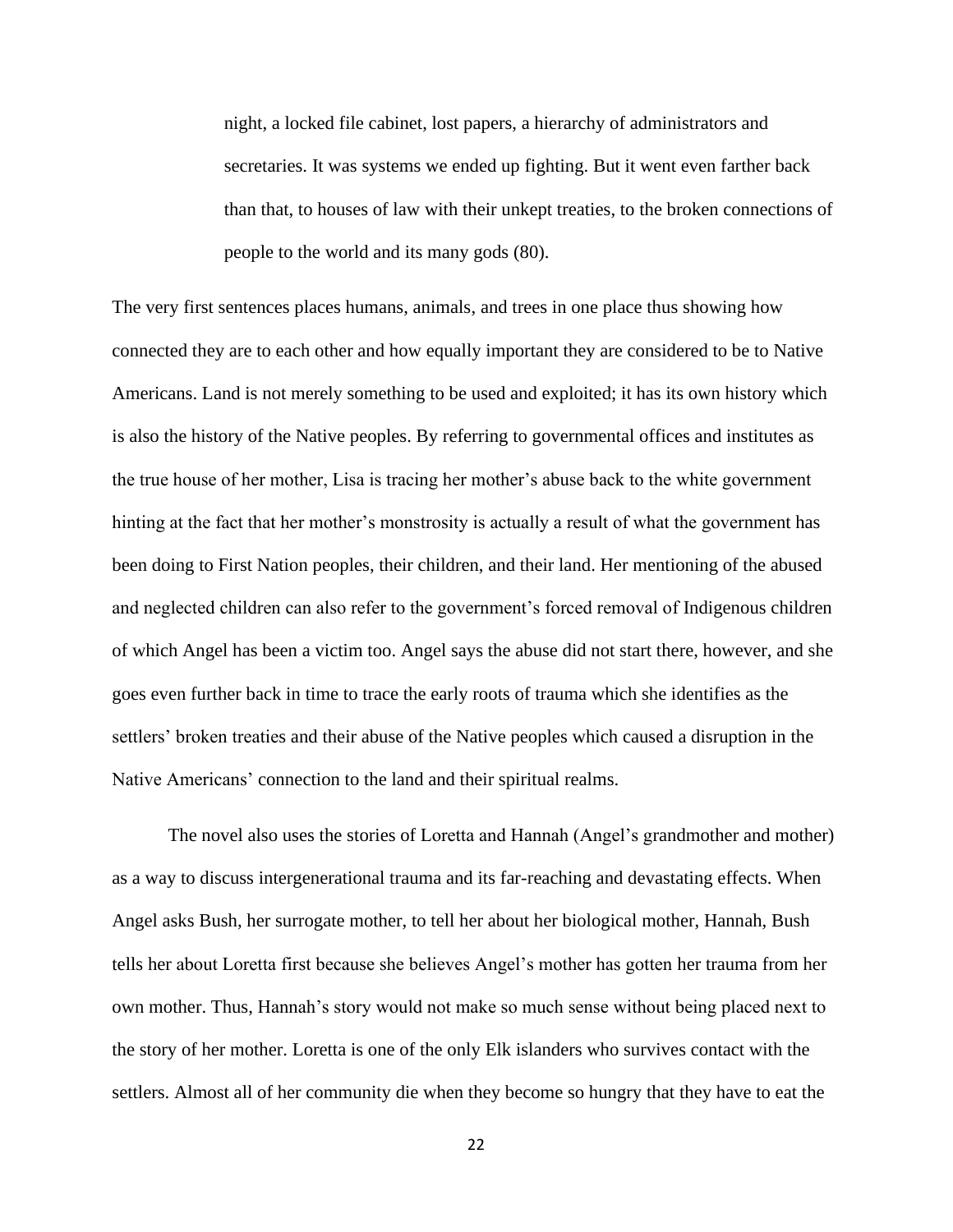poisoned bodies of the deer the settler hunters has left out in the open as baits for the wolves. (29). This is why Loretta smells of a sweet and almond-like odor which is the smell of cyanide, the same poison that has killed her people. (38). After experiencing various forms of colonialists' abuse, Loretta ends up having ''no love left in her…for when she was still a girl, she had been taken and used by men who fed her and beat her and forced her. That was how one day she became the one who hurts others. It was passed down'' (30). Being taken and kept by white men is definitely as much a source of trauma for her as the death of her entire family and tribe. The idea of trauma passed down suggests an intergenerational trauma, especially the fact that this suffering and trauma can become cyclical by turning the abused into abusers.

The novel mentions that this intergenerational trauma and cycle of abuse is the direct work of the ''backward'' settlers in their ''reverse'' worldview who have replaced love with destruction, balance with chaos, and deep connections with isolation and fear (71). Their effect is so destructive that even powerful emotions such as motherly love are metamorphosed into monstrous abuse and hatred. What links the three generations of Loretta, Hannah, and Angel are the reminders of pain and trauma instead of motherly love and bond. Lorretta's smell works as a physical reminder of trauma, and Hannah, her daughter, smells of the same ''unwashable'' odor. The other physical manifestation of trauma and one of the other things that in a twisted way ''links'' the three generation is scars. Loretta has a scar beneath her eye. The scars are then transmitted to, first, Hannah who is ''a garment of scars''(83) and, then, to Angel to whom the scars are a constant reminder of pain and cause her a lot of shame and self-consciousness.

The scars are a testimony that the lives and plights of these three women (Loretta, Hannah, and Angel) are insidiously intertwined. This interconnectedness is the reason why Bush thinks it is important for Angel to know about her grandmother and mother. However, she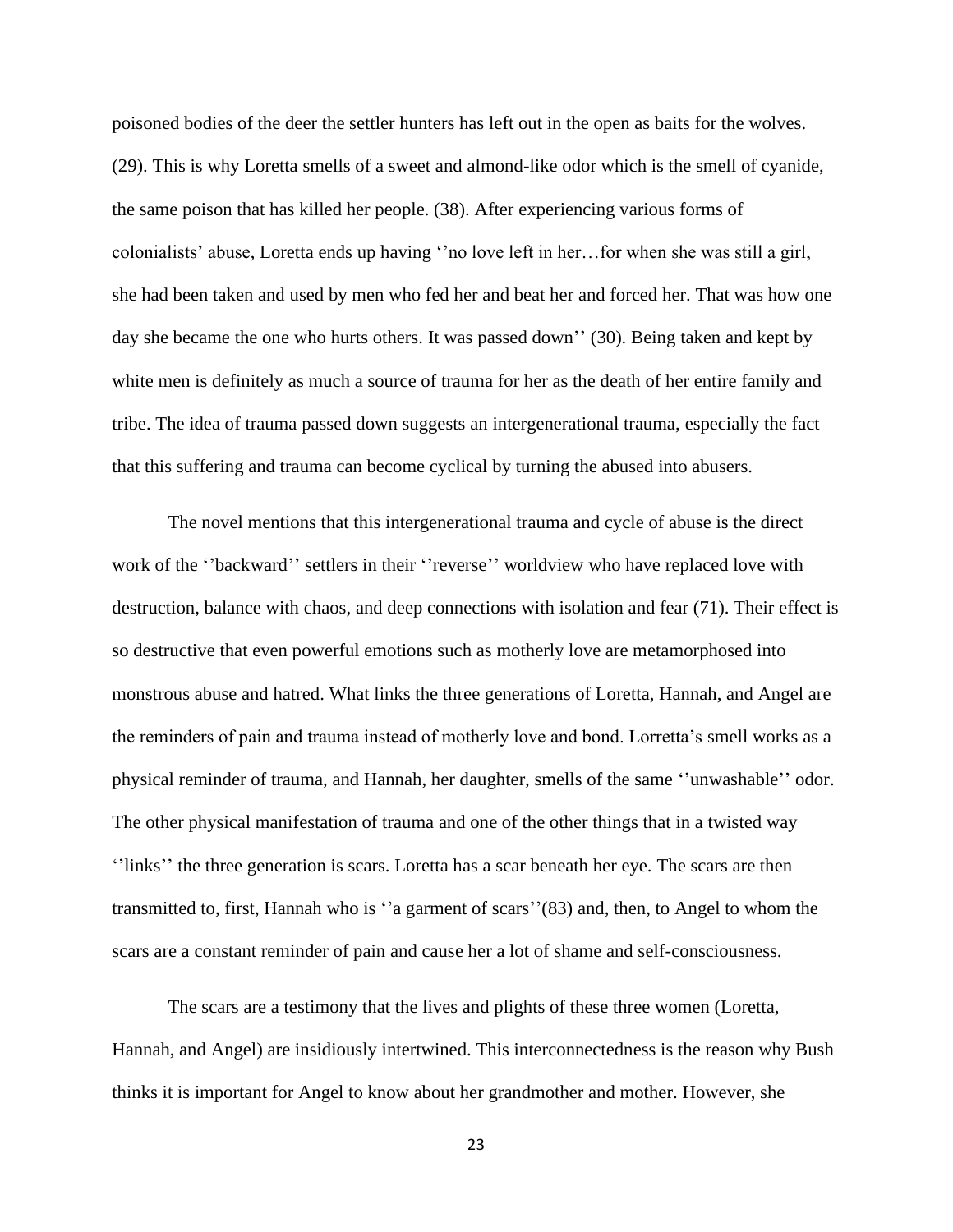dedicates more time and focus to Hannah's story because she regards it as one of the main pieces of the puzzle of Angel's trauma narrative. Hannah as a young girl is found one stormy night emerging out of the water while wearing men's clothes. She does not speak or interact with others, and the only way Agnes and Bush know it is Loretta's daughter is through her cyanidelike smell. She acts like a scared and trapped animal and does not let anyone remove her clothes (81). When Bush is finally able to give her a bath and sees her body, she discovers the truth behind her strange behaviors:

> There were burns and incisions. Like someone had written on her. The signatures of torturers, I call them now. I was overcome. I cried. She looked at me like I was a fool, my tears a sign of weakness. And farther in, I knew, there were violations and invasions of other kinds. What, I could only guess. I held up first one of her arms, then another. I washed her back and poured water over her. She sat still. She waited for me to hurt her (84).

Hannah's body is full of wounds and scars, and she behaves like someone to whom pain is an ordinary aspect of being and life. The other shocking revelation here is that she has been sexually abused which can be deducted from the word ''violations''. The fact that she ''expects'' to be hurt again shows that this must have been a repeated occurrence in her life before coming to Adam's Rib rather than a one-time exposure to a traumatic event - a factor that causes her trauma to be very complex and multi-layered.

Hannah, soon, becomes abusive herself and in doing so shows her inability in breaking the cycle of abuse initiated by colonialism. Hogan links Hannah's failure to surpass her abuse and inflicting it upon others to a condition named ''soul loss'' and also the Windigo myth which is a Cree story of humans losing their soul and heart to winter, and consequently, developing an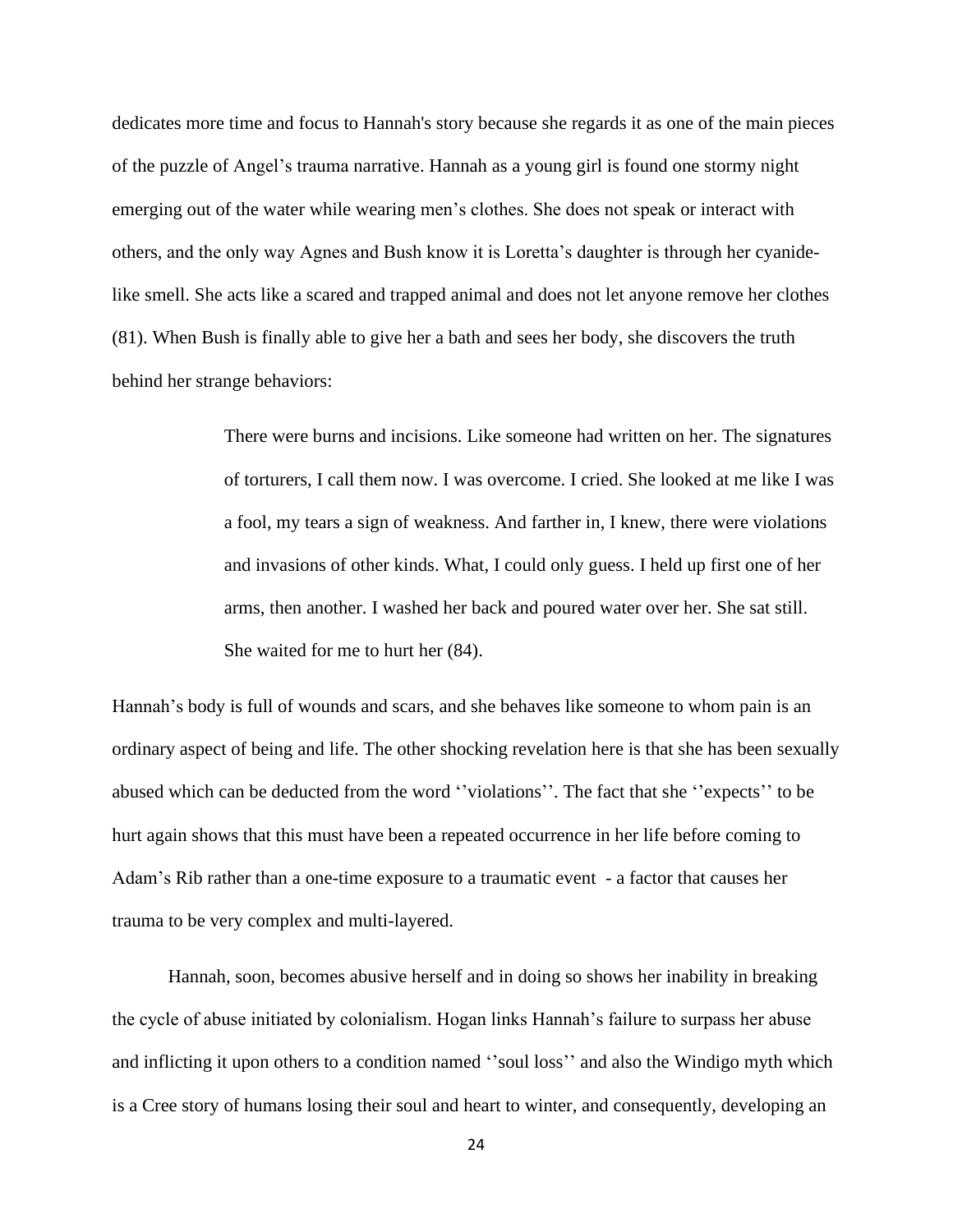overwhelming hunger and lust for human flesh among other things (Hogan 6). Hannah fits into this definition of Windigo because of some of the unspeakable acts she commits such as torturing and killing Bush's dog and molesting a young child. Later on, when she gives birth to Angel, she treats her very badly from the very moment she is born. She first attempts to kill Angel by abandoning her outside her house in the cold, and then later uses hot wire and her teeth on Angel's body as if trying to consume her flesh (200). Having lived away from her own family and cultural values at a young age can definitely be a factor in Hannah not feeling any motherly love and attachment for her own daughter. It is not mentioned if she has been sent to residential schools; nevertheless, it is mentioned that she is separated from her family and kept by white men who brutally abuse her in various forms. Her being away from family and a support system is one of the main reasons she suffers intergenerational trauma and soul loss and develops a very complex trauma.

A lot of Hannah's trauma symptoms can be explained using CPTSD theory too because Herman's theory was originally developed to explore the effects of prolonged and repeated trauma on children. According to Herman, victims of child abuse find it hard to regulate themselves: ''Unlike the adult victim, the child has yet to develop any sense of self having no previous experience of being able to self-regulate their body, (because the child's body is at the disposal of the abuser) normal biological cycles of sleep and wakefulness, feeding, and elimination are chaotically disrupted or over controlled'' (122). Growing with abusive parents or other abusive people, when the child has never or rarely experienced the regulation of biological needs in a safe environment, they usually develop ''chronic sleep disturbances, eating disorders, gastrointestinal complaints, and numerous other bodily distress symptoms'' (122). Because of being separated from her family and kept with men who abuse her on multiple levels, Hannah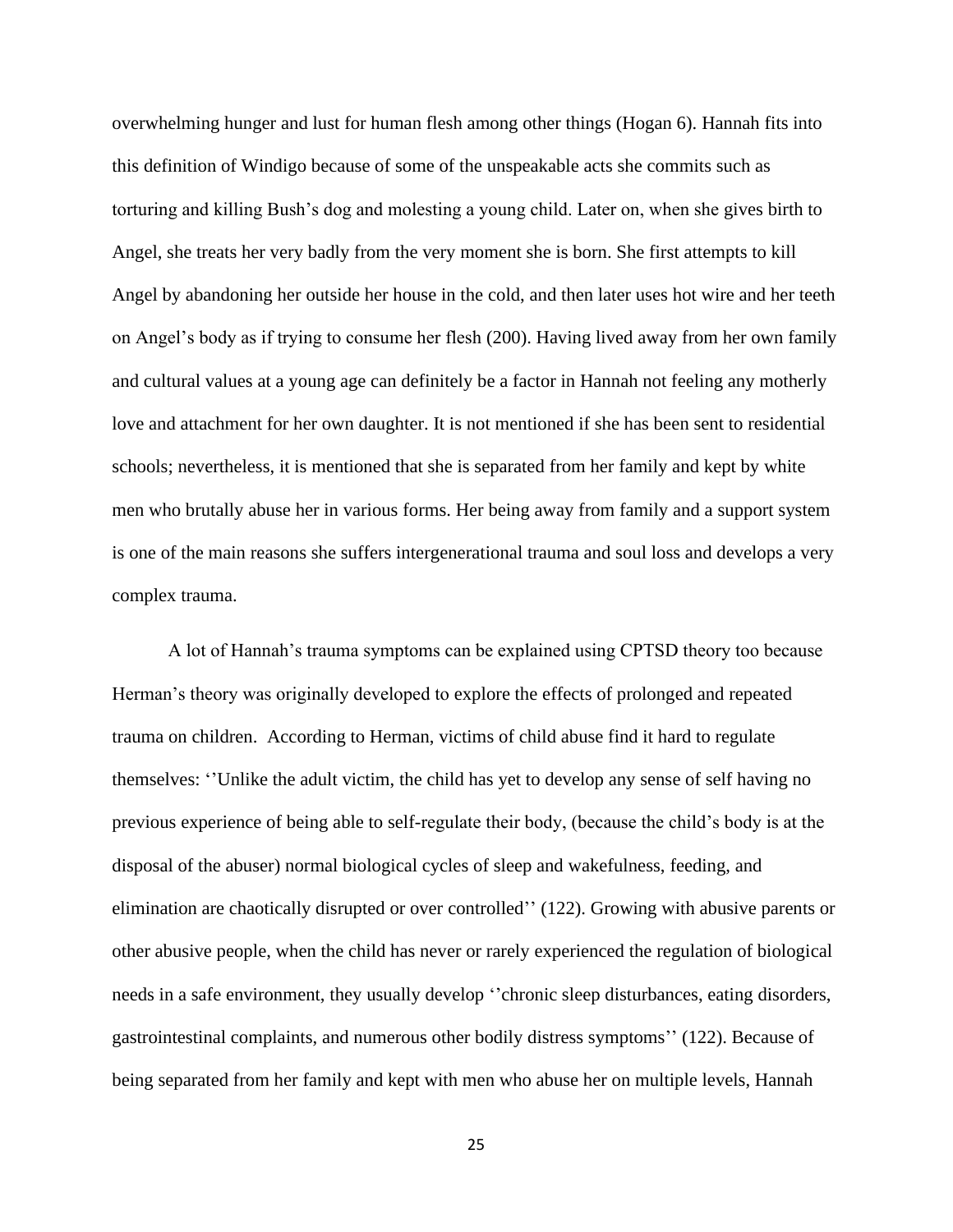suffers from inability to regulate normal human functions such as sleeping. Her sleeplessness, however, is beyond insomnia as Bush says she never really sleeps at all and not even Dora-Rouge's medicine is able to help her in that regard (82).

The inability to sleep can be viewed as CPTSD symptom named hyperarousal. Hyperarousal refers to the victim of trauma being constantly on alert for anything suspicious. This causes sleep disorder, constant suspicion, mood swings, irrational behavior, depression, anxiety, and many other problems (86). Hannah is not able to sleep because she feels she cannot let her guards down even for a short time and has to be on a constant lookout. She never feels safe and acts like a trapped and scared animal: ''The old people used to say that animals in danger from men could shrink themselves, go off into a cave or lake or beneath a stone where they would hide until the world was safe again. I think it was like that. Maybe [Hannah] waited for the world to be safe'' (Hogan 83). It is true that Hannah does not seem to be in active danger anymore, nevertheless, she still feels threatened as her sense of safety and faith in the world are shattered as a result of her ongoing and brutal abuse. Hannah has ''shrunk'' and ''hidden'' herself and her existence while being constantly alert of the perceived danger. Her case is so severe that, in fact, she never feels the world can be safe again.

Hannah suffers from another CPTSD symptom which is called intrusion which can be defined as a defense mechanism formed at the moment of trauma which is unnecessary for everyday life and normal events (Herman 86). Herman explains that intrusion becomes problematic for victims of trauma as they find it hard to ''turn it off'' even after the threat is gone. This inability to shut this mechanism down leads to the victims' fixation on the traumatic event in their minds in way that is intrusive to the ordinary memory. This symptom can be seen in Hannah especially when her trauma interrupts her entire being and existence to the point of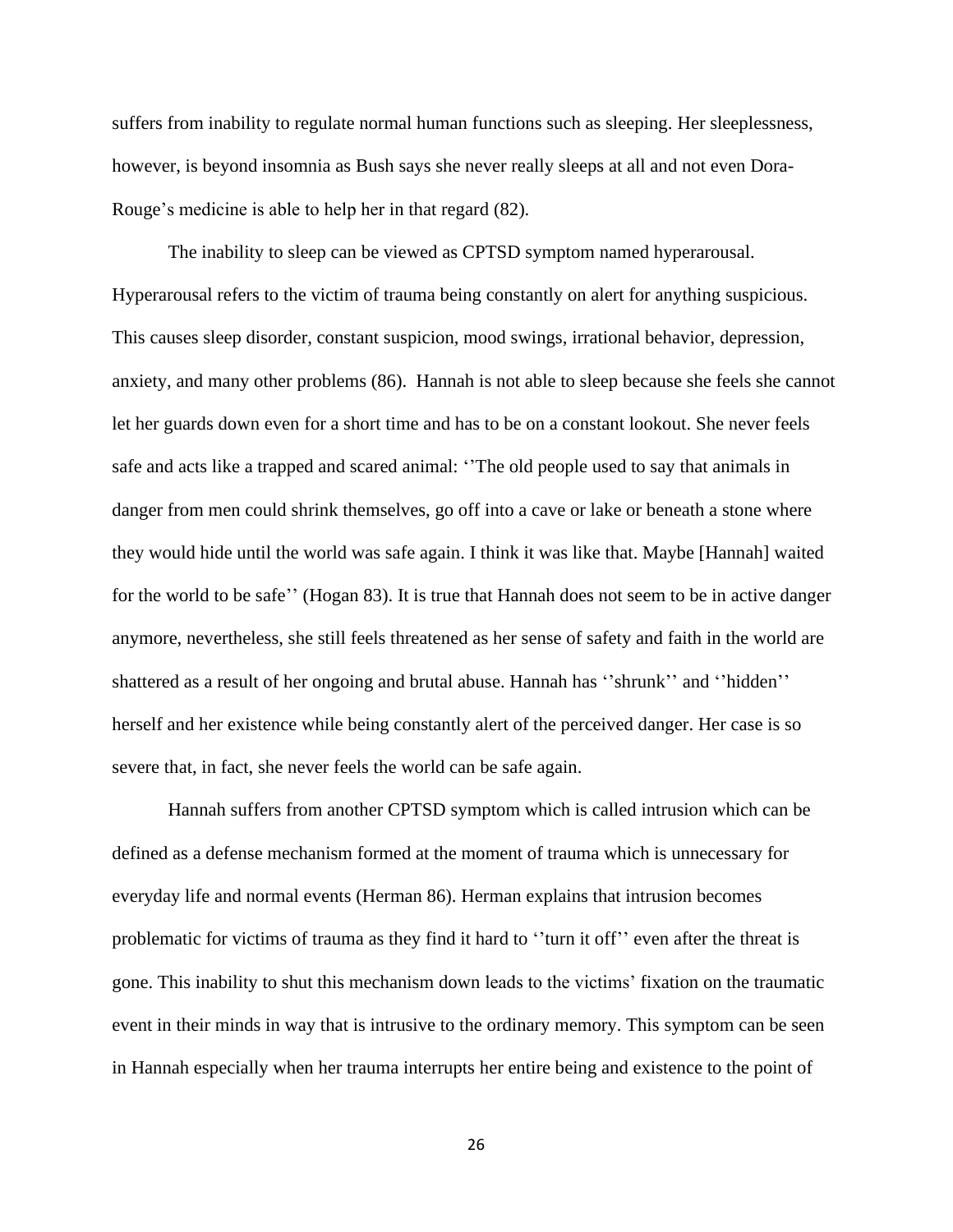being haunted by ''[those who] came awake at night, those who'd hurt her''(Hogan 84). Dora-Rouge's diagnosis of Hannah's condition is accurate as she attributes it to a problem with memory: ''it was what could not be forgotten, the shadows of men who'd hurt Loretta, the shadows of the killers of children. What lived in her wears the skin of children'' (84). This statement shows Hannah is not only haunted by her own trauma but also the trauma of her people and other Native American children which causes her problems and symptoms to be even more extreme. Hannah's traumatic and over-burdened memory also explains Hannah's nightmares and the many flashbacks she has. She does not recognize the abuse to be merely in the past. She tells Bush about a hand that lives inside her and which steps out of her body at night and tries ''to molest her, to strangle her'' (100). And in another occasion, she says she sees a man who unbuttons her dress (86). Her statements show that she relives her trauma constantly and feels the abuse she has suffered are happening all over again. Besides these rare occurrences of talking about her trauma, Hannah does not really share what has happened to her. The inability to articulate her trauma make things worse and cause her escape from the traumatic memory very difficult as Herman points out ''traumatized people relive in their bodies the moments of terror that they can not describe in words''(252). This silence leads to a vicious cycle alternating between inability to tell one's trauma story because it is too extreme and unspeakable, and this lack of narration leading to even more trauma.

Hannah also exhibits an extreme form of constriction which is also called dissociation. Herman suggests dissociation occurs as a defense mechanism used by trauma victims who become skilled in the ''arts of altered consciousness'' as a way to cope with harsh situations (101). This refers to the victim's suppression of unpleasant thoughts and memories and even changing the unbearable situation in their mind through their imagination and escaping reality.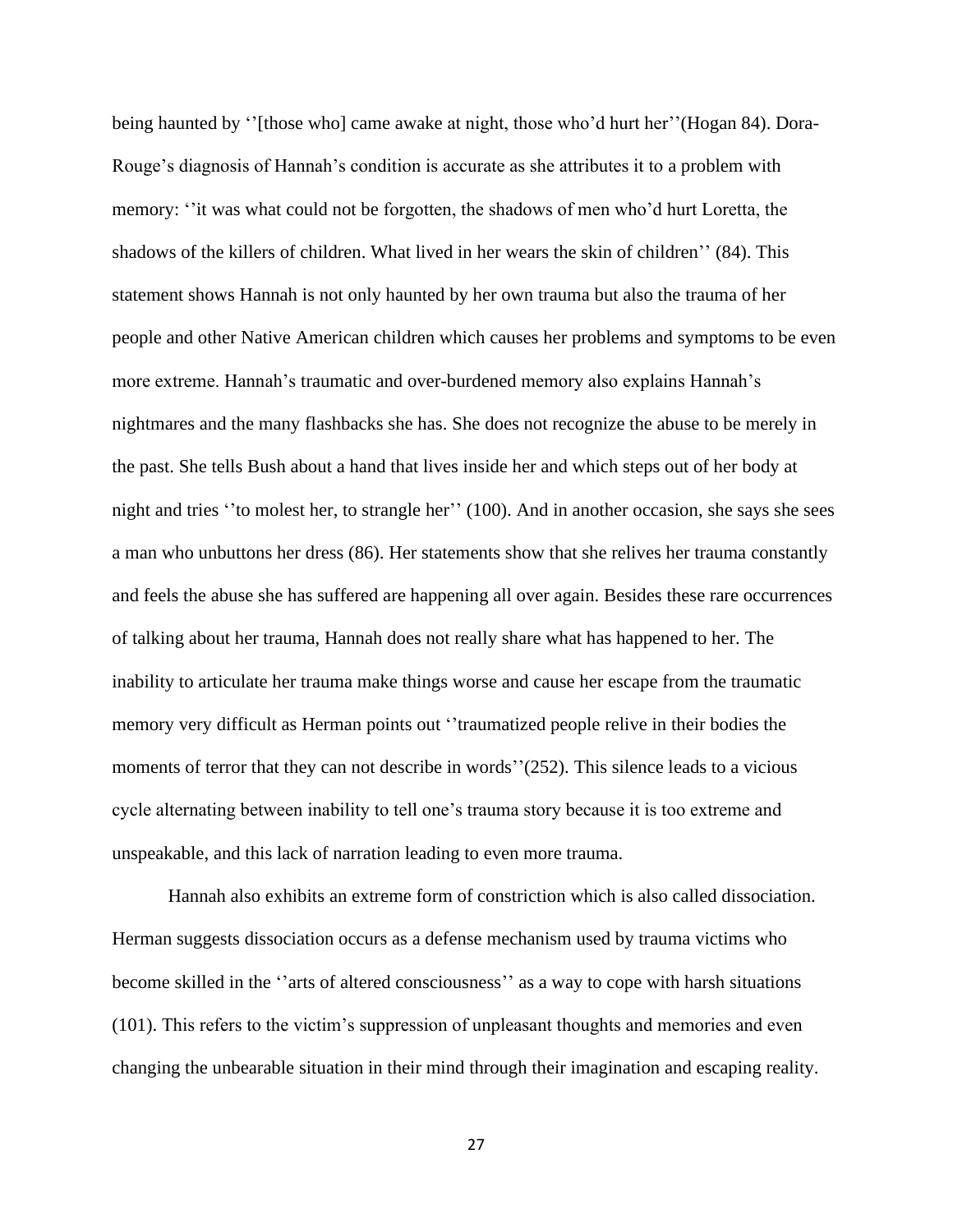An extreme form of this dissociation can be observed in the way Bush describes Hannah as a child: ''Sometimes she sat in a corner and became still. She became a part of the wall itself, nearly invisible... She was a body under siege, a battleground. But she herself never emerged. The others, with their many voices and ways, were larger than she was. She was no longer there'' (Hogan 83). From this passage, it becomes clear that if some trauma victims' self is fragmented and dissociation happens from to time to time, Hannah does not seem to have any cohesive self at all, and her dissociation seems to be a permanent part of her which can especially be seen in Bush's statement that Hannah became one with the wall, and that she was not there anymore. This extremity makes sense especially because Hannah has suffered an extreme level of abuse and trauma at such a young age with no family or support system around until she is finally found by Bush and Agnes. The dissociation also occurs when Hannah turns into an abuser. When questioned about why she has done some horrible things, Hannah keeps saying that it wasn't her. Bush seems to be aware of Hannah's dissociation and says in more than one occasion that the bad things that Hannah does are not her fault. Even when Hannah kills Bush's dog and molests a child, Bush knows that Hannah is just a vulnerable and traumatized child who has no control over the horrible things that she does.<sup>1</sup> 'This was what she'd learned, you know'' (Hogan 85). Sadly, Hannah's case is so extreme that even Bush's unconditional love, compassion, and support are of no use.

Hannah's trauma is passed on to Angel when Hannah physically and emotionally abuses her, and also as a result of Angel being sent away to live with white foster families. Before coming to Adam's Rib and before being reminded of her ties and connections to her Native land and community, Angel lives in a state of limbo in which she does not even know what she is looking for. Her life before Adam's Rib is unhappy and feels incomplete. She is not even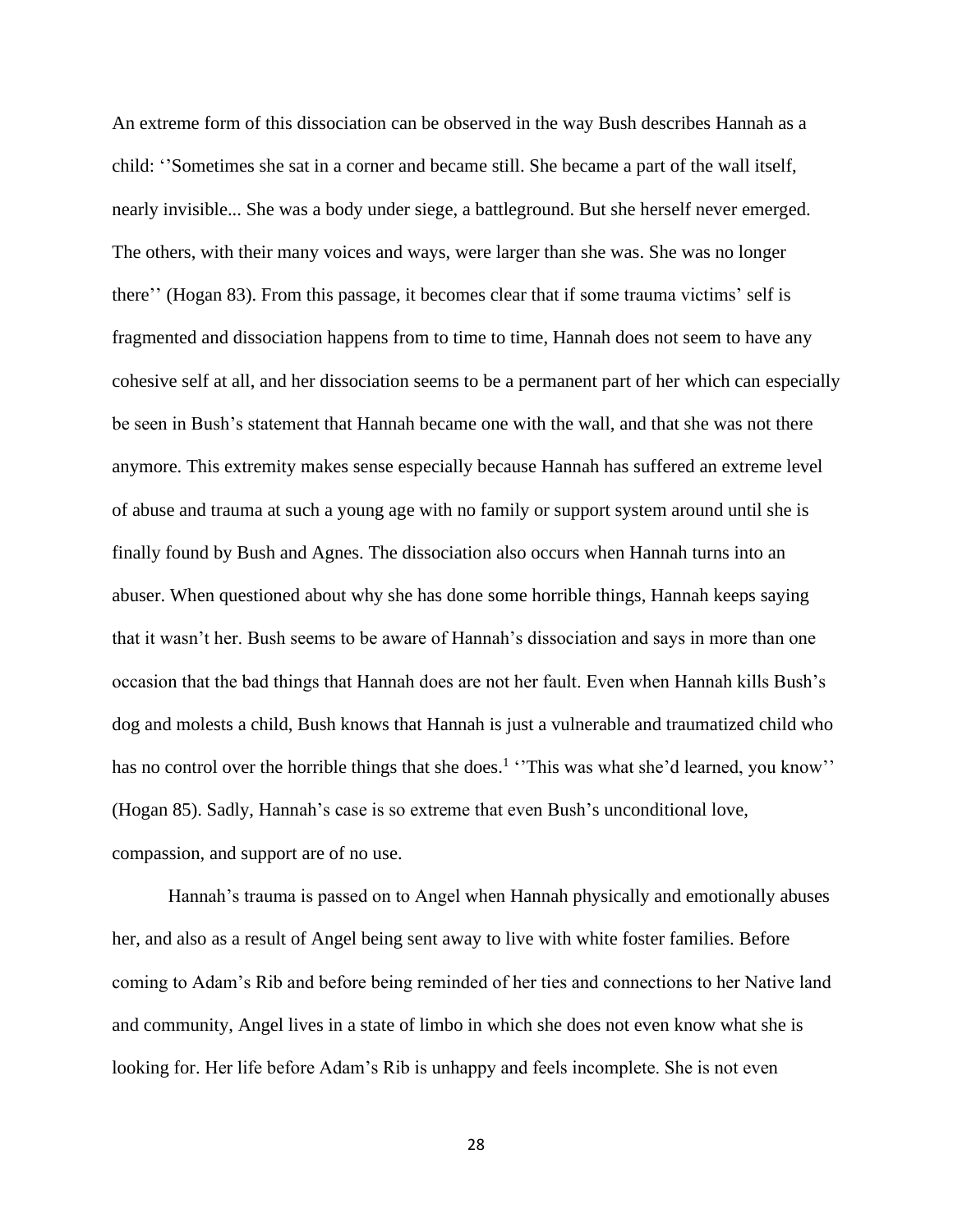comfortable in her own skin and feels especially ashamed of the scar on her face that has been caused by her mother (24). Without knowing her past, all she can see is the scars and being reminded of pain, and without fully embracing her scars and the pain, she cannot truly be herself.

As a result of her trauma, Angel is fearful and feels it is hard to move on with her life and look forward to the future. She has to force herself to stay in one place and will herself to trust people even her own family members. This fear and inability to trust even close people becomes clear when she meets her great grandmother, Agnes, for the first time: ''I watched her walk toward me, but my own legs refused to move. They were afraid. So was my heart, having entered this strange and foreign territory with the hope of finding something not yet known to me, not yet dreamed or loved''(Hogan 15). The fact that she calls her own homeland as ''strange and foreign'' shows her extreme level of alienation and disconnection from her own motherland. Her language also shows that her fear and mistrusts extends beyond people to land itself. So, in order to find her place in world, she has to reconnect not only with her community and family but also with her Native land. The passage also sheds light on Angel's internal duality and conflict which Herman calls "the central dialectic of psychological trauma" (12). On the one hand, she is afraid of moving forward with her plan of visiting her land and family, on the other hand, she knows this move means hope for her and her future.

Angel exhibits the same internal conflict and duality in other parts of the novel as well. For example, she constantly tries to run away from her own reflection and her scars by shattering the mirrors she is around, and also by covering her scars with her hair which can be viewed as her attempt in hiding one of the reminders of her trauma. At the same time, she acknowledges that knowing the story of the scars can help them heal: ''I hoped [my hair] covered the scars I believed would heal, maybe even vanish, if only I could remember where they'd come from''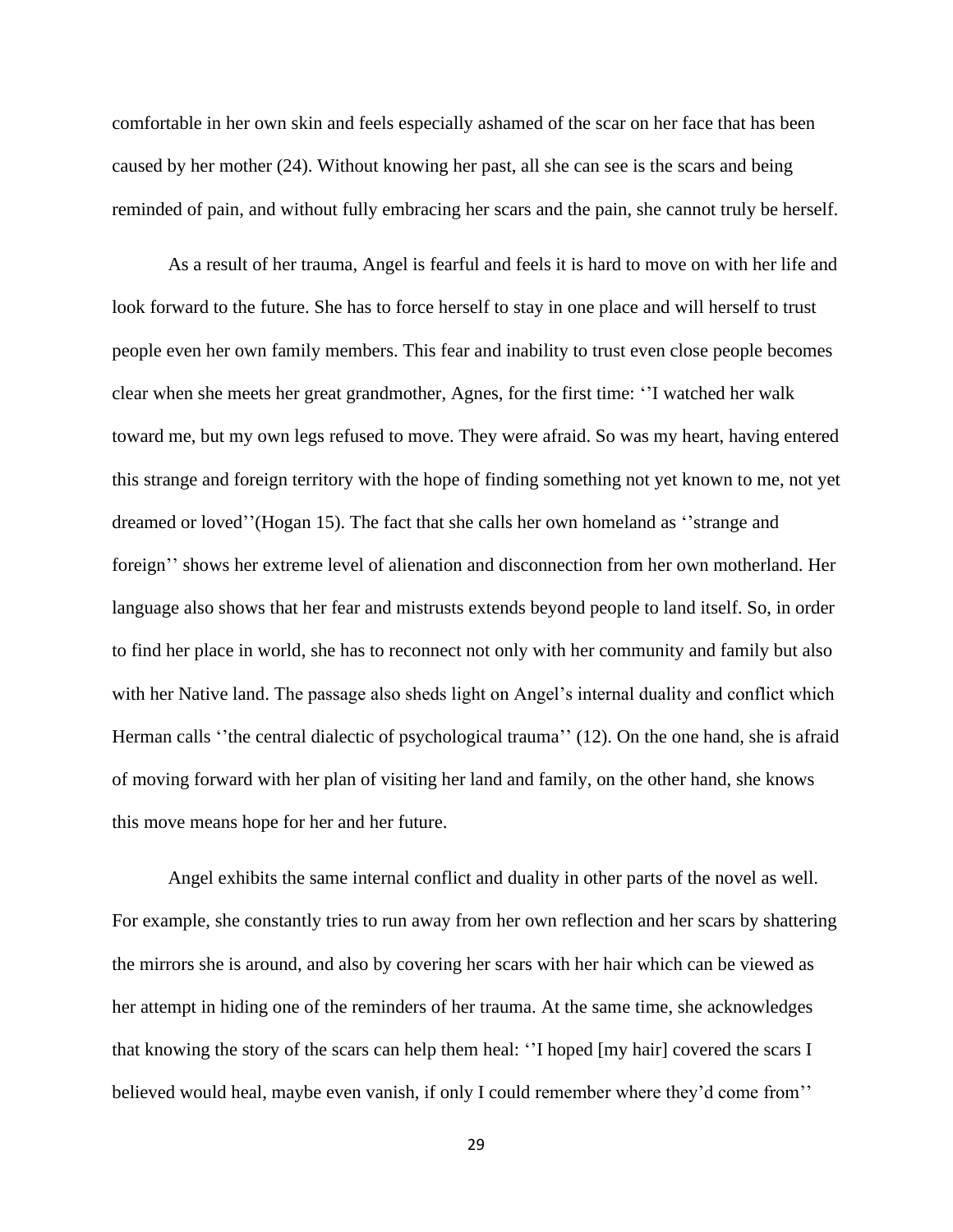(Hogan 17). And in another occasion, she says that her fear of knowing the truth is equal to her desire to uncover it (44). As a result, Angel's life is a constant conflict and a battle between the inability to face the truth and her trauma and the need to know herself and her life better and achieve a complete self-realization. This conflict between the desire to know and not wanting to know her past and trauma is closely related to the struggle between her desire to remain silent and the burning need to tell her traumatic story in order to make sense of it. When Angel moves in with Bush, she has a strong desire to talk but feels that she is unable to despite having so many things to say: ''I wanted to talk to her but I didn't know what to say. I was full of words inside myself; there were even questions in me I hadn't yet thought to form, things not yet come to words''(16). Her inability to form words and a cohesive story is one of the things hindering her to free herself from trauma and also according to Herman, one of the signs of a deeply traumatized person: ''…far too often secrecy prevails, and the story of the traumatic event surfaces not as a verbal narrative but as a symptom''(2). Herman's statement shows that if trauma narrative does not come out as a story, it can be turned into something that reinforces the trauma further which is the case with Angel in the beginning of the novel.

Interestingly, in order for Angel to learn how to articulate her sorrow and trauma, she needs to learn how to be silent first. This silence is very different from the secrecy that Herman mentions as this silence means she can have more room in her mind for a new story and narrative to be constructed. Prior to silence, Angel has room and space for only two emotions: one is the fear of silence and almost everything else which leads her to keep escaping from the foster houses, and the other room contains her intense anger:

> In my life this far, there had been two places, two things that shaped and moved me, two things that were my very own, that I did not ever leave behind or allow to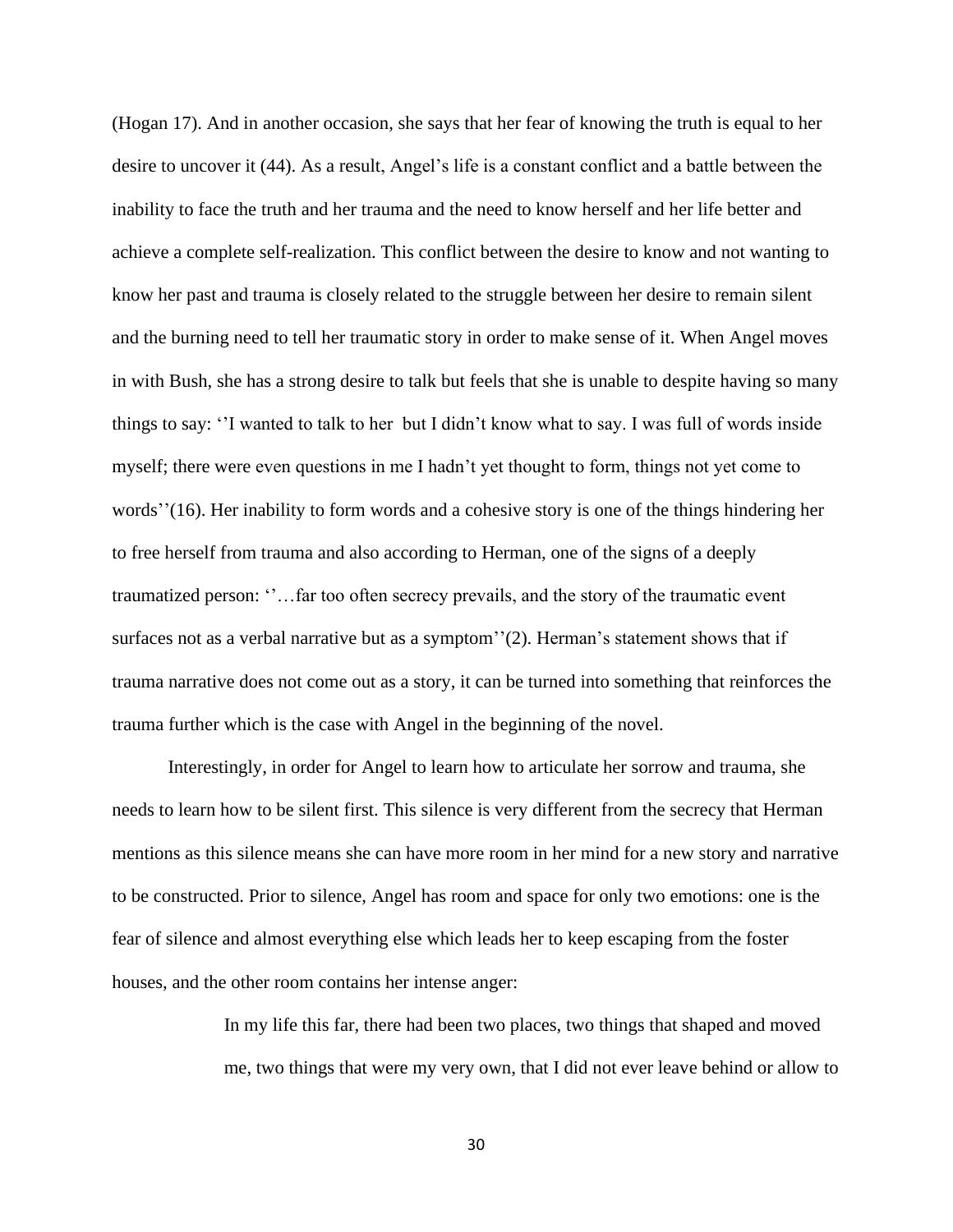have taken from me. They were like rooms I inhabited, rooms owned, not rented. One, the darkest, was a room of fear, fear of everything—silence, closeness, motionlessness and how it made me think and feel. Fear was what made me run, from homes, from people. Moving made me feel as if I left that fear behind, shed it like a skin, but always, slowly, a piece at a time, it would find me again; and then I would remember things that had never quite shaped themselves whole. And there was the fire-red room of anger I inhabited permanently, with walls that couldn't shelter or contain my quiet rages (Hogan 18).

The way Angel describes these emotions clearly shows their intensity and the way they have overtaken her life and continue to overshadow her perception of things. For example, because of her intense fear, she is unable to stay in one place or to commit to one thing and therefore is unable to have a normal life. She feels hopeless because she knows she cannot run away from her fears for a long time, and that they will always find her because they are a huge part of who she is. As for anger, to her, it is so intense that it can barely be contained within her mind, so there is not even a temporary escape from it. She feels completely dominated by these two emotions. Therefore, the construction of a third room in her mind, of silence, which comes as a result of her coming to Adam's Rib and her interaction with her family is a new hope for her:''Now I could feel another room being built, but without knowing it, I was entering silence more deeply than I had entered anything before. I was entering my fears head-on. I was about to stare my rage and history in the face'' (Hogan 18). Hence, this new room is one of the things that makes her feel resolute in standing her ground and facing her fears and rage.

The intensity of Angel's emotions which are a direct result of the trauma passed on to her can also be understood in terms of CPTSD as Herman believes that intense fear and anger are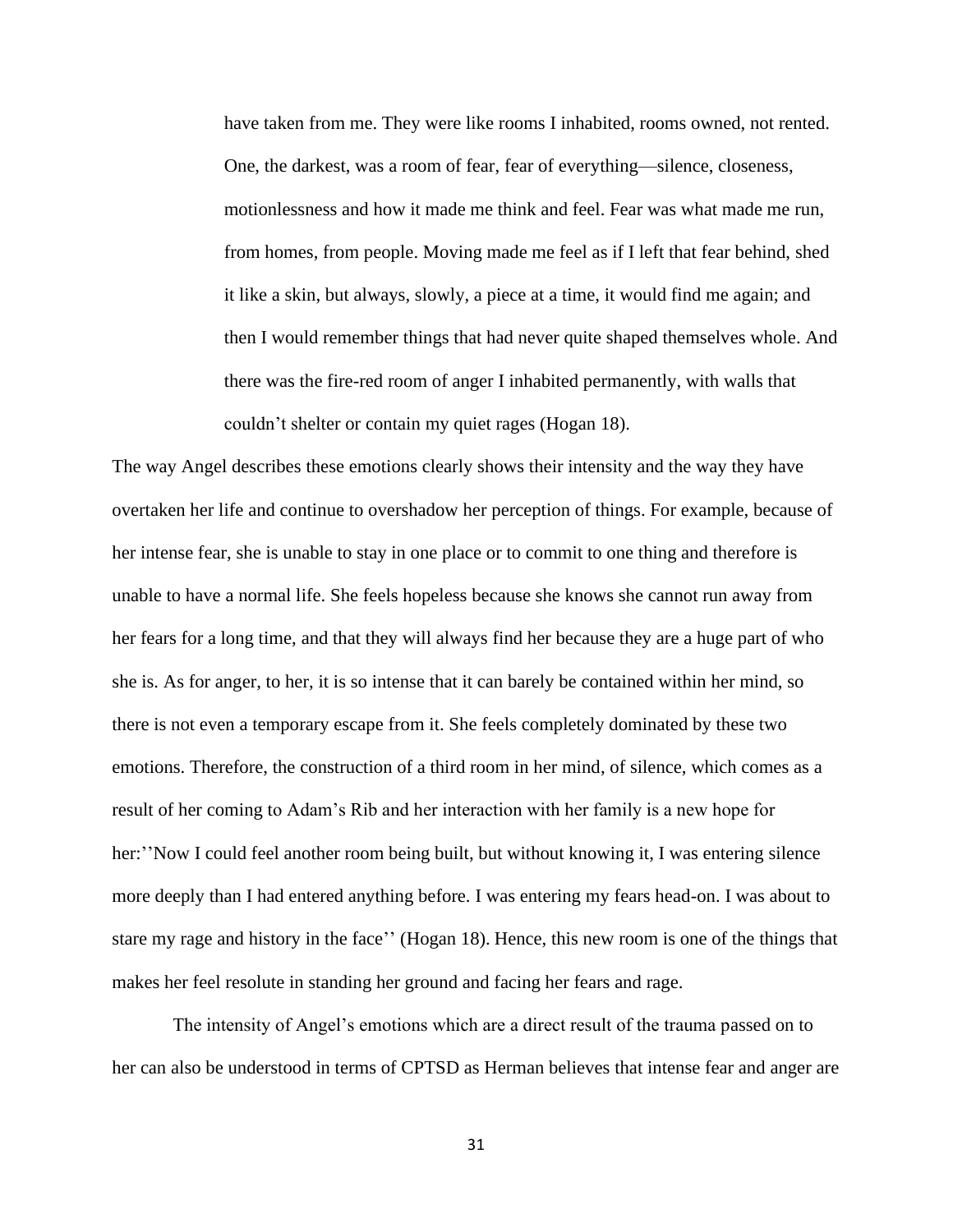definite symptoms of this condition leading to more symptoms such as alterations in mind and memory. Herman explains that when a person is faced with danger, their first reaction is a rush of adrenaline and fear. Intense danger evoke feelings of anger too. When the event is too traumatic and escape is not possible, these symptoms reach their heights and even after the threat is removed, they tend to persist in the victim's mind and consciousness causing changes to the structures of their mind. The damage extends to the person's memory too. They develop an abnormal memory that is at times disconnected from the emotions they are feeling making it hard for the patient to locate the source of their distress (53). Because of going through the trauma of facing danger and being harmed by her own mother, Angel exhibits trouble with memory and remembering. She ''would remember things that had never quite shaped themselves whole'' (Hogan 18). In addition to this, the extreme trauma that she suffers as a result of being sent to the foster homes also contribute to her memory being dysfunctional which makes it nearly impossible for her to remember the early part of her life when her traumas took place: ''I did not remember [Bush], nor did I remember having been loved. I had an entangled memory, with good parts of it missing.'' (59). Her body and soul are living evidence of the trauma yet her mind is not very efficient in remembering what really happened which makes it hard for her to confront her trauma and to move on with her life.

Angel's helplessness as a result of her chronic trauma can be explained in terms of CPTSD not only because of her own traumas but also because of her mother's CPTSD's symptoms being passed down to her. This transmission of symptoms is confirmed by a study<sup>2</sup> that observes the effect of Tutsi genocide survivors' trauma on their offspring. The study concludes that traumatized parents could indeed pass on their CPTSD symptoms to their children. In the novel, this transmission can be seen in the fact that Angel, Hannah's daughter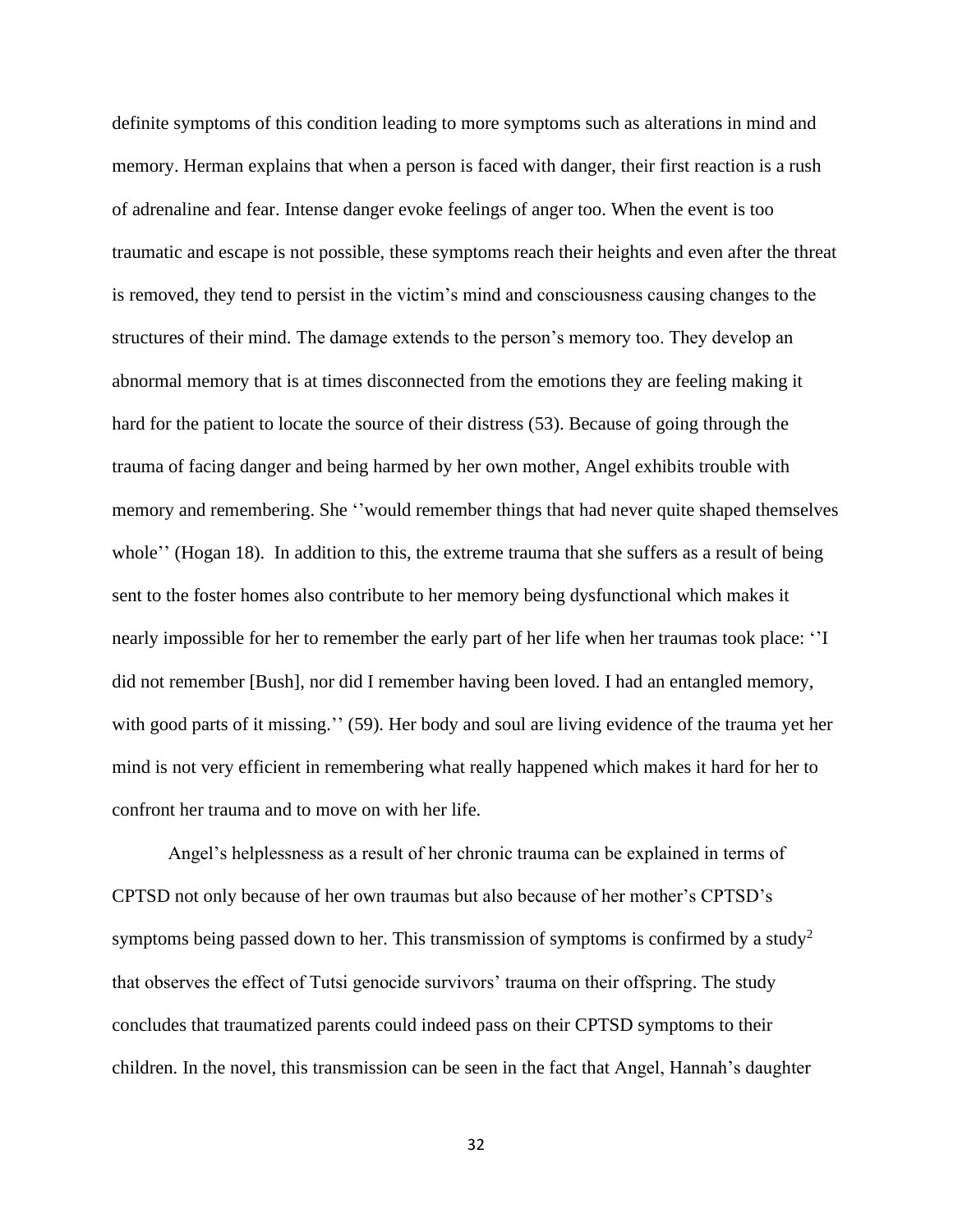suffers from a lot of symptoms her mother suffers from too. Related to her symptoms of fear, anger, and non-cohesive and incomplete memories, Angel, too, displays symptoms related to hyperarousal, intrusion, and constriction which her mother suffers from. Angel exhibits hyperarousal on many occasions before her healing. One example of this symptom is her inability to sleep (27). Another example is her sudden anger and mood swing after Anges's neighbor, Frenchie, asks about her scar. She reacts by breaking the bathroom mirror and hurting herself (41). She also demonstrates irrational behaviors such as tattooing her own arm (57) and many reckless sexual encounters with strangers (44). These behaviors show how restless and troubled Angel is in the absence of healing and a support system. They can also demonstrate her lack of love for herself and her life as she indulges in risky habits.

 Angel suffers from other CPTSD symptoms such as intrusion and constriction as well. She suffers from intrusion by being constantly haunted by the thought of her mother and her own scars in a way that it interferes with her everyday life and happiness. Additionally, Angel seems to suffer from constriction because her core identity seems to be shaped by her trauma. This is connected to what Herman calls as one of the far-reaching effects of repeated child abuse; the child's personality goes beyond merely being warped by the trauma: it is formed by it. She explains that ''when a child is trapped in an abusive environment the child is faced with formidable tasks of adaptation'' (110). Herman further explains that children, unlike adults in some cases, do not have the ability of removing themselves from the source of trauma and, thus, become exposed to many layers of abuse over a long period of time rather than one single traumatic event. This prolonged trauma not only changes their still developing personalities and identities but also completely shapes them; the trauma is not merely a mold shaping the outlines of self but an intrusive force that penetrates into the child's very essence of being making it very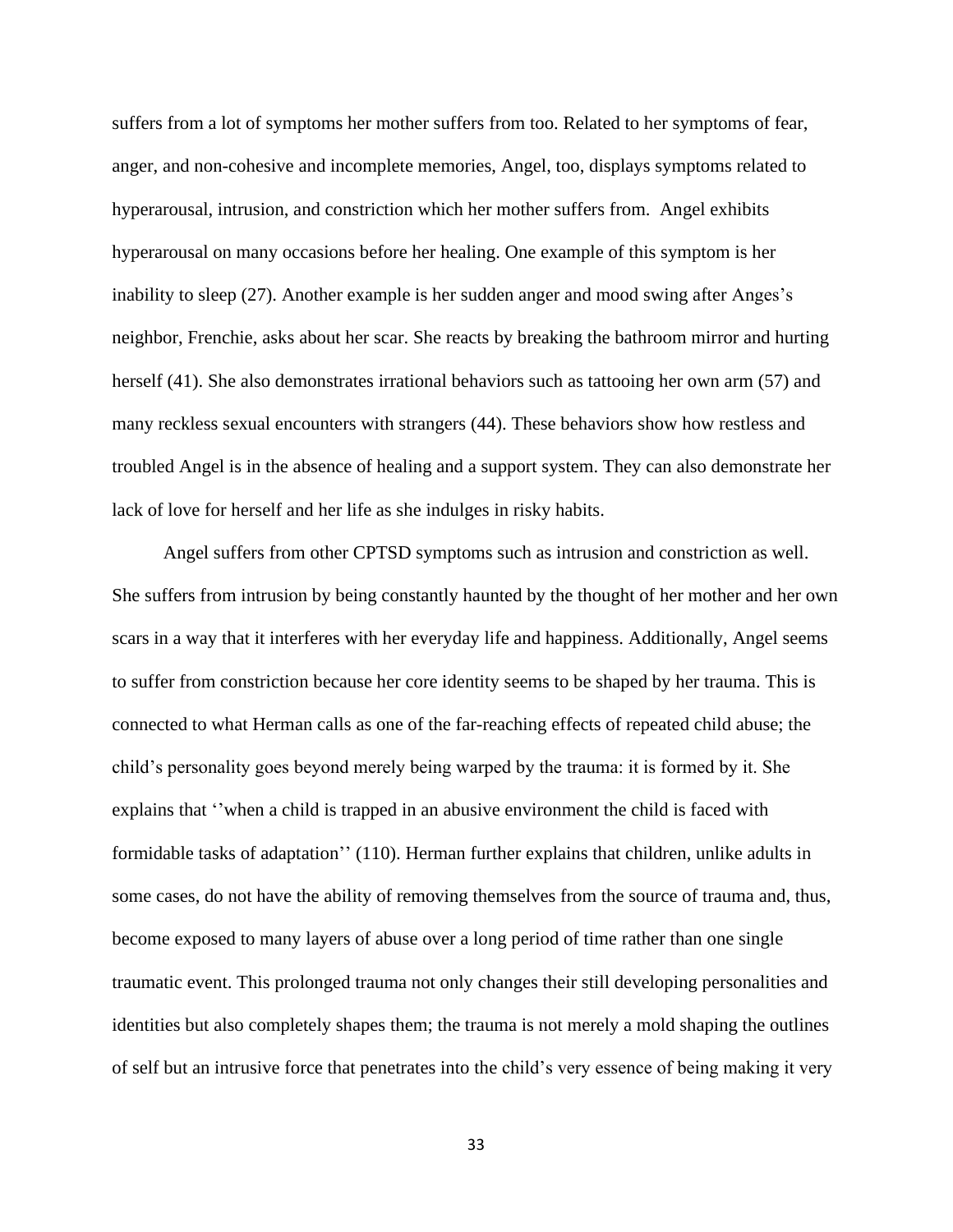difficult for the child to fight against and defy even as they become an adult (96). Being exposed to repeated trauma at the hand of her own mother and her later removal from her roots do indeed affect Angel's core identity and character. Up until the age of seventeen, Angel is trapped in that cycle of repeated trauma and does not even know where to start in order to improve her life. Her life seems to be reduced to a constant alteration between her two most prominent emotions of intense rage and fear. The fact that she describes these emotions as ''rooms'' shows that they are not just passing feelings, but rather, they are a deep part of her consciousness and, therefore, are hard to remove and overcome.

Another way Angel exhibits constriction is through her internal dissociation and duality. Although this symptom is not as extreme as in her mother's case, Angel does alter her consciousness as a way to cope with difficult circumstances and memories which cause her to be even more removed from her true ''beginning''. One example of this alternation is when Angel keeps photos of children she finds near a photo booth and pretends that they are personal photos of her own childhood (Hogan 58). Later on, we even become aware of the fact that she has created a full story of her birth in which she is happy and her mother loves her:

> I was born wet and shining and open-eyed in a sunny room. That's how I imagined my beginning. In the light of sun, with the radiance of dust as it floated through sunlight, the air full of it, and I was one of the chosen…my mother was beautiful and kind and her love for me went deep. Sorry to leave me, she died in a large bed with a flowered cover and beloved people, relatives, all about her. I was the last thought on her mind. When I was a child, this mother was the one I talked to in my many sleepless nights, eyes squeezed shut, praying to her as I cried. She was the one whose voice I heard inside myself (61).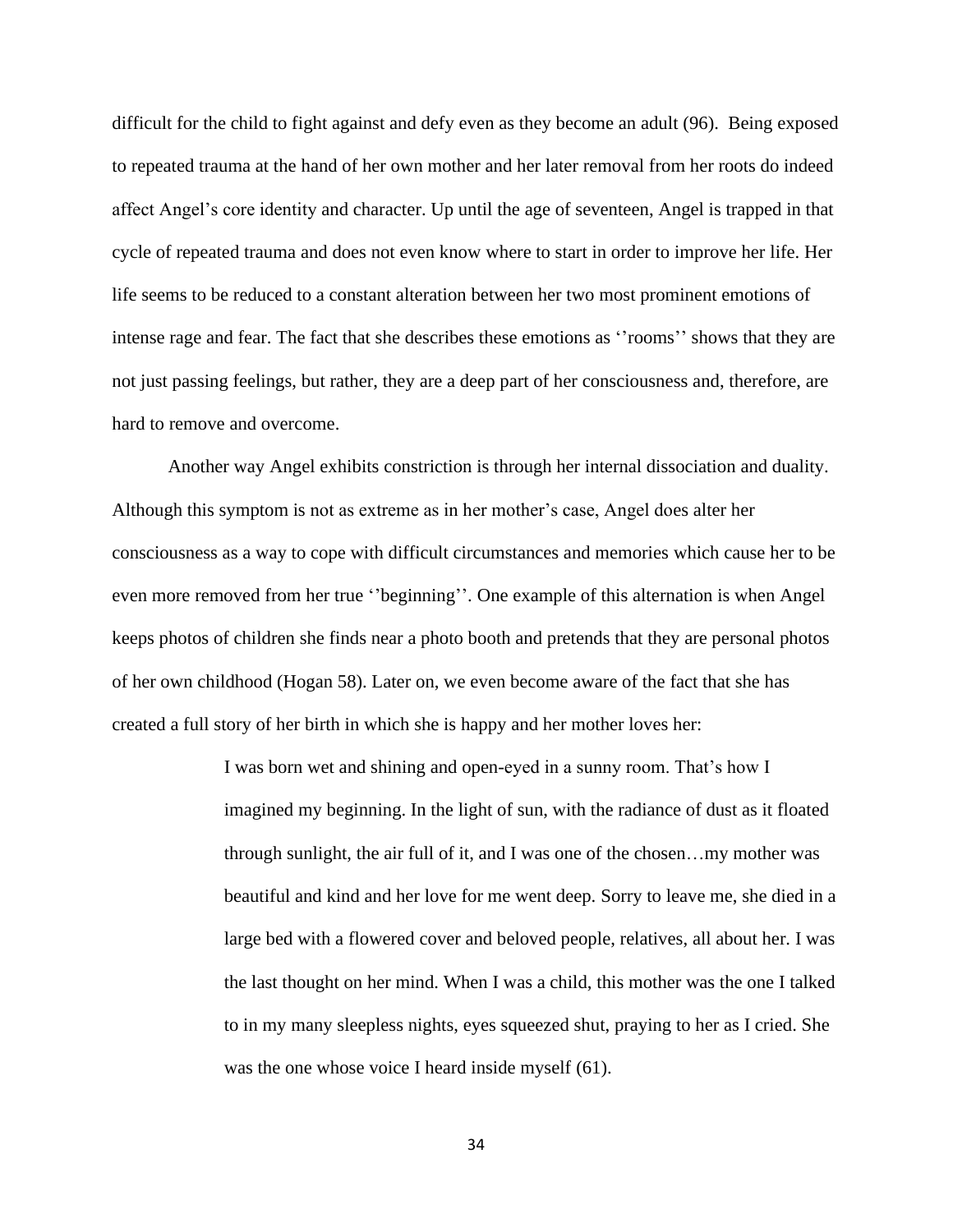Here, Angel exhibits what Herman refers to as doublethink because even though she knows this story of her mother is not real, she still believes in it. Thus, she is holding two contrary beliefs at the same time. Because of not having a ''beginning'' and not knowing her full life story, she fills in the gap with her own imagination. It is certainly more bearable to her to think of her mother as loving and kind instead of a troubled woman who harmed her. Because of not knowing about her other family members especially her grandmothers, she seems to feel she needs to have proof of being loved at some point otherwise her life would become unbearable. Her need for love is so overwhelming and urgent that she searches for it anywhere and everywhere starting with her own imagination and moving to external sources even when the love they offer is not genuine: ''My need for love had been so great I would offer myself to any boy or man who would take me… I believed any kind of touch was a kind of love...It would heal me, I thought...But the truth remained that I was wounded and cut and no one could, or would, tell me how it happened and no man or boy offered what I needed''(44). Telling what happened is indeed an important part of her recovery. Not knowing her life story and her family and community that love her has created a big void in her heart that she keeps trying to fill whenever she gets a chance.

Dora-Rouge, Angel's great great grandmother, is another character who seems to be living in two realities and two worlds but in her case, it is certainly more positive because she never seems to lose sight of her connection to her culture and family. The novel shows Dora-Rouge's deep connection to her cultural beliefs especially the idea that the world of the living and the dead are not really two separate realities and are interconnected through her frequent chats with her dead husband, Luther. She does not feel afraid of him as modern people are afraid of ghosts. On the contrary, she treats Luther as a very good and wise company who even helps her make decisions (22). In this way, although he is dead, he still participates in the lives of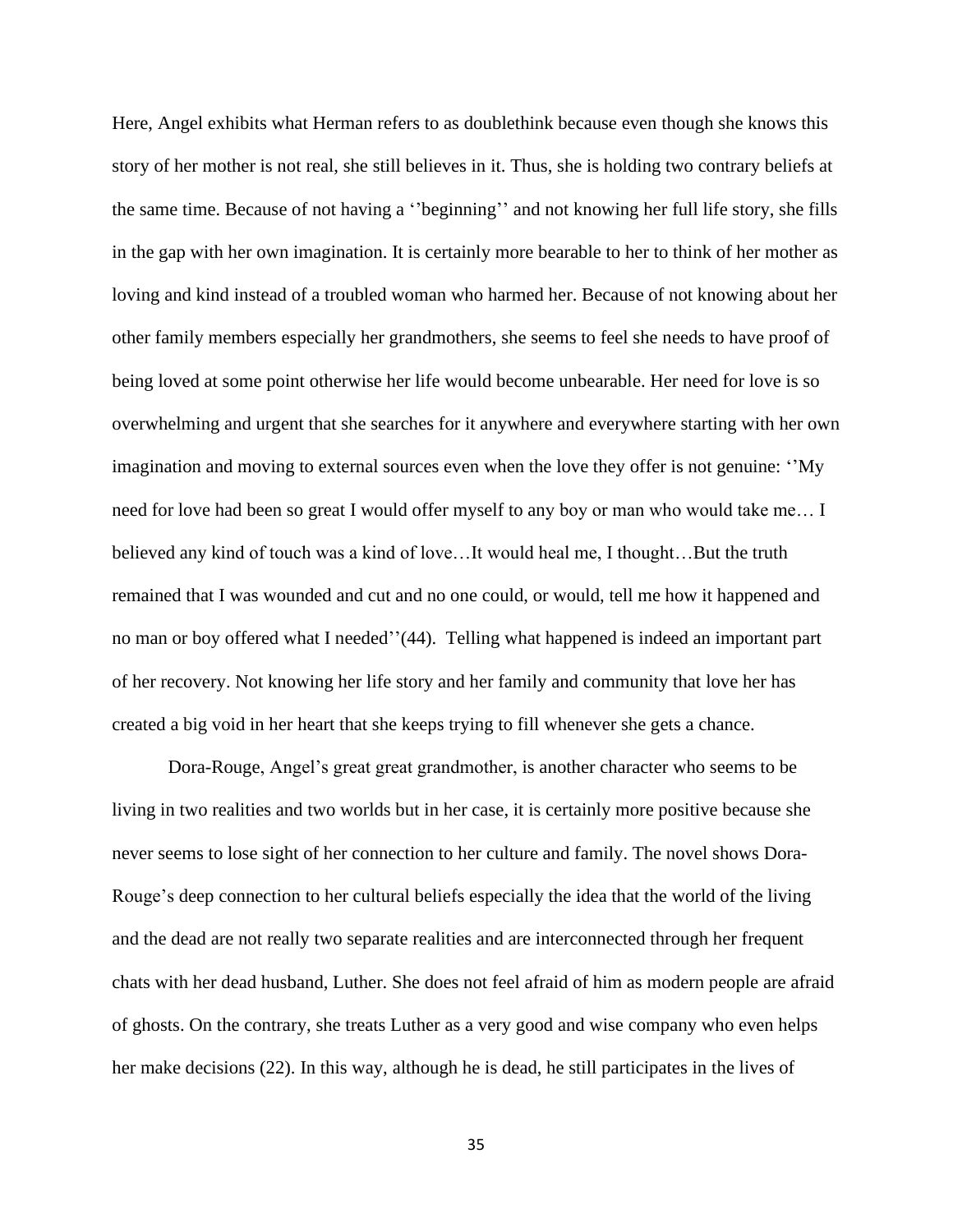Dora-Rouge and the people around her. None of Dora-Rouge's family members shows any sign of disbelief or surprise that she talks to the dead so this means that this behavior is seen as natural and acceptable. Even though Dora-Rouge has also been traumatized, she is still able to remain positive and happy because of her strong ties to her culture.

Besides her strong relationship with her culture, Dora-Rouge has been able to preserve a deep familial connection too which is another factor that helps her in overcoming grief and trauma. She is such a positive and happy person that one might think that she has not been traumatized or at least not as much as the other characters. In reality, her trauma is not less than others, and she, too, has been separated from her family and has suffered the colonialists' abuse as a result of being sent to the residential schools. Moreover, she witnesses the brutal beating of her sister by the school agents and hears about her untimely death later on. She also risks her life in escaping from the school and walking thirty-two miles in winter just to get back to her family (143-44). The fact that Dora-Rouge is ready to risk even death in order to escape from the school says a lot about the residential schools' harsh and unbearable conditions. It is important to note that these schools were used as a colonizing and assimilating tool to separate children both physically and spiritually from their parents. Besides the schools being rampant with sexual abuse, violence, and neglect, the colonialists also damaged the children's sense of their heritage and identity by separating them from their parents and families (Llewellyn 258); all of these conditions contribute to children developing complex and chronic trauma. In this situation, the only factor that can help restore the child's well-being is restoring the very thing the colonialists targeted by organizing these schools which is re-establishing strong cultural and familial connections. And here lies the difference between Dora-Rouge and other traumatized characters such as Angel and Hannah; Dora-Rouge never seems to lose sight of the most important thing in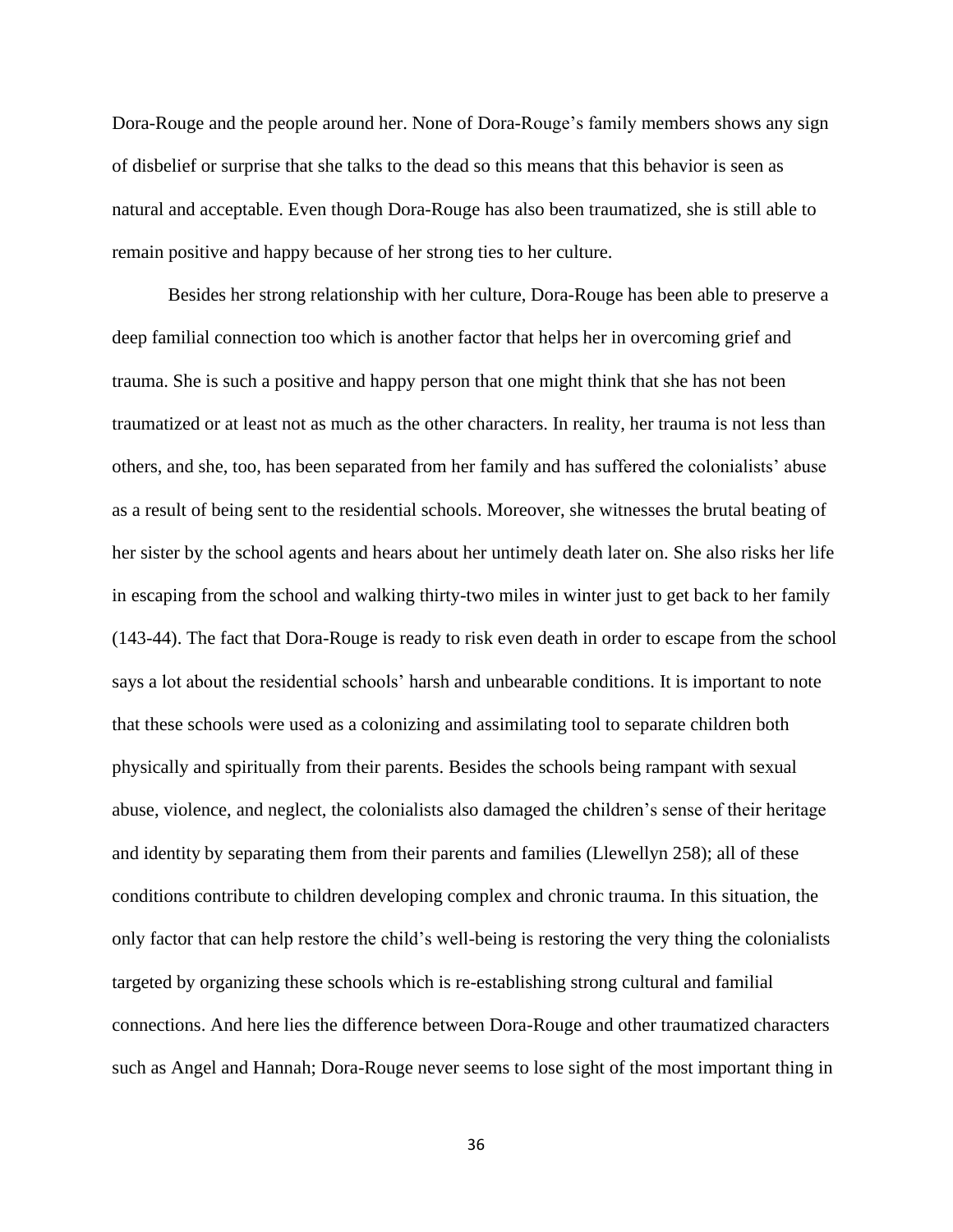her life which is her family. She even dreams of them on her harsh journey back home; a dream that gives her even more strength and resolution to survive, and for many years to come, keeps her alive and happy (Hogan 144).

Later on, Angel is also able to see the role of having strong ties to one's culture and family in overcoming trauma and healing, but before achieving this recovery, she first makes the realization that the past and the present are interconnected and that the shadows of the abusers of the past still linger to this day. Dora-Rouge certainly helps with this realization as it is in her that Angel sees the past and the present intertwined. Right after telling Angel about her residential school trauma, Dora-Rouge ''looked at her hands as if she was seeing them young, new in all this history…Through her [Angel] could see into the past…the deep past, even before the time of Dora-Rouge''(143). Seeing this deep and long past leads to Angel thinking about the first woman who saw the colonizers approaching her land on their ships; the woman thought they were going to have a positive impact not knowing about all the atrocities they were about to commit in the Native American lands and peoples (143). Angel is also able to trace the scars of the past to the problems of present especially through her mother, Hannah, and her troubling past: ''I'd think of my own scars, and of Hannah's body with the words of the newspaper reversed across it. 'Man Injured in Hunting Accident,' and 'Dam Construction Begins at St. Bleu Falls'''(263). Both Angel and Hannah's scars are not merely individual wounds; they are resulted by a deep history of colonialist abuse which still haunts the Native American characters' lives. The dam construction with all destructive consequences for people and land alike is a modern manifestation of the historical atrocities committed by the European settlers.

Bush helps Angel see this connection between the past and present trauma even more through reminding her that it is colonialism that is behind Hannah's turning into an abuser. For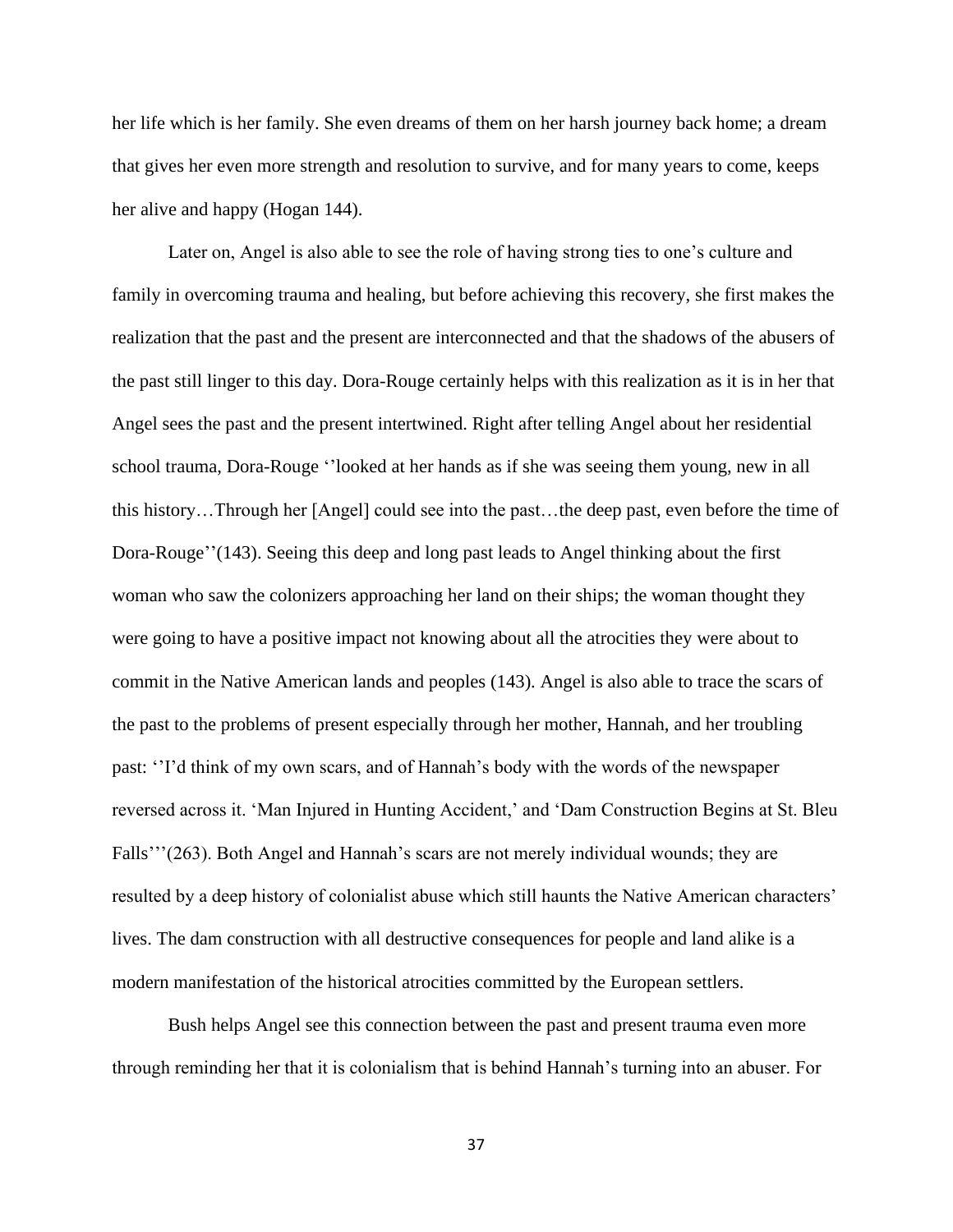example, Bush interprets the medicine man's words about Hannah being ''the meeting place'' (85) as Hannah's body working as a living and walking record of ''the original sin'' (30) which Hogan defines as the evil deeds of the colonialists. She shares this knowledge with Angel saying that Hannah's life goes ''backward to where time and history and genocide gather and move like a cloud above the spilled oceans of blood. That little girl's body was the place where all this met''(85). Thus, Hogan connects ''soul loss'' to the trauma both people and the land are suffering in the present and the past. Having learned Bush's valuable lesson and after seeing the destruction brought to the land and people by the governmental projects, Angel contemplates:

> [the settlers] had trapped themselves inside their own destruction of [the world], the oldest kind of snare, older than twine and twigs. Their legacy, I began to understand, had been the removal of spirit from everything, from animals, trees, fishhooks, and hammers, all things the Indians had as allies. They'd forgotten how to live. Before, everything lived together well—lynx and women, trappers and beaver. Now most of us had inarticulate souls, silent spirits, and despairing hearts (154).

Here, the narrator compares the present time of hopeless and silent hearts and spirits with how things used to be in the past. The past here refers to the time before the arrival of the settlers when humans, animals, and plants lived together harmoniously. The use of the word "allies" is important here because in a Western context, this word is usually used to refer to cooperation among humans whereas in this ''Indian' 'context, it is used to discuss the beautiful unity, connection, and respect that used to exist between the humans and the more than humans' world. It also shows that unlike the Western settlers, Native Americans view the more than humans' world as their peers with whom they can form pacts and enjoy mutual understanding and benefit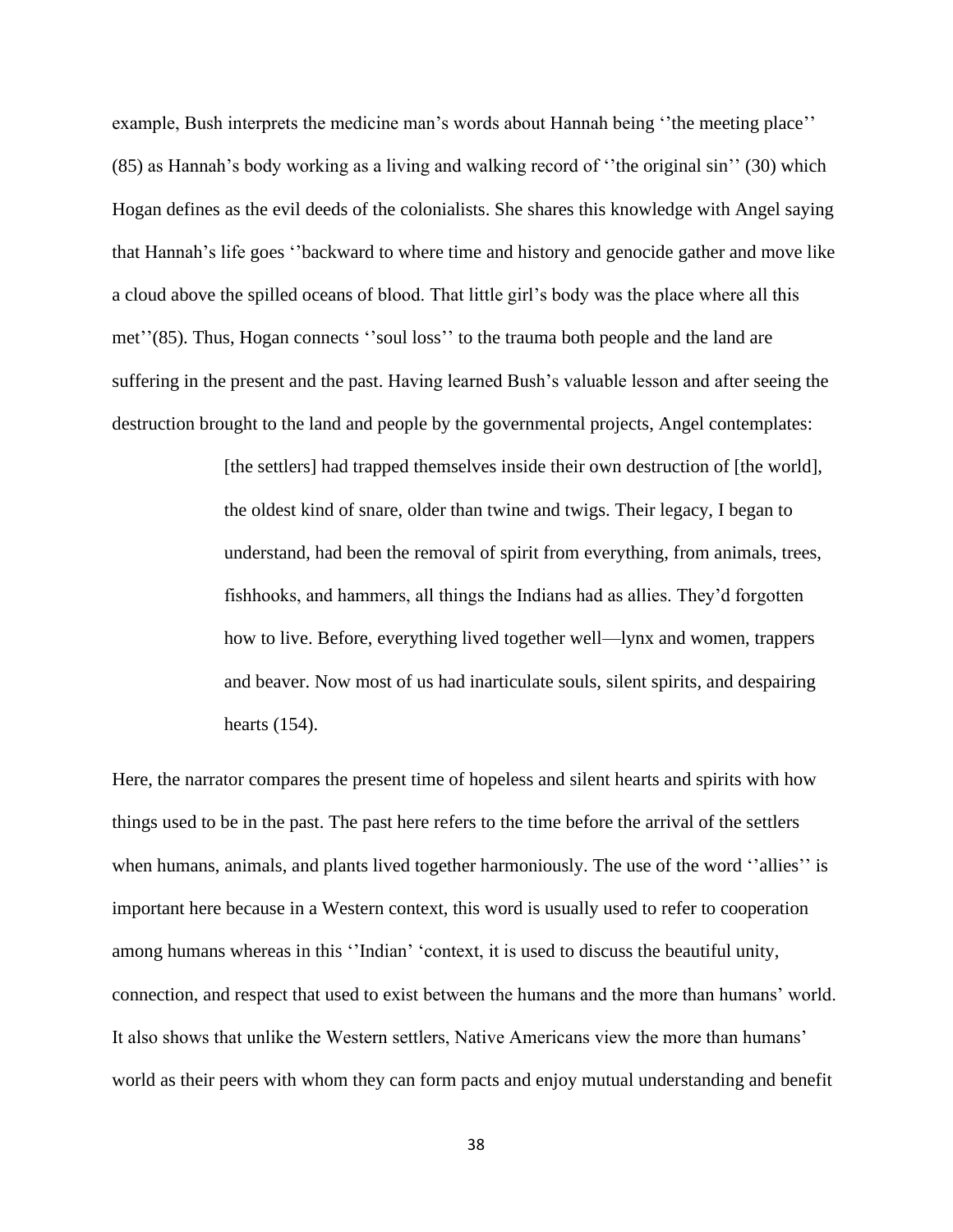even when they are in the hunter and prey roles. This passage also establishes the similarities between colonialist settlers and Windigo through using phrases such as ''removal of spirits'' which reminds one of the "soul loss" condition. In the Native American view of the more than humans' world as human's peers, any form of abuse and mindless destruction of their spirit and being can be seen as ''cannibalism''.

The novel, thus, directly points at the colonialists as the real Windigo with their pattern of greed and deceit. In the words of Bush, ''they were the cannibals who consumed human flesh, set fire to worlds the gods had loved and asked the humans to care for''(297). This view can be seen especially when Bush touches Hannah's scars and notices the trace of cold fingers and the work of cold hearts which reminds us of Windigo: ''I touched the scars on her back and I could feel the hands of the others. They had ice-cold fingers. They had hearts of ice. Just like the old people said''(84). Jack Forbes in his book *Columbus and Other Cannibals: The Wetiko Disease of Exploitation, Imperialism, and Terrorism* affirms the points the novel is making and believes that the Western society show symptoms of the "Windigo disease" through its insatiable greed and bloodlust which has been affecting Native peoples starting from the time of colonization and continuing to the present moment (43). The author goes on to say that the colonialist Windigo (which he spells as "wetiko"), ''believes that he has a right to use another human being (or his property) in a manner which is decidedly one-sided and disadvantageous to the victim… [with] lying [being] an essential factor in this form of thievery. Lying is .. almost always a factor in wetiko behavior, and in fact may represent a key strand in the entire epidemiology of wetikoism'' (48). He then quotes Black Hawk, Sauk leader, saying, ''How smooth must be the language of the whites, when they can make right look like wrong, and wrong like right'' (48). This reversal of truth and lying of the colonialists is mentioned in *Solar Storms* as well especially when Angel reflects on the way the government officials view the Native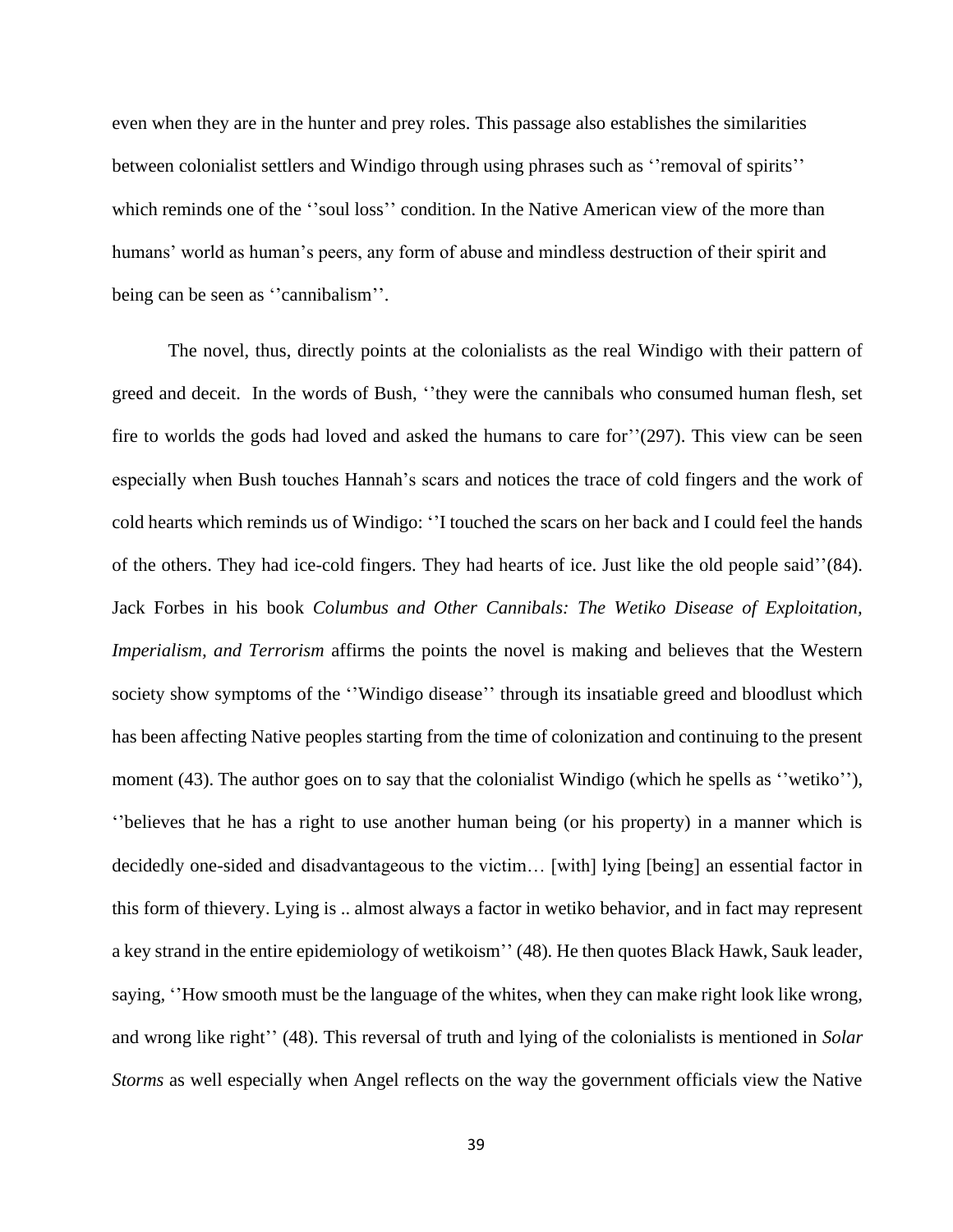American protestors: ''Reversing the truth, they would call us terrorists. If there was evil in the world, this was it, I thought. Reversal'' (245). She also mentions this reversal of facts and misrepresentation when she says people outside the two towns rarely knew what was happening concerning the dam construction and its destructive consequences because government official kept twisting the facts: '''It's them against each other,' they'd repeat when anyone got wind of the events, and it was true; we were reduced to that'' (Hogan 270). Here, we can see the extent of the falsification committed by the colonialist government which is only a link in the long chain of the government's lying and breaking of treaties and pacts with the Native peoples. The term ''reduced'' is very important here as it shows when this falsification and injustice is not fought, entire people and communities could be reduced to whatever the government decides for them and presents them as.

Protesting injustice brings us to one of the central themes of the novel that is very well expressed in a question asked by Dora-Rouge when she thinks about the condition of her people as a result of the destruction of nature because of the dam construction: ''Most were too broken to fight the building of the dams, the moving of waters, and that perhaps had been the intention all along. But I could see Dora-Rouge thinking, wondering: how do conquered people get back their lives?''(195) The answer to this, the novel suggests, is in resilience and fighting oppression. Angel reflects on this perspective as the following: ''For my people, the problem has always been this: that the only possibility of survival has been resistance. Not to strike back meant certain loss and death. To strike back has also meant loss and death, only with a fighting chance. To fight has meant that we can respect ourselves, we Beautiful People. Now we believed in ourselves once again'' (325). This passage shows how for the Native American characters, resistance and political activism become the only way of protecting their identity, culture, and land. When both fighting and not fighting means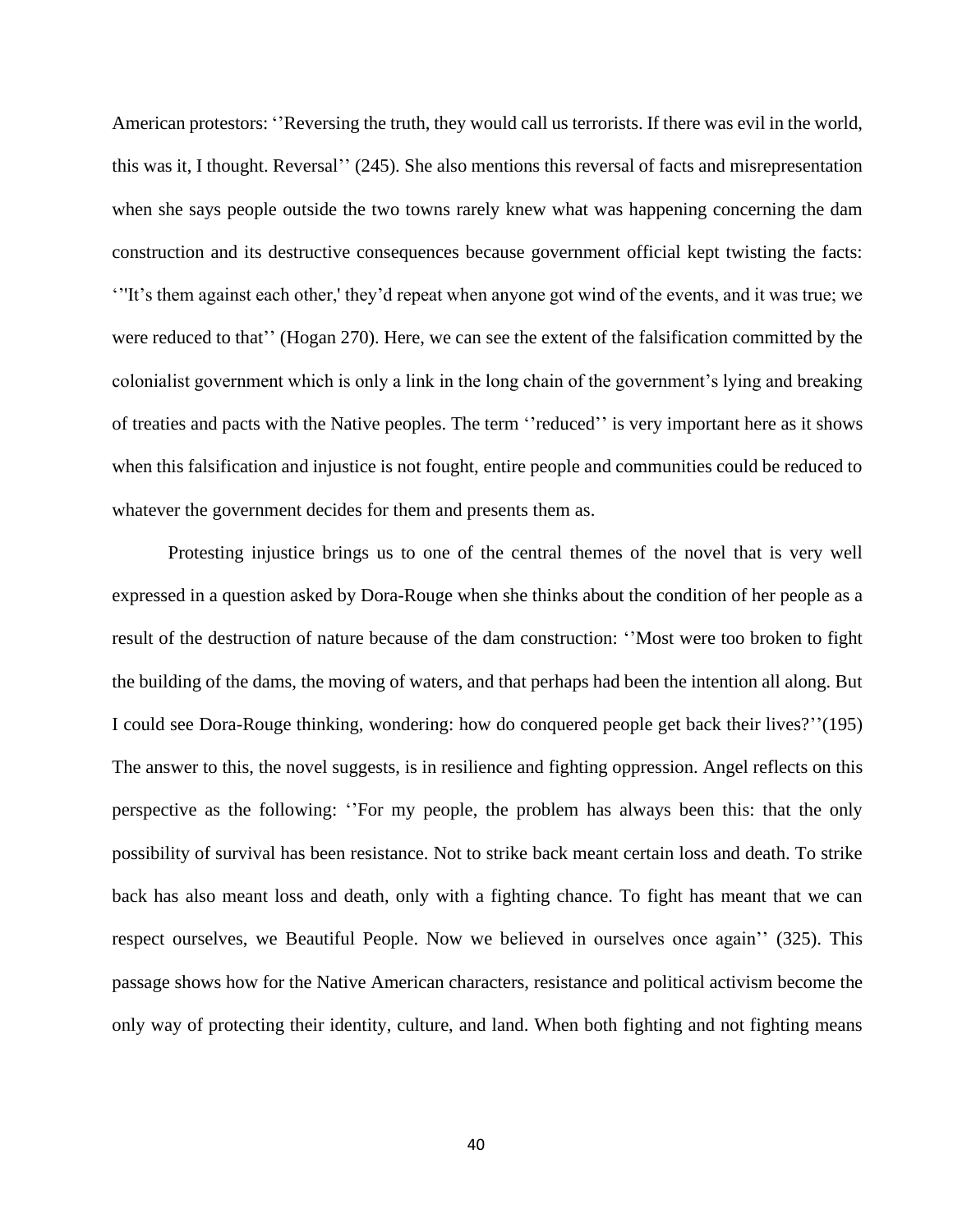''certain loss and death,'' it is far better to fight than not to fight because with the former comes empowerment in the form of believing in and cherishing oneself and one's culture.

Besides helping her great grandmothers in their activism, Angel becomes even more personally involved when she decides to make it her own mission to chase the dam builders out of the Native Americans' lands. She assumes the role of Wolverine; a Native American spirit figure who is the protector of animals and land and who avenges those who abuse them (69) She assumes the role by sneaking into the camp of the BEEVCO company workers and stealing and damaging their food supply as a way of forcing them to cease the project and leave (279). The way she achieves this mission, by assuming the role of a Native American spirit being, is very important because it shows how wise and empowered she has become as a result of knowing her cultural heritage. This new Angel is very different from the ''rootless'' Angel of the beginning of this novel. Before Adam's Rib, Angel's life does not have a clear purpose, but after having the chance to ''travel toward [herself]''(51) as a result of being reunited with her land and family and becoming part of her people's just struggle, she finally finds her purpose in life and place within her community. She re-discovers her forgotten talent of plant dreaming and partakes in the environmental activities joining a ''close circle of courageous women and strong men who had walls pulled down straight in front of them until the circle closed'' (90). The imagery of cycles shows the interconnectedness of the individual and their community and therefore the interconnectedness of the public and private trauma. Herman acknowledges this relation between trauma and political struggle too and says that when one can finally see the interconnectedness of the personal and a larger collective trauma, one becomes part of a larger battle with violence and oppression that extends through time and space (225).

Consequently, Angel fulfills the novel's vision for healing which consists of re-establishing lost connections, safety, and links with family, community, and everything the person holds dear.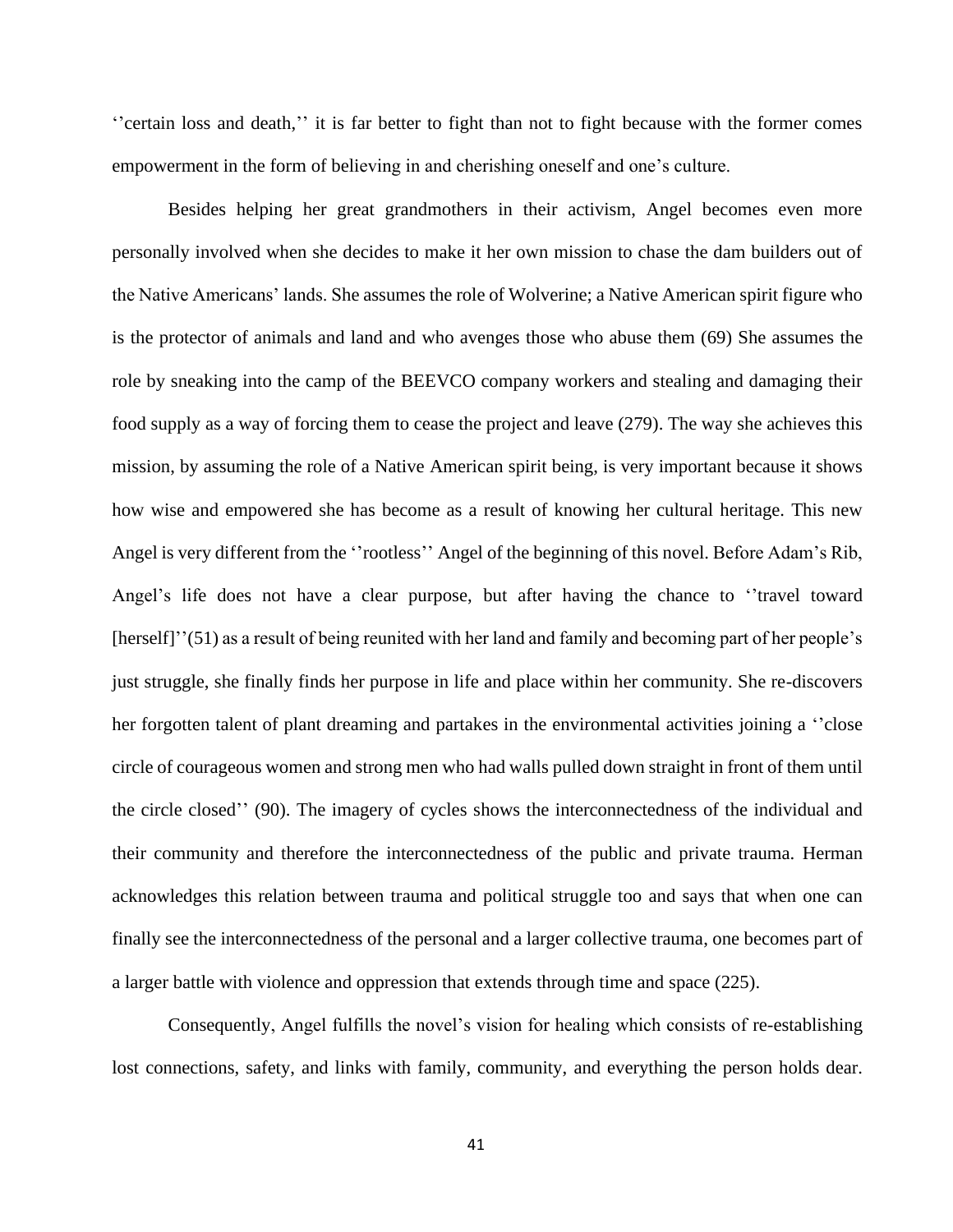Herman's ideas for recovery are similar to this too. According to Herman, there are three necessary steps to recovery: ''The central task of the first stage is the establishment of safety. The central task of the second stage is remembrance and mourning. The central focus of the third stage is reconnection with ordinary life'' (155). With the help of her ''many grandmothers,'' Angel is able to fulfill all three requirements: firstly, these strong women give her all the love Angel can ask for and provide her with a safe environment in which she can heal (Hogan 90). Secondly, by sharing the many stories of her mother and her people, they teach her the power of remembering and mourning. All of these factors help Angel to reconnect with everyday life and outgrow her sorrow and trauma.

One of the main ways Angel reconnects to everyday life is through breaking out of the cycle of trauma not only by not turning into a Windigo like her mother but also, and more importantly, through having the strength to forgive her mother. In a way, Angel knows Hannah's asking to be killed by the man she lives with, Eron, is her only and last act of love. Knowing how damaged she is, Hannah wants to remove herself from her daughter Aurora's life and world so that the child can have a chance of a happy and fulfilled life. Yonka Krasteva in her essay, ''Trauma, Madness and Coming of Age in Linda Hogan's *Solar Storms*'' points out that by forgiving her mother, Angel is freed from her initial anger and moves to understanding, grief, and even love (24). She also mentions that it is indeed with love that Angel washes her mother's body which she calls ''the house of lament and sacrifice that it was'' (qtd. in Krasteva 24). Through not letting rage consume her, Angel is able to break the chain and cycle of abuse and not to turn into a Windigo herself. This helps her to grow as both a person and a woman: ''I was no longer a girl. I was a woman, full and alive. After that, I made up mind to love in whatever ways I could. I would find it in myself to love the woman who had given life to me'' (217). She acknowledges the power of her newly felt emotions saying that she has survived as a result of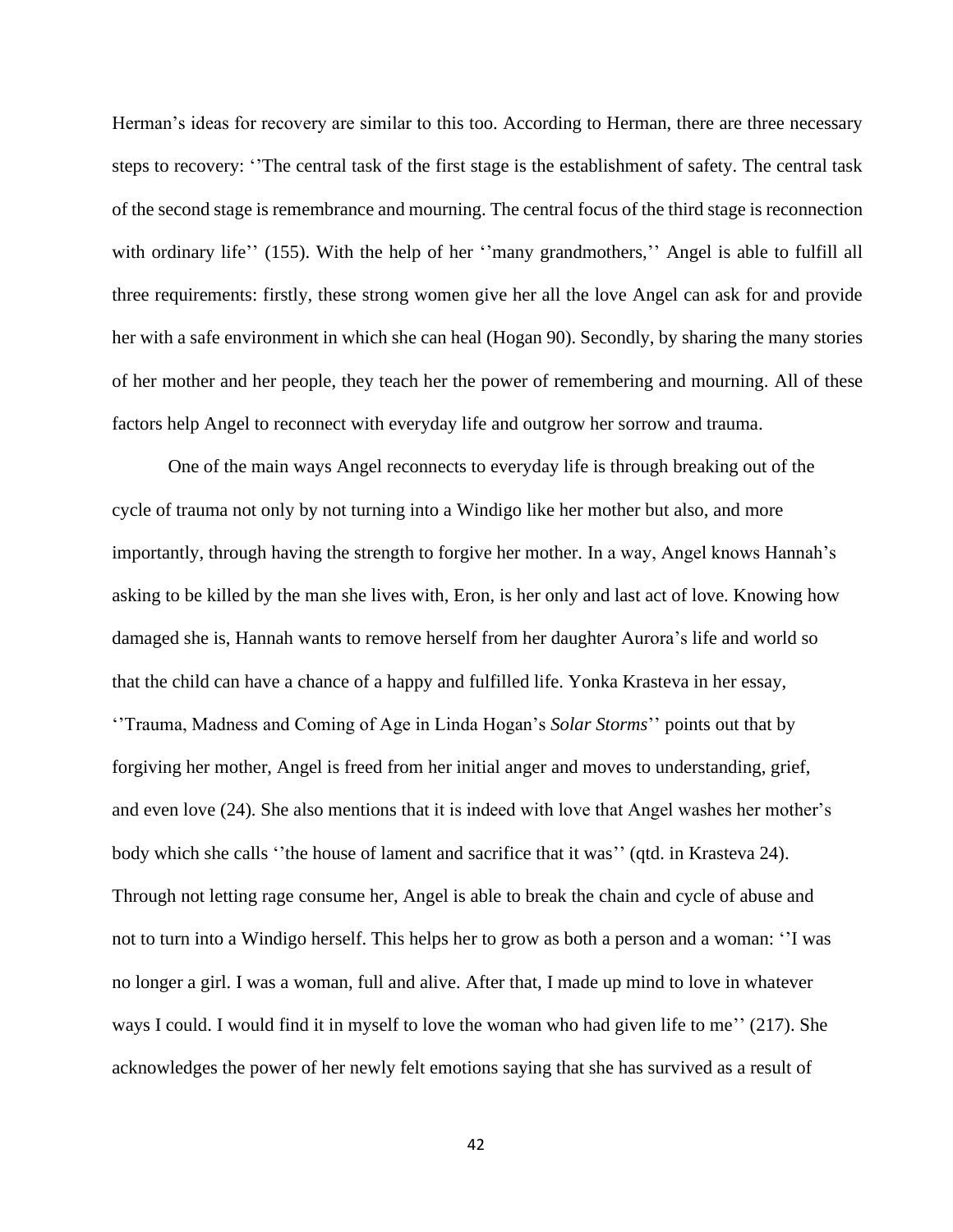being filled with love and mourning which take the place of her previous intense rage and fear. Aurora, too, helps with Angel's last stage of recovery as the child shows her that there is still hope for the future.

The other factor that helps Angel to reconnect with everyday life positively and to restore her hope for the future is Tulik's testimony of the crimes committed against the Native land in an official court. Even when it takes more than a year for the court to pass orders to stop the building of the dams, and even when so much damage is already done, Angel is still able to see hope:

> we had to believe, true or not, that our belated victory was the end of something. That one fracture was healed, one crack mended, one piece back in place. Yes, the pieces were infinite and worn as broken pots, and our human pain was deep, but we'd thrown an anchor into the future and followed the rope to the end of it, to where we would dream new dreams, new medicines, and one day, once again, remember the sacredness of every living thing (298).

This passage shows how protesting injustice even if the result is a belated victory is still important. Fighting for one's cause can bring about change and the possibility of a better future where one is empowered enough to be able to dream and hope again. The passage also shows the importance of testimony and truth-telling in healing; even if this is a gradual and ''one fracture'' at a time healing, it is still worthy because it means no matter how bad the wound of the trauma is, healing is not impossible. The political protest and testimony are also a way for the Native American characters to ''distill the truth out of history'' (149) and to remind everyone of the sacredness of the earth and every living being.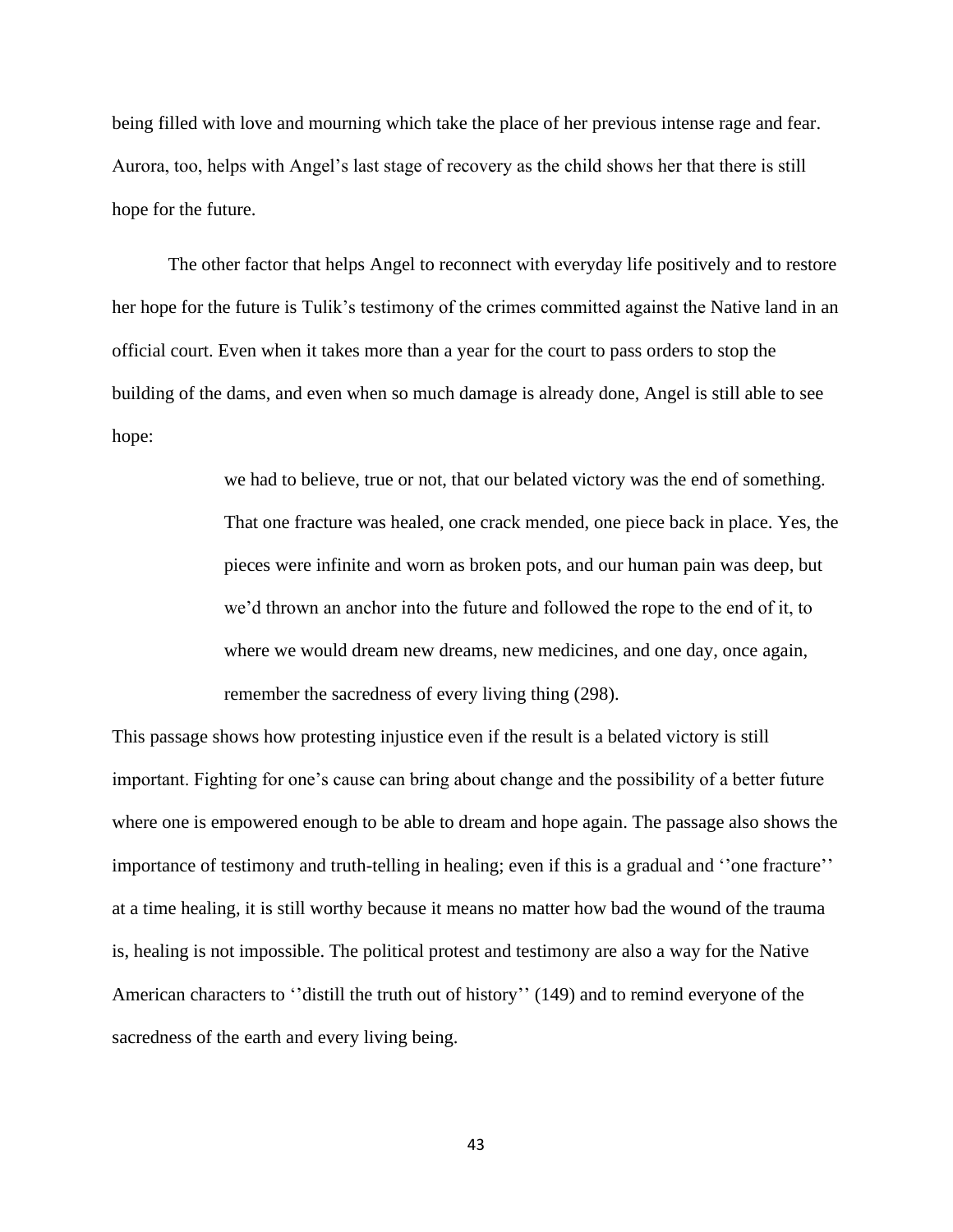The other role of seeking justice and testifying is enabling one to hold the criminals accountable which also serves as part of the recovery process. Holding the perpetrators accountable is especially important for Native Americans because the colonialists have been very adamant in denying the crimes they have committed; an attitude which is described very well in the novel as the following: ''Nothing had changed since the Frenchman, Radisson, passed through and wrote in his journal that there was no one to stop them from taking what they wanted from this land. 'We were caesars,' he wrote, 'with no one to answer to''' (247). This passage brings to light one of the main reasons for Native Americans' protest and seeking justice which is to show colonialists they do indeed have someone to answer to: the Native American peoples and the land itself. This exposing of the wrongdoers is important in healing because as it is shown in the novel, Angel feels there is a possibility for healing and hope after Tulik's courtroom testimony and his eventual winning of the case against the colonialist dam builders. Herman, too, emphasizes the role of truth-telling in recovery and healing and believes that ''when the truth is finally recognized, survivors can begin their recovery'' (12). This recognition should be public as healing relies upon revealing the truth of trauma and harm for everyone to see and "a public acknowledgment of the traumatic event" (83). In this case, recovery happens as a result of the traumatized individuals and communities' sense of justice and order being restored (83). Moreover, she states that even without achieving immediate success in court, when trauma is narrated, it turns into an instrument for survival and recovery (225). Therefore, even when Tulik and the other Native American characters' victory is a belated one, it is still a very important aspect of healing. As Herman suggests pursuing one's own case in court is a social and political act of resistance that means more than its immediate outcome and can be an important aspect of recovery for the traumatized individuals and communities.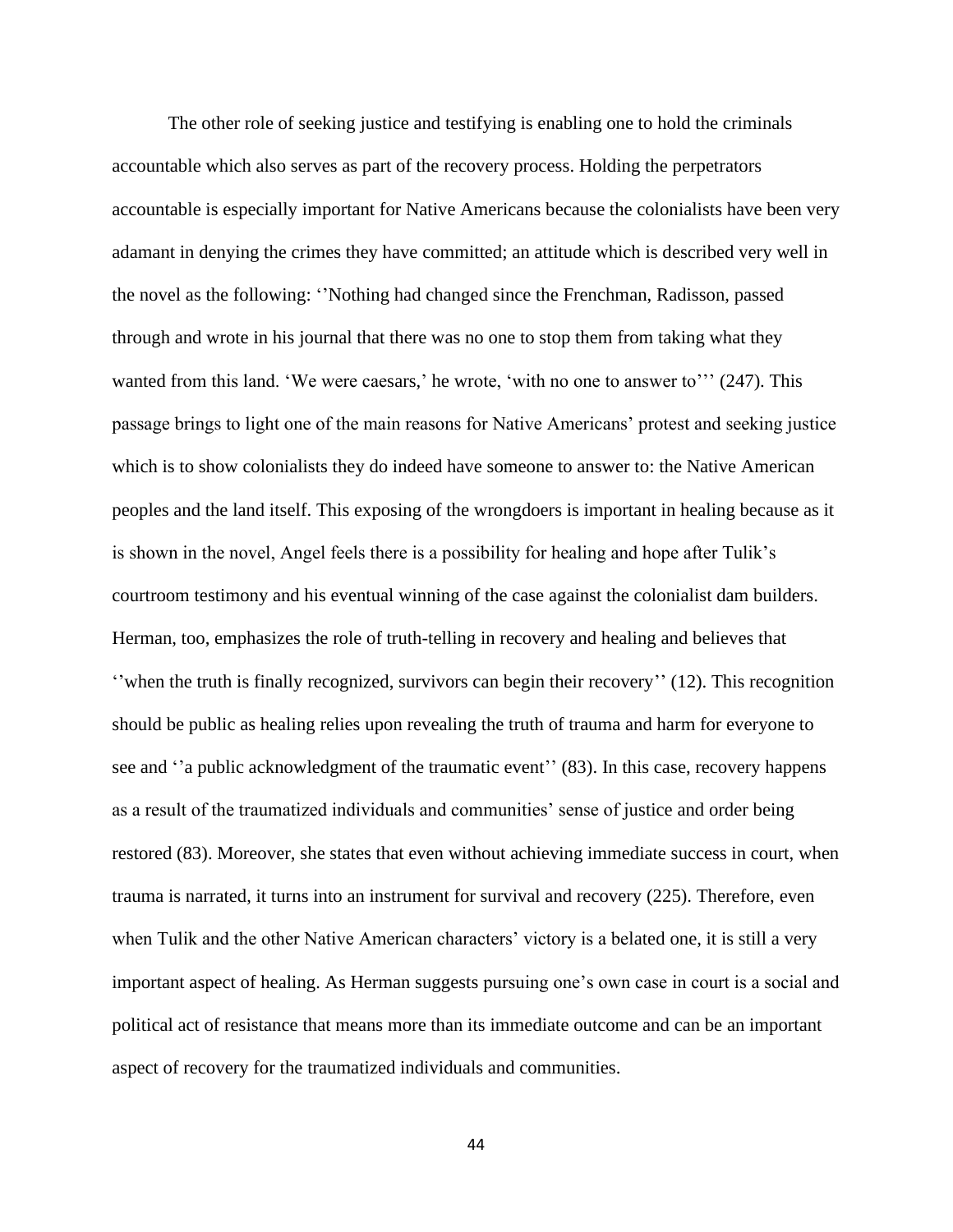Through the help of the strong women in her life, combined with the power of stories and testimonies and her political activism, Angel is able to rewrite her traumatic story and turn it into a story of love, survival, and sacrifice. She is able to transform not only her life but those of others around her as well; Aurora, her step-sister will be raised among her people who love her and who will help her stay connected with her roots- the very thing Angel was deprived of growing up. Angel can finally see hope and new possibilities just like Bush can see the possibility of healing when looking at scars (Hogan 106). Angel finally feels something wonderful lives inside her, and she believes achieving this and healing is possible for everyone: ''Something beautiful lives inside us. You will see. Just believe it. You will see'' (106).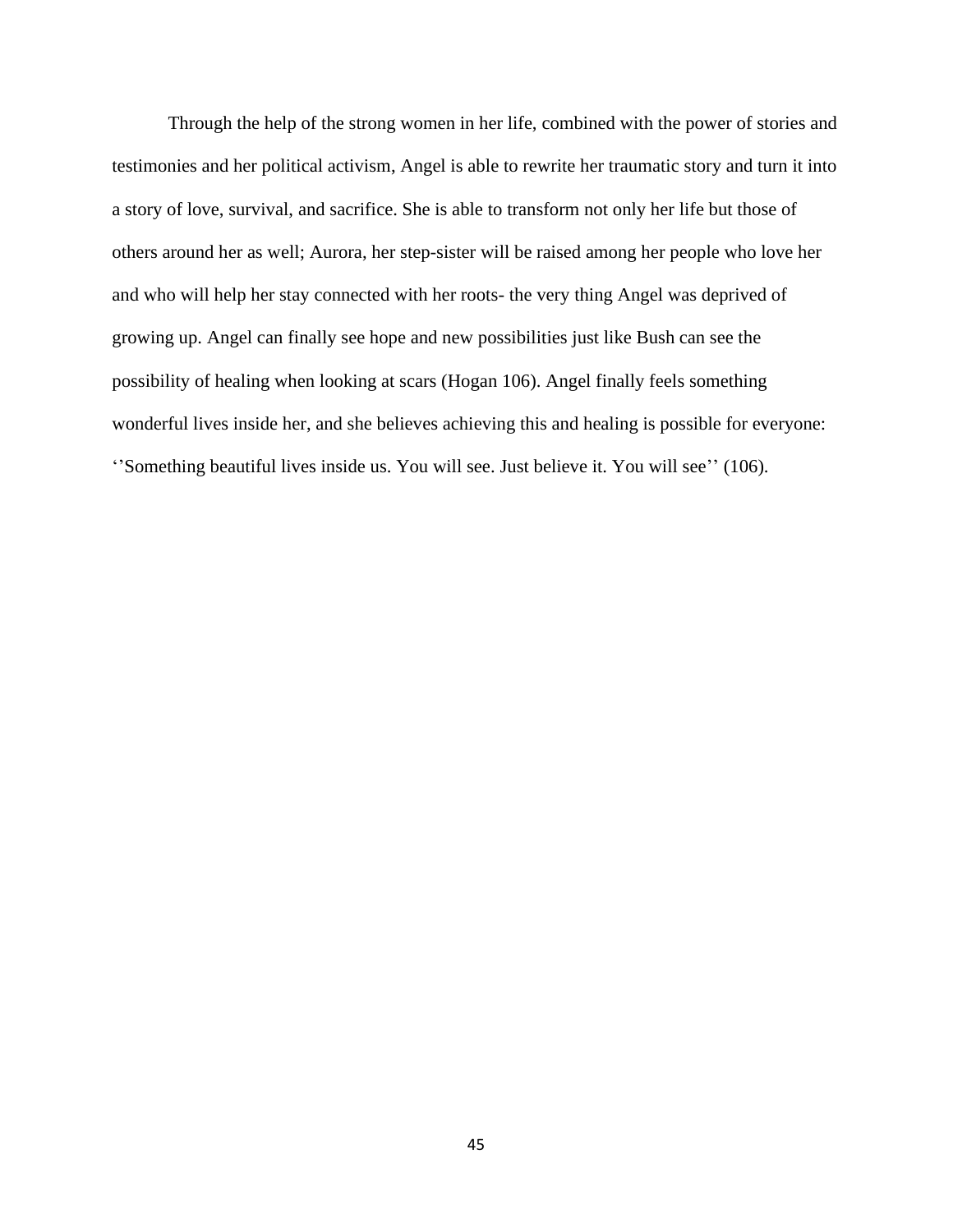## **Notes**

1- In her book *The Woman Who Watches Over the World* Linda Hogan says that her own adopted daughter, Marie, has been violated and tortured, and has '' lived through horrors most of us could not imagine'' (76). Marie has been abused by her biological mother and the mother's boyfriend who burned her by cigarettes, hot wires, and even raped her. They finally leave her in a desert in order to "rid" themselves of her (76). Marie seems to have inspired the character, Hannah as like her, she mistreats a dog, physically attacks people, and hears voices in her head (88). Hogan says that Marie might have survived her abusive mother, but she has never had the chance to develop and have a healthy self (77).

2- The study which is published in *Psychiatry Research* journal is conducted by Dr. Amit Shrira from the Interdisciplinary Department of Social Sciences of Bar-Ilan University, Dr. Ben Mollov, a political scientist at Bar-Ilan University, and Chantal Mudahogora, a therapist and survivor of the Tutsi genocide.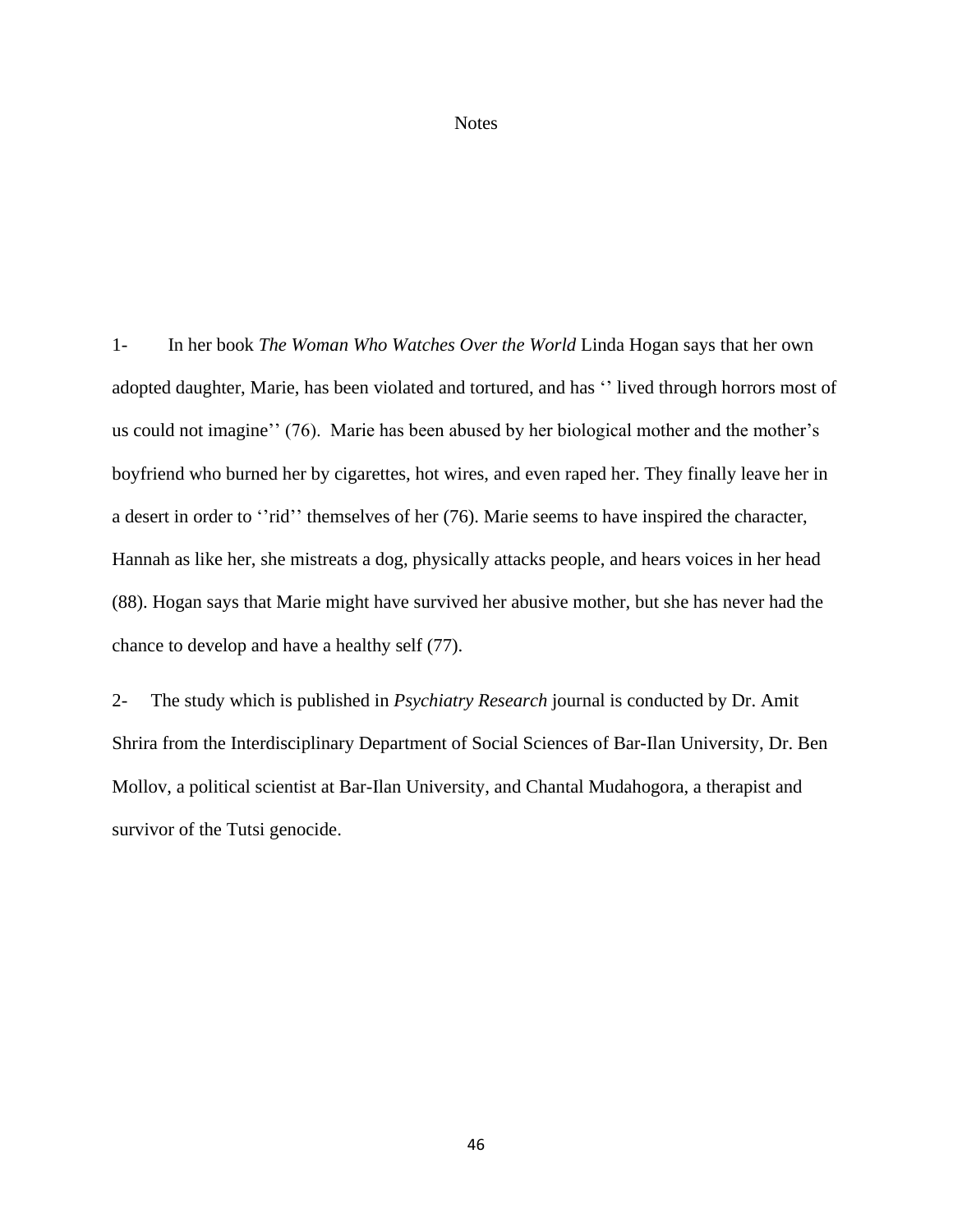## **Chapter Two: Catastrophic Lies, and Resistance, and Healing in** *Monkey Beach*

*Monkey Beach* by Eden Robinson ties personal stories and traumas to a larger historical context of colonialism and its horrors for the Haisla people. By focusing on collective memories rather than the individual ones, the novel shows how trauma can be far-reaching and disastrous affecting a huge number of Native peoples and communities for long periods of time. It also emphasizes the idea that far from being merely an isolated occurrence, trauma can have social and political aspects too. One of the ways this connection of the personal to the collective is made in *Monkey Beach* is through memories. The novel is narrated in a series of flashbacks that uncovers the characters' pasts and their inner worlds. It feels like a detective story in which readers are given clues to solve the mystery behind the characters' misfortunes. There is a shift of the first-person narrator to a second person narrator which makes readers feel as if they are more involved in what is unfolding, and thus, they are able to act as witnesses to a historical account that is often suppressed or forgotten in the official historical records.

*Monkey Beach* focuses on correcting the dominant Western version of history records because of its acknowledgment that trauma can occur due to misrepresentation too. One of the ways the author resists the trauma of misrepresentation in the novel is through relying on distinctly Haisla stories and ways of seeing the world. The main character Lisa's making sense of her trauma story is only possible through hearing the Haisla stories that are weaved seamlessly into the fabric of the narrative. The other way the novel achieves resistance is by not using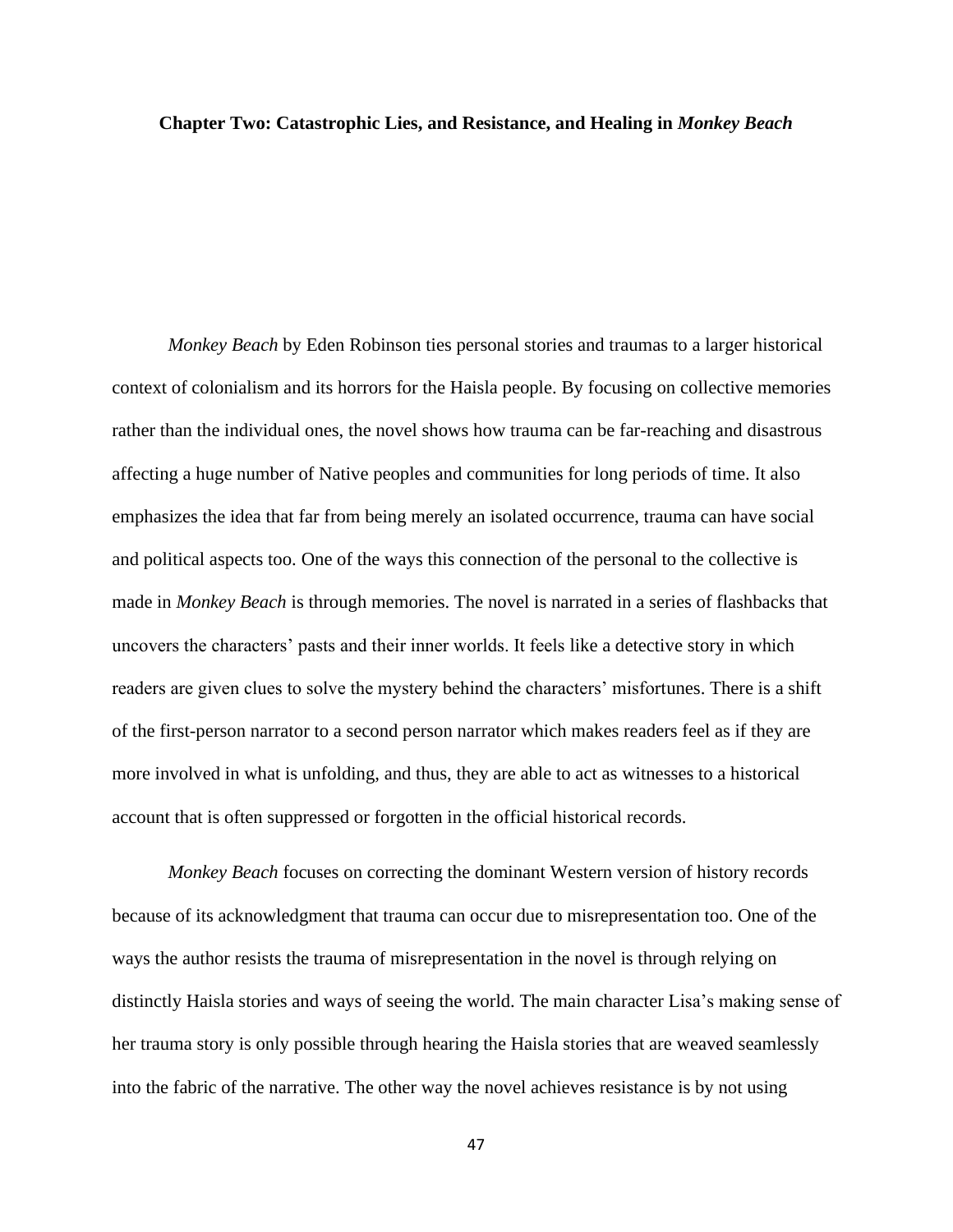traditional Western storytelling techniques which relies mostly on the rational and the physical world; the plot of the novel advances not through "rational" occurrences, but it rather engages a spiritual Native American structure in which certain events and pieces of the story are revealed only through some of the characters' spiritual Haisla experiences and gifts.

The novel shows the traumatic effect of colonialists' systematic oppression and how the private world can be connected to the public and political. When trauma in the novel is a result of big governmental systems, healing from trauma cannot occur without fighting their oppression. This is why the novel demonstrates the important role activism plays in the characters' lives and their healing journey. Throughout the novel, Lisa's main inspiration for indigenous activism is her uncle Mick who also helps her stay connected to her native roots. Mama-oo, Lisa's grandmother is another source of inspiration for Lisa. Even though Ma-ma-oo is not politically active, the very fact that she tells Lisa stories from her past and tries to teach her the Haisla language is a form of activism and resistance too. Besides using Robinson's own Native American view about resistance and healing, I believe it is also helpful to use Judith Herman's theory because she, too, equates trauma with oppression. Herman, a professor of psychiatry at Harvard and director of the Victims of Violence Program at the Cambridge Hospital, believes that a person is not alone in their fight against the sources of trauma, and they are part of the bigger struggle against injustice and subjugation. Both Robinson and Herman believe that healing is not merely personal victory but is also a victory over social evil and wrongdoings. They both acknowledge the importance of holding criminals accountable in the traumatized individuals and communities' healing journey because, in this way, the victims' sense of justice and faith in their community and the world is restored. Because of the many commonalities these two views share, I believe using them side by side in my analysis can help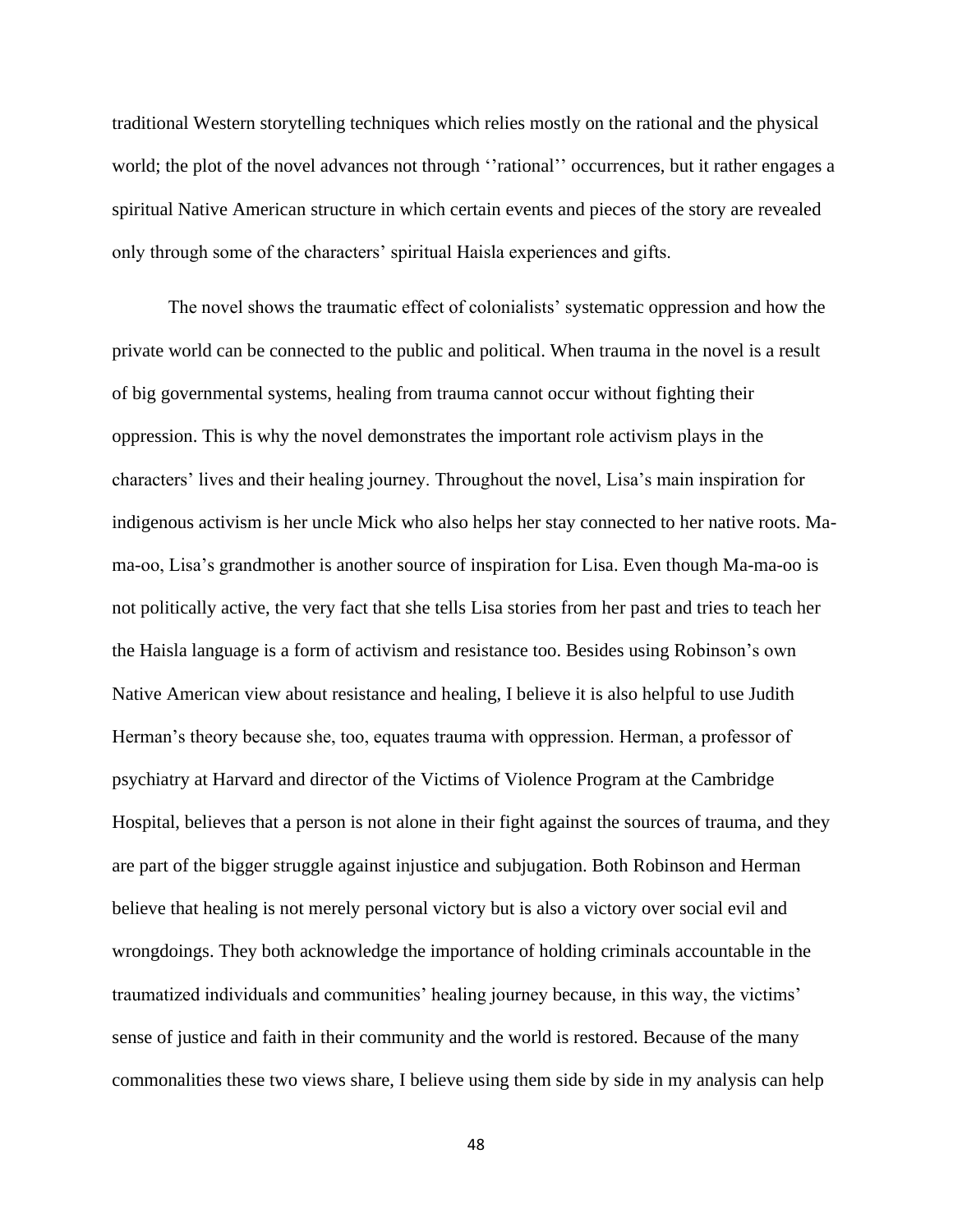bridge the Native American and Western views regarding trauma and recovery and add a new angle to my discussion of trauma.

The novel *Monkey Beach*, published in 2000, opens with Lisamarie (Lisa) Hill and her parents, Gladys and Al, being told by the coast guard that their son Jimmy and his fellow fisherman Josh have gone missing at sea while on a fishing trip without leaving any trace behind. The parents leave to search for Jimmy while Lisa stays behind with her mind drifting away to different memories from her past. The memories are non-linear and make up most of the novel. Through these recollections, we become acquainted with Lisa's family and also her encounter with sasquatches on Monkey Beach. She also remembers her childhood memories where she would see different supernatural beings and how she gradually became aware of her special ''gift'' — one that she has a hard time understanding and using. For example, she is visited by a little man with red hair each time before a tragedy happens to her family. As she grows older, Lisa does not know entirely how to react to this little man because she feels his presence can be a little intimidating and confusing at times. She also learns that these spiritual abilities run on her mother's side of the family; However, Lisa's mother has chosen to suppress her own gifts in order to better fit into the modern Western way of living. Not able to rely on her immediate family to help develop her cultural identity, Lisa's main means of connection to her cultural heritage are her grandmother, Ma-ma-oo, and her uncle, Mick. Ma-ma-oo helps this connection through telling Lisa about Haisla cultural values and traditions, and Uncle Mick helps her by making her aware of the struggles of the Native Americans and their political activism. The novel also introduces the themes of intergenerational trauma and residential schools and their devastating effects on characters such as Mick, Trudy, and Josh. These characters deal with their trauma through unhealthy ways such as excessive drinking, reckless behaviors, and in Josh's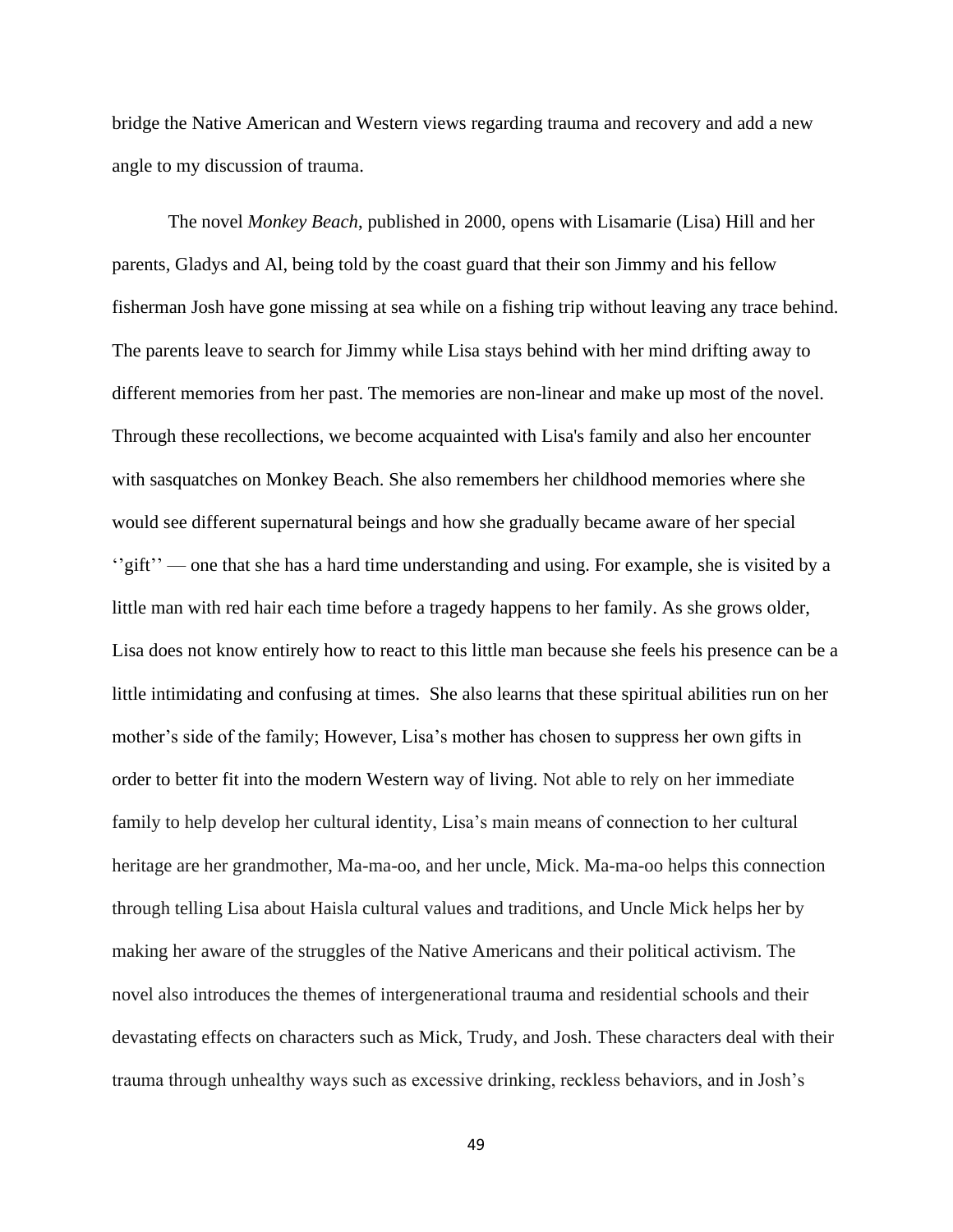case, abusive conducts towards others. Even though Lisa was not sent to these schools, she is emotionally and spiritually separated from her own family and culture, and later on in the novel, she exiles herself from her own community as a result of not being able to cope with her identity crisis and trauma. Alienation from Native American concepts and disconnection from Haisla traditions are issues Lisa tries to navigate throughout the novel. Jimmy's disappearance makes Lisa think even more of her past, her gifts, and her cultural traditions, and it also challenges her to face her fears, and in the process, to become stronger.

One of the factors that leads to intergenerational trauma in the novel is the clash of the Western and Native American cultures and the internalization of the Western values in favor of the Haisla ones. This is because Lisa's parents' own sense of culture and identity loss is passed on to Lisa as well. Right from the very beginning of the novel, Lisa relays how she never felt she could rely on her family for cultural insight and how she could never tell them about her gifts and be taken seriously. This alienation from cultural values and lack of family support lead to Lisa developing a conflicted relationship with her Haisla gifts; on the one hand, she wants to know what her gifts mean and believe in them, and on the other hand, she doesn't fully embrace her gifts and does not appreciate what the little man tries to tell her: ''I'd convinced myself that the little man was a dream brought on by eating dinner too late—Mom had told me she always dreamed of earthquakes if she ate too much lasagna'' (86). This passage shows the degree to which Lisa distrusts her visions and gifts, and her mother not only does not offer any help in reconnecting her daughter to her own cultural views, she reinforces the idea that those visions are just bad dreams brought about by eating too much. The conflicted relationship to her culture turns into a torturing device that keeps feeding Lisa's trauma and fear. She constantly blames herself for not listening to the warnings of the little man, feels guilty for Mick and Ma-ma-oo 's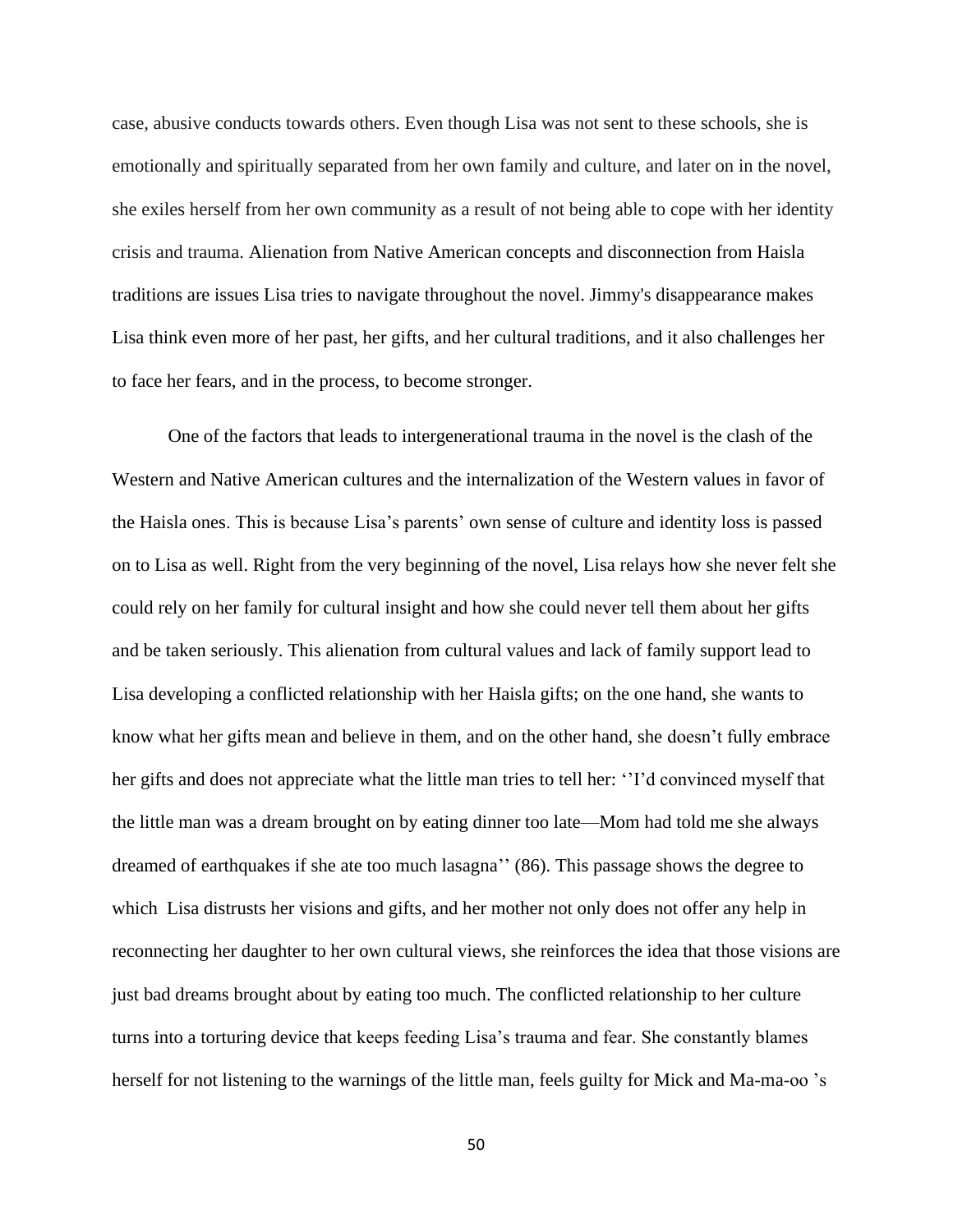deaths that happen later on in the novel, and throughout most of the novel is in constant dread and fear that something terrible will happen to Jimmy. As a consequence, she has this conflicting desire of ignoring her powers and, at the same time, gaining the ability to use them correctly.

Lisa's mother exhibits signs of this internal conflict as well; she, too, has had gifts that she seems unwilling to acknowledge or to use. This conflict becomes clear in Ma-ma-oo's account of Lisa's mother's gifts: ''When Gladys was very young, lots of death going on. T.B. Flu. Drinking. Diseases. She used to know who was going to die next…She doesn't tell you when she sees things. Or she's forgotten how. Or she ignores it''(98). This passage shows that Lisa has inherited her gift of predictive visions from her mother who does not tell her about them either because she has forgotten them or that she chooses to ignore them. Not only does she not provide Lisa with an understanding of Haisla culture and spiritual abilities, but she also constantly calls Ma-ma-oo's truthful accounts of the past and Native American heritage as ''stories'' and asks Lisa not to believe them (122). On many occasions, she makes fun of Lisa's belief in spirits and sasquatches too. There are times, however, when Lisa's mother talks about sasquatches and some other Native beings (76). These shifts happen mostly when she is out in nature so it could mean that nature can inspire her to think more about her Native ways. The occasional mentioning of her culture also shows that she hasn't completely forgotten about it and that like Lisa, she too suffers from an internal struggle.

Lisa's father is not supportive either and does not provide her with a reliable cultural input because he, too, has internalized non-indigenous values. Lisa mentions how telling her father about her gifts would always make him look at her like she is insane: ''Sometimes I want to share my peculiar dreams with him. But when I bring them up, he looks at me like I've taken off my shirt and danced topless in front of him'' (20). In absence of validation of her gifts, Lisa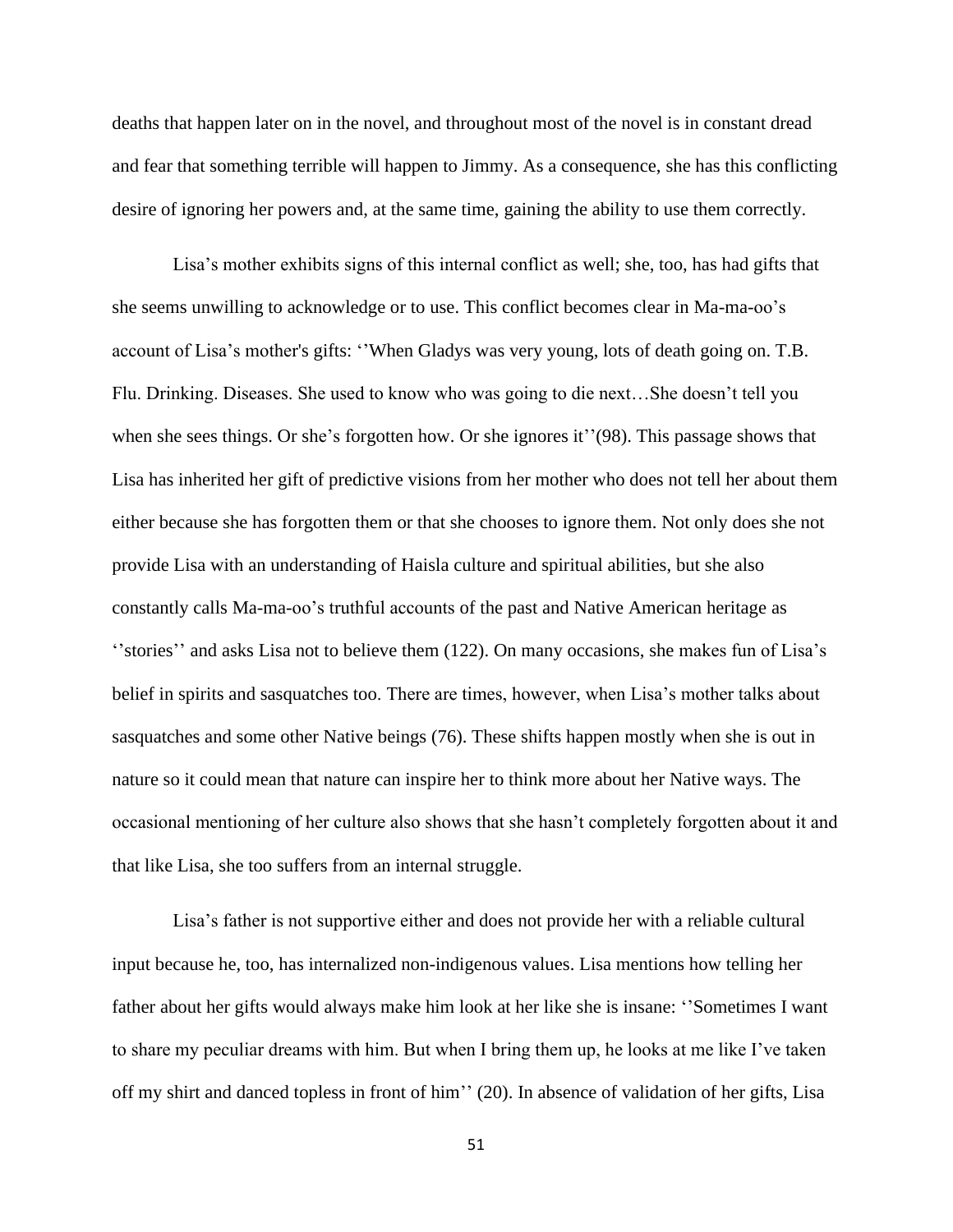starts calling them ''peculiar'' and finds it hard to believe in them as well. Her father's account of the b'gwus story also shows his internalization of Western ideas in which sasquatches are bloodthirsty monsters. Ma-ma-oo brings on another less told version in which the b'gwus are merely victims of some people who intrude upon their land:

> ''You're telling it wrong,'' Ma-ma-oo had said once when she was over for Christmas dinner. Every time Dad launched into his version, she punctuated his gory descriptions with, ''That's not how it happened.''

''Oh, Mother,'' he'd protested finally. ''It's just a story.''

Her lips had pressed together until they were bloodless. She'd left a few minutes later. Mom had kissed Dad's nose and said family was family…Ma-ma-oo's version was less gruesome, with no one getting shot and the first trapper just seeing the b'gwus crossing a glacier, getting scared and running back to the camp (13).

This passage is important in showing the cultural conflict within Lisa's father who has internalized the dominant white society's values. This internalization is passed on to Lisa as well, and it becomes obvious when she says she prefers the bloody version. When Lisa's father says this is just a story, and it doesn't matter to know the right version, Ma-ma-oo gets very angry and presses her lips to the point that they lose their color. Her anger is a result of knowing the importance of believing in one's cultural stories and how empowering it can be to set the account of that story right whenever it is misrepresented. Later in the novel, Lisa herself feels ashamed of telling people that she has seen a b'gwus and fears people would ''snicker about it the way they did when Ma-ma-oo insisted they were real'' (18). This quote demonstrates that not all the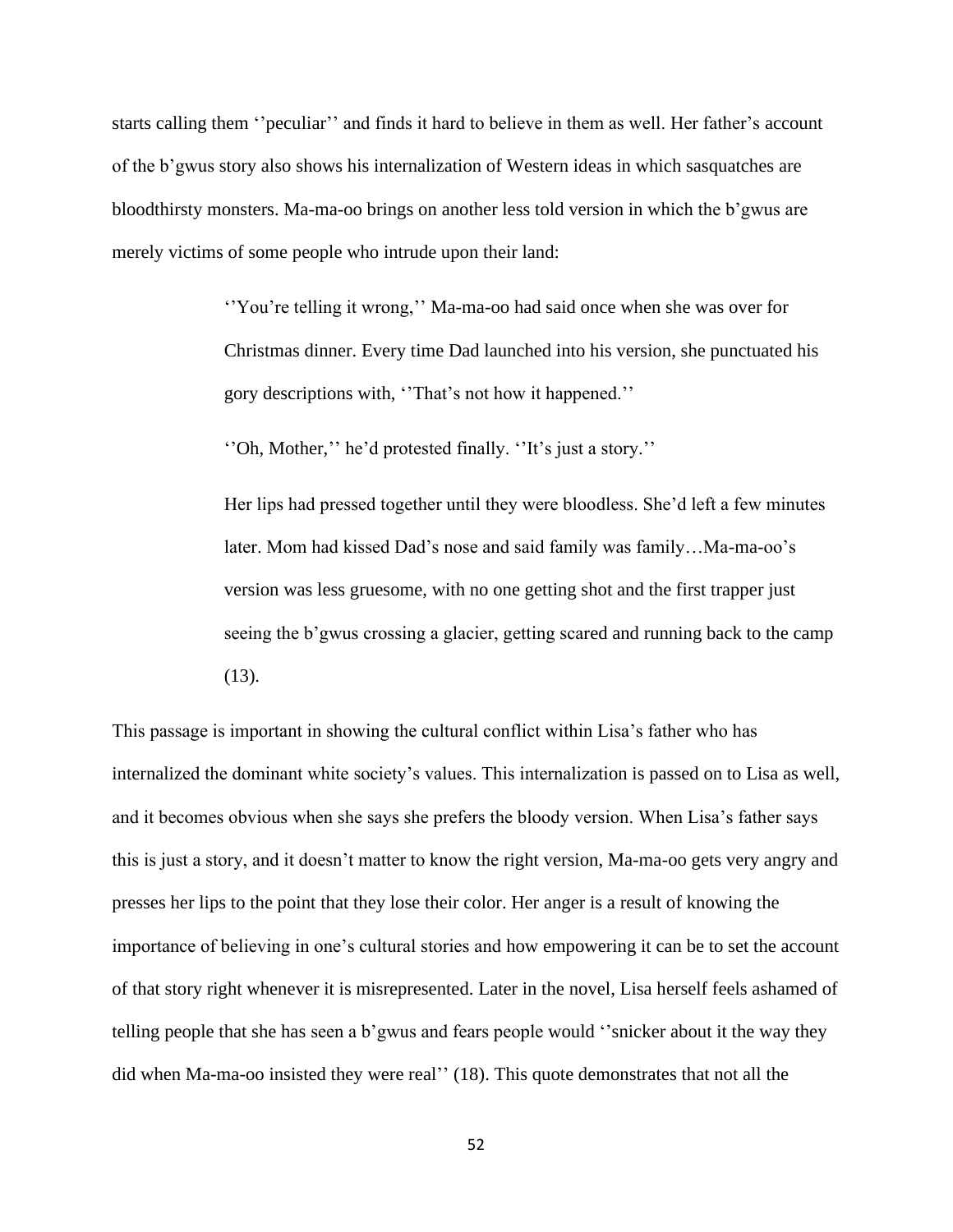Native American characters believe in this important cultural figure and that they are distant from their own culture's values, and also the fact that this alienation can be passed on intergenerationally and harm many generations.

Not merely a cultural figure, b'gwus can be regarded as a metaphor for the Canadian aboriginal characters of the novel. One of the reasons this metaphor makes sense is that like b'gwus, the Native peoples have often been misrepresented or romanticized and commercialized too. This misrepresentation can be seen in Lisa's reflection on the way Sasquatch is viewed by the majority of people: ''To most people, he is the equivalent of the Loch Ness monster, something silly to bring the tourists in. His image is even used to sell beer, and he is portrayed as a laid-back kind of guy, lounging on mountaintops in patio chairs, cracking open a frosty one'' (195). This reflection reveals some of the painful ways the Native peoples' image has been sold and commercialized. Since Loch Ness monster is a mere mythical figure, the fact that Lisa mentions it is important and could reflect Lisa's lament that her Native people and some of their history and struggles have been reduced to mere myths and monsters.

One example of this reduction to myths can be seen in a part of the novel where Lisa is in the class listening to a lecture on some Native American tribes by a white teacher. The teacher not only gives a false account concerning those Native people, she also intends to force Lisa to read a section of a textbook that mentions that falsification aloud: ''the Indians on the northwest coast of British Columbia had killed and eaten people as religious sacrifices'' (49). This charged sentence is significant in showing the amount of misrepresentation concerning Native Americans. It also talks about them as distant historical monsters and not ordinary people who were living their lives. This brings to mind Lisa's father's version or the mainstream version of b'gwus which is gory and bloody versus Ma-ma-oo's version which is very peaceful. The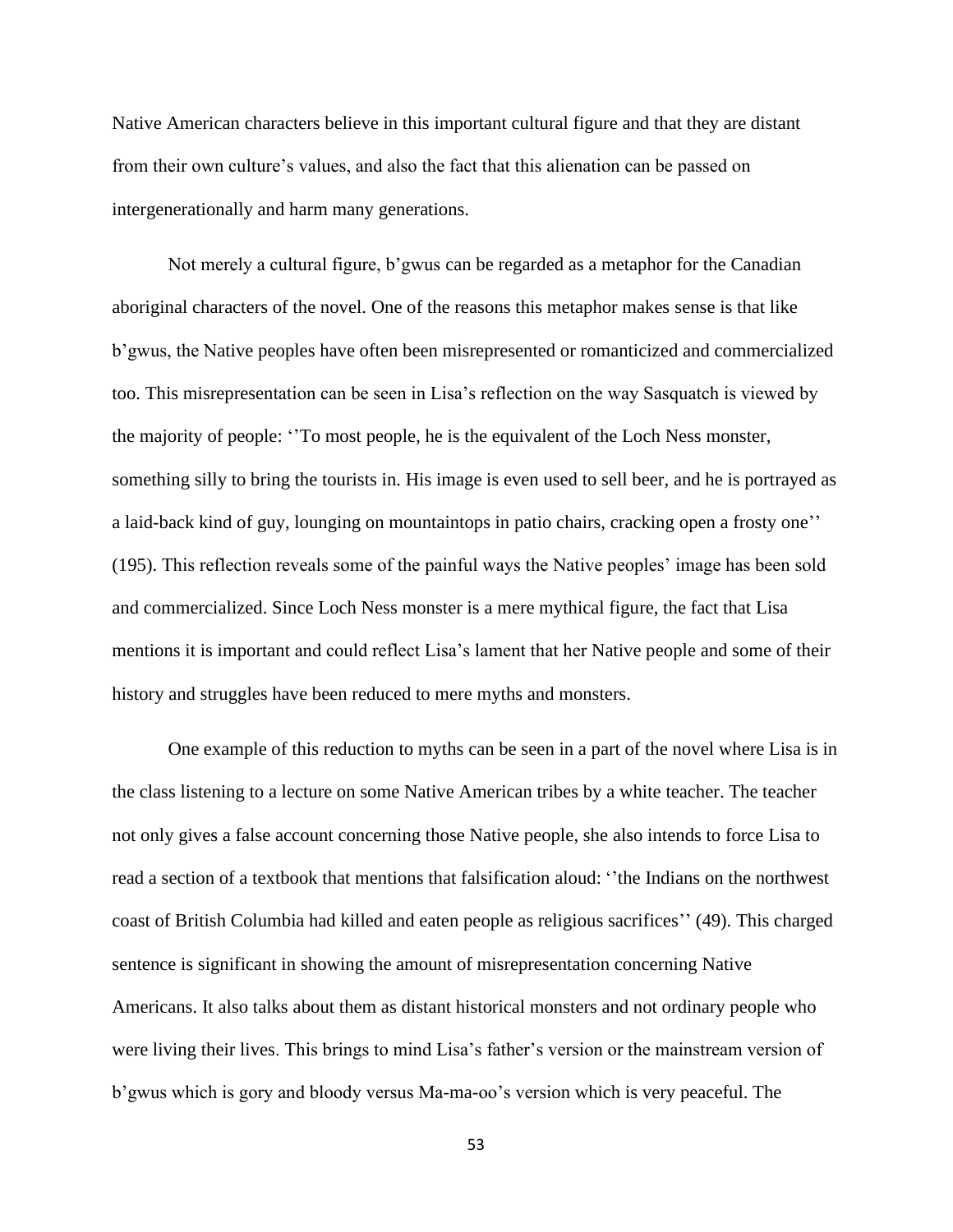sentence also brings to mind Western ideas about Windigo and how it can be regarded as a symbol of the ''savage'' Native American with cannibalistic urges. This view is an oversimplification and falsification of the myth because just as the Windigo disease happens only in certain extreme occasions mostly due to starvation — which the European settlers have certainly played a role in through misusing the land, animals, and people — reducing Native American people to violent stereotypes erases the violence and destruction of colonialism and reduces complex cultures to caricatures.

Viewing Native Americans as cannibalistic savages is also an attempt on the part of colonialists to escape responsibility and accountability for the atrocities they have committed against the Native Americans. They view Natives as a cannibal and a Windigo so as to say their trauma and suffering are their own fault. This can be seen in another refection Lisa has concerning b'gwus:

> Most sightings of this shy creature are of single males, but B'gwus is part of a larger social complex, complete with its own clans, stories and wars. There are rumours that they killed themselves off, fighting over some unfathomable cause. Other reports say they starved to death near the turn of the century, after a decade of horrific winters. A variation of this rumour says that they were infected with TB and smallpox, but managed to survive by leaving the victims to die in the woods. They are no longer sighted, no longer make dashes into villages to carry off women and children, because they avoid disease-ridden humans (195).

This passage is one of the most important ones in the novel as it is charged with a lot of variations of falsification and misrepresentation that are committed against the Native American peoples if we continue the metaphor of b'gwus as an Indigenous character. One of the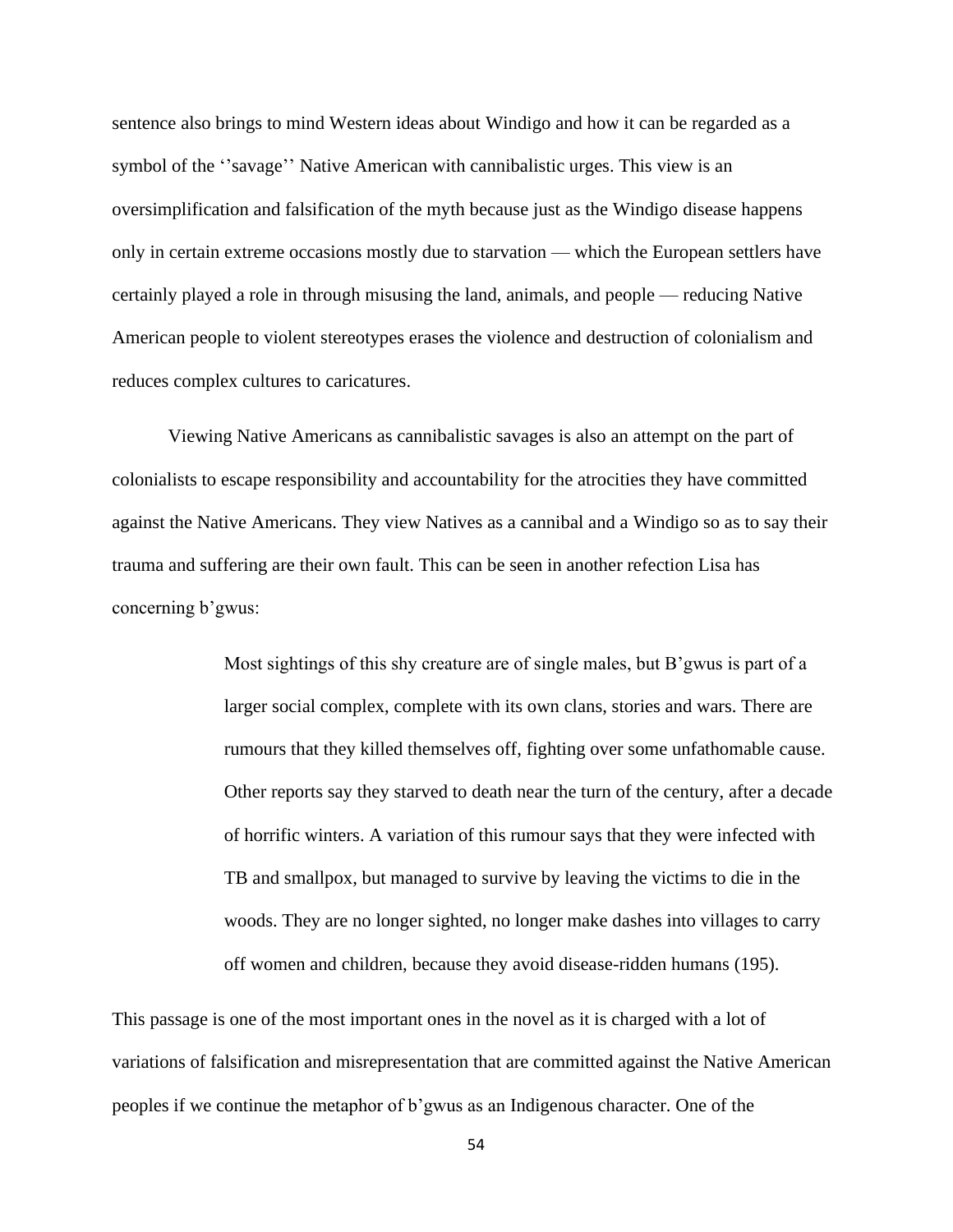misrepresentations includes the idea that the Native Americans fought amongst themselves and killed each other off for no good cause and reason. This statement reinforces the idea that the Native peoples are not civilized and are savages. The other rumor that discusses the diseases the Natives suffered such as TB and smallpox is ironic because these diseases were, in fact, brought to Native Americans by the European settlers, a fact that is not mentioned at all in the rumor. Instead of mentioning the settler's involvement in the calamities, the rumor reinforces the idea that indigenous people are monstrous and do horrible things to their own people. The last part of this passage where it states that b'gwus were no longer seen brings to mind the idea of viewing Native Americans as far-away mythological figures with problems that are merely in the past and history and no longer relevant. This view of the indigenous people as myth also helps the colonialists escape accountability and responsibilities for the crimes they have committed and continue to commit against Native Americans. Some of Herman's views concerning persecutors and abuser versus the victims are relevant here: ''In order to escape accountability for his crimes, the perpetrator does everything in his power to promote forgetting: it never happened; the victim lies; the victim exaggerates; the victim brought it upon herself; and in any case it is time to forget the past and move on'' (18). Here, Herman demonstrates her theory that the oppressors always try to bury the truth and to misrepresent the trauma. By showing the victim as the person who is in the wrong and in Native Americans' case, claiming that they are bloodthirsty and savages, it becomes easier for the wrongdoers to convince everyone that the victim brought it upon themselves, and in this way, the persecutors become able to escape responsibility for their crimes.

One of the ways the novel holds colonialism accountable for the intergenerational trauma is through discussing residential schools and their nightmarish effects on the characters such as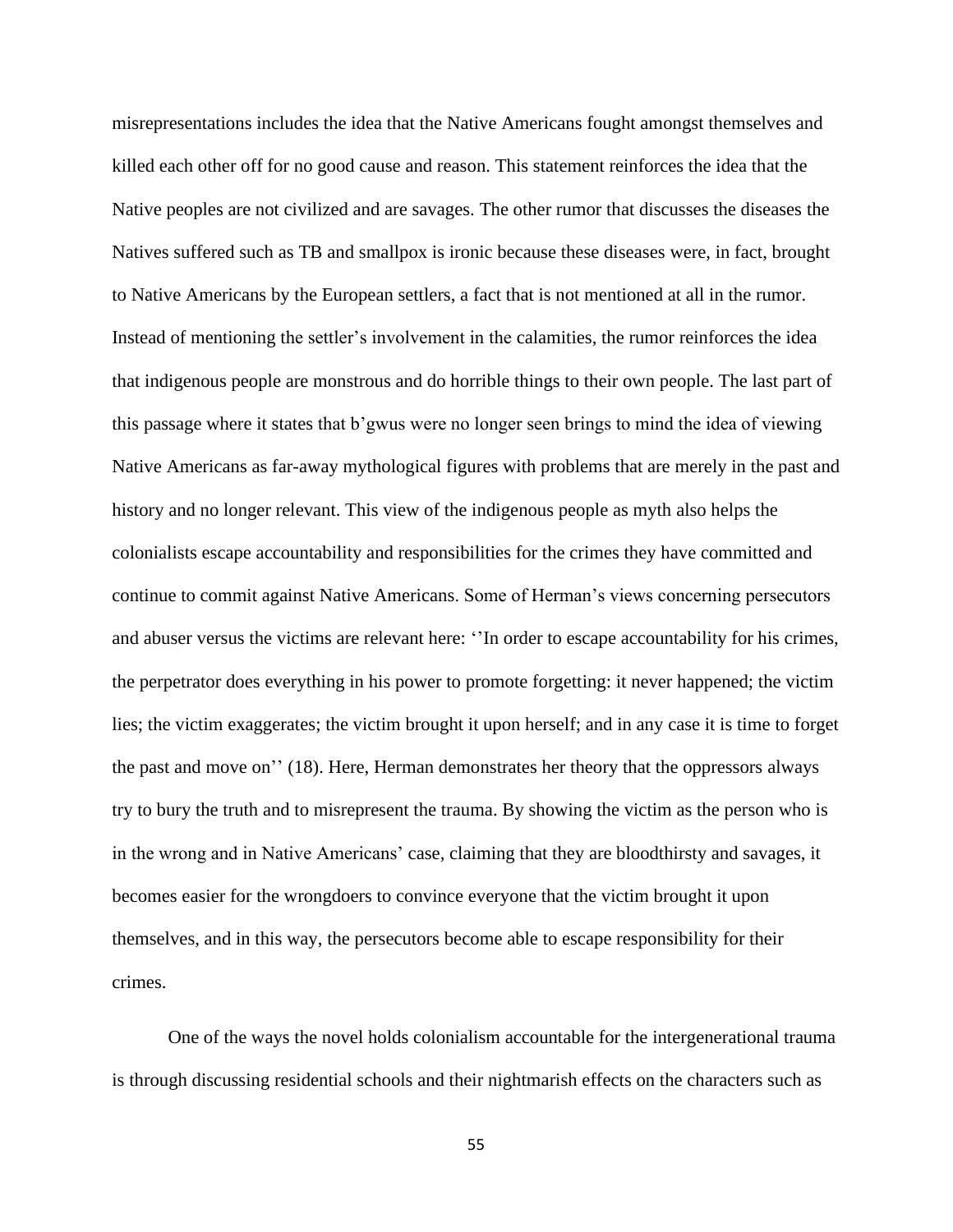Mick, Trudy, and Josh who had to attend these schools. It also discusses the far-reaching effect of the schools through showing other characters who are also traumatized even though they never attended the schools themselves as a result of the trauma of residential schools being passed down to them. Examining the role of Canada's residential school system, it becomes clear that ''Indian Residential School System set in motion a cycle of trauma, with some survivors reporting subsequent abuse, suicide, and other related behaviours'' (Elias et al. 1560). Mick, Trudy, and Josh are deeply traumatized as a result of being sent to the residential schools as children and deal with the resulting trauma in unhealthy, non-productive, and destructive ways. According to Jodey Castriciano, among the most unspeakable things to happen to Haisla people is ''the psychological and emotional damage to Aboriginal children in residential schools where the suppression of language and culture and the outlawing of First Nations spiritual practices all manifest in emotional and spiritual trauma'' (802). Being sent to the residential school by their mother is a big source of trauma for Mick and Trudy, Lisa's uncle and aunt. In the schools, both children are exposed to repeated and prolonged abuse. Josh, too, has traumatic experiences in the school, and upon returning, he transfers that abuse to others.

In order to understand the magnitude of the trauma of Mick and Trudy, it is important to first discuss their father Ba-ba-oo and his own trauma as a result of being an unacknowledged and underappreciated veteran. In the novel, we first hear about Ba-ba-oo as an abusive father and husband, but later on, his wife, Ma-ma-oo reveals the details of his story and the reasons why he has become abusive; he is a World War II veteran who after losing his arm in battle, never gets any kind of recognition and compensation from the government, and as a result, feels a lot of resentment and disappointment: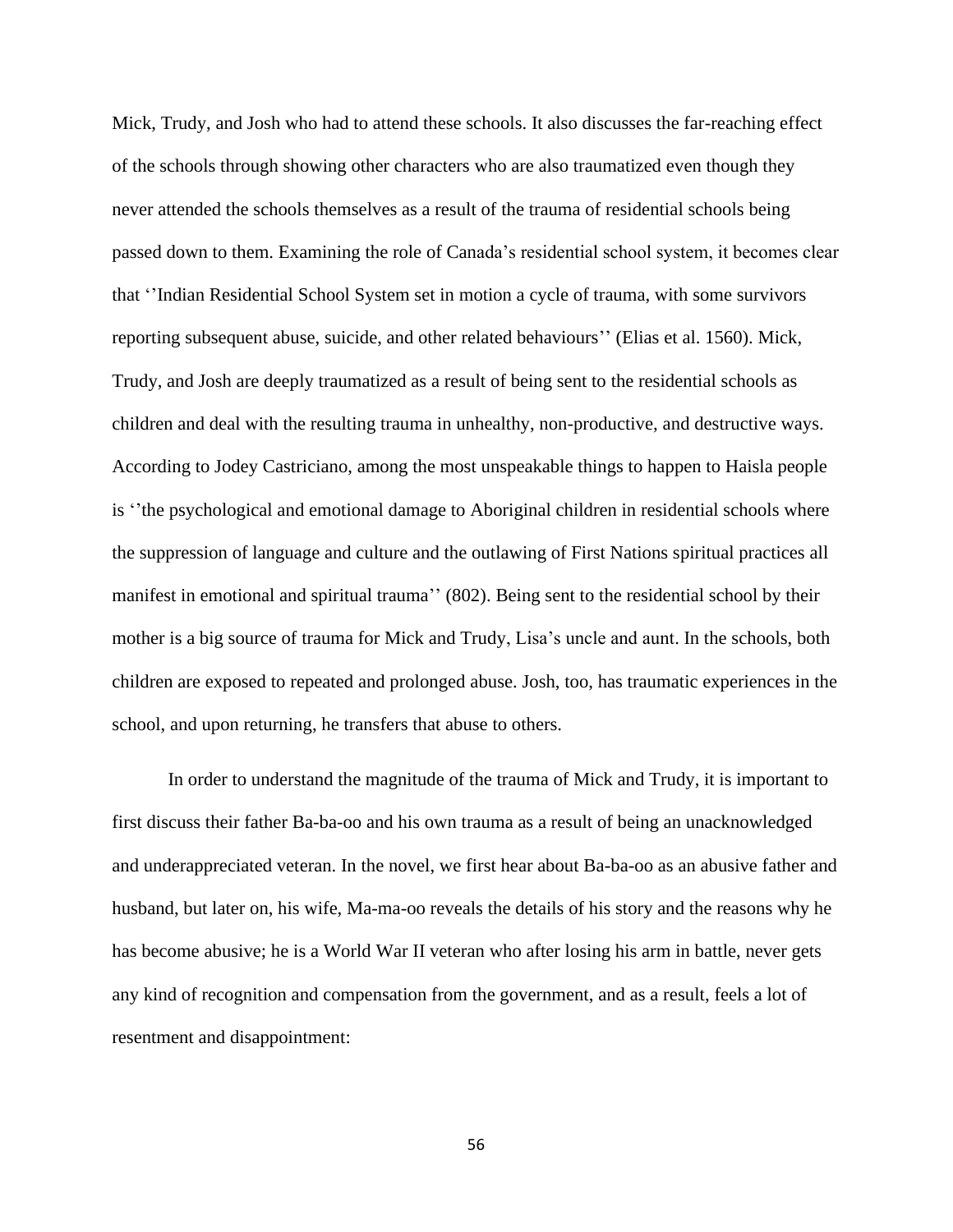When he came home, he couldn't get a job or get the money he thought he should get from Veterans Affairs because they said Indian Affairs was taking care of him. Indian Affairs said if he wanted the same benefits as a white vet, he should move off reserve and give up his status. If he did that, they'd lose their house and by this time, they had three children and my dad, Albert, was on the way (Robinson 56).

He feels helpless, depressed, and ''useless'' as a result of not being able to support his family, and he believes ''Fighting didn't get [him] anything but lots of scars''(65). This emphasizes another aspect of the intergenerational trauma in which traumatizing is not only limited to soul wound and genetic transmission but also to traumatized parents' maladaptive and violent behavior. Ba-ba-oo releases his anger and disappointment on his children and wife and exposes them to physical and emotional violence and abuse. It is because of this behavior that Ma-ma-oo sends Mick and Trudy away to residential schools ironically as a way to save them from the intergenerational trauma and also as a way to stop herself from killing Ba-ba-oo while defending them against his abuse (157). The effects of Ba-ba-oo's behaviors on Mick and Trudy mixed with the residential school trauma result in these two characters suffering from intergenerational trauma. Trudy continues the cycle of abuse and trauma by exposing her daughter to her own trauma by being violent, demeaning, and abusive toward her. Mick does not continue this cycle and transference of trauma to the next generation, but only because he is not even interested in and has a fatalistic view toward forming a family and having children.

As a result of their prolonged and repeated trauma, many characters who are exposed to intergenerational trauma also exhibit symptoms of CPTSD. Mick shows many symptoms of this condition as a result of being sent to the residential schools where he is exposed to prolonged and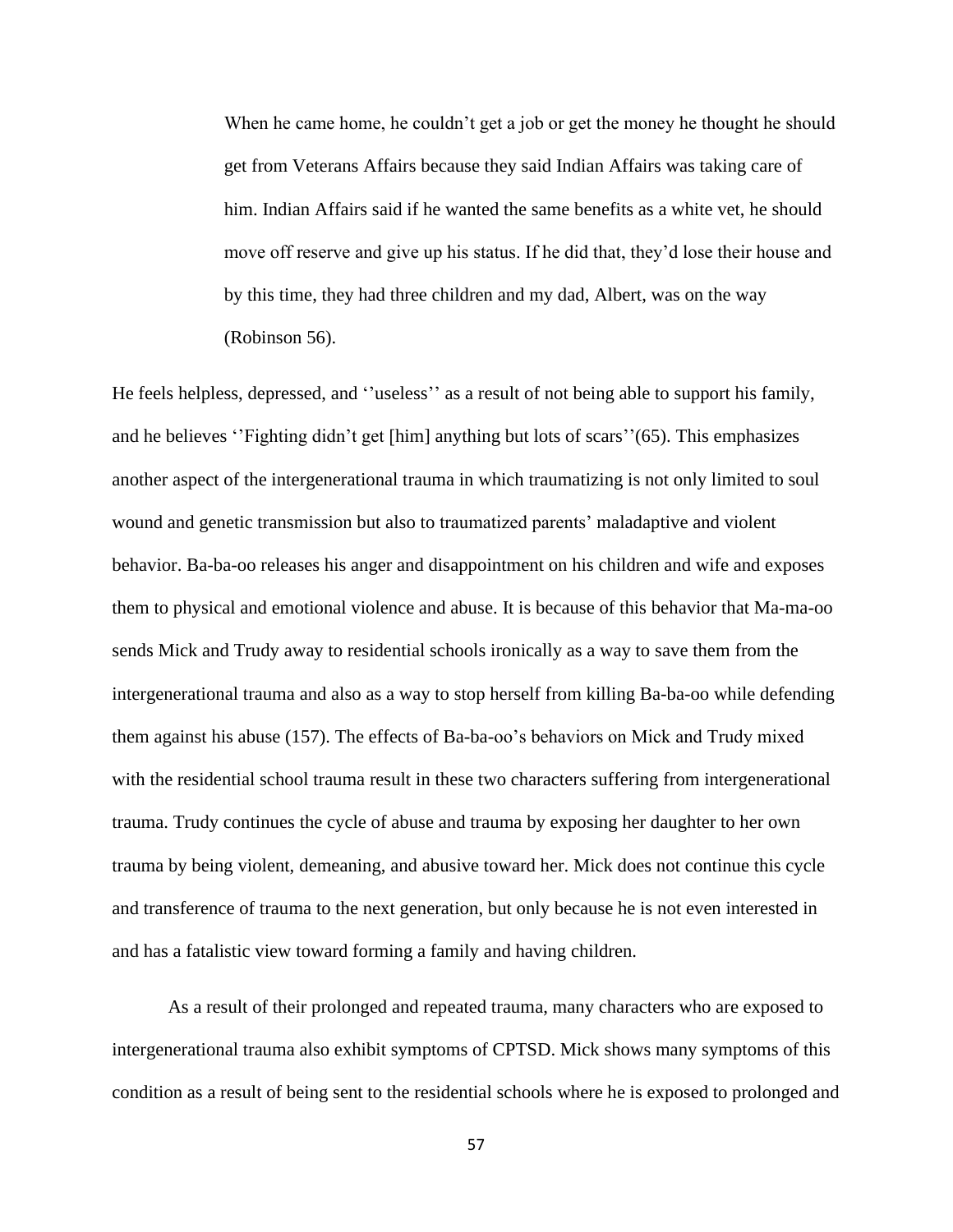repeated trauma. It would be helpful to analyze his symptoms using Herman's theory so as to gain another cultural perspective, besides the intergenerational trauma theory, on his situation. In *Trauma and Recovery,* a distinction is made between the effect of a single traumatic blow, called ''Type I'' trauma, from the effects of prolonged and repeated trauma, called ''Type II''; symptoms of Type II trauma include ''denial and psychic numbing, self-hypnosis and dissociation, and alternations between extreme passivity and outbursts of rage'' (135). The type II symptoms apply to Mick in that he alternates between the two moods of passivity and rage on multiple occasions in the novel. For example, when asked to babysit Lisa and Jimmy, he chooses to give that responsibility to Lisa and goes to sleep instead (Robinson 29). He also does not take his life and money problems seriously and relies on his brother to help him even in doing his taxes. On the other hand, there are many instances in which he bursts in rage at the smallest trigger. For example, he is triggered by seeing the tax forms sent by Revenue Canada: ''I don't see why we have to file at all…The whole fucking country is on Indian land. We're not supposed to pay any taxes on or off reserves… This whole country was built on exploiting Indians…''(26). His brother's response to this —''god, not again'' — shows that this is not the first time Mick has this kind of outburst. This interaction between the brothers is also important in showing how differently they react to their cultural past and all the atrocities that have happened in their history. Despite his trauma, Mick is very engaged and connected with his past whereas his brother, Lisa's father, dismisses Mick's justified anger as an annoyance.

This lack of understanding from Mick's own family has a major role in worsening his trauma symptoms which can be seen in another heated conversation between Mick and his sister Kate who triggers Mick's trauma by saying Grace before eating. Mick is infuriated and his response ''They were after numbers! That's all [the priests] wanted! How many converts they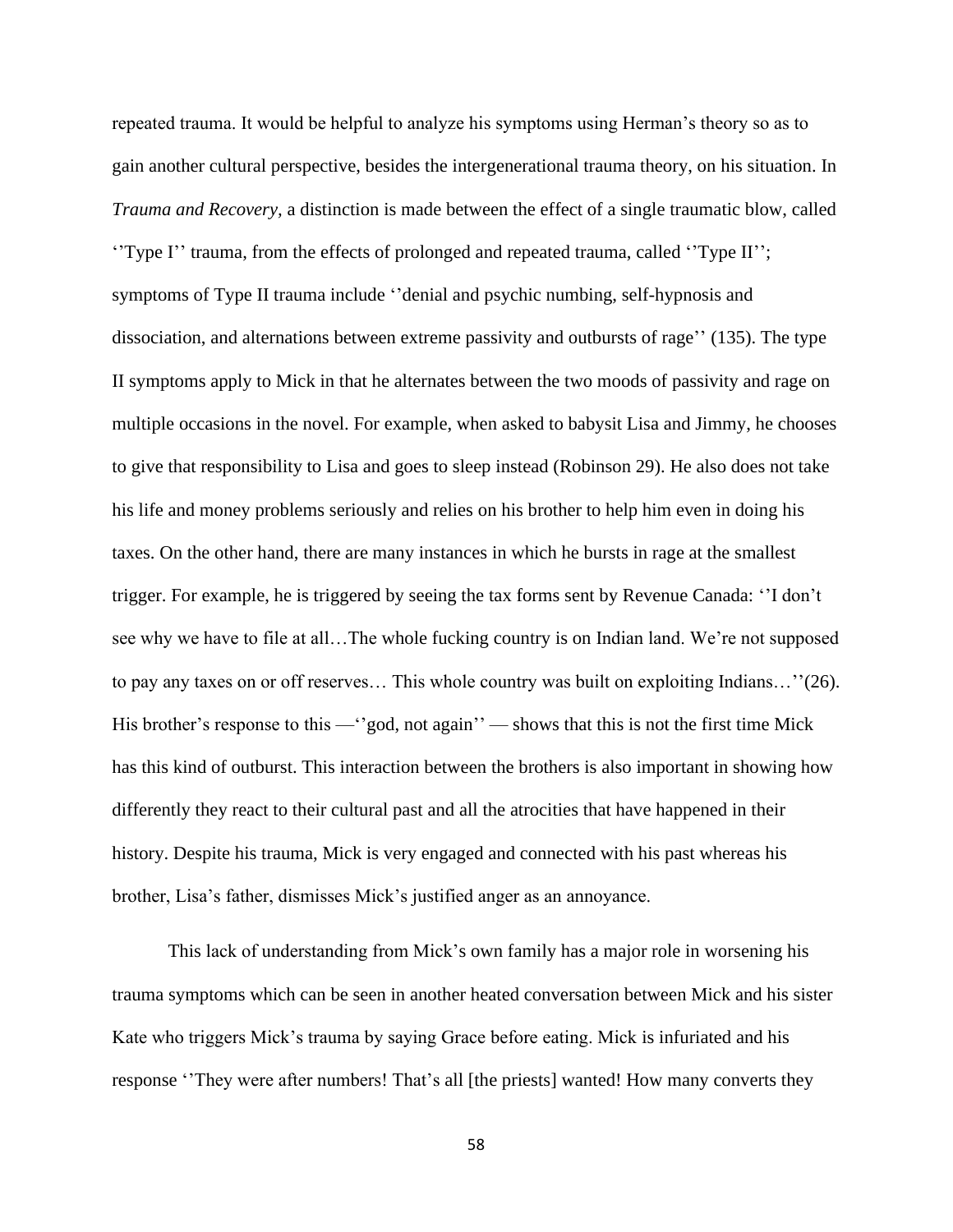could say they had. How many heathens they—'' (73) shows that he is not just mad at the act of saying grace itself, but his mind has traveled back to the time when his life was controlled by Christian priests in the residential schools. Kate is surprised and does not understand Mick's reaction. Mick interprets her lack of understanding as ''You never went to residential school. You can't tell me what I fucking went through and what I didn't…You don't get it. You really don't get it. You're buying into a religion that thought the best way to make us white was to fucking torture children—'' (74). The author does not reveal the exact nature of this torture in the novel, but Mick's trauma symptoms show that the trauma was nothing short of severe and catastrophic — too painful to talk about easily. Herman explains, ''Certain violations of the social compact are too terrible to utter aloud: this is the meaning of the word unspeakable''(12). She goes on to say that the trauma symptoms of traumatized people call attention to the existence of an unspeakable secret and at the same time deflect attention from it (12). This is most apparent in the way a traumatized person such as Mick alternate between feeling numb and reliving the event and bursting in rage as a result and his symptoms worsening as a result of lack of understanding from family and community.

Hence, Mick fulfills the hyperarousal symptom of trauma in which ''the traumatized person startles easily, reacts irritably to small provocations, and sleeps poorly'' (46). Later on in the novel, we get to know that Mick exhibits symptoms such as difficulty sleeping and having multiple flashbacks which cause him to shout and sob aloud (Robinson 72). In regards to intrusion (the second symptom of PTSD), Herman states that it can be experienced long after the actual trauma or the initial danger has passed, in other words, trauma survivors relive the trauma as if it was repeatedly happening in the present and prevents survivors from being able to resume ''the normal course of their lives''(48). Herman mentions Freud, who after dealing with the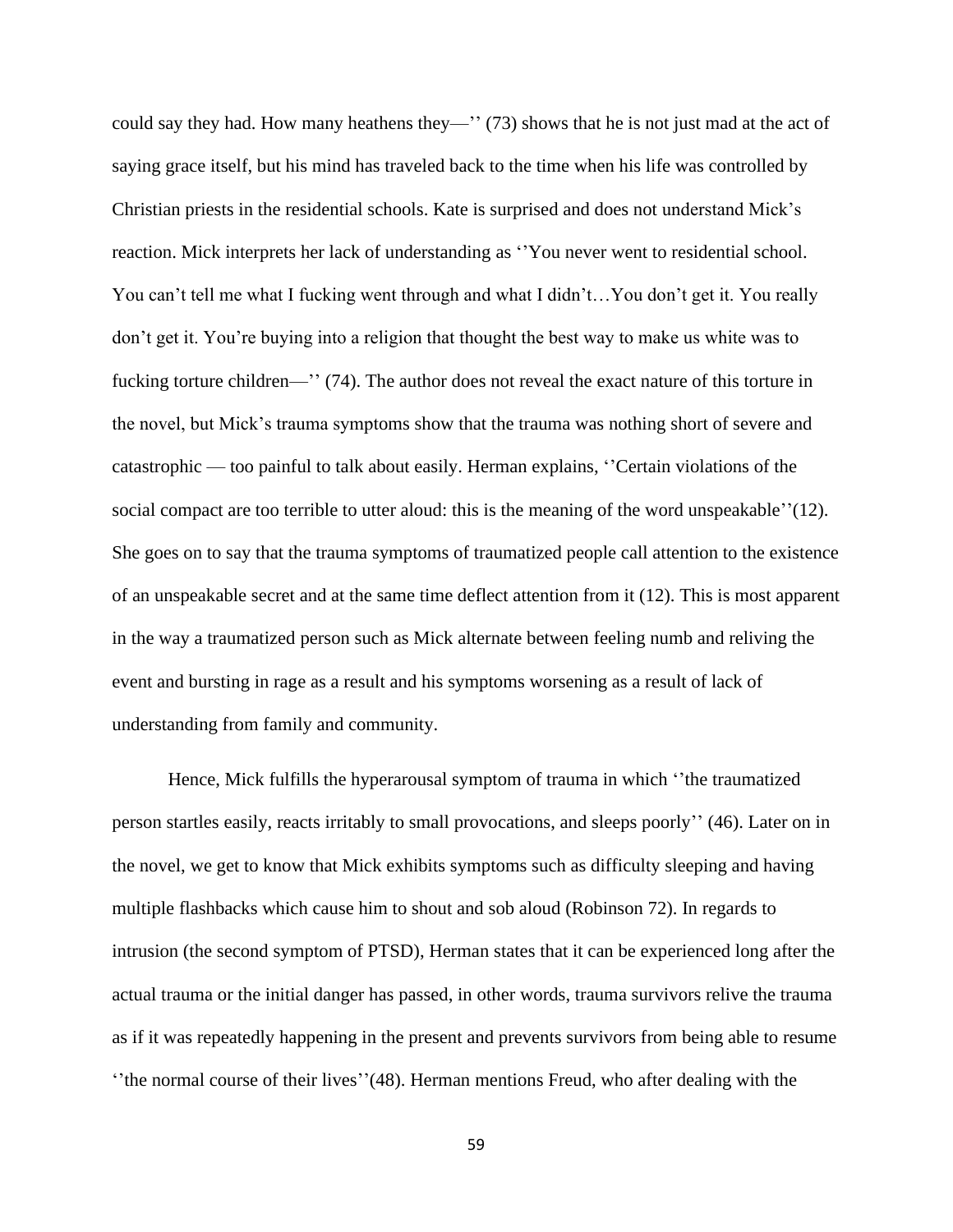trauma of the First World War veterans, declares that the patients' states are ''fixated to the trauma''( 48). Herman states that the trauma symptoms caused by repeated sexual, emotional, and/or physical abuse are so severe that they can resemble those suffered by the traumatized veterans. Thus, even when not a veteran, Mick always seems to be fixated on his trauma of the residential schools – a trauma that has shaped his life and identity. The fixation and inability to let go of intrusive memories lead to the manifestation of another complex trauma symptom, constriction, where the victim feels helpless, out of control, and does not seem to be able to have a normal life as their entire psyche and consciousness are affected and changed negatively. Herman explains that because the traumatized person's personality was formed under abusive control, growing up does not lead to freedom from the symptoms; their personality doesn't adapt well to adult life because they have major problems regarding trust, inventiveness, and independence (125). As a result, the adult traumatized person still experiences extreme ''impairments in self-care, in cognition and memory, in identity, and in the capacity to form stable relationships'' (125). Mick fulfills this aspect because he feels vulnerable even as an adult, and finds it hard to settle down and have children of his own. When Lisa's mother insists that he should settle down, he responds with: ''That's it? That's your advice? Pump out some kids and die?''(Robinson 76). This response shows his fatalistic worldview and cynical approach toward life and happiness. His trauma is so complex that growing up does not liberate him from it especially as a result of lack of support from his family and the fact that his pain is not understood and acknowledged.

The only person in the family who seems to understand Mick a little better is his sister Trudy because she, too, has been sent to residential schools as a child. However, she cannot offer much support as she has to deal with her own demons of trauma. The kind of abuse she suffered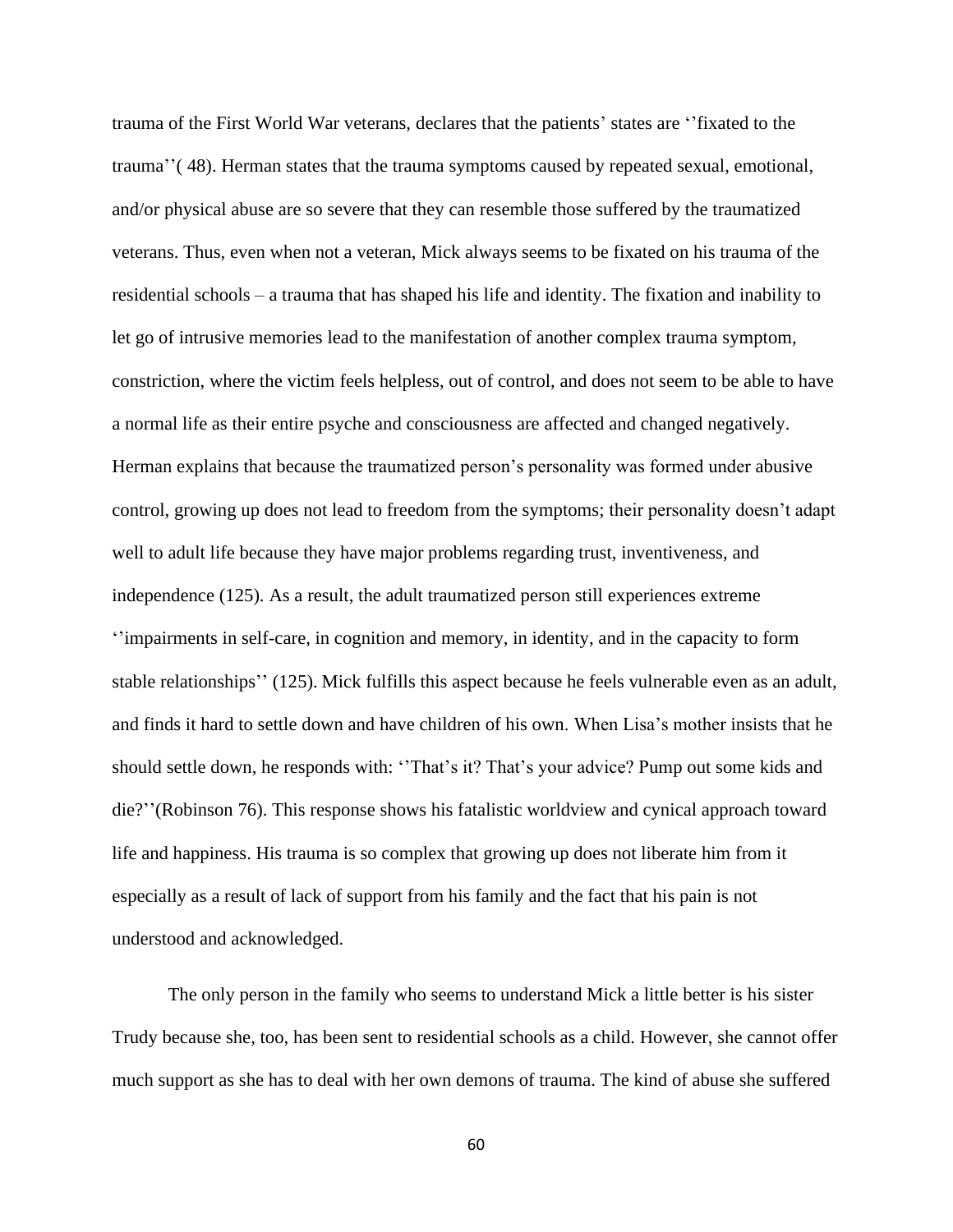is never stated directly; however, some aspects of it are revealed in Trudy's conversation with Lisa right after Lisa fights back against some white boys who are trying to harass her:

> Honey … if you were some little white girl, that would be true. But you're a mouthy Indian, and everyone thinks we're born sluts. Those guys would have said you were asking for it and got off scot-free… Facts of life, girly. There were tons of priests in the residential schools, tons of fucking matrons and helpers that 'helped' themselves to little kids just like you. You look at me and tell me how many of them got away scot-free (157).

This passage is very important because it not only shows that Native American women and children are at a higher risk of sexual assault and death, but it also sheds light on the realities of residential schools and the extent of the supposedly holy men and priests' abuse. Trudy saying ''You look at me and tell me'' suggests that she, too, could have been a target of not only physical and emotional abuse but also sexual assault.

As a result of her complex and prolonged trauma in her most vulnerable years as a child, Trudy not only exhibits many symptoms of CPTSD but also exposes her daughter, Tab, to this trauma. Like Mick, she has her periods of numbness, passivity, and outburst of anger; she drinks excessively, lets days pass by without being productive, and doesn't seem involved in her daughter's life or in life in general: ''We could hear her vomiting in the upstairs bathroom, then clomping down the stairs to Tab's room, hungover and cranky'' (38). These episodes of drunkenness are an everyday sight for her daughter. Trudy uses Tab to direct her anger toward, and she also humiliates her on many occasions in front of others. Trudy's other target of rage is her mother Ma-ma-oo to whom she is very openly hostile and rude. She blames her mother for sending her and Mick to the residential schools instead of leaving Ba-ba-oo as she feels her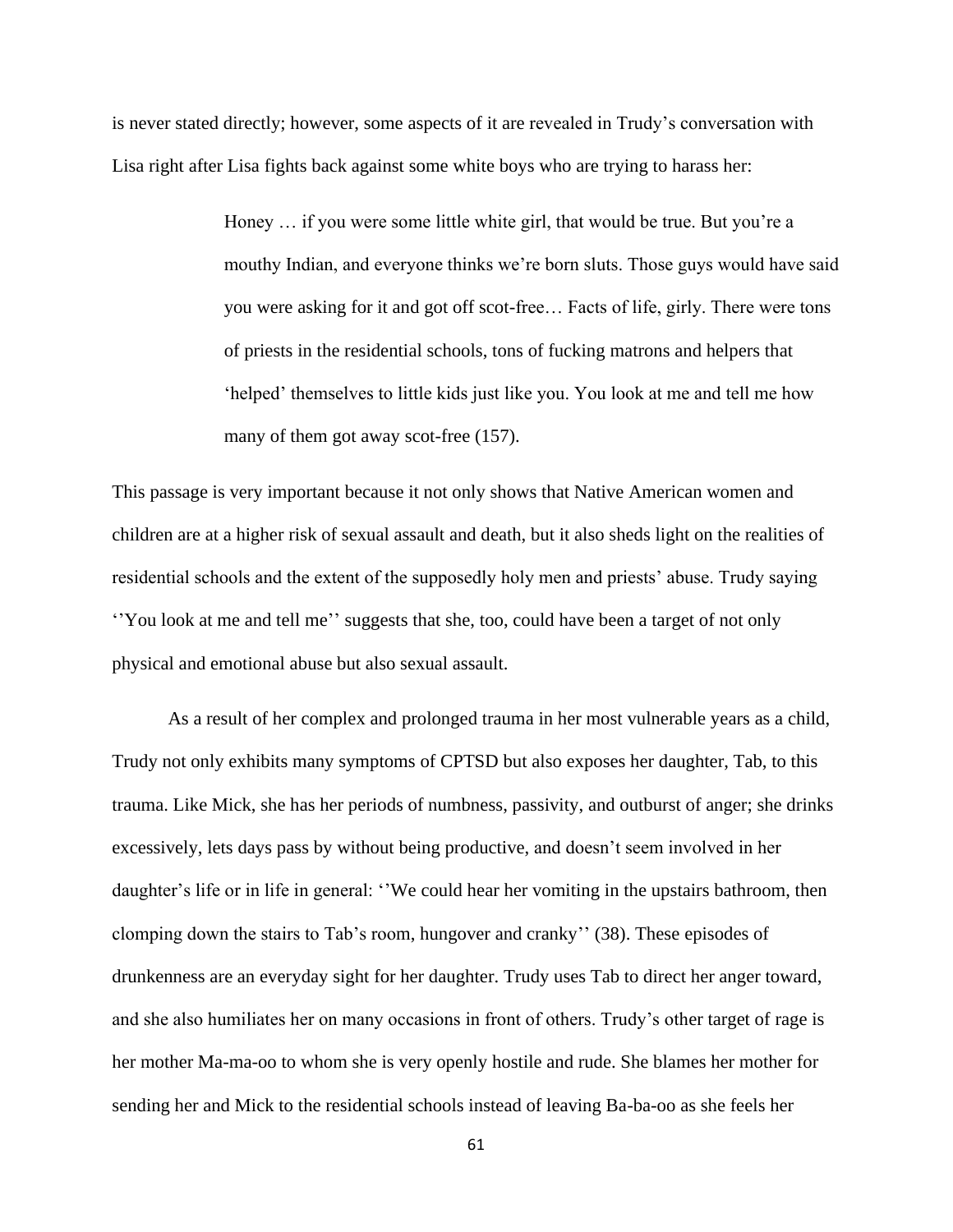mother has chosen her father over her and her brother (157). This incident of what Trudy perceives as familial betrayal and abandonment is traumatizing in itself and is mixed with her later residential school trauma. As a result of her traumas, Trudy does not seem to be able to have a normal bond and relationship with neither her daughter nor mother. Trudy exhibits signs of another CPTSD symptom, doublethink, in which she becomes abusive to her daughter while accusing her own mother to have been abusive to her. This is noted by her sister Kate who says Trudy ''thinks Mother's dirt, while she goes out and parties and treats Tab worse than what she blames Mother for'' (176). Therefore, she also exhibits what Herman calls one of ''the core experiences of psychological trauma'' which is ''disconnection from others'' (146). Herman points out that even if certain trauma symptoms fade, they are never eliminated and can be revived by reminders, or triggers, even years after the event. Due to this altered state of consciousness after trauma especially seen in the constriction symptom, victims are not able to develop normal social and personal connections. In working with trauma survivors for nearly three decades, Herman has found that those who have experienced trauma find themselves questioning human relationships on a basic level of love, friendship, family, and community leaving the trauma victim to isolate themselves from others (108). Trudy as a result of her complex and deep wounds and trauma passed on to her from her father's violent behavior and her mother's seeming passivity finds it hard to break out of the cycle of trauma and subjects her daughter to the same trauma as well. Hence, her trauma is so strong that it even affects her motherly bond and love.

Josh, too, forgoes his familial bonds and continues the cycle of abuse and intergenerational trauma albeit in a more severe and perverse form. In the novel, it is revealed that Josh is sexually abused by Archibald, one of the priests in the residential school Josh was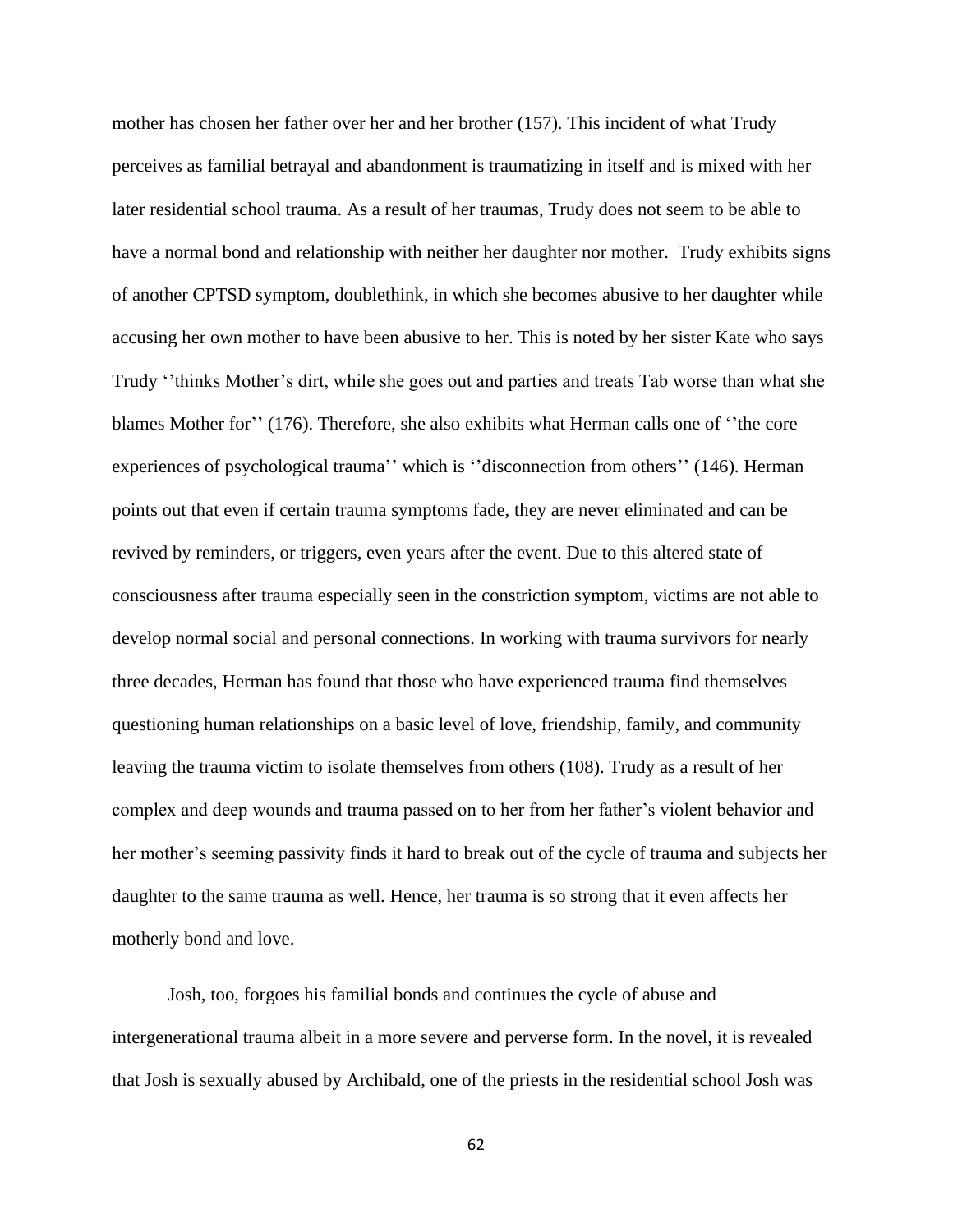sent to. Josh passes down his trauma to his niece, Karaoke, by sexually abusing her. This abuse leads to Karaoke developing maladaptive behaviors such as violence and social isolation. She engages in very violent fights with others and other times she behaves like a social recluse. She seems to be in her own world and does not speak even to her boyfriend Jimmy unless she is spoken to. The story of how she acquires the nickname, Karaoke, is also full of violence; ''She'd got the nickname Karaoke last year after she hijacked the machine at the bar and his older brother had to stop her from killing the bouncer who tried to throw her out ''(Robinson 172). This passage shows the extreme impulsiveness and violence Karaoke is capable of to the point of putting her own life at risk by her willingness to fight with and kill a ''bouncer'' — someone with a physical advantage over her. The novel also reveals that she has been in juvenile prison for ''kicking the shit out of some girl'' (173). The fact that she directs her anger towards other innocent people rather than her own abusive uncle shows a form of ''doublethink'' and internal conflict. Besides rage, Karaoke also exhibits numbness and dissociation in both physical and psychological sense. One example is when Lisa occasionally catches her empty stares: ''Her eyes focused on something behind me, and I thought Mom might be coming up the stairs to check on who was visiting, but Karaoke was just staring through me'' (221). This passage can remind one of the traumatized soldiers' ''thousand miles stare'' in which they dissociate themselves from their surroundings in order to escape their harsh reality. This comparison is further justified because of Herman's alignment of veterans' trauma with ongoing and prolonged sexual, physical, and/or emotional abuse. As for physical numbness, Karaoke seems not to be able to feel pain in a normal way. This becomes more clear in her encounter and fight with her classmates in which she gets hurt badly but ''grin[s] as if she [doesn't] even feel it'' (221).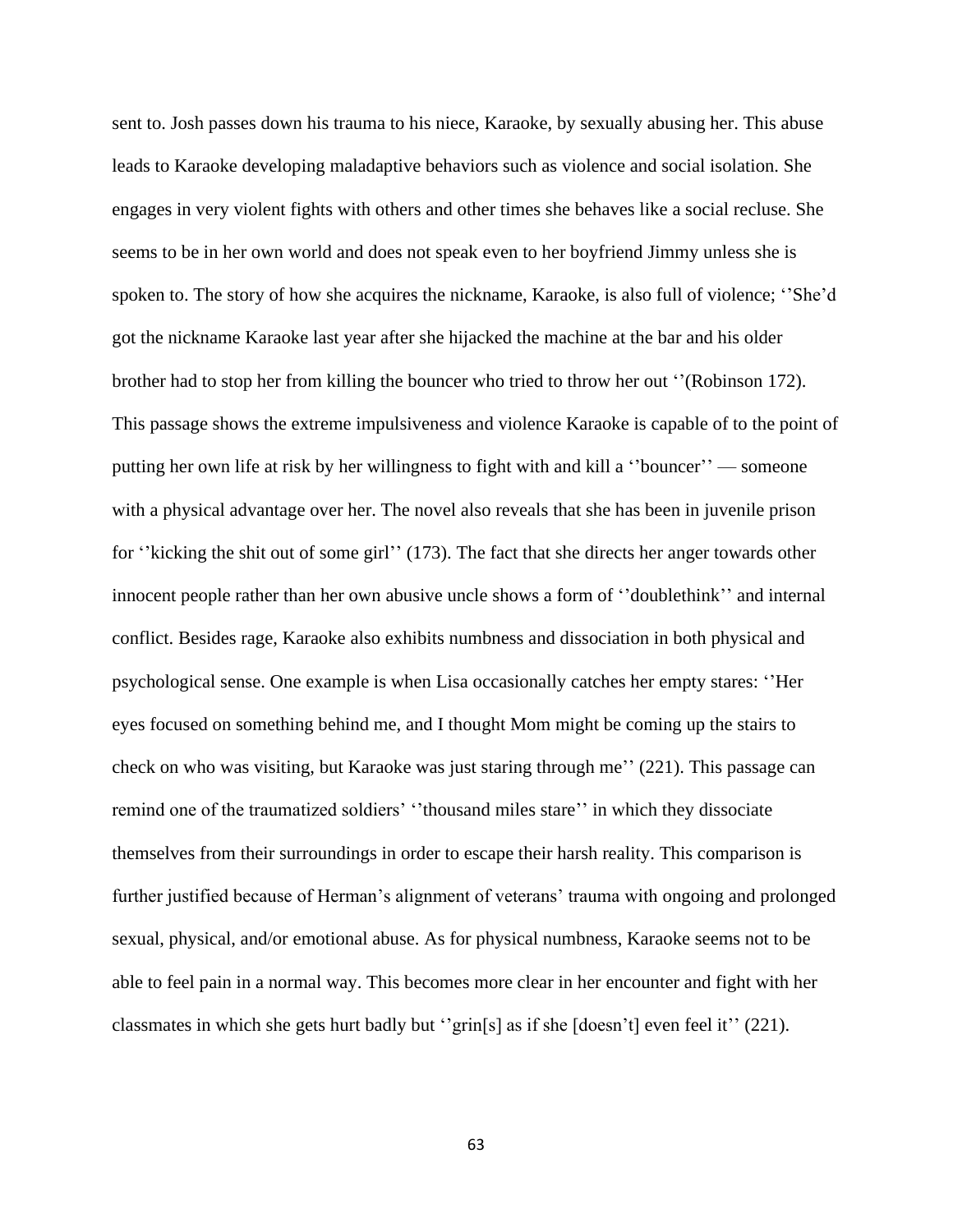What makes the trauma even worse for Karaoke is the fact that she does not seem to have a strong support system not because the people around her are not willing to help but mostly because she does not articulate her trauma and pain to others. Vikki Visvis in her analysis of the character of Karaoke mentions that, ''Her nickname, Karaoke, signifies her muted state. Like a karaoke singer, who is denied her own lyrics or her own language'' (11). This voicelessness is indeed traumatizing for Karaoke and worsens her symptoms mostly because it increases her feeling of isolation and loneliness. However, toward the end of the novel, she finally gets her voice heard through holding not only Josh but the priest, Archibald, and the residential school system accountable. She does this through her shocking "gift" for Josh which Lisa accidentally finds in her brother's pocket:

> In the pocket of Jimmy's brown leather jacket, I found an old photograph and a folded-up card. The picture was black-and-white. Josh's head was pasted over a priest's head and Karaoke's was pasted over a little boy's. I turned it over: Dear Joshua, it read. I remember every day we spent together. How are you? I miss you terribly. Please write. Your friend in Christ, Archibald… The folded-up note card was a birth announcement. On the front, a stork carried a baby across a blue sky with fluffy white clouds. It's a boy! was on the bottom of the card. Inside, in neat, careful handwriting it said, ''Dear, dear Joshua. It was yours so I killed it'' (Robinson 222).

Father Archibald's picture and language especially his rather excessive sentimental tone on the back of the photograph can be interpreted as a suspicious act of intimacy and an indicator of sexual relations. Karaoke changes the priest's head with uncle Josh's and Josh's head with her own to say that it is the white priest from the residential school that has started this chain of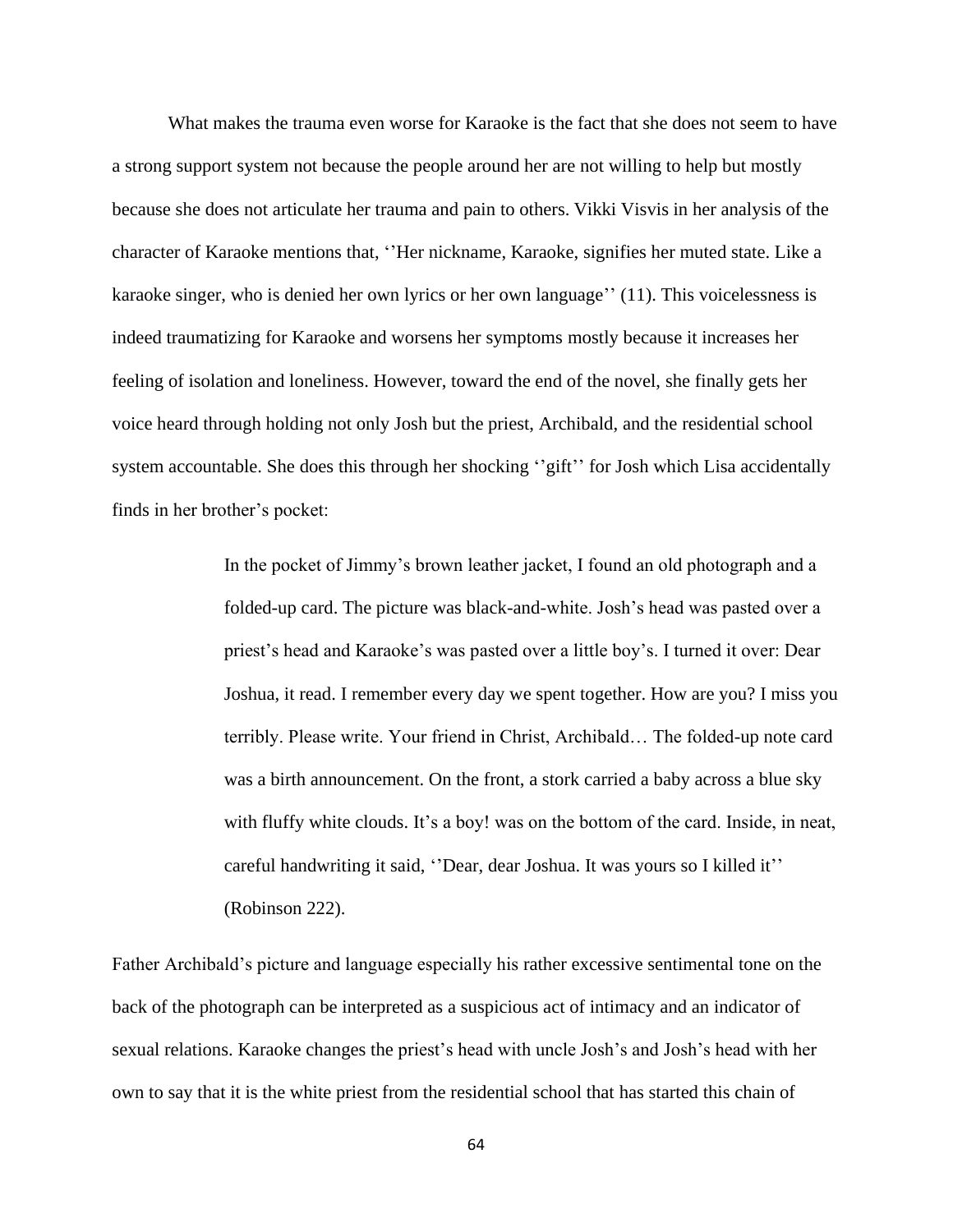abuse. Herman suggests that traumatized people find themselves re-enacting some aspect of the trauma scene in disguised form without realizing what they're doing which is a version of the repetition compulsion: ''Adults as well as children often feel impelled to re-create the moment of terror, either in literal or in disguised form''(51). Sometimes this can take a twisted form when the victim repeats the abuse and enacts it on someone else. Vikki Visvis says this is a way of changing the power dynamics and regaining power. In the case of Josh, he tries to reconcile his past not just by replicating his trauma but mainly by inverting the power structure he experienced during his own abuse (21). This twisted inversion of power structure is one of the ways trauma is passed on intergenerationally. As Kramer-Hamstra notes in his analysis of Josh: ''Returning home, Josh brought back his abuse to the individuals of the young generation in the Haisla community, repeating what had been done to him'' (114). In this way, trauma acts as an infectious disease that can be pervasive and infect the whole community. One person's trauma can be transferred to that person's loved ones and relatives starting a cycle of abuse that can be difficult to break out of.

Lisa is another character who is trapped in her own chain of intergenerational trauma; this trauma is mostly caused as a result of her family not providing her with cultural input and guidance and passing to her their own internalized Western values. Initially, she is able to resist these issues to some degree through relying on her two sources of support: Ma-ma-oo and Mick. Ma-ma-oo helps Lisa know both herself and her culture better by making her understand her gifts and how they can be both good and bad depending on how she uses them (Robinson 97). She helps her make sense of the little man telling her that he is a tree spirit and that she cannot always be reliable that is why she should use her own personal judgment endorsed by her cultural knowledge (97). Ma-ma-oo also introduces Lisa to the spirits and the spiritual realm that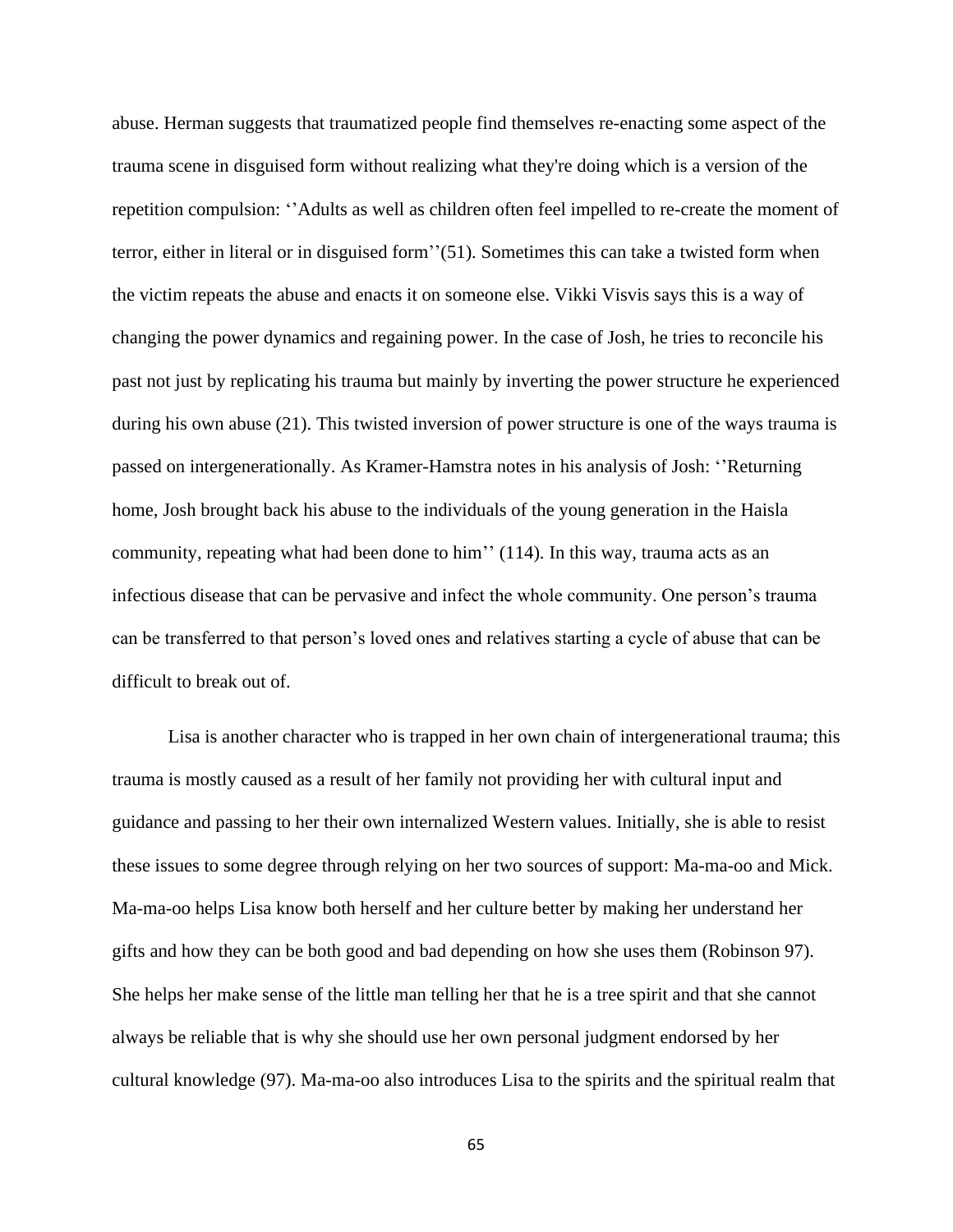she herself encounters on a daily basis making Lisa feel that this is an ordinary aspect of life and that the world of the living and the dead are interconnected (54). Furthermore, she shows Lisa how to respect and properly mourn the dead using the right rituals (148). Mick, the passionate and fearless activist also helps get Lisa reconnected to her culture by sharing stories from his own personal life and also Haisla history. Lisa's parents do not approve of his telling Lisa about the urgent and current Native Americans' issues, but he insists that ''She's got to know about these things''(49). If not for Mick's insistence, Lisa would have missed out on knowing her cultural story and the history of her people's struggle.

This knowledge about ''these things'' is one of the ways Lisa is able to resist internalized Western ideas through gaining a better understanding of her cultural stories — one example being the story of b'gwus which is an important aspect of her Haisla culture. Because of her connection to her grandmother, Ma-ma-oo, and her influence, Lisa knows the real version of b'gwus' story, and because of her uncle Mick the activist's inspiration, she has the strength to resist the misrepresentation of the Native Americans especially when their history is presented similar to the extreme and bloody version of the b'gwus story. One instance of this "activism" is when Lisa protests her teacher's falsified and shocking account of Native Americans by repeating some of the things Mick says and wears on his ''Message T shirts'': ''I started singing 'Fuck the Oppressors.' The class cheered, more because of the swearing than anything else, and I was promptly dragged, still singing, to the principal's office'' (49). Hence, one of the ways Lisa tries to fight and resist both her intergenerational trauma and also the misrepresentation and falsification of Native American heritage is through strengthening her ties with her cultural values and heritage. Lisa also feels more powerful as she knows more about the Haisla ways of seeing the world and knowledge.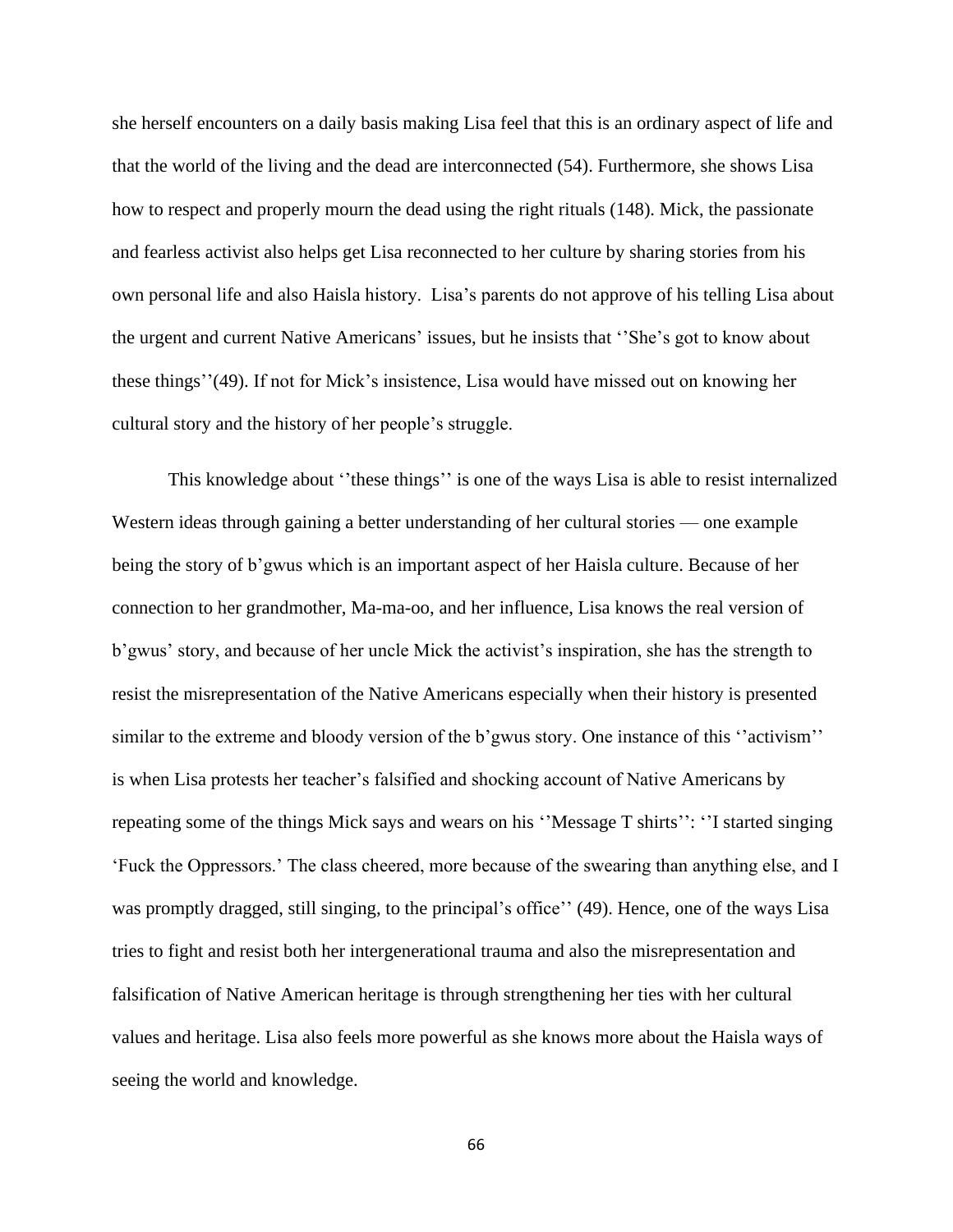Consequently, it is no surprise that Mick and Ma-ma-oo's deaths are such a big shock and trauma to Lisa. She does not only lose two beloved family members but also her ties to her own culture and all the things worth fighting for. Mick's death comes first which leads to Lisa displaying many symptoms of CPTSD. Among these symptoms are feeling numb, empty, and emotionless: ''Some days, it was hard to do anything. Even eating seemed like too much trouble. I'd lie in bed and stare at nothing, and hours would pass in a flash. Then the next thing I knew, Mom would be calling me for dinner. It wasn't even painful. I felt nothing. Blank'' (99). This passage shows how in the presence of an unresolved trauma, even doing everyday activities is nearly impossible. At other times, Lisa feels restless and in extreme pain and agitation: ''Other days I wanted to run. Really run, push myself until I fell down. I ran up and down the highway, up the power lines, around and around the village. When taking a breath hurt, when sweat soaked me right down to the tips of my hair, when my muscles spasmed and ticked, I stopped'' (99). These two passages show Lisa's extreme trauma and pain and how she is stuck between two very extreme states of being: one in which she feels nothing at all, and the other state in which her pain becomes so unbearable she feels her only way out is by running away. These extreme symptoms hinder the course of Lisa's everyday life and go side by side with her constant guilt of not being able to use her gifts properly. This loss also triggers severe dissociative symptoms in her. Not only does she want to run away from home, but she also wishes to run away from herself. This is when she develops sleepwalking during the nights which she fails to remember during the day (163).

Another example of Lisa's dissociation occurs when her parents take her to a psychiatric hospital. The experience is so unpleasant that she has an out of body experience there: ''The hallways were filled with ghosts. They stood watch over their families. Some of them watched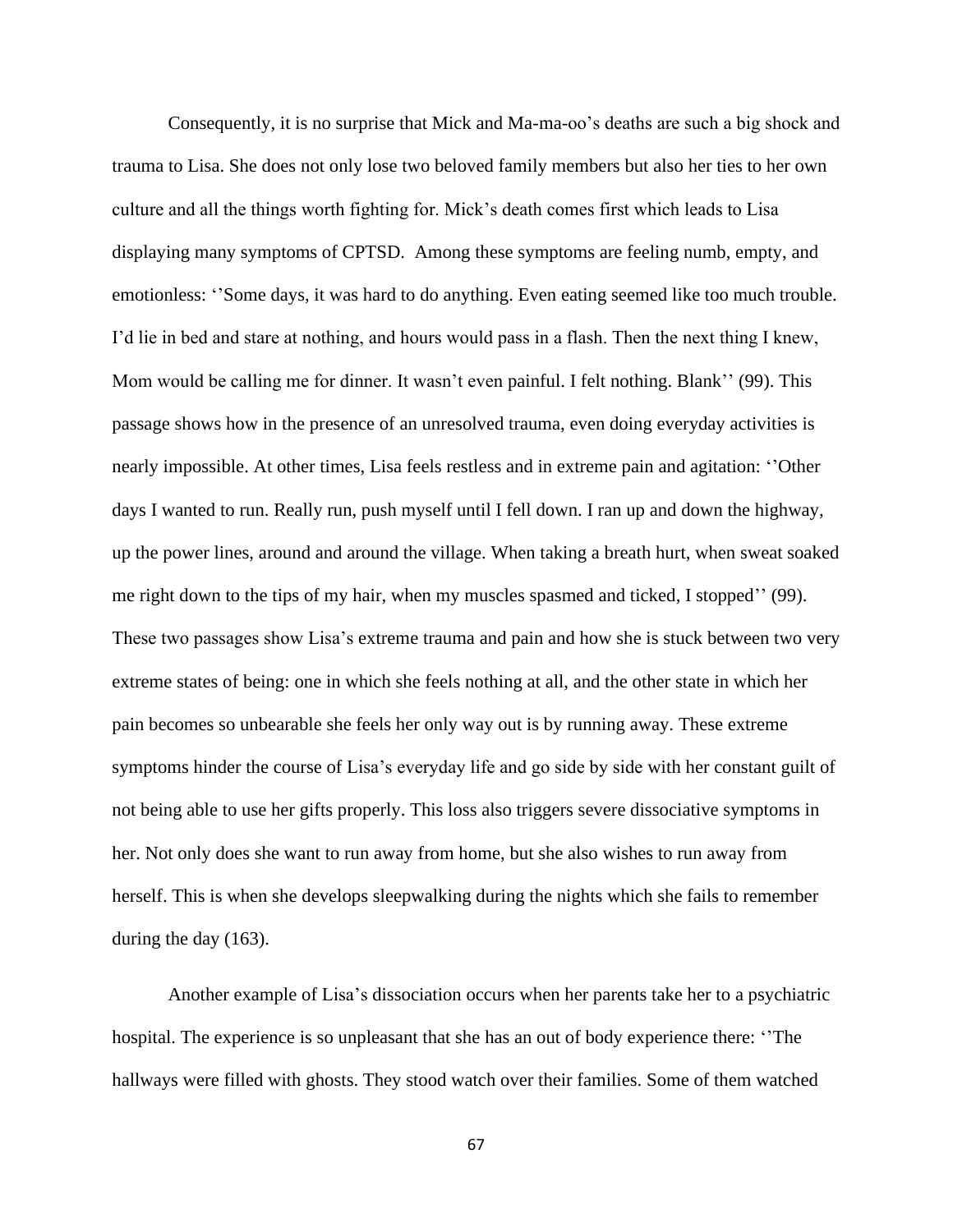me with strange, sad eyes. When I came back to my body, the nurse had called the doctor and they were watching me curiously. They said I had been walking around and around the bed'' (164). Her description of the hospital and the way she sees it as filled with fearsome ghosts show how uncomfortable Lisa is in that environment to the point that she ''leaves'' her body for some time. This time, her sleepwalking happens during the day, in broad daylight, but she still has no memories of it, and the nurses have to tell her what she has been doing; this incident shows that her trauma symptoms are getting more severe and out of control.

In the hospital, the doctors examine Lisa but cannot find out what is wrong with her. This scene in the novel can in a way reflect Robinson's mistrust of the Western ideas of therapy and healing especially in the absence of cross-cultural understanding and attempts to understand the Native American patients and their cultural views. As Herman whose theory is more understanding of the Native American ways states, healing is not possible in the absence of an attentive listener (196). Dori Laub calls this an ''addressable other'' (68) or an understanding listener ''who can hear the anguish of one's memories and thus affirm and recognize their realness'' (68); there are no such addressable and understanding listeners in the hospital. On the contrary, there are cultural conflicts even between the therapist and Lisa. For example, the therapist is shocked to hear that Lisa believes in ghosts and has to ask her again to make sure she has heard it right. The irony is that Lisa can see a terrifying ghost in the doctor's office at the time of their conversation (Robinson 167). For Lisa, this is not a safe place as the hungry ghost which can be a reminder of her unresolved trauma feeds first on the therapist and then on Lisa. Herman suggests that healing is not possible without a safe place. She goes into details saying that when the essential features of psychological trauma are disempowerment and disconnection from others, the recovery process is based upon the empowerment of the survivor and restoration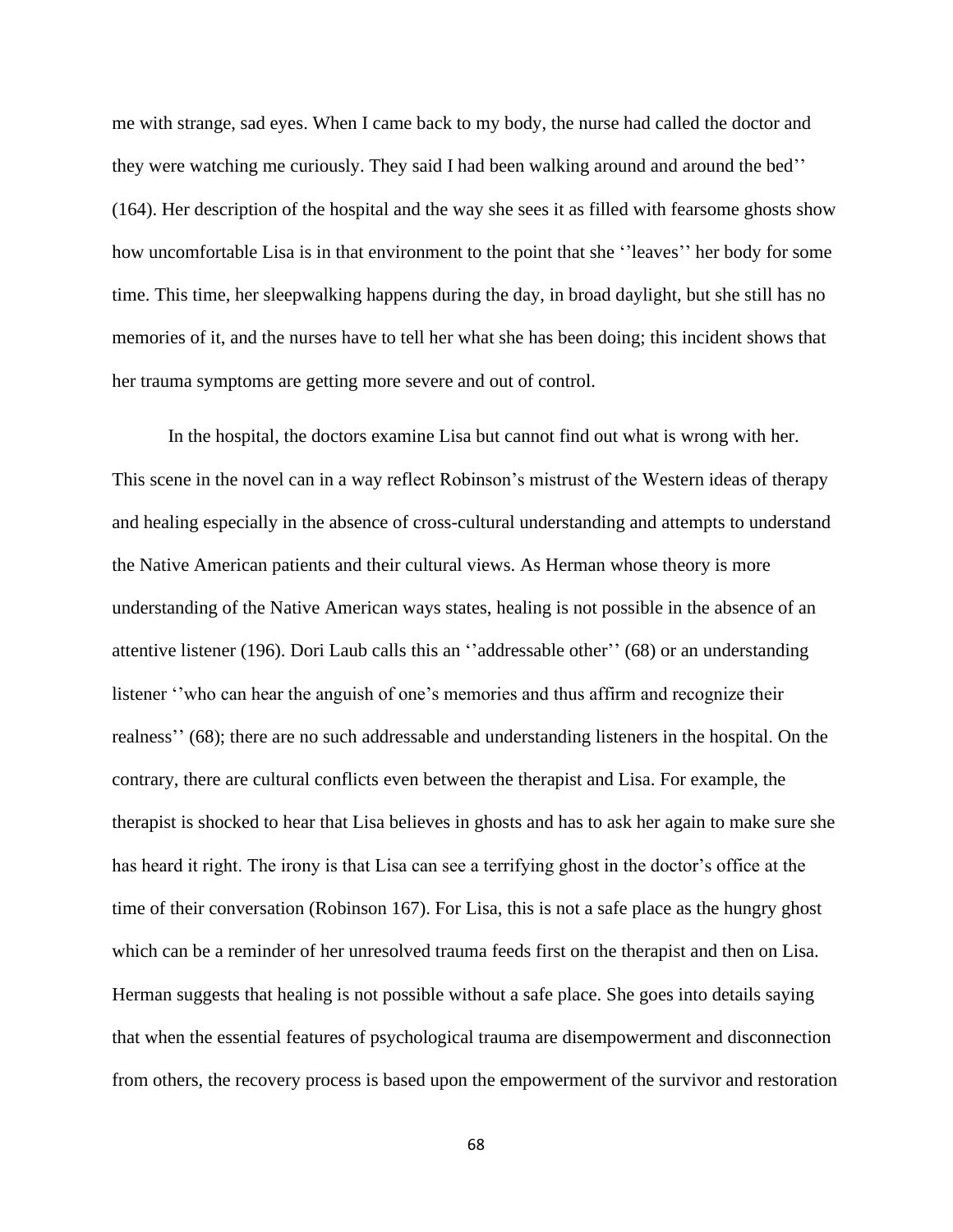of relationships (146). This healing and recovery can happen in three stages: establishing safety, retelling the story of the traumatic event, and reconnecting with others (168). In her visit, Lisa does not achieve any of these and constantly feels in danger. She does not share her trauma story and does not open up about Mick's death. She also feels disconnected and defeated which becomes obvious when she does not even try to correct the therapist and just repeats what she wants to hear — that she is imagining the ghosts and also that the therapy has helped her a lot in overcoming her trauma.

As it can be seen, Mick's death has a devastating effect on Lisa. However, it is Ma-maoo's death that is the final straw for her and her emotional and mental well-being. Because with Ma-ma-oo's death, Lisa feels she has lost the last of her connections with her Haisla heritage. She feels lost, and the only way she feels she can deal with the unresolved pain and trauma in the absence of communal and familial support is by running away and trying to forget everything. However, the self-exile and separation from her family and community are traumatizing in themselves too. She goes to Vancouver, and there, she develops many destructive habits. Among her maladaptive behaviors are drinking alcohol, using drugs, having reckless intercourse, and spending her money:

> I was here last year with Jimmy. 1988. Another banner year. A catalogue of the parties I remember, the amount I drank, the drugs I did would be pointless. It's a blur. A smudge. Two years erased, down the toilet, blotto. The first year, I managed to slog through grade ten, but I gave up on grade eleven altogether and took off to Vancouver with people I thought were friends but, it turned out, were not. Some of it was fun (182).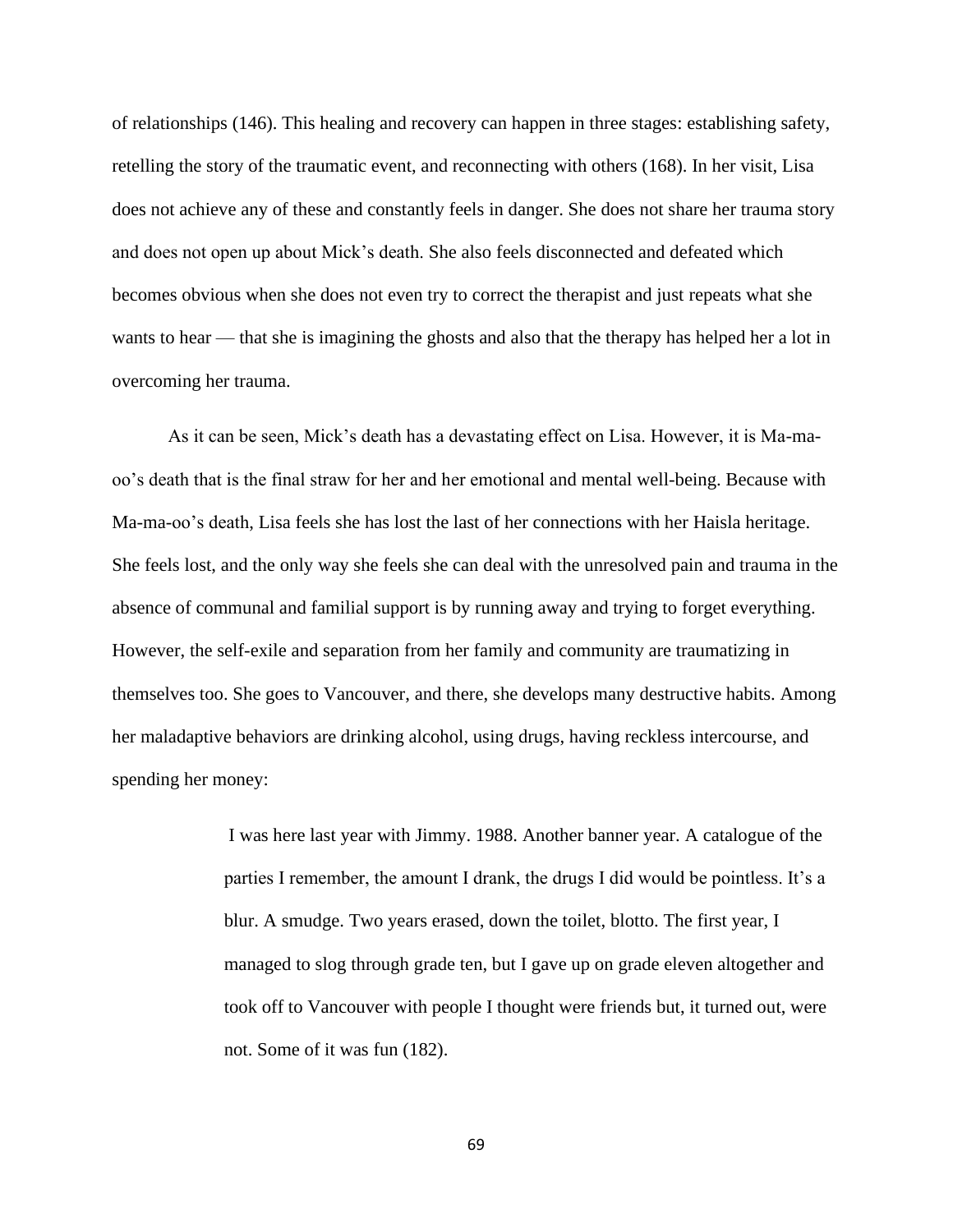The fact that Lisa feels these two years have gown ''down the toilet'' shows her dissatisfaction with herself and her life, and even her excessive fun-seeking behaviors are not enough to make her feel better. She does admit that sometimes it has been fun for her, but through the language she uses in describing that time, it becomes obvious that it was merely her way of escape from pain and doing whatever she can to turn her memories into a ''blur'' so that she won't be haunted by the ghosts of trauma.

The spiritual world has a tremendous effect on Lisa's recovery as in the absence of real connections and friends, it is the only thing that saves her from her bad situation in Vancouver and reminds her of her lost cultural heritage. This reconnection happens when she sees a spirit which she first mistakes as her cousin, Tab. The spirit encourages her to get her life together and to go back to her family and to where she belongs. ''I would have stayed that way for years if it wasn't for Tab [the ghost that resembles Tab]'' (183). Her encounter with the spirit and her listening to it are important because this is one of the first instances in which she fully trusts the spirit world and leaves Vancouver and her excessive way of life. Lisa starts to recover when she goes back to her family; she stops drinking excessively and goes back to school. She also works on re-establishing her severed ties with her family members (203). Before Lisa is able to make a full recovery, she is shocked by yet another trauma that testes her strength and her connection to her culture and people. However, this trauma which is Jimmy's disappearance at the sea is a catalyst for her final full recovery.

It is by going back to Monkey beach to find her brother that she fully trusts and uses her Haisla gifts. Along the way she encounters many spirits whom she is able to listen to and understand (223). By listening to them and using her gifts, she has a vision about Jimmy and gets to know what exactly happened — the fact that he has attacked Josh for abusing Karaoke and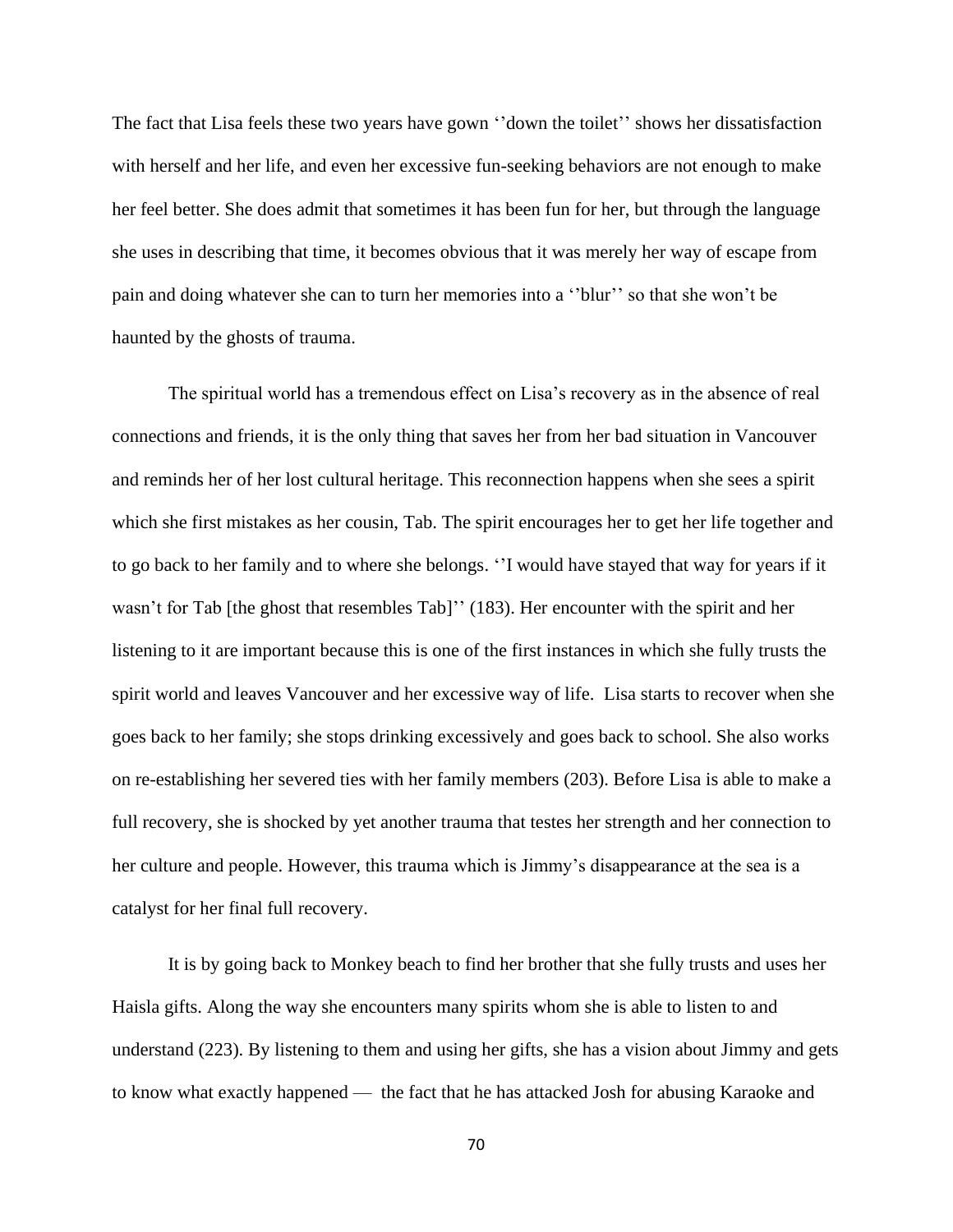has pushed him off the boat followed by his own falling into the water and drowning (224). Without this vision, Lisa would not have known what has happened to her brother and Josh, and she might not have achieved the semi-closure she achieves at the end. It is important to note that some of the pieces of the puzzle in this novel especially those surrounding Jimmy's disappearance are revealed through what the Western literature might consider fantastical elements that are not fantastical to Native Americans and are very real to them.

In the final scene of the novel, Lisa gets full support from the spiritual world where most of her family is; she sees the spirits of Ma-ma-oo, Mick, and Jimmy under the water accompanied by some form of singing that Lisa does not understand in the beginning (228). This vision is very important as it reconnects Lisa with her cultural world and shows that she has the support of her community and family in the spiritual realm. Ma-ma-oo warns her about her gifts. ''You have a dangerous gift…It's like oxasuli. Unless you know how to use it, it will kill you'' (226). This is one of the best pieces of advice Lisa gets as it shows her how to properly control her powers and use them to their best capacity. Uncle Mick's spirit encourages Lisa to continue her activism by saying "You go out there and give 'em hell. Red power!" (227) This encouragement is very important because Lisa's knowledge about Native American activism through Mick has been one of the main factors that has helped her stay in touch with her community and culture.

After these two encounters, Lisa is finally able to make sense of the song: ''For a moment, the singing becomes clear. I can understand the words even though they are in Haisla and it's a farewell song, they are singing about leaving and meeting again, and they turn and lift their hands. Mick breaks out of the circle and dances, squatting low, showing off'' (228). The fact that she remembers the words of the Haisla language shows that she is fully reconnected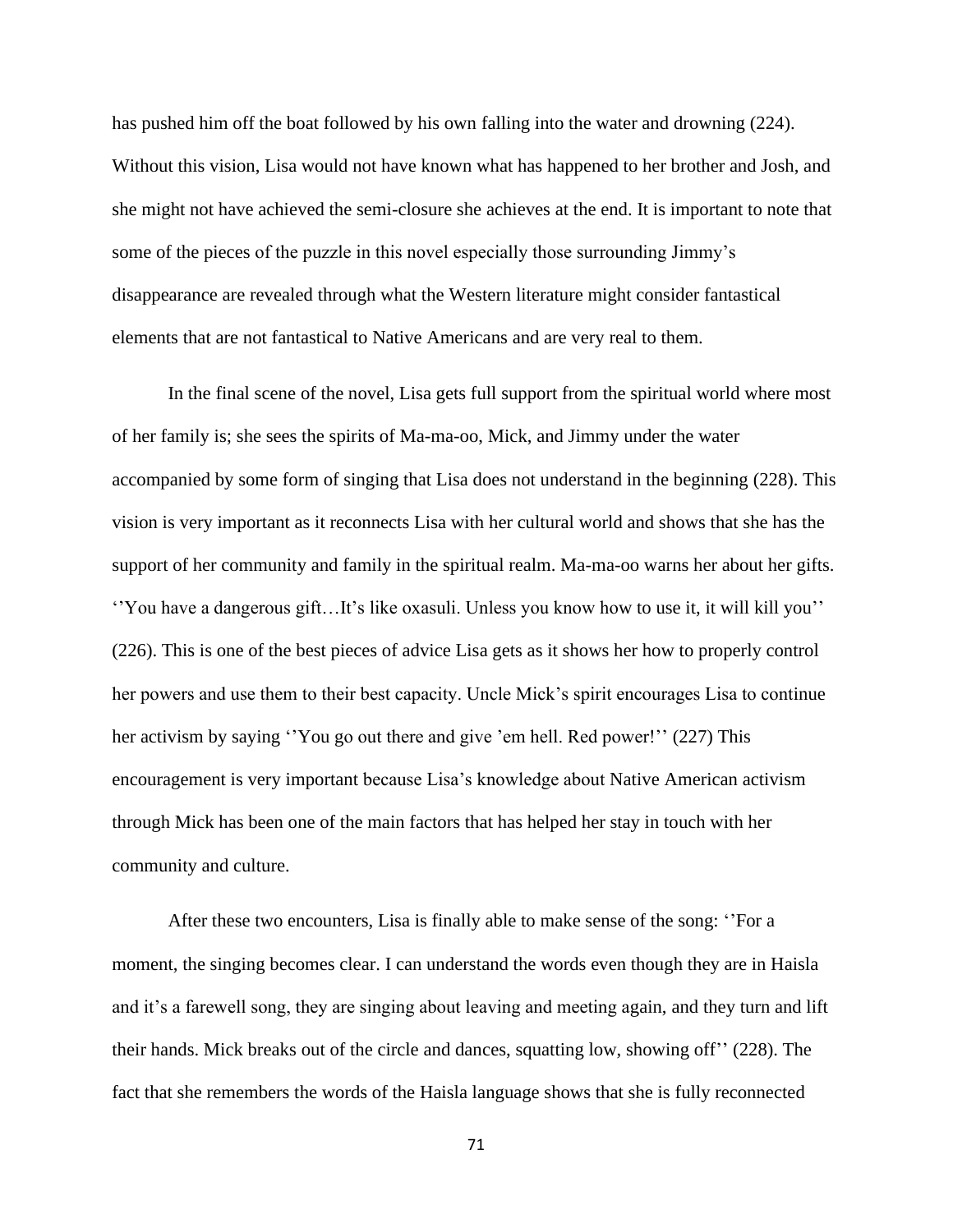with her own culture. The farewell song reinforces the idea that this is not the end and that the spirits will always be there for her till she has to join them which Ma-ma-oo makes clear is not the time being. She encourages Lisa to go on living as she has an important task as a survivor the task of letting her culture live on through her and using her gifts properly. Another task becomes more clear in the spirit of Jimmy's words: ''Tell her'' (228). These words remind Lisa of the importance of telling and passing on the story in order to fulfill justice. ''Her'' here can refer to Karaoke. By telling her about what Jimmy has done for her, killing Josh, her faith in justice might be restored again, and she might get a chance of getting her life back. This is Jimmy's way of passing his integrated and understood trauma story on to future generations. Herman calls this process as acquiring a "legacy" that expresses the traumatized person's desire to protect others from trauma and from what they themselves have suffered (221). According to Herman, this passing of knowledge is empowerment and a major part of healing. She also emphasizes the fact that a survivor's ''recovery is based not on the illusion that evil has been overcome, but rather on the knowledge that it has not entirely prevailed and on the hope that restorative love may still be found in the world'' (226). In standing up for one's cause while supported by family and community, the survivor regains their faith in the world and is able to accept that it contains more than evil and injustice which enables them to work through some of the trauma. This passage of ''story'' can help Karaoke's faith be restored in life and provides her with hope for a better future. In this same process, Lisa's faith in magic and the spiritual aspects of her culture has been restored too. She feels relieved knowing that there is still magic in the world (Robinson 194).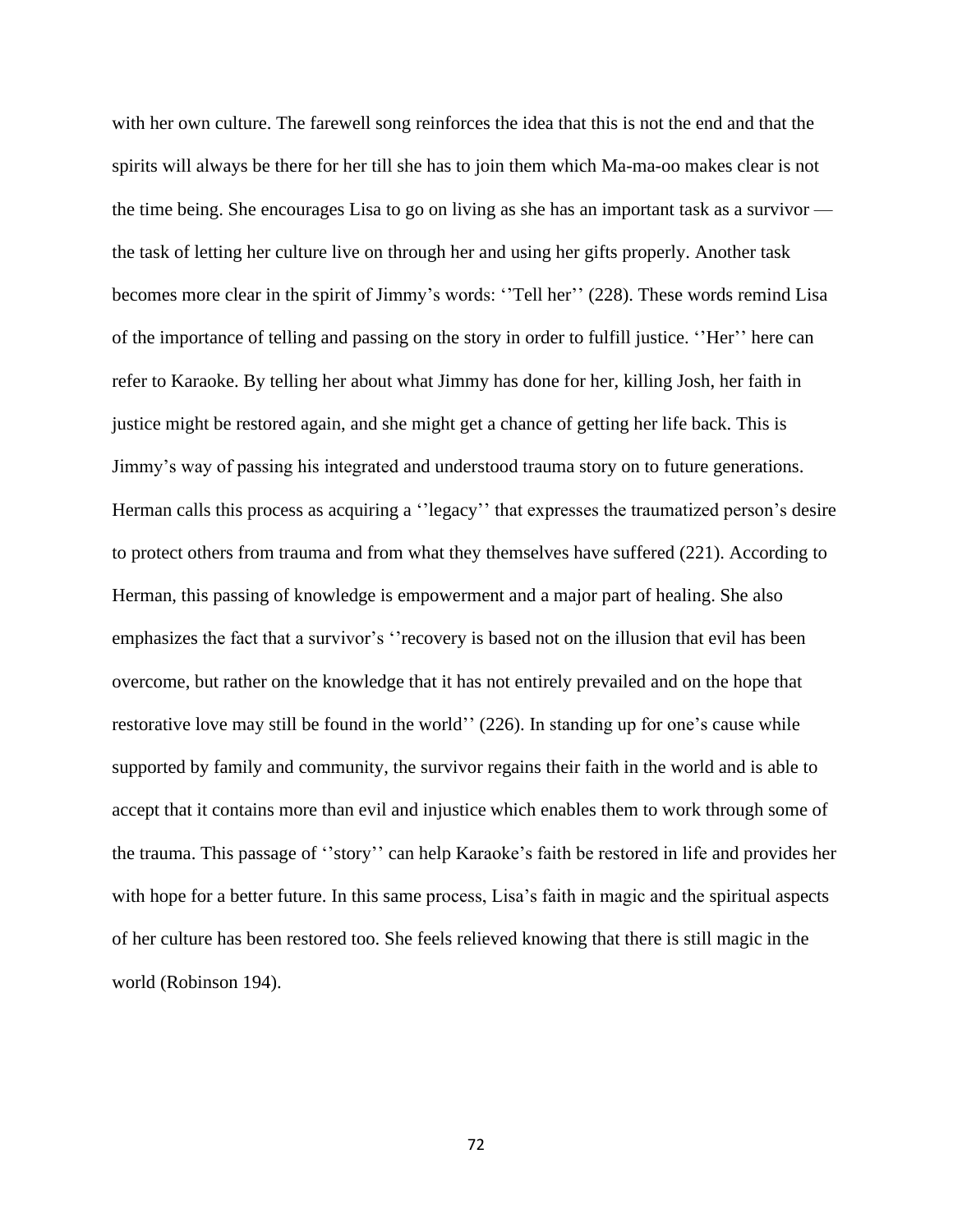## Summary and Conclusion

Among the many things that I have learned from reading and analyzing Linda Hogan's *Solar Storms* and Eden Robinson's *Monkey Beach*, alongside using Judith Herman's theories of trauma and healing, is the fact that Native Americans' fight for their rights is the fight of all subjugated and oppressed peoples and nations around the globe. The novels address a question all wronged nations have asked at some point: ''how do conquered people get back their lives?'' The answer is straightforward; they get back their lives through resistance which is a universal formula for not only survival but also, and more importantly, thriving and flourishing as people. Hence, in both novels, resisting oppression and giving voice to the characters that are otherwise ignored by the dominant society leads to survivance; a theory founded by Gerald Vizenor which entails: ''Native survivance is an active sense of presence over absence, deracination, and oblivion; survivance is the continuance of stories, not a mere reaction, however pertinent...'' (vii). Similar to Vizenor's vision here, both Hogan and Robinson explain that as long as there is resistance and fighting against injustice, the conquered people are not conquered at all, and they are more than merely passive victims. Judith Herman agrees with this formula too and adds that even if no ''tangible'' victory is achieved, pursuing one's cause and seeking justice is a triumph in itself because it shows that the traumatized person is empowered with the knowledge that their trauma has outside sources and fighting means the possibility of putting an end to the abuse and hope for a better life and future.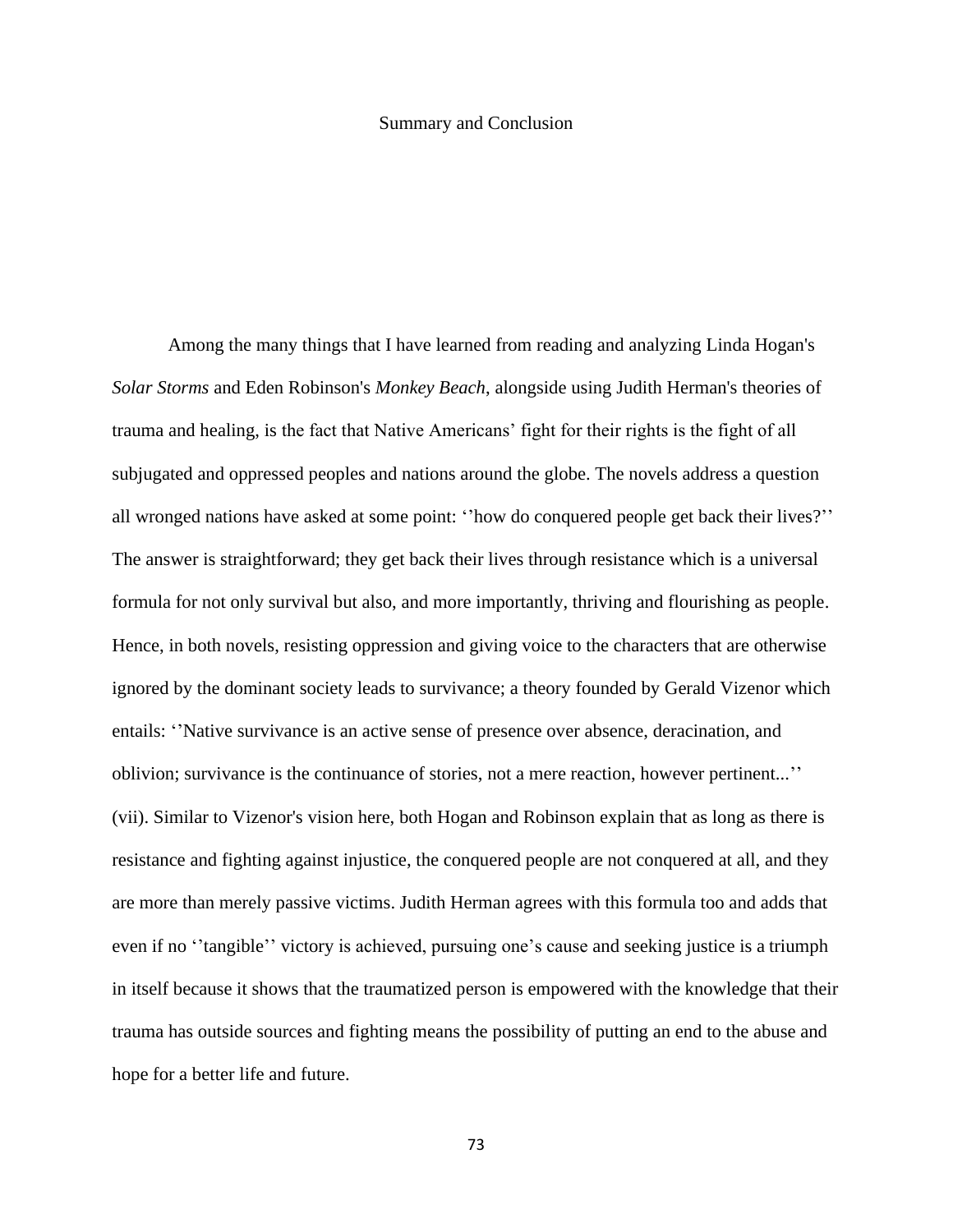Hogan and Robinson teach us that the struggle of Native Americans is also the struggle for the safety and continuity of the planet itself because everything is indeed interconnected, and in order not to disturb the balance of life, it is important for everyone and everything to cooperate with one another. In *Solar Storms*, although Angel is deeply hurt at the damage imposed on nature and the Native American way of life, she remains optimistic that the state of humanity is intricately connected with nature and that one day nature and humanity will enjoy a more harmonious relationship. Similarly in *Monkey Beach*, Lisa restores her faith and hope in life as she comes to realize that magical things still exist in this world, and in a world where everything is connected, that magic is automatically part of everyone as well. This hope and faith are the reason why both protagonists are able to break and transcend the cycle of abuse initiated by colonialism and man's greed; they are able to move beyond their personal stories and join the universal fight of the good against the evil.

Both Hogan and Robinson encourage empathy and understanding between people from different cultures and geographical places so using Judith Herman's theory is in part a nod to their desire. Native American ideas and Judith Herman's theory can work side by side because of their many commonalities. They can also both be applied to other oppressed indigenous people. Hogan, Robinson, and Herman all stress the fact that just like collective and intergenerational trauma having a political dimension, healing can only be possible when one engages in that political aspect too. They agree that taking one's story of injustice and trauma public can be as strong a tool as appearing in the court of justice or participating in demonstrations and protests. Therefore, the novels work as testimonies in themselves, and they show how to achieve healing rather than merely telling how to.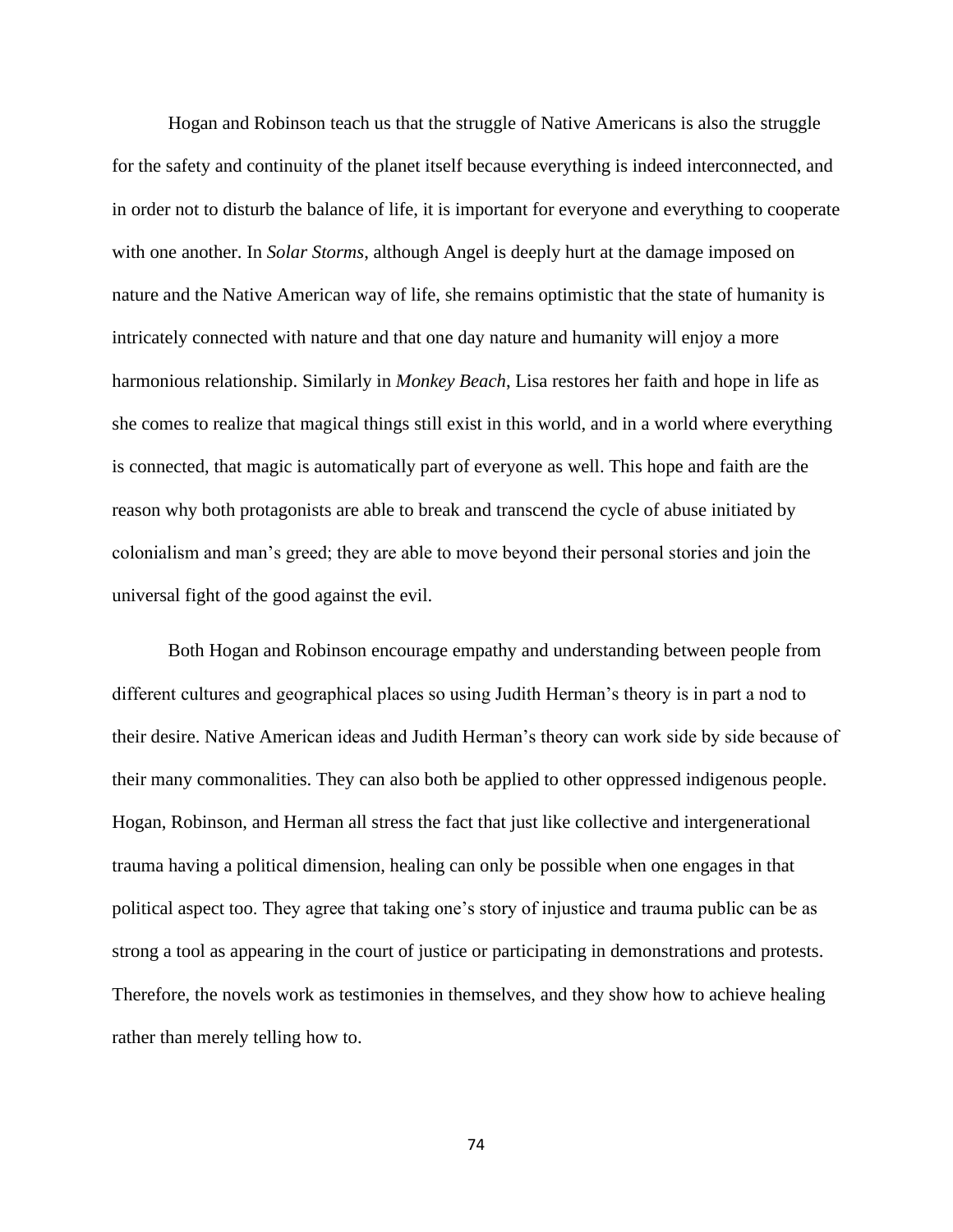Angel and Lisa represent the hope both Hogan and Robinson have for Native Americans' future, and they also reflect resilience and strength in the face of ongoing problems and struggles. To use Bush's words in *Solar Storms*, it has been important for the Native peoples to look at the scars and see proof that healing exists (106). Many traumatizing events in the Native Americans' past only show their resilience and strength in the face of those hardships. The authors do acknowledge the damaging impacts of trauma on their characters, but they still demonstrate their faith and belief in the healing powers of resilience and cultural knowledge. Therefore, the sites of trauma are also sites of hope and faith. Looking at trauma and healing in this way, victims of trauma, now survivors, transcend to the status of heroes and fighters for justice.

Through demonstrating their characters' retaining their cultural identity despite the colonialists' attempts at assimilation, Hogan and Robinson make sure that their stories do go on, free from colonial misrepresentation and falsification. By exposing colonialism as the ''original sin'' and the perpetrator of many atrocities against the Native American peoples, they are able to ''exorcise'' their characters from its evil spirit. They remind us that trauma can affect entire nations and in the Native Americans' case, it is far from a single and individual occurrence, and the perpetrator is the Western system of governing and values. Likewise, healing cannot occur in isolation and should cover the broad range of the affected communities. Hogan emphasizes the fact that being abusive does affect the perpetuator as well, and their acknowledgment of their wrongdoings and atoning is beneficial to all parties involved. Similarly, Herman reminds us that of the importance of oppressive countries atoning and wronged nations taking time to heal. She gives the example of many countries who have suffered under the reign of a dictator or as a result of civil wars and who have worked through the trauma to achieve healing. She believes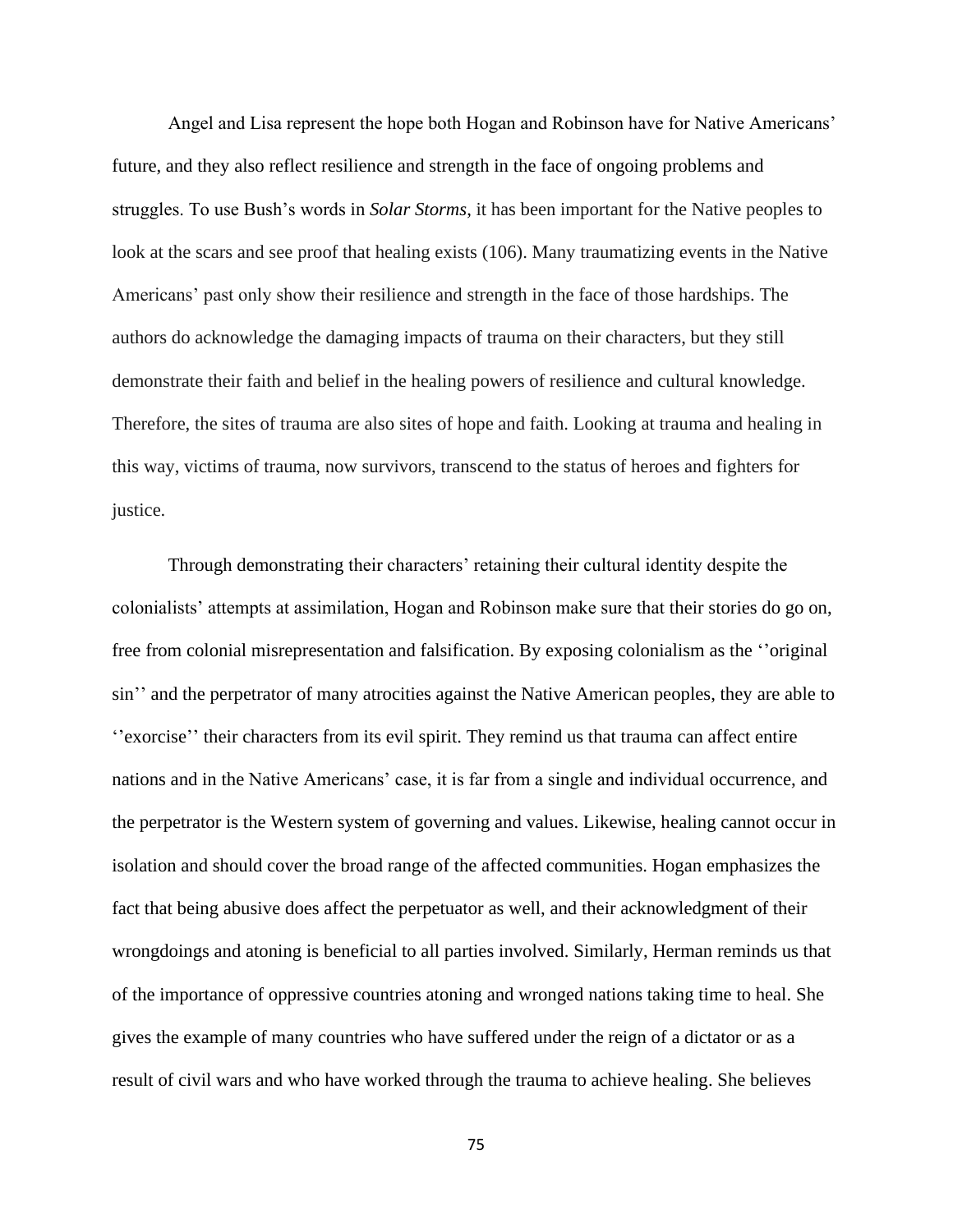that healing does not occur merely as a result of putting an end to the abuse; the wrong-doing parties should publicly acknowledge and atone for their atrocities and also be held responsible for their crimes before the law. If justice is not achieved, the ghost of trauma will fester and continue to haunt future generations. Hogan, Robinson, and Herman remind us that it is important for the entire countries to remember, take action, and mourn in order not to relive the past's horrors. It is also important to rebuild social connections so that the traumatized individuals do not feel alone in their struggle because what affects one person affects everyone else as well. Moreover, the novels tell us that survivors of trauma who have worked through their pain and suffering, have reconnected with their communities and the world around them, and have channeled their personal experiences into larger efforts for justice become transcendent beings who teach us a great deal about life, the world, and ourselves.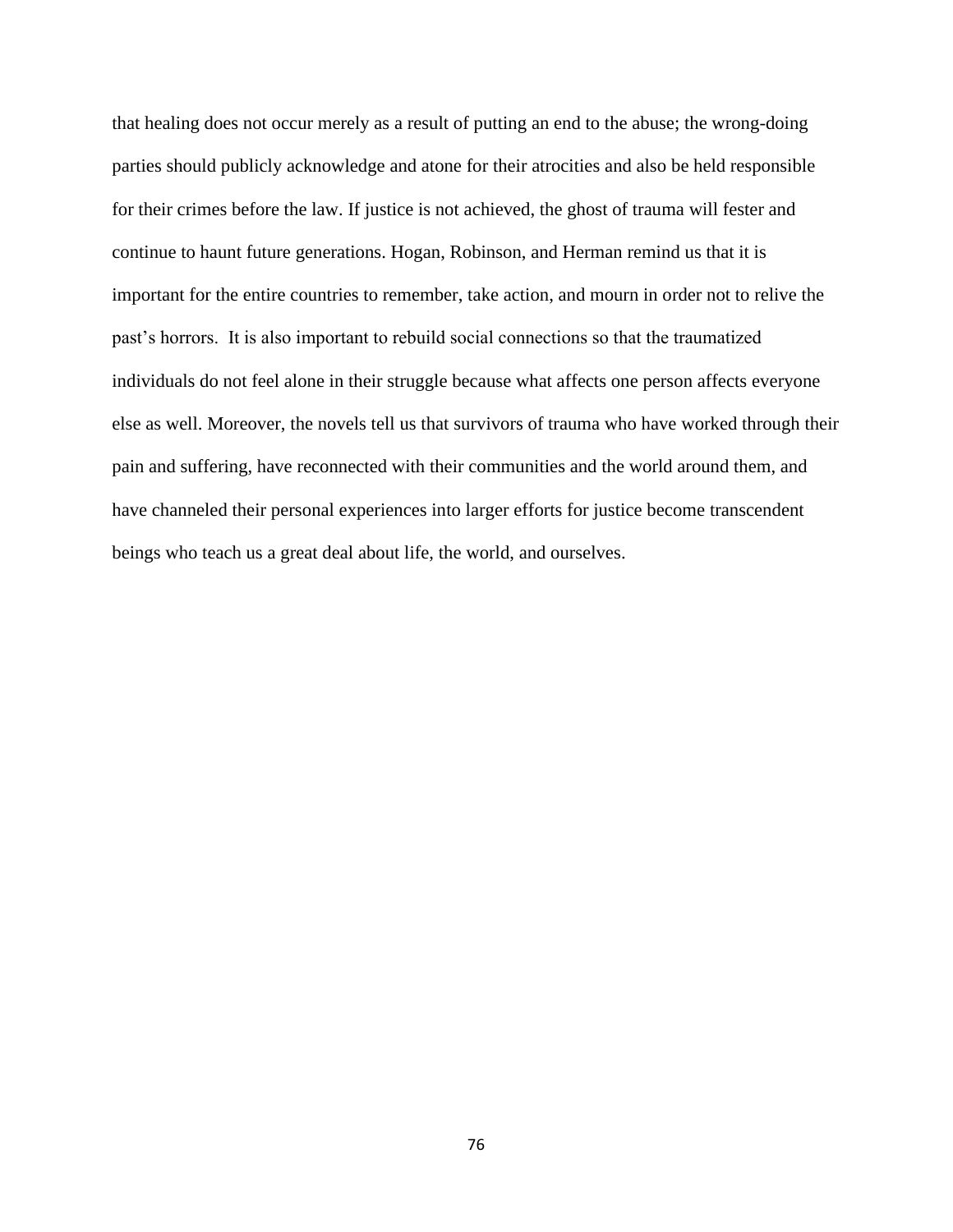## Works Cited

- Brave Heart, Maria Yellow Horse, and Lemyra M. DeBruyn. ''The American Indian Holocaust: Healing Historical Unresolved Grief.'' Centers for American Indian and Alaska Native Health Colorado School of Public Health/University of Colorado Anschutz Medical Campus, 8, 2, 1998. pp. 60-78.
- ''Breaking the Silence: An Interpretive Study of Residential School Impact and Healing as Illustrated by the Stories of First Nations Individuals.'' *Ottawa's Assembly of First Nations*, 1994.
- Castriciano, Jodey. ''Learning to Talk with Ghosts: Canadian Gothic and the Poetics of Haunting in Eden Robinson's *Monkey Beach*.'' *University of Toronto Quarterly*, vol. 75 no. 2, 2006, pp. 801-813.
- Elias, B. Mignone J, Hall M, Hong SP, Hart L, Sareen J. ''Trauma and suicide behavior histories among a Canadian indigenous population: an empirical exploration of the potential role of Canada's residential school system.'' *Soc Sci Med*, 74(10), 2012, pp. 1560-9.
- Felman, Shoshana. Dori Laub*. Testimony: Crises of Witnessing in Literature, Psychoanalysis and History.* Routledge, 2013.
- Forbes, Jack D. Columbus and Other Cannibals: The Wetiko Disease of Exploitation, Imperialism, and Terrorism. Seven Stories Press, 2008.
- Gagne, Marie-Anik. ''The Role of Dependency and Colonialism in Generating Trauma in First Nations Citizens: The James Bay Cree.'' In Danieli, Y. (Ed.), *International Handbook of Multigenerational Legacies of Trauma*, Plenum Press, 1998, pp. 355-372.
- George, L. J. ''Why the need for the Indian child welfare act?'' *Journal of Multicultural*

*Social Work*, 5, 1997, pp.165-175.

Herman, Judith Lewis. *Trauma and Recovery: The Aftermath of Violence--From Domestic Abuse to Political Terror*. BasicBooks, 2015.

Hirschfelder, Arlene. *Native Americans: A History in Pictures*. Dorling, 2000.

Hogan, Linda. *Solar Storms*. Simon & Schuster Inc., 1995.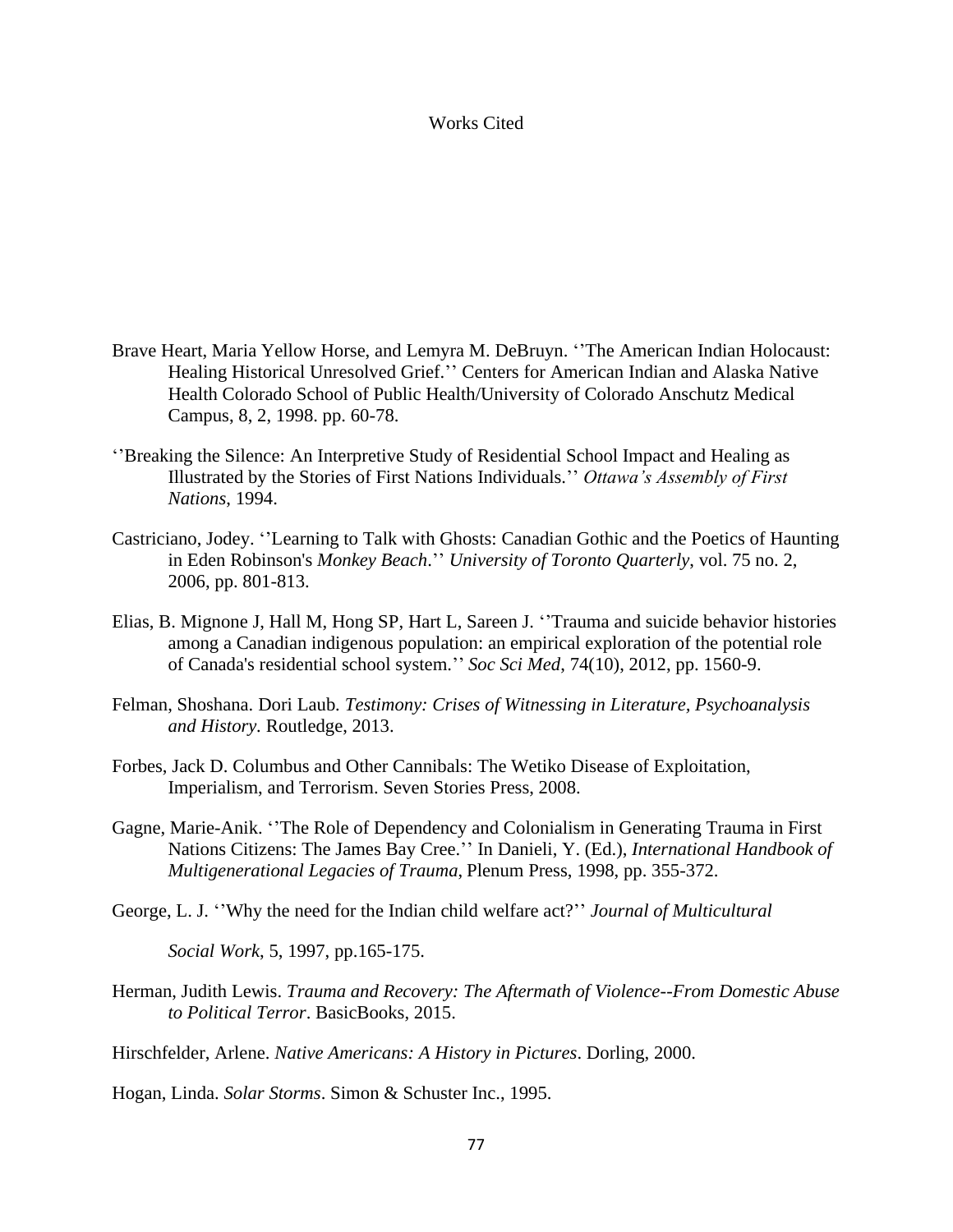--- . *The Woman Who Watches Over the World*. W. W. Norton and Company, 2001.

- Josephy, Alvin M.; Nagel, Joane; Johnson, Troy R. *Red Power: the American Indians' Fight for Freedom.* University of Nebraska Press, 1999.
- James, Ruppert. *Mediation in Contemporary Native American Fiction*. University of Oklahoma Press, 1995.

Kirmayer, L., Brass, G., & Tait, C. (2000). The mental health of Aboriginal peoples: Transformations of identity and community. Canadian Journal of Psychiatry, 45(7), 607–616.

- Kramer-Hamstra, Agnes. ''Rumors of a Larger Story: The Intersection of Mystery and Mastery in Eden Robinson's *Monkey Beach*.'' *The Canadian Journal of Native Studies* 29.1/2, 2009, pp.111-125.
- Krasteva, Yonka. ''Trauma, Madness and Coming of Age in Linda Hogan's Solar Storms.'' University of Bucharest Review, x, 1, 2008, 60-66.
- Llewellyn, Jennifer J. ''Dealing with the Legacy of Native Residential School Abuse in Canada: Litigation, ADR, and Restorative Justice.'' *University of Toronto Law Journal* 52, 3, 2002. pp. 253-300.
- Murray, A. John. ''Of Panthers and People: Interview with American Indian Author Linda Hogan,'' *Terrain org*. 1999.
- Robinson, Eden. *Monkey Beach*. Vintage Canada, 2000.
- Rowan, M. Poole. N., Shea. B., Gone. J. P., Mykota. D., Farag. M., Dell, C. ''Cultural interventions to treat addictions in indigenous populations: Findings from a scoping study. Substance Abuse Treatment'', *Prevention and Policy*, 9, 2014, 1-26.
- Royal Commission on Aboriginal Peoples. ''Highlights from the Report of the Royal Commission on Aboriginal Peoples.'' Order in Council P.C., 1996.
- Shrira, Amit. Benjamin Mollov. Chantal Mudahogora. ''Complex PTSD and Intergenerational Transmission of Distress and Resilience Among Tutsi Genocide Survivors and Their Offspring: A Preliminary Report.'' *Psychiatry Research*, 271, 2019, pp.121-123.
- Smith, Patricia Clark. ''Chapter Twelve: Linda Hogan.'' *This Is About Vision: Interviews with Southwestern Writers*. Ed. William Balassi, John F. Craw ford, and Annie O. Eysturoy. University of New Mexico Press, 1990, pp. 141 55.
- Truth and Reconciliation Commission of Canada. *Final Report of the Truth and Reconciliation Commission of Canada: Honouring the Truth, Reconciling for the Future*. Winnipeg: Truth and Reconciliation Commission of Canada, 2015.